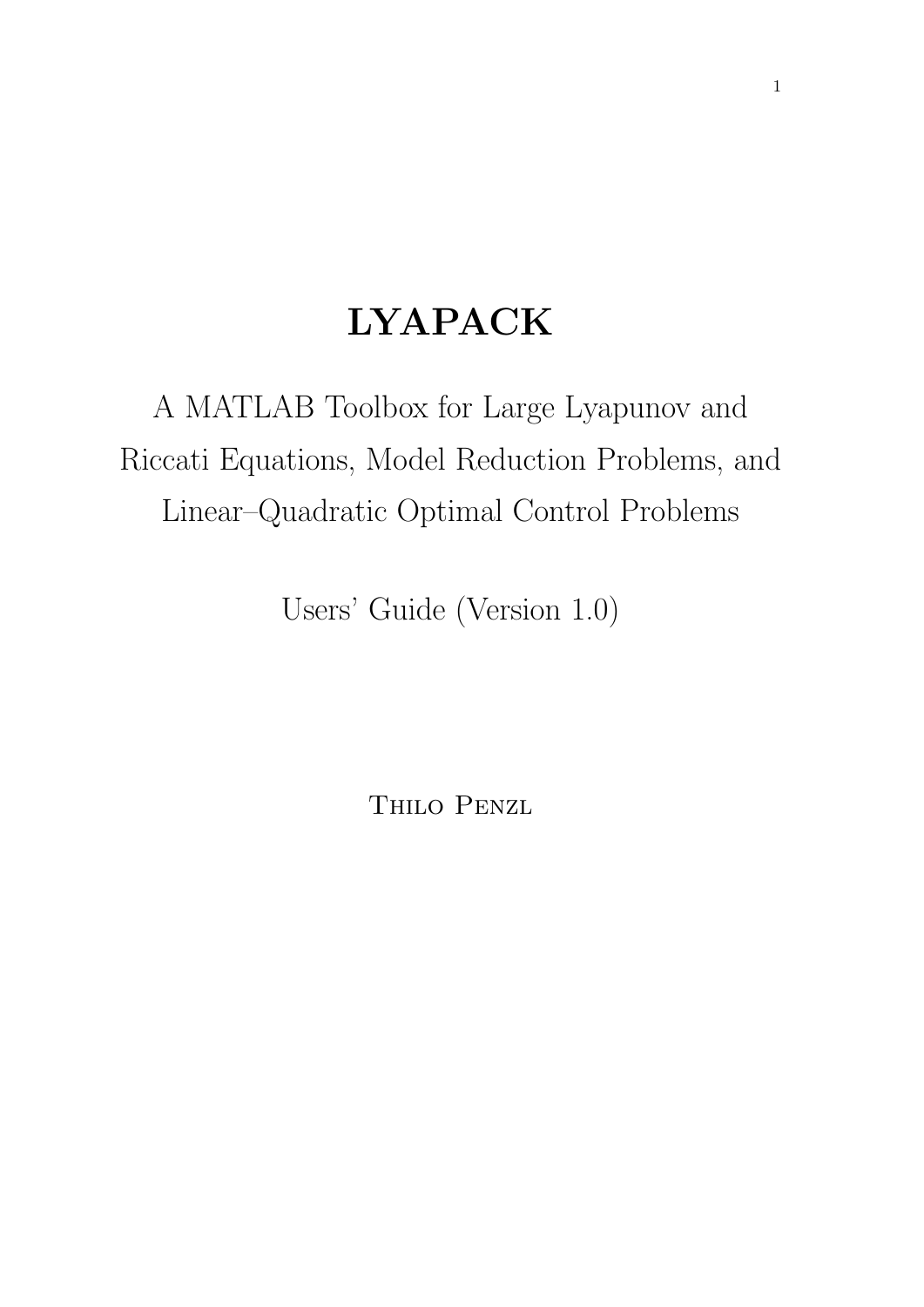## Preface

Control theory is one of the most rapidly developing disciplines of mathematics and engineering in the second half of the 20th century. In the past decade, implementations of numerically robust algorithms for many types of dense problems in control theory have become available in software packages, such as SLICOT [\[7\]](#page-77-0). However, little research has been done on efficient numerical methods for control problems related to large sparse or structured dynamical systems before 1990. In the last few years, quite a number of approaches for several types of large control problems have been proposed, but, at present, it is often not clear, which of them are the more promising ones. It is needless to say that there is little software for large control problems available. In this situation, the author took the opportunity to implement the software package LYAPACK ("Lyapunov Package"), which covers one particular approach to a class of large problems in control theory. An efficient ADI-based solver for large Lyapunov equations is the "workhorse" of LYAPACK, which also contains implementations of two model reduction methods and modifications of the Newton method for the solution of large Riccati equations and linear-quadratic optimal control problems. Most of the underlying algorithms have been developed by the author in the past three years. A part of this research was done simultaneously and independently by Jing-Rebecca Li. A benefit of her work to LYAPACK is in particular an improvement in the efficiency of the Lyapunov solver.

LYAPACK aims at two goals. First, of course, the package will hopefully be used to solve problems that arise from practical applications. The availability of easy-to-use software is surely one step to make practitioners consider alternative numerical techniques: "unless mathematics is put into software, it will never be used" [The SIAM Report on Mathematics in Industry, 1996]. (This statement might be somewhat too strong. And, of course, the reverse statement is not necessarily true.) Second, SLICOT can be considered as a contribution to a fair and comprehensive comparison of the existing methods for large Lyapunov equations, model reduction problems, etc., which is yet to be done.

For several reasons LYAPACK has been implemented in MATLAB<sup>[1](#page-1-0)</sup> rather than programming languages like FORTRAN, C, or JAVA. MATLAB codes are easier to understand, to modify, and to verify. On the other hand, their performance cannot compete with that of codes in the aforementioned programming languages. However, this does not mean that LYAPACK is restricted to the solution of "toy problems". Several measures, such as the use of global variables for large data structures, have been taken to enhance the computational performance of LYAPACK routines. To put this into the right perspective, Lyapunov equations of order larger than 12000 were solved by LYAPACK within few hours on a regular workstation. When using standard methods, supercomputers are needed to solve problems of this size.

LYAPACK was implemented and tested in a UNIX environment. Note, in particular, that the file names of some routines do not comply the DOS-like "xxxxxxxx.yyy" naming convention.

The author acknowledges the support of the DAAD (Deutscher Akademischer Austauschdienst = German Academic Exchange Service). He is grateful to Peter Benner, Peter Lancaster, Jing-Rebecca Li, Volker Mehrmann, Enrique Quintana-Orti, and Andras Varga for their direct or indirect help on the project. He also wants to thank the staff of

<span id="page-1-0"></span><sup>1</sup>MATLAB is a trademark of The MathWorks Inc.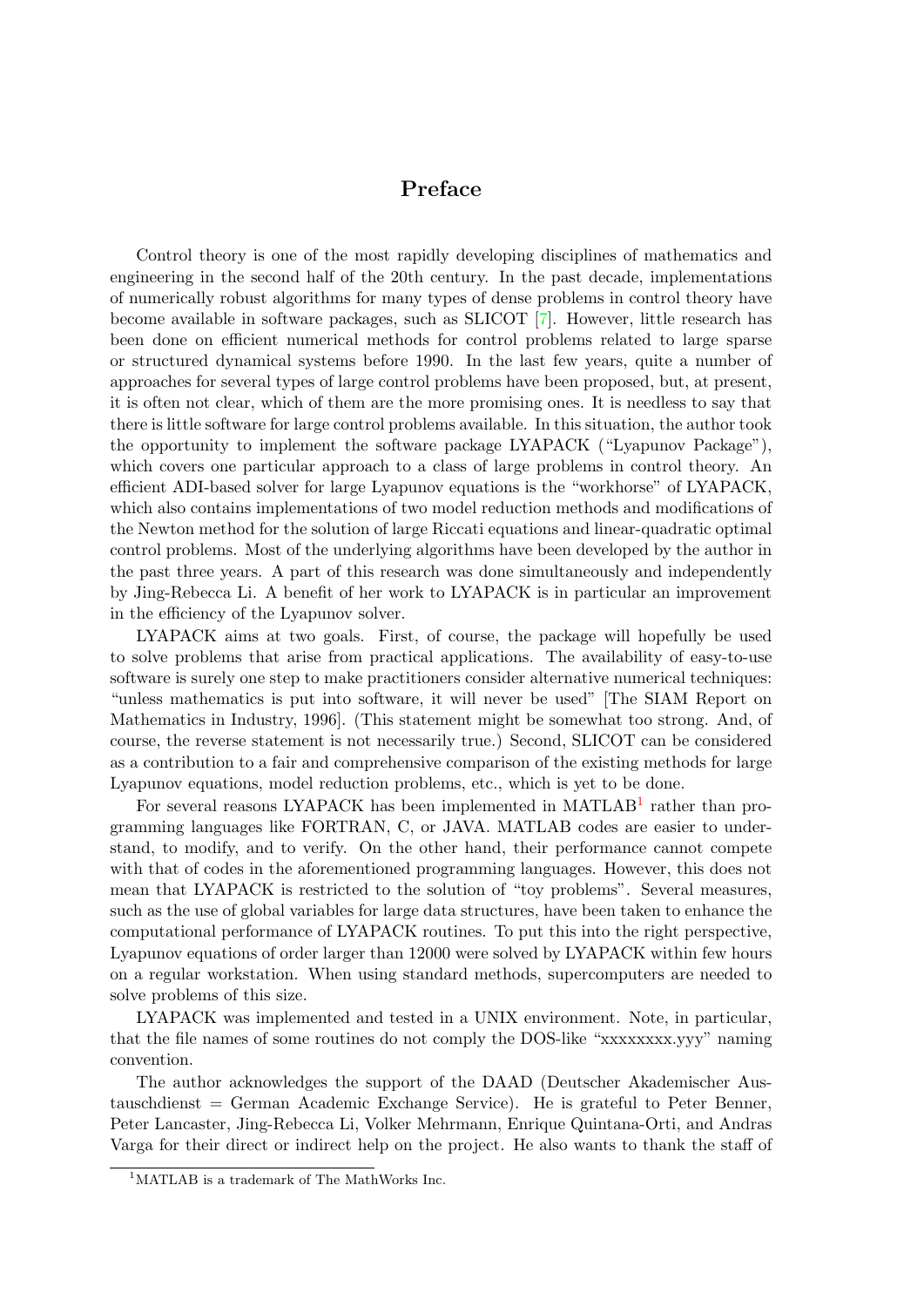"The First Cup" (University of Calgary), where the considerable quantity of coffee was produced, which was needed to realize the LYAPACK project.

Finally, it should be stressed that any kind of feedback from people who applied or tried to apply this package is highly appreciated.

> Thilo Penzl Calgary, November 1999

## Addendum to Preface

This manuscript was mostly finished just before Thilo Penzl died in a tragic accident in December 1999, a few days before his return to work in the Numerical Analysis Group at TU Chemnitz where he also completed his PhD in 1998. I felt that this very nice piece of work should be made available to the scientific community and we therefore tested the codes, proofread the manuscript and performed minor corrections in the text. The MATLAB codes were tested by Falk Ebert and the corrections to the Users' Guide were performed by myself.

Any comments or questions concerning the package should be addressed to Volker Mehrmann mehrmann@mathematik.tu-chemnitz.de.

The LYAPACK codes are available at <http://www.tu-chemnitz.de/sfb393/lyapack>

Volker Mehrmann Chemnitz, August 2000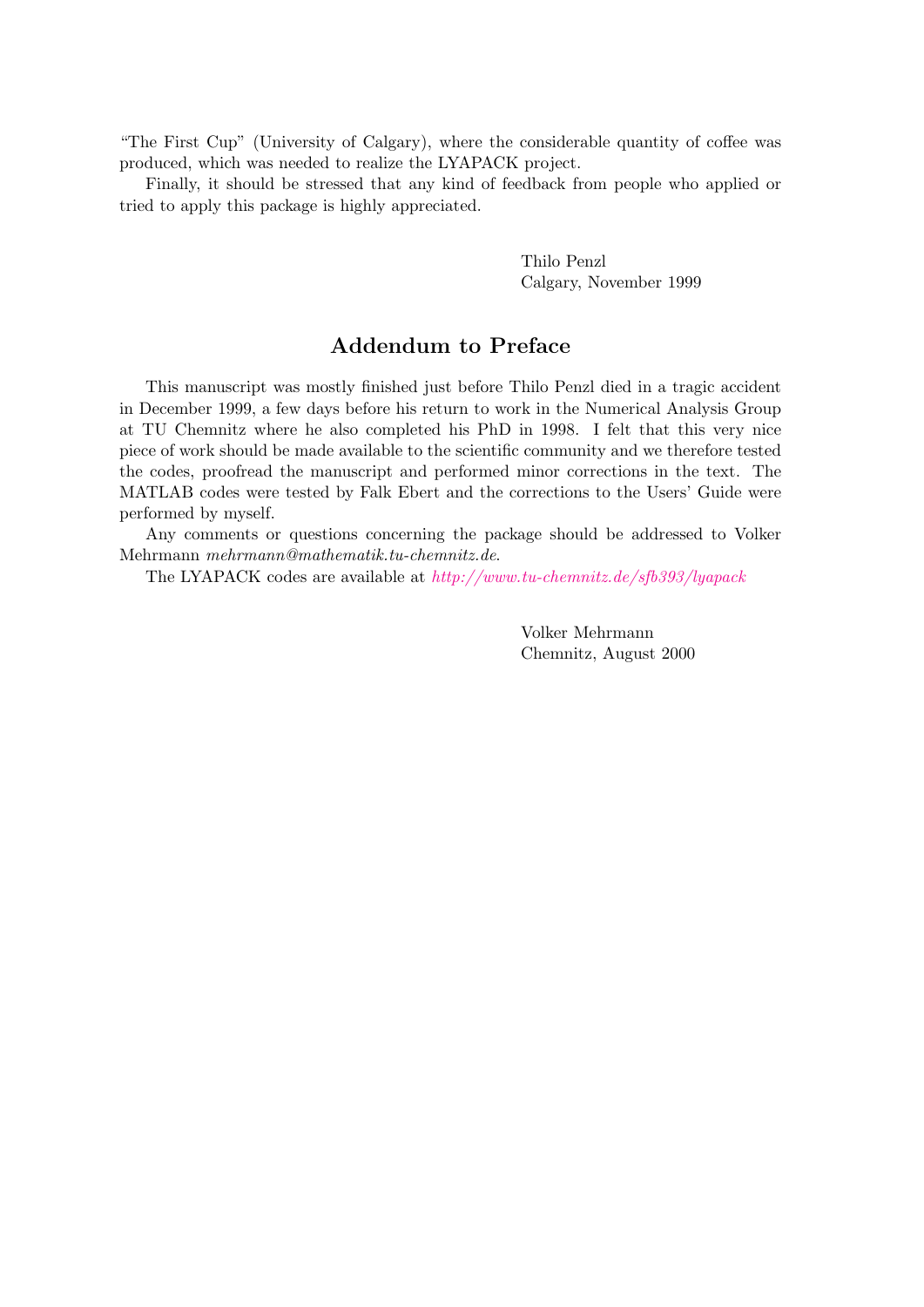## Disclaimer and usage notes

- The author disclaims responsibility for any kind of damage sustained in context with the use of the software package LYAPACK.
- LYAPACK is restricted to non-commercial use.
- References to LYAPACK and/or to the publications on the underlying numerical methods must be provided in reports on numerical computations in which LYAPACK routines are involved.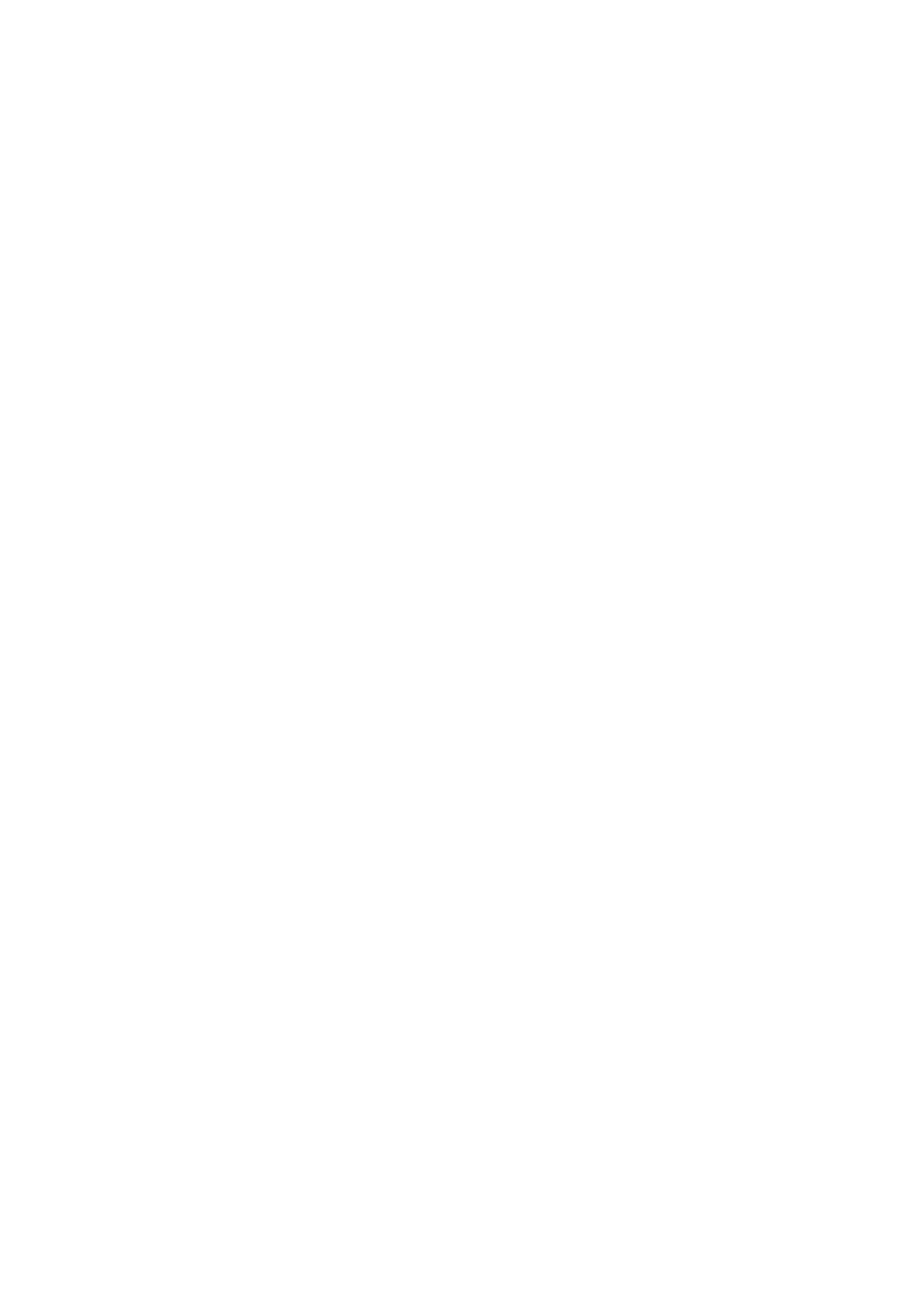## Contents

| $\mathbf{1}$     |                                                                       | Introduction<br>$\mathbf{1}$                                                                                  |  |  |  |  |  |  |
|------------------|-----------------------------------------------------------------------|---------------------------------------------------------------------------------------------------------------|--|--|--|--|--|--|
|                  | 1.1                                                                   | $\mathbf{1}$                                                                                                  |  |  |  |  |  |  |
|                  | 1.2                                                                   | $\overline{2}$                                                                                                |  |  |  |  |  |  |
|                  | 1.3                                                                   | $\overline{2}$<br>When can or should LYAPACK not be applied?                                                  |  |  |  |  |  |  |
|                  | 1.4                                                                   | 3                                                                                                             |  |  |  |  |  |  |
|                  |                                                                       | $\overline{4}$                                                                                                |  |  |  |  |  |  |
| $\mathbf{2}$     |                                                                       | Realization of basic matrix operations                                                                        |  |  |  |  |  |  |
|                  | 2.1                                                                   | $\overline{4}$                                                                                                |  |  |  |  |  |  |
|                  | 2.2                                                                   | $\overline{5}$                                                                                                |  |  |  |  |  |  |
|                  | 2.3                                                                   | $\overline{7}$                                                                                                |  |  |  |  |  |  |
|                  | 2.4                                                                   | Organization of user-supplied functions for basic matrix operations and                                       |  |  |  |  |  |  |
|                  |                                                                       | 8                                                                                                             |  |  |  |  |  |  |
|                  | 2.5                                                                   | 10                                                                                                            |  |  |  |  |  |  |
| $\bf{3}$         | 10<br><b>Lyapunov</b> equations                                       |                                                                                                               |  |  |  |  |  |  |
|                  |                                                                       | 3.1 Low Rank Cholesky Factor ADI<br>10                                                                        |  |  |  |  |  |  |
|                  |                                                                       | Theory and algorithm $\dots \dots \dots \dots \dots \dots \dots \dots \dots \dots$<br>10<br>3.1.1             |  |  |  |  |  |  |
|                  |                                                                       | 12<br>3.1.2                                                                                                   |  |  |  |  |  |  |
|                  |                                                                       | 15<br>3.1.3                                                                                                   |  |  |  |  |  |  |
|                  | 3.2                                                                   | 17                                                                                                            |  |  |  |  |  |  |
|                  |                                                                       | 17<br>Theory and algorithm $\ldots \ldots \ldots \ldots \ldots \ldots \ldots \ldots \ldots$<br>3.2.1          |  |  |  |  |  |  |
|                  |                                                                       | 20<br>3.2.2                                                                                                   |  |  |  |  |  |  |
|                  | 3.3                                                                   | 20                                                                                                            |  |  |  |  |  |  |
|                  |                                                                       |                                                                                                               |  |  |  |  |  |  |
| $\boldsymbol{4}$ |                                                                       | <b>Model reduction</b><br>21                                                                                  |  |  |  |  |  |  |
|                  | 4.1                                                                   | 21                                                                                                            |  |  |  |  |  |  |
|                  | 4.2                                                                   | 22                                                                                                            |  |  |  |  |  |  |
|                  |                                                                       | 22<br>Theory and algorithm $\ldots \ldots \ldots \ldots \ldots \ldots \ldots \ldots$<br>4.2.1                 |  |  |  |  |  |  |
|                  |                                                                       | 23<br>4.2.2                                                                                                   |  |  |  |  |  |  |
|                  |                                                                       | 23<br>The routine $lp_1rsrm_1 \ldots \ldots \ldots \ldots \ldots \ldots \ldots \ldots$<br>4.2.3               |  |  |  |  |  |  |
|                  |                                                                       | 24<br>4.2.4                                                                                                   |  |  |  |  |  |  |
|                  | 4.3                                                                   | 24<br>Dominant subspaces projection model reduction                                                           |  |  |  |  |  |  |
|                  |                                                                       | 24<br>4.3.1                                                                                                   |  |  |  |  |  |  |
|                  |                                                                       | 4.3.2<br>$25\,$                                                                                               |  |  |  |  |  |  |
|                  |                                                                       | $25\,$<br>4.3.3                                                                                               |  |  |  |  |  |  |
|                  |                                                                       | 4.3.4<br>26                                                                                                   |  |  |  |  |  |  |
| $\bf{5}$         | Riccati equations and linear-quadratic optimal control problems<br>26 |                                                                                                               |  |  |  |  |  |  |
|                  | 5.1                                                                   | 26                                                                                                            |  |  |  |  |  |  |
|                  | 5.2                                                                   | 27                                                                                                            |  |  |  |  |  |  |
|                  | 5.3                                                                   | Implicit low rank Cholesky factor Newton method<br>28                                                         |  |  |  |  |  |  |
|                  | 5.4                                                                   | 29<br>Stopping criteria $\ldots \ldots \ldots \ldots \ldots \ldots \ldots \ldots \ldots \ldots \ldots \ldots$ |  |  |  |  |  |  |
|                  | 5.5                                                                   | 32                                                                                                            |  |  |  |  |  |  |
|                  |                                                                       |                                                                                                               |  |  |  |  |  |  |
| 6                |                                                                       | Supplementary routines and data files<br>35                                                                   |  |  |  |  |  |  |
|                  | 6.1                                                                   | Computation of residual norms for Lyapunov and Riccati equations<br>36                                        |  |  |  |  |  |  |
|                  | 6.2                                                                   | 36                                                                                                            |  |  |  |  |  |  |
|                  |                                                                       | 6.2.1<br>37                                                                                                   |  |  |  |  |  |  |
|                  | 6.3                                                                   | 37                                                                                                            |  |  |  |  |  |  |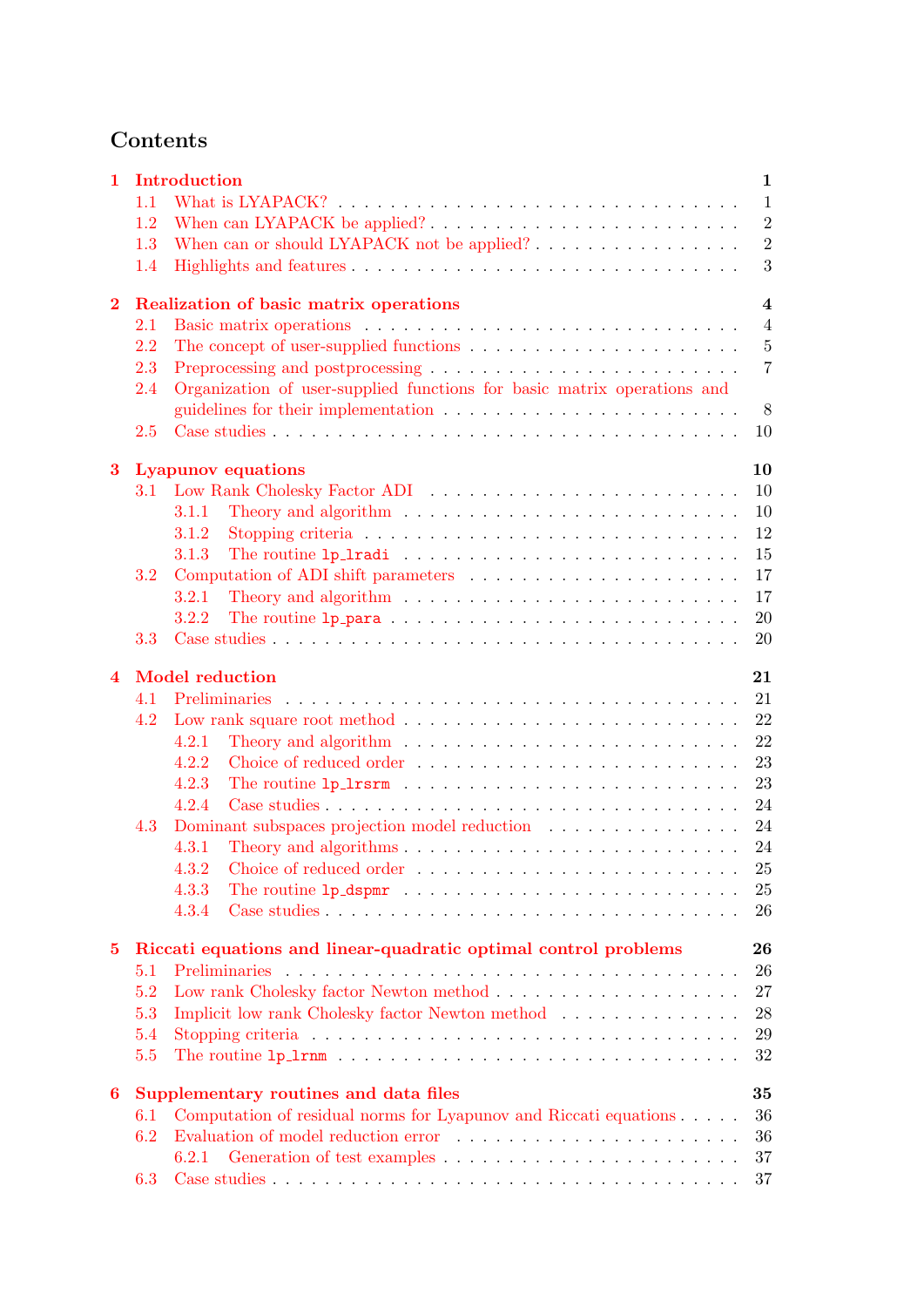|              | <b>7</b> Alternative methods                                            |                              |                                                                                         |    |  |  |
|--------------|-------------------------------------------------------------------------|------------------------------|-----------------------------------------------------------------------------------------|----|--|--|
|              |                                                                         | A Acronyms and symbols<br>39 |                                                                                         |    |  |  |
| <sub>B</sub> | List of LYAPACK routines                                                |                              |                                                                                         |    |  |  |
|              | <b>B.1</b>                                                              |                              |                                                                                         | 39 |  |  |
|              | B.2                                                                     |                              |                                                                                         | 40 |  |  |
|              | B.3                                                                     |                              |                                                                                         | 40 |  |  |
|              | <b>B.4</b>                                                              |                              |                                                                                         | 41 |  |  |
|              | B.5                                                                     |                              |                                                                                         | 41 |  |  |
| $\mathbf C$  | Case studies                                                            |                              |                                                                                         |    |  |  |
|              |                                                                         |                              |                                                                                         | 42 |  |  |
|              |                                                                         |                              | $C.1.1$ Demo program demo_u1: $\ldots \ldots \ldots \ldots \ldots \ldots \ldots \ldots$ | 42 |  |  |
|              |                                                                         |                              |                                                                                         | 45 |  |  |
|              |                                                                         |                              | $C.1.3$ Demo program demo_u3: $\ldots \ldots \ldots \ldots \ldots \ldots \ldots \ldots$ | 48 |  |  |
|              | C.2 Demo program for LRCF-ADI iteration and algorithm for computing ADI |                              |                                                                                         |    |  |  |
|              |                                                                         |                              |                                                                                         | 51 |  |  |
|              |                                                                         |                              |                                                                                         | 51 |  |  |
|              |                                                                         |                              |                                                                                         | 54 |  |  |
|              |                                                                         |                              | C.3 Demo programs for model reduction algorithms                                        | 54 |  |  |
|              |                                                                         |                              |                                                                                         | 54 |  |  |
|              |                                                                         | C.3.2                        |                                                                                         | 58 |  |  |
|              |                                                                         | C.3.3                        |                                                                                         | 59 |  |  |
|              |                                                                         | C.3.4                        |                                                                                         | 64 |  |  |
|              |                                                                         |                              | C.4 Demo program for algorithms for Riccati equations and linear-quadratic              |    |  |  |
|              |                                                                         |                              |                                                                                         | 64 |  |  |
|              |                                                                         |                              |                                                                                         | 64 |  |  |
|              |                                                                         |                              |                                                                                         | 70 |  |  |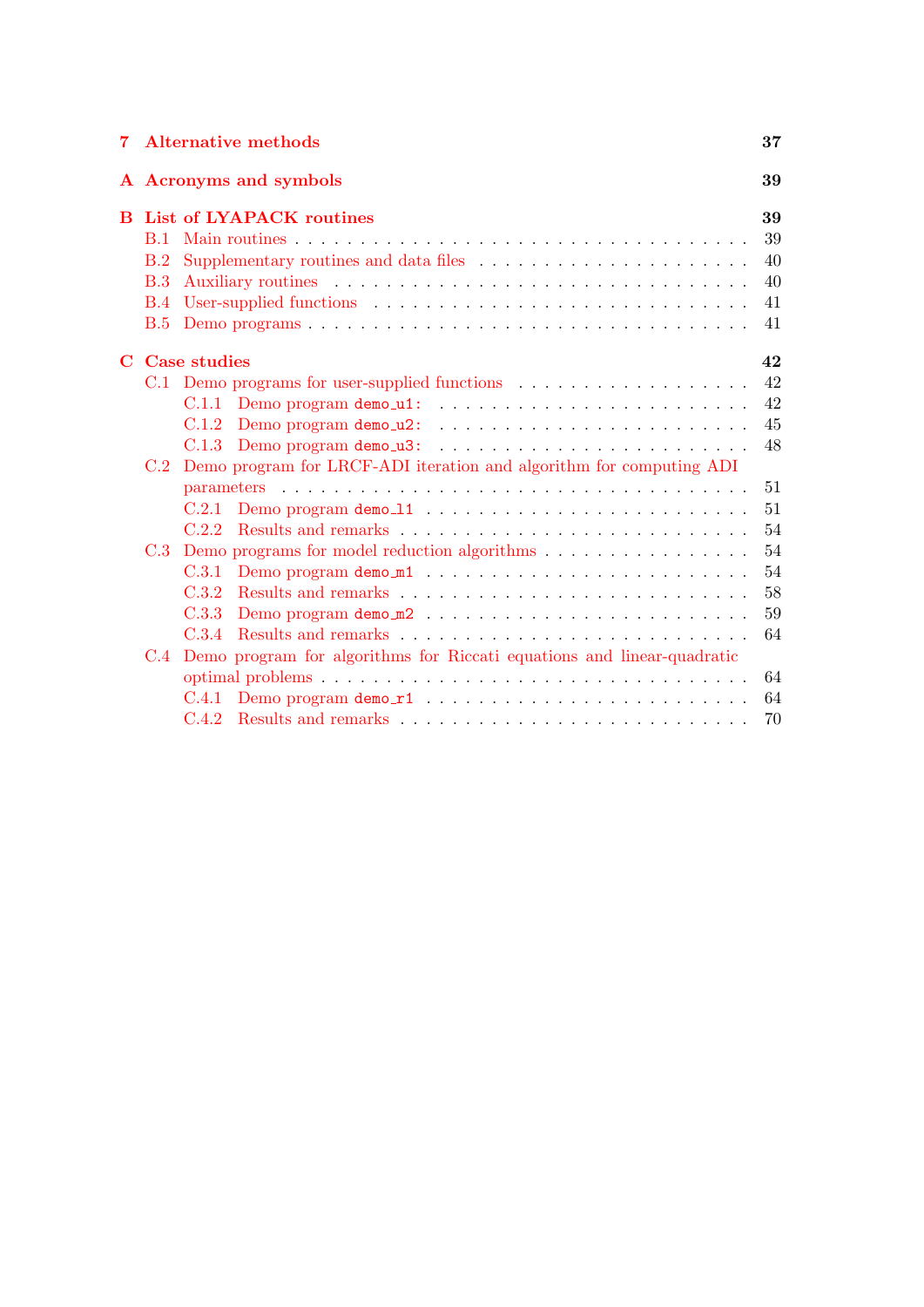## <span id="page-7-0"></span>1 Introduction

## <span id="page-7-1"></span>1.1 What is LYAPACK?

LYAPACK is the acronym for "Lyapunov Package". It is a MATLAB toolbox (i.e., a set of MATLAB routines) for the solution of certain large scale problems in control theory, which are closely related to Lyapunov equations. Basically, LYAPACK works on realizations

<span id="page-7-2"></span>
$$
\begin{array}{rcl}\n\dot{x}(\tau) & = & Ax(\tau) + Bu(\tau) \\
y(\tau) & = & Cx(\tau)\n\end{array} \tag{1}
$$

of continuous-time, time-invariant, linear, dynamical systems, where  $A \in \mathbb{R}^{n,n}$ ,  $B \in \mathbb{R}^{n,m}$ ,  $C \in \mathbb{R}^{q,n}$  $C \in \mathbb{R}^{q,n}$  $C \in \mathbb{R}^{q,n}$ , and  $\tau \in \mathbb{R}$ . *n* is the *order* of the system ([1](#page-7-2)). LYAPACK is intended to solve problems of large scale (say  $n > 500$ ). The matrices A, B, and C must fulfill certain conditions, which are discussed in more detail in  $\S1.2$ . We call the entries of the vectors (or, more precisely, vector-valued functions) u, x, and y the *inputs*, *states*, and *outputs* of the dynamical system, respectively.

There are three types of problems LYAPACK can deal with.

• Solution of Lyapunov equations. Continuous-time algebraic Lyapunov equations (CALEs) play the central role in LYAPACK. Lyapunov equations are linear matrix equations of the type

<span id="page-7-3"></span>
$$
FX + XF^T = -GG^T,\t\t(2)
$$

where  $F \in \mathbb{R}^{n,n}$  and  $G \in \mathbb{R}^{n,t}$  are given and  $X \in \mathbb{R}^{n,n}$  is the solution. In some applications the solution  $X$  itself might be of interest, but mostly it is only an auxiliary matrix, which arises in the course of the numerical solution of another problem. Such problems are model reduction, Riccati equations, and linear-quadratic optimal control problems, for example.

• Model reduction. Roughly speaking, *model reduction* is the approximation of the dynamical system [\(1](#page-7-2)) by a system

$$
\dot{\hat{x}}(\tau) = \hat{A}\hat{x}(\tau) + \hat{B}u(\tau) \ny(\tau) = \hat{C}\hat{x}(\tau)
$$
\n(3)

of smaller order  $k$ , whose behavior is similar to that of the original one in some sense. There exist a large number of model reduction methods which rely on Lyapunov equations [\[2\]](#page-77-1). LYAPACK contains implementations of two such methods. Both are based on the Lyapunov equations

$$
AX_B + X_B A^T = -BB^T \tag{4}
$$

$$
A^T X_C + X_C A = -C^T C. \tag{5}
$$

Their solutions  $X_B$  and  $X_C$  are called *controllability Gramian* and *observability* Gramian of the system  $(1)$ , respectively.

• Riccati equations and linear-quadratic optimal control problems. The minimization of

$$
\mathcal{J}(u, y, x_0) = \frac{1}{2} \int_0^\infty y(\tau)^T Q y(\tau) + u(\tau)^T R u(\tau) d\tau \tag{6}
$$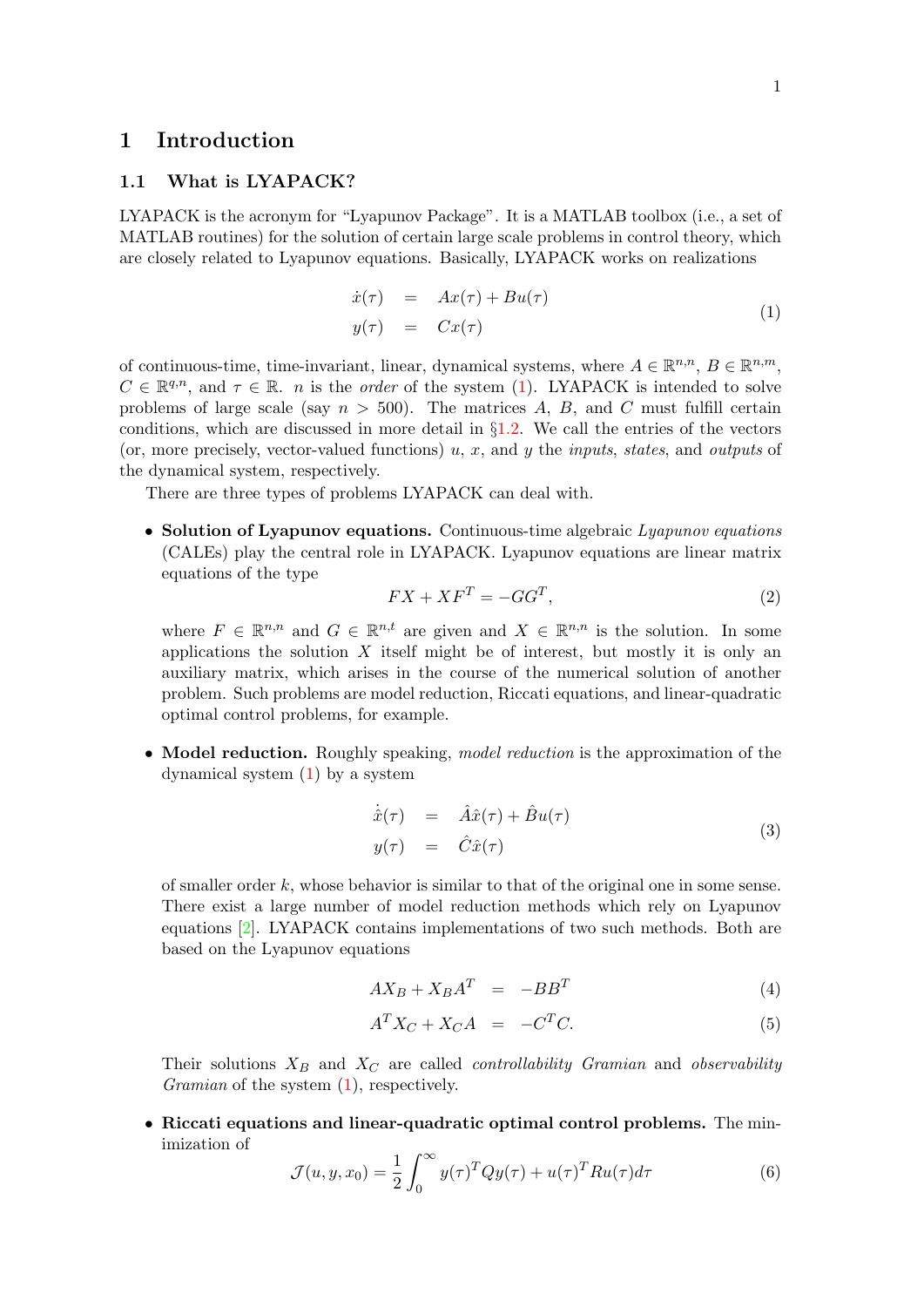subject to the dynamical system [\(1\)](#page-7-2) and the initial condition  $x(0) = x_0$  is called the linear-quadratic optimal control problem (LQOCP). Its optimal solution is described by the state-feedback

$$
u(\tau) = -R^{-1}B^T X x(\tau) =: -K^T x(\tau),
$$
\n(7)

which can be computed by solving the (continuous-time algebraic) Riccati equation (CARE)

<span id="page-8-4"></span>
$$
CTQC + ATX + XA - XBR-1BTX = 0.
$$
\n(8)

Riccati equations also arise in further applications in control theory.

LYAPACK contains routines for these three types of problems. The underlying algorithms are efficient w.r.t. both memory and computation for many large scale problems.

## <span id="page-8-0"></span>1.2 When can LYAPACK be applied?

There exist a number of conditions, that must be fulfilled by the dynamical system([1](#page-7-2)) to guarantee applicability and usefulness of LYAPACK:

- Stability. In most cases, the matrix A must be stable, i.e., its spectrum must be a subset of the open left half of the complex plane. For the solution of Riccati equations and optimal control problems it is sufficient that a matrix  $K^{(0)}$  is given, for which  $A - BK^{(0)}$ <sup>T</sup> is stable.
- The number of the inputs and outputs must be small compared to the number of states, i.e.,  $m \ll n$  and  $q \ll n$ . As a rule of thumb, we recommend  $n/m$ ,  $n/q \geq 100$ . The larger these ratios are, the better is the performance of LYAPACK compared to implementations of standard methods.
- The matrix A must have a structure, which allows the efficient solution of (shifted) systems of linear equations and the efficient realization of products with vectors. Examples for such matrices are classes of sparse matrices, products of sparse matrices and inverses of sparse matrices, circulant matrices, Toeplitz matrices, etc.

At this point, it should be stressed that problems related to certain generalized dynamical systems

<span id="page-8-2"></span>
$$
M\dot{\tilde{x}}(\tau) = N\tilde{x}(\tau) + \tilde{B}u(\tau) \ny(\tau) = \tilde{C}\tilde{x}(\tau)
$$
\n(9)

where  $M, N \in \mathbb{R}^{n,n}$ , can be treated with LYAPACK as well. However, it is necessary that the generalized system can be transformed into a stable, standard system([1](#page-7-2)). This is the case when M is invertible and  $M^{-1}N$  is stable. The transformation is done by an LU factorization (or a Cholesky factorization in the symmetric definite case) of  $M$ , i.e.,  $M = M_L M_U$  $M = M_L M_U$  $M = M_L M_U$ . Then an equivalent standard system ([1](#page-7-2)) is given by

<span id="page-8-3"></span>
$$
A = M_L^{-1} N M_U^{-1}, \quad B = M_L^{-1} \tilde{B}, \quad C = \tilde{C} M_U^{-1}.
$$
 (10)

## <span id="page-8-1"></span>1.3 When can or should LYAPACK not be applied?

To avoid misunderstandings and to make the contents of the previous section more clear, it should be pointed out that the following problems cannot be solved or should not be attempted by LYAPACK routines.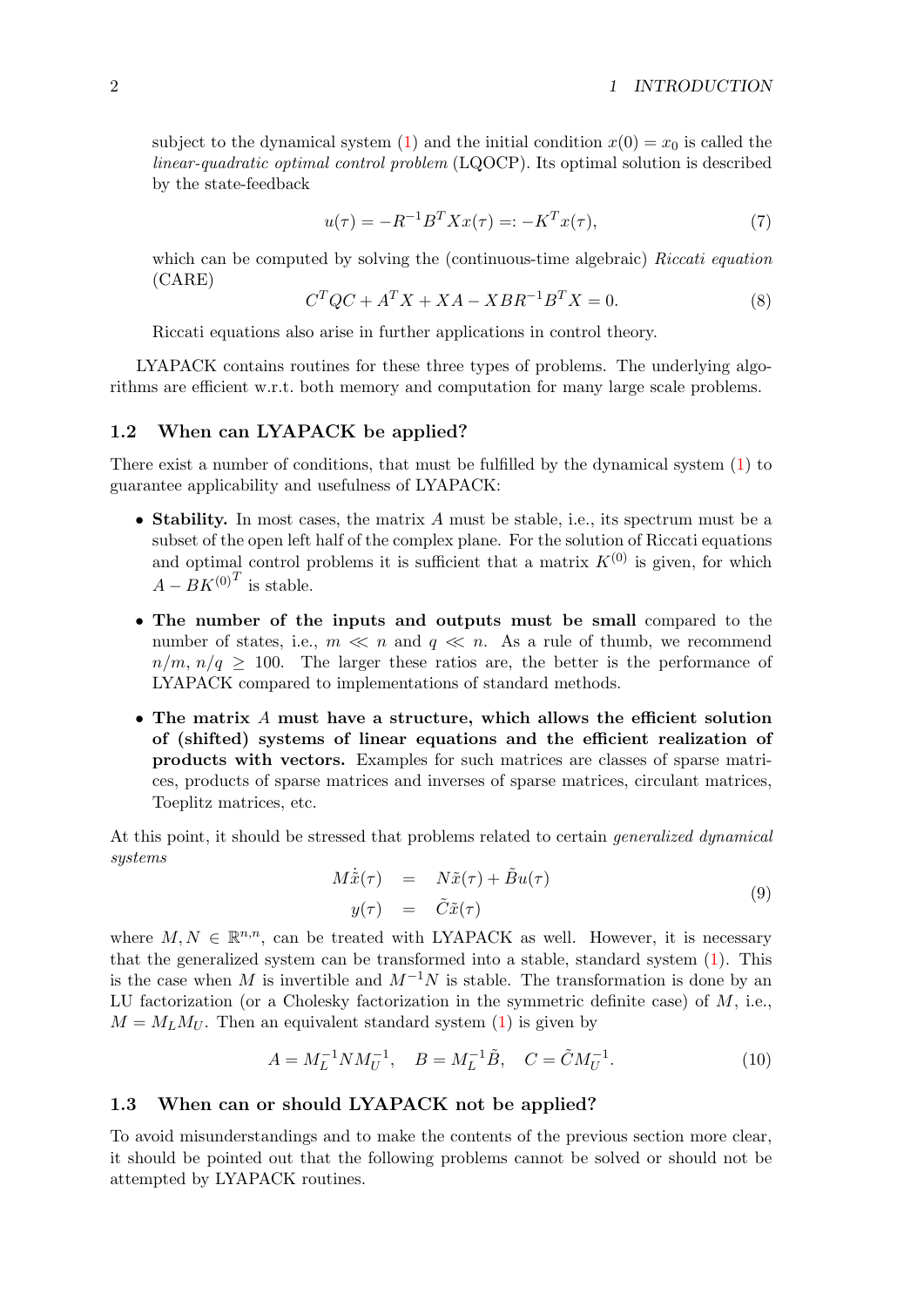- LYAPACK cannot solve Lyapunov equations and model reduction problems, where the system matrix A is not stable. It cannot solve Riccati equations and optimal control problems if no (initial) stabilizing feedback is provided.
- LYAPACK cannot be used to solve problems related to *singular systems*, i.e., generalizedsystems  $(9)$  $(9)$  $(9)$  where M is singular.
- LYAPACK is not able to solve problems efficiently which are **highly** "ill-conditioned" (in some sense). LYAPACK relies on iterative methods. Unlike direct methods, whose complexity does usually not depend on the conditioning of the problem, iterative methods generally perform poorly w.r.t. both accuracy and complexity if the problem to be solved is highly ill-conditioned.
- LYAPACK is inefficient if the system is of small order (say,  $n \leq 500$ ). In this case, it is recommended to apply standard methods to solve the problem; see §[7](#page-43-2).
- LYAPACK is inefficient if the number of inputs and outputs is not much smaller than the system order. (For example, there is not much sense in applying LYAPACK to problems with, say, 1000 states, 100 inputs, and 100 outputs.)
- LYAPACK is not very efficient if it is not possible to realize basic matrix operations, such as products with vectors and the solution of certain (shifted) systems of linear equations with  $A$ , in an efficient way. For example, applying LYAPACK to systems with an unstructured, dense matrix A is dubious.
- LYAPACK is not intended to solve discrete-time problems. However, such problems can be transformed into continuous-time problems by the Cayley transformation. It is possible to implement the structured, Cayley-transformed problem in user-supplied functions; see  $\S 2.2$ .
- LYAPACK cannot handle more complicated types of problems, such as problems related to time-invariant or nonlinear dynamical systems.

## <span id="page-9-0"></span>1.4 Highlights and features

LYAPACK consists of the following components (algorithms):

- Lyapunov equations are solved by the Low Rank Cholesky Factor ADI (LRCF-ADI) iteration. This iteration is implemented in the LYAPACK routine lp lradi, which is the "workhorse" of the package.
- The performance of LRCF-ADI depends on certain parameters, so-called **ADI** shift parameters. These can be computed by a heuristic algorithm provided as routine lp para.
- There are two model reduction algorithms in LYAPACK. Algorithm LRSRM, that is implemented in the routine lp lrsrm, is a version of the well-known square-root method, which is a balanced truncation technique. Algorithm DSPMR provided as routine  $lp\_dspm$  is more heuristic in nature and related to dominant controllable and observable subspaces. Both algorithms heavily rely on low rank approximations to the system Gramians  $X_B$  and  $X_C$  provided by 1p\_1radi).
- Riccati equations and linear-quadratic optimal control problems are solved by the Low Rank Cholesky Factor Newton Method (LRCF-NM) or the Implicit LRCF-NM (LRCF-NM-I). Both algorithms are implemented in the routine 1p\_1rnm.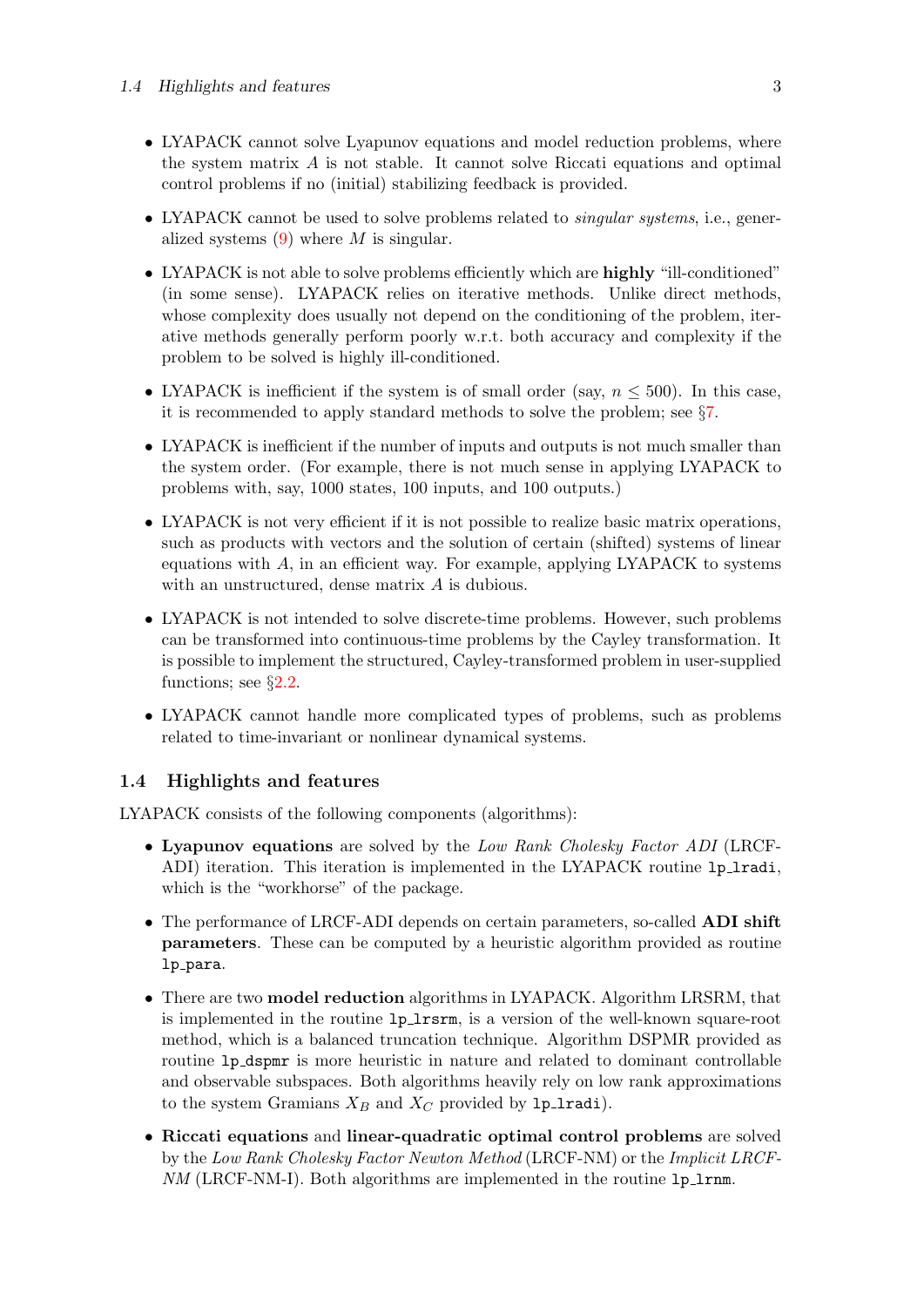- LYAPACK contains some **supplementary routines**, such as routines for generating test examples or Bode plots, and a number of demo programs.
- $\bullet$  A basic concept of LYAPACK is that matrix operations with A are implicitly realized by so-called user-supplied functions (USFs). For general problems, these routines must be written by the users themselves. However, for the most common problems such routines are provided in LYAPACK.

In particular, the concept of user-supplied functions, which relies on the storage of large data structures in global MATLAB variables, makes LYAPACK routines efficient, w.r.t. both memory and computation. Of course, LYAPACK could not compete with FORTRAN or C implementations of the code (if there were any). However, this package can be used to solve problems of quite large scale efficiently. The essential advantages of a MATLAB implementation are, of course, clarity and the simplicity of adapting and modifying the code.

Versatility is another feature of LYAPACK. The concept of user supplied functions does not only result in a relatively high degree of numerical efficiency, it also enables solving classes of problems with a complicated structure (in particular, problems related to systems, where the system matrix  $A$  is not given explicitly as a sparse matrix).

Typically, large scale problems are solved by iterative methods. In LYAPACK iterative methods are implemented in the routines lp lradi, lp lrnm, lp para, and some user supplied functions. LYAPACK offers a variety of stopping criteria for these iterative methods.

## <span id="page-10-0"></span>2 Realization of basic matrix operations

In this section we describe in detail how operations with the structured system matrix A are realized in LYAPACK. Understanding this is important for using LYAPACK routines. However, this section can be skipped by readers who only want to get a general idea of the algorithms in LYAPACK.

## <span id="page-10-1"></span>2.1 Basic matrix operations

The efficiency of most LYAPACK routines strongly depends on the way how matrix operations with the structured matrix A are implemented. More precisely, in LYAPACK three types of such basic matrix operations (BMOs) are used. In this section, X denotes a complex  $n \times t$  matrix, where  $t \ll n$ .

• Multiplications with A or  $A<sup>T</sup>$ :

$$
Y \longleftarrow AX \quad \text{or} \quad \longleftarrow A^T X.
$$

• Solution of systems of linear equations (SLEs) with  $A$  or  $A<sup>T</sup>$ :

$$
Y \longleftarrow A^{-1}X \quad \text{or} \quad \longleftarrow A^{-T}X.
$$

• Solution of shifted systems of linear equations (shifted SLEs) with A or  $A<sup>T</sup>$ , where the shifts are the ADI parameters (see  $\S 3.2$ ):

$$
Y \longleftarrow (A + p_i I_n)^{-1} X \quad \text{or} \quad \longleftarrow (A^T + p_i I_n)^{-1} X.
$$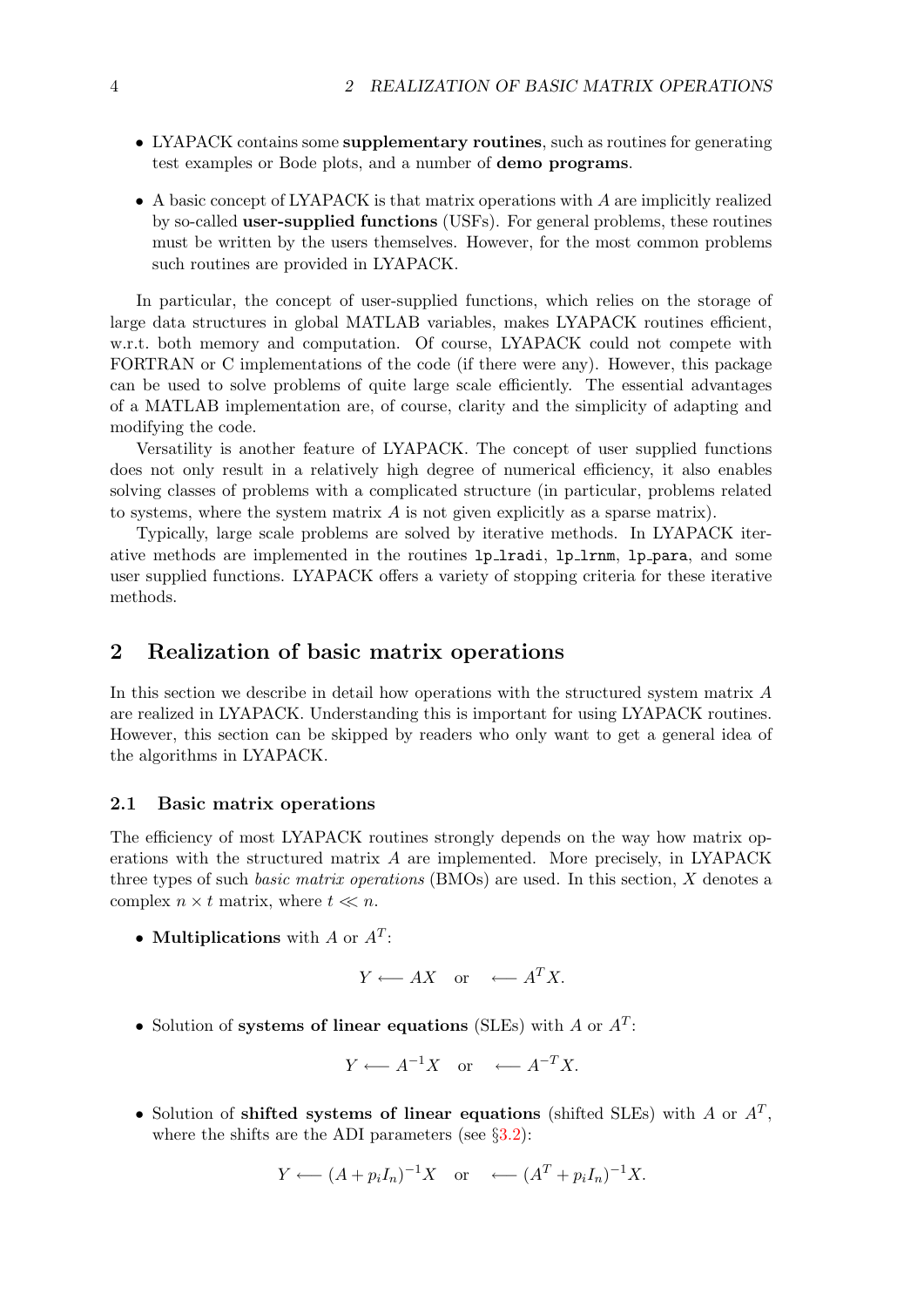## <span id="page-11-0"></span>2.2 The concept of user-supplied functions

All operations with the structured matrix  $A$  are realized by user supplied functions. Moreover, all data related to the matrix  $A$  is stored in "hidden" global variables for the sake of efficiency. One distinct merit of using global variables for storing large quantities of data is that MATLAB codes become considerably faster compared to the standard concept, where such variables are transfered as input or output arguments from one routine to another over and over again. The purpose of user supplied functions is to generate these "hidden" data structures, to realize basic matrix operations listed in §[2.1,](#page-10-1) and destroy "hidden" data structures once they are not needed anymore. Moreover, pre- and postprocessing of the dynamical system [\(1\)](#page-7-2) can be realized by user supplied functions. At first glance, the use of user supplied functions might seem a bit cumbersome compared to the explicit access to the matrix A, but this concept turns out to be a good means to attain a high degree of flexibility and efficiency. The two main advantages of this concept are the following:

- Adequate structures for storing the data, which corresponds to the matrix  $A$ , can be used. (In other words, one is not restricted to storing A explicitely in a sparse or dense array.)
- Adequate methods for solving linear systems can be used. (This means that one is not restricted to using "standard" LU factorizations. Instead, Cholesky factorizations, Krylov subspace methods, or even multi-grid methods can be used.)

In general, users have to implement user supplied functions themselves in a way that is as highly efficient w.r.t. both computation and memory demand. However, user supplied functions for the following most common types of matrices A (and ways to implement the corresponding basic matrix operations) are already contained in LYAPACK. Note that the basis name, which must be provided as input parameter name to many LYAPACK routines, is the first part of the name of the corresponding user supplied function.

- [basis name] =  $\text{as: } A \text{ in (1)}$  $\text{as: } A \text{ in (1)}$  $\text{as: } A \text{ in (1)}$  is sparse and symmetric. (Shifted) linear systems are solved by sparse Cholesky factorization. In this case, the ADI shift parameters  $p_i$ must be real. Note: This is not guaranteed in the routine 1p 1 rnm for Riccati equations and optimal control problems. If this routine is used, the unsymmetric version au must be applied instead of as.
- [basis name]  $=$  au: A in [\(1](#page-7-2)) is sparse and (possibly) unsymmetric. (Shifted) linear systems are solved by sparse LU factorization.
- •[basis name] =  $au_qmr_ilu: A$  in ([1](#page-7-2)) is sparse and (possibly) unsymmetric. (Shifted) linear systems are solved iteratively by QMR using ILU preconditioning,[[14\]](#page-77-2).
- •[basis name]  $=$  msns: Here, the system arises from a generalized system  $(9)$  $(9)$  $(9)$ , where M and N are symmetric. Linear systems involved in all three types of basic matrix operations are solved by sparse Cholesky factorizations. In this case, the ADI shift parameters  $p_i$  must be real. Note: This is not guaranteed in the routine 1p 1 rnm for Riccati equations and optimal control problems. If this routine is used, the unsymmetric version munu must be applied instead of msns.
- •[basis name]  $=$  munu: Here, the system arises from a generalized system  $(9)$  $(9)$  $(9)$ , where M and N are sparse and possibly unsymmetric. Linear systems involved in all three types of basic matrix operations are solved by sparse LU factorizations.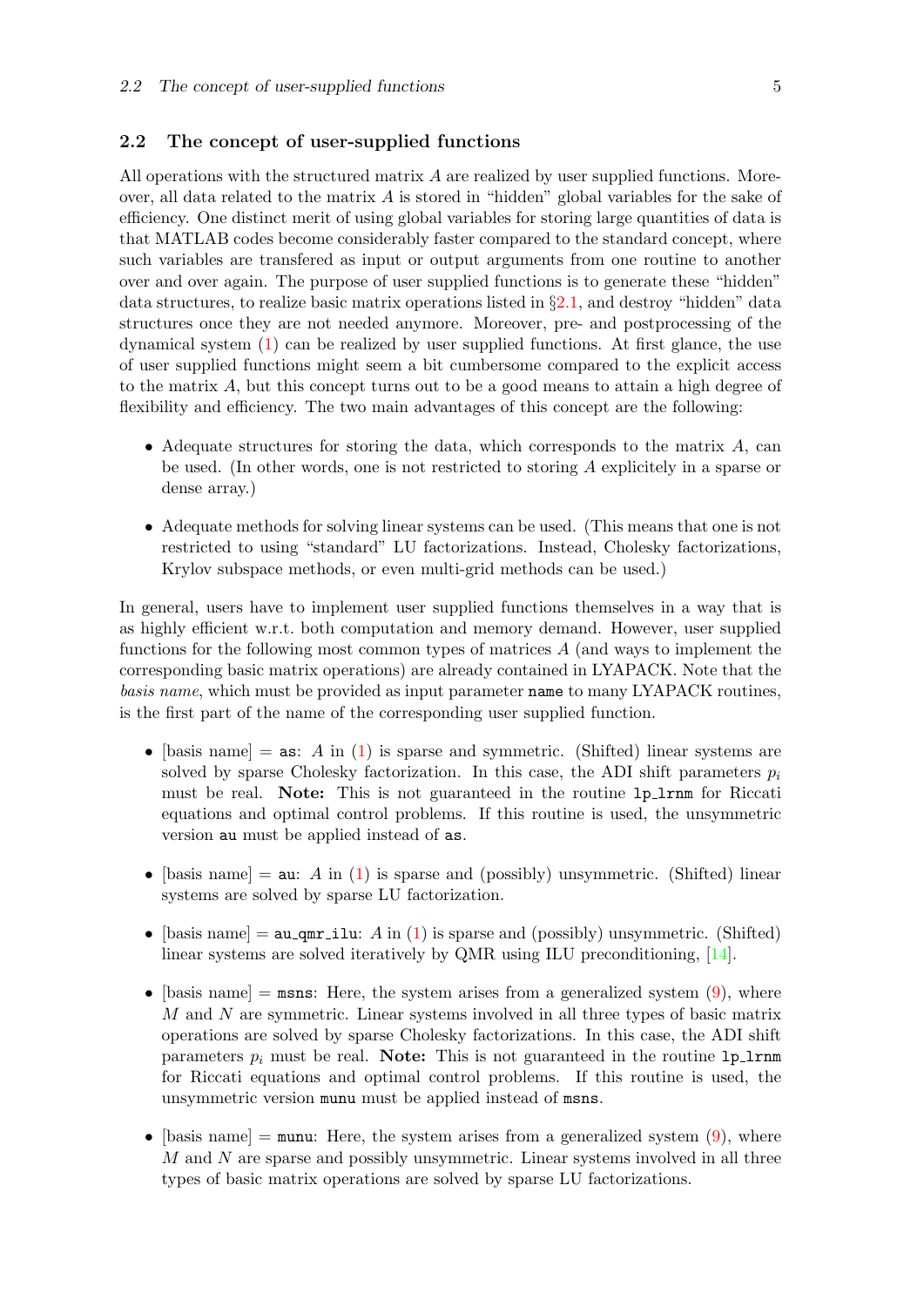Although, these classes of user supplied functions can be applied to a great variety of problems, users might want to write their user supplied functions themselves (or modify the user supplied functions contained in LYAPACK). For example, this might be the case if A is a dense Toeplitz or circulant matrix, or if alternative iterative solvers or preconditioners should be applied to solve linear systems. Obviously, it is impossible to provide user supplied functions in LYAPACK for all possible structures the matrix A can have.

For each type of problems listed above the following routines are needed. Here, one or two extensions are added to the basis name:

[basis name] [extension 1] or [basis name] [extension 1] [extension 2]

Five different first extensions are possible. They have the following meaning:

- [extension 1] = m: matrix multiplication; see  $\S 2.1$  $\S 2.1$ .
- [extension 1] = 1: solution of systems of linear equations; see  $\S 2.1$  $\S 2.1$ .
- [extension 1] = s: solution of shifted systems of linear equations; see  $\S 2.1$  $\S 2.1$ .
- [extension  $1$ ] = pre: preprocessing.
- [extension 1] = pst: postprocessing.

For some classes of user supplied functions preprocessing and postprocessing routines do not exist because they are not needed. There is no second extension if  $[extension 1] = **pre**$ or pst. If [extension 1] =  $m$ , 1, or s, there are the following three possibilities w.r.t. the second extension:

- [extension 2]  $=$  i: initialization of the data needed for the corresponding basic matrix operations.
- no [extension 2]: the routine actually performs the basic matrix operations.
- [extension 2] = d: destruction of the global data generated by the corresponding initialization routine ([extension  $2$ ] = i).

This concept is somewhat similar to that of constructors and destructors in object-oriented programming. Note that user supplied functions with  $[extension 1] = **pre**$  or  **will be** called only in the main program (i.e., the program written by the user). user supplied functions with [extension  $2$ ] = i and d will be often (but not always) called in the main program. In contrast, the remaining three types of user supplied functions ([extension  $1$ ] = m, l, or s) will be used internally in LYAPACK main routines.

For example,  $au\_m_i$  initializes the data for matrix multiplications with the unsymmetric matrix A in a global variable,  $a \mu \mu i$  performs such multiplications, whereas  $a \mu \mu d$ destroys the global data generated by  $a u_m$  i to save memory.

For more details and examples see §[C.1](#page-48-1).

Note: In the user supplied functions, that are contained in LYAPACK, the data for realizing basic matrix operations is stored in fixed global variables. This means that it is impossible to store data for more than one problem (in other words for more than one matrix  $A$ ) at the same time. If, for example, several model reduction problems (with different matrices A should be solved, then these problems have to be treated one after another. The user supplied functions for initialization (extension  $2 = i$ ) overwrite the data, that has been written to global variables in prior calls of these user supplied functions.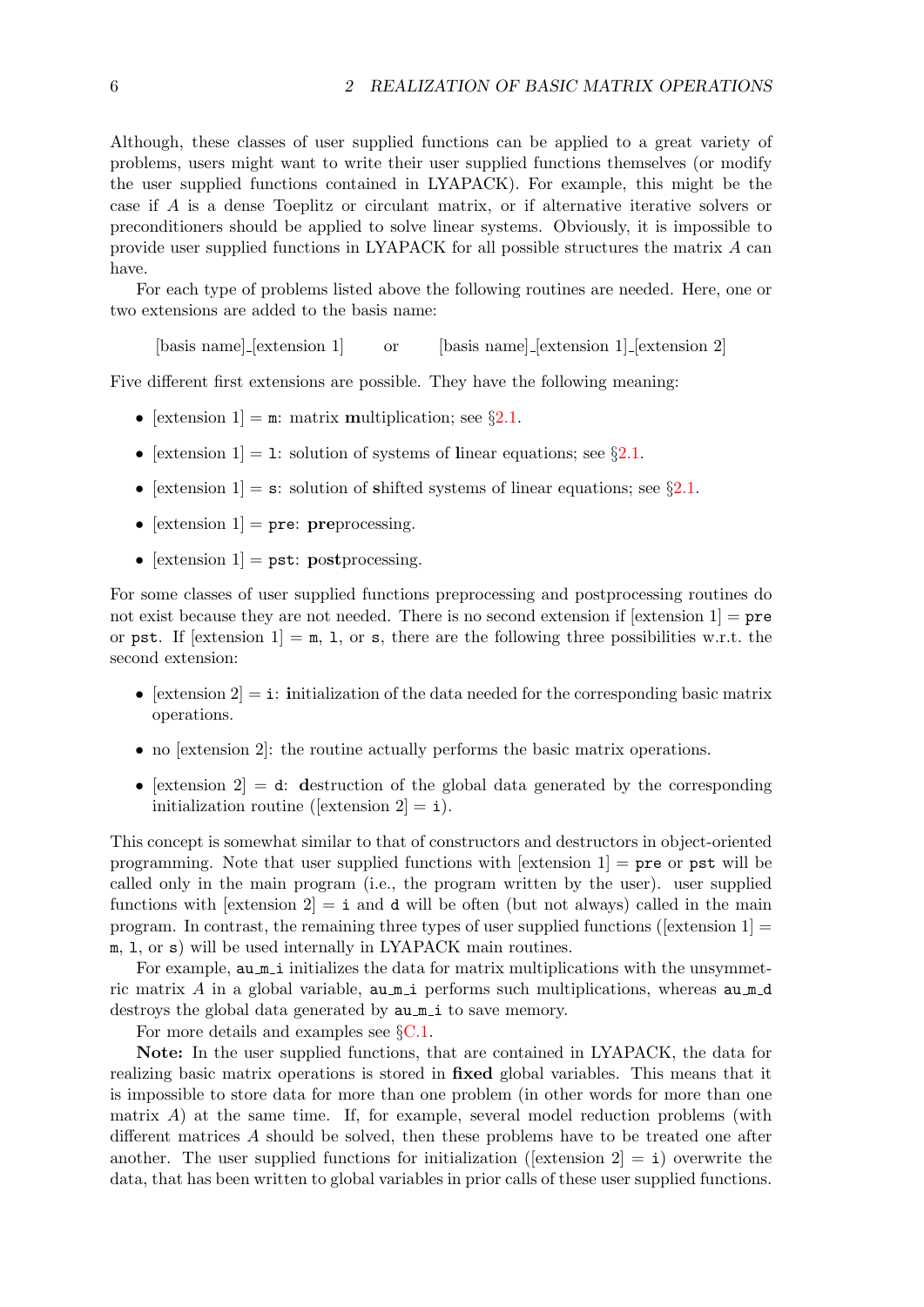## <span id="page-13-0"></span>2.3 Preprocessing and postprocessing

In most cases, it is recommended or even necessary to perform a preprocessing step before initializing or generating global data structures by the routines [basis name] $\{\mathbf{m}, 1,$  $s$ . i and before using LYAPACK main routines (see  $\S$ [B.1\)](#page-45-2). Such preprocessing steps are implemented in the routines [basis name] pre. There are no well-defined rules what has to be done in the preprocessing step, but in general this step consists of a transformation of the input data (for example, F and G for solving the Lyapunov equation  $(2)$ , or A, B, and C for the model reduction problem, etc.), such that the transformed input data has an improved structure from the numerical point of view. For example, if a standard system $(1)$  $(1)$  $(1)$  with a sparse matrix A is considered, then the preprocessing done by as pre or au pre is a reordering of the nonzero pattern of A for bandwidth reduction. If the problemis given in form of a generalized system  $(9)$  $(9)$  $(9)$  with sparse matrices M and N, then the preprocessing in msns pre or munu pre is done in two steps. First, the columns and rows of both matrices are reordered (using the same permutation). Second, the transformation [\(10](#page-8-3)) into a standard system is performed.

Although LYAPACK routines could often be applied to the original data, reordering of sparse matrices is most cases crucial to achieve a high efficiency, when sparse LU or Cholesky factorizations are computed in MATLAB. Figure [1](#page-13-1) shows the nonzero pattern of the matrix M (which equals to that of N) for a system  $(9)$  arising from a finite element discretization of a two-dimensional partial differential equation.



<span id="page-13-1"></span>Figure 1: Nonzero pattern before (left) and after (right) reordering.

There are a few situations, when preprocessing is not necessary. Examples are standard systems $(1)$  $(1)$  $(1)$ , where A is a tridiagonal matrix and (shifted) linear systems are solved directly (Here, reordering would be superfluous.), or where  $A$  is sparse and (shifted) linear systems are solved by QMR [\[14](#page-77-2)].

Usually, the preprocessing step consists of an equivalence transformation of the system. In rare cases not only the system matrices, but also further matrices must be transformed. In particular, this applies to **nonzero** initial stabilizing state-feedback matrices  $K_0$  when a Riccati equation or an optimal control problems should be solved.

It is important for users to understand, what is done during the preprocessing and to distinguish carefully between "original" and "transformed" (preprocessed) data. Often the output data of LYAPACK routines must be backtransformed (postprocessed) in order to obtain the solution of the original problem. Such data are, for example, the low rank Cholesky factor Z that describes the (approximate) solution of a Lyapunov equation or a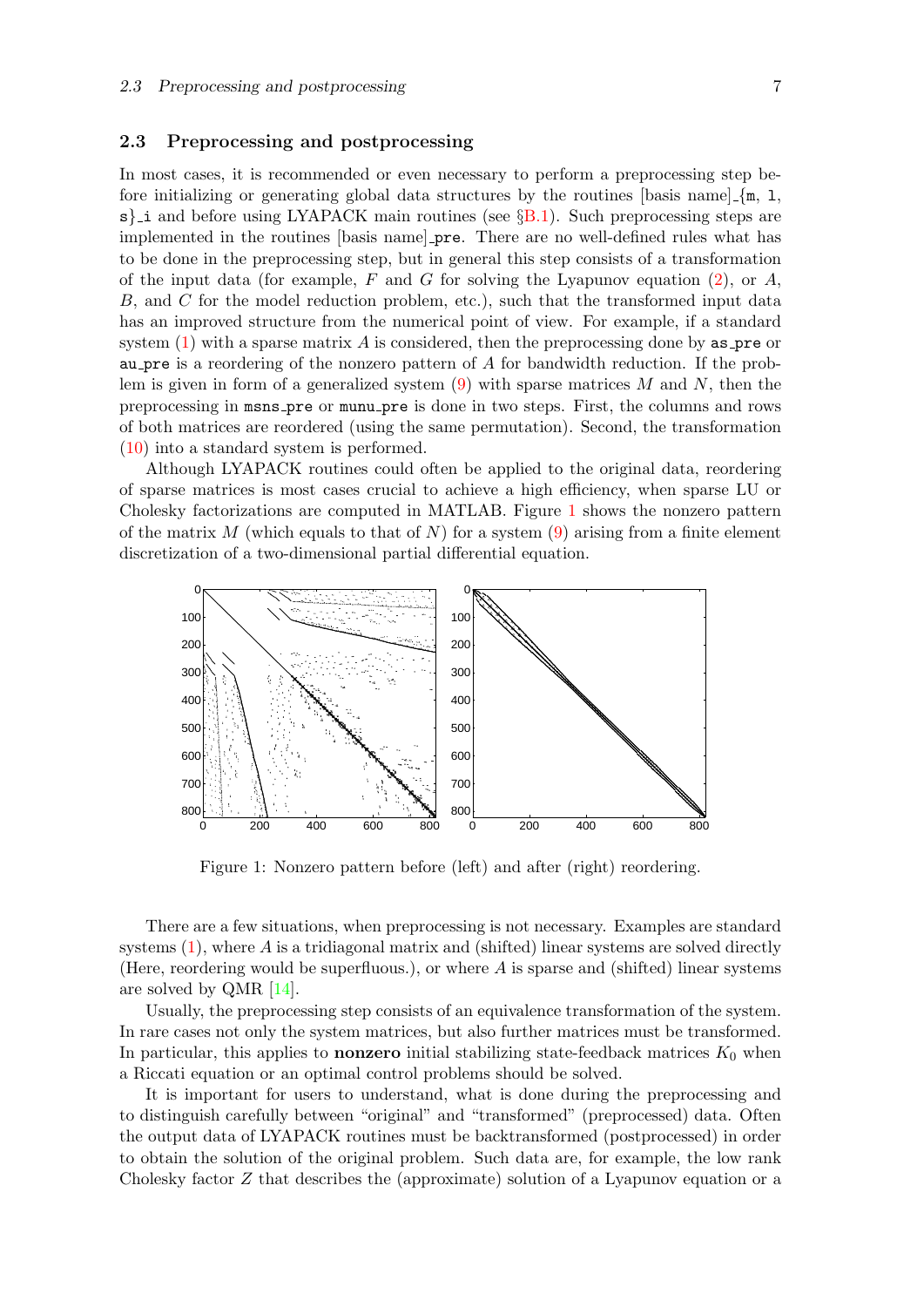Riccati equation, or the (approximate) state-feedback K for solving the optimal control problems. For instance, if as pre or au pre have been applied for preprocessing, then the rows of  $Z$  or  $K$  must be reordered by the inverse permutation. If msns\_pre or munu\_pre are used, these quantities must be transformed with the inverse of the Cholesky factor  $M_U$  and subsequently re-reordered. These backtransformations are implemented in the corresponding user supplied functions [basis name] pst for postprocessing.

In some cases, postprocessing can be omitted, despite preprocessing has been done. This is the case, when the output data does not depend on what has been done as preprocessing (which is usually an equivalence transformation of the system). An example is model reduction by LRSRM or DSPMR. Here, the reduced systems are invariant w.r.t. equivalence transformations of the original system.

## <span id="page-14-0"></span>2.4 Organization of user-supplied functions for basic matrix operations and guidelines for their implementation

In the first part of this section we explain how user supplied functions are organized and how they work. We take a standard system  $(1)$ , where A is sparse, and the corresponding user supplied functions  $au$  \* as an illustrative example. The order in which these user supplied functions are invoked is important. A typical sequence is shown below. Note that this is a scheme displaying the chronological order rather than a "main program". For example, Steps 6–13 could be executed inside the routine lp lrnm for the Newton iteration.

```
...
[AO, BO, CO, prm, iprm] = au_pre(A, B, C); % Step 1
au_m_i(A0); % Step 2
YO = au_m('N',X0); % Step 3
...
au<sub>_</sub>l_i; % Step 4
YO = au_1('N',X0); % Step 5
...
p = lp\_para(...); % Step 6
au_s_i(p); % Step 7...
Y0 = au_s('N',X0,i); % Step 8
...
au_s_d(p); \% Step 9
...
p = lp\_para(...); % Step 10
...
au_s_i(p); % Step 11...
YO = au_s('N',X0,i); % Step 12
...
au_s_d(p); % Step 13...
Z = \text{au}_\text{post}(Z0, \text{iprm}); \% Step 14
au<sub>_1</sub>_d; % Step 15
au_m_d; % Step 16
...
```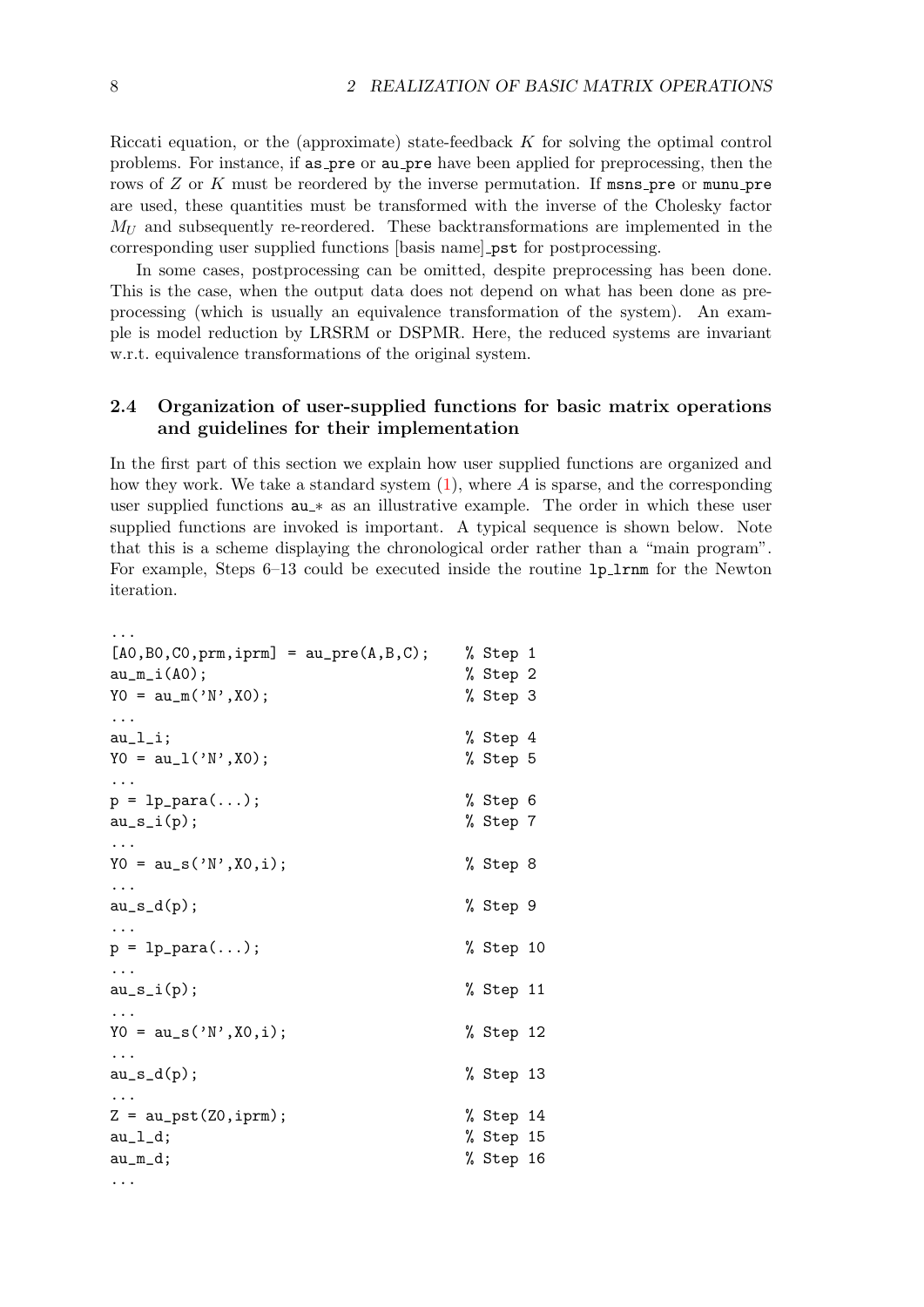Note, in particular, that the user supplied functions  $au_m$  (multiplication),  $au_l$  (solution of linear systems), and au s (solution of shifted linear systems) can be called anywhere between the following steps:

| au_m: | between Steps 2 and 16,                      |
|-------|----------------------------------------------|
| au_l: | between Steps 4 and 15,                      |
| au_s: | between Steps 7 and 9, Steps 11 and 13, etc. |

Next, we describe what is done in the single steps.

- Step 1: Preprocessing, which has been discussed in  $\S 2.3$ . The system matrices A, B, and C are transformed into  $A_0$ ,  $B_0$  and  $C_0$  (by a simultaneous reordering of columns and rows).
- Step 2: Initialization of data for multiplications with  $A_0$ . Here, the input parameter A0 is stored in the "hidden" global variable LP A.
- Step 3: Matrix multiplication with  $A_0$ . au m has access to the global variable LP\_A.
- Step 4: Initialization of data for the solution of linear systems with  $A_0$ . Here, an LU factorization of the matrix  $A_0$  (provided as LP $\hat{A}$ ) is computed and stored in the global variables LP L and LP U.
- Step 5: Solution of linear system  $A_0Y_0 = X_0$ . au 1 has access to the global variables LP L and LP U.
- Step 6: Compute shift parameters  $\{p_1, \ldots, p_l\}.$
- Step 7: Initialization of data for the solution of shifted linear systems with  $A_0$ . Here, the LU factors of the matrices  $A_0 + p_1I, \ldots, A_0 + p_lI$  ( $A_0$  is provided in LP\_A) are computed and stored in the global variables  $LP\_L1$ ,  $LP\_U1$ , ...,  $LP\_Ll$ ,  $LP\_Ul$ .
- Step 8: Solution of shifted linear system  $(A_0 + p_iI)Y_0 = X_0$ . au s has access to the global variables  $LP\_Li$  and  $LP\_Ui$ .
- Step 9: Delete the global variables LP $\bot$ 1, LP $\bot$ U1, ..., LP $\bot$ l, LP $\bot$ Ul.
- Step 10: Possibly, a new set of shift parameters is computed, which is used for a further run of the LRCF-ADI iteration. (This is the case within the routine lp lrnm, but typically not for model reduction problems.)
- Step 11: (Re)initialization of data for the solution of shifted linear systems with  $A_0$  and the new shift parameters. Again, the LU factors are stored in the global variables LP L1, LP U1, ..., LP Ll, LP Ul. Here, the value of l may differ from that in Step 7.
- Step 12: Solve shifted linear system.
- Step 13: Delete the data generated in Step 11, i.e., clear the global variables LP\_L1, LP\_U1, ..., LP\_Ll, LP\_Ul. (Steps 9–13 can be repeated several times.)
- Step 14: Postprocessing, which has been discussed in  $\S 2.3$ . The result  $Z_0$  of the preprocessed problem is backtransformed into Z.
- Step 15: Delete the data generated in Step 4, i.e., clear the global variables LP<sub>L</sub> and LP U.
- Step 16: Delete the data generated in Step 2, i.e., clear the global variable LP A.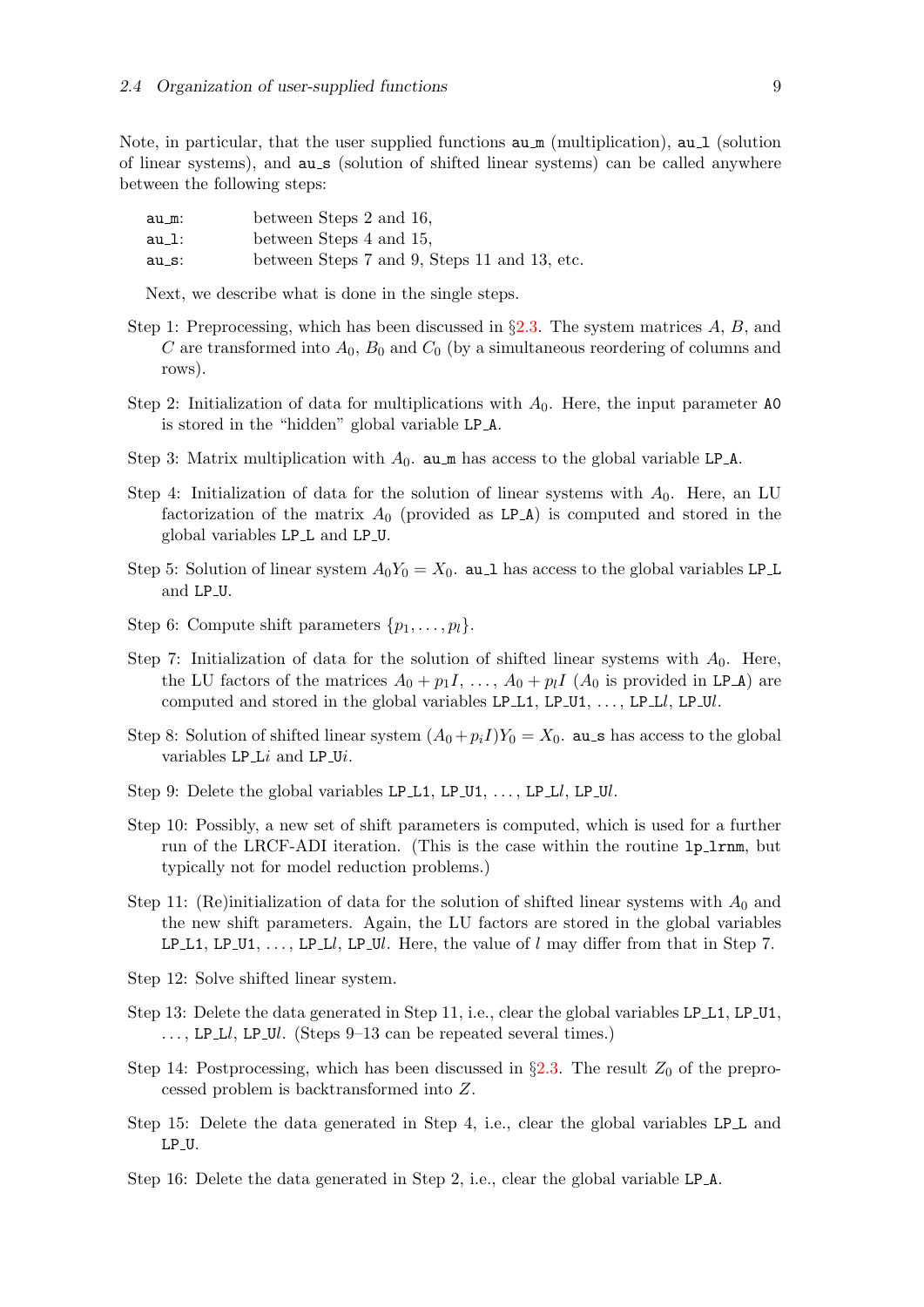The other user supplied functions, which are contained in LYAPACK, are organized in a similar way. Consult the corresponding m-files for details.

The following table shows which user supplied functions are invoked within the single LYAPACK main routines. [b.n.] means [basis name].

| main routine | invoked USFs                                                    |
|--------------|-----------------------------------------------------------------|
| lp_para      | $[b.n.]$ m, $[b.n.]$ 1.                                         |
| lp_lradi     | $[b.n.]$ m, $[b.n.]$ s.                                         |
| lp_lrsrm     | $[b.n.]$ m.                                                     |
| 1p_dspmr     | $[b.n.]$ m.                                                     |
| lp_lrnm      | $[b.n.]$ m, $[b.n.]$ 1, $[b.n.]$ s i, $[b.n.]$ s, $[b.n.]$ s d. |

The calling sequences for these user supplied functions are fixed. It is mandatory to stick to these sequences when implementing new user supplied functions. The calling sequences are shown below. There it is assumed that  $X_0$  (parameter X0) is a complex  $n \times t$  matrix, p is a vector containing shift parameters, and the flag tr is either 'N' ("not transposed") or 'T' ("transposed").

- [basis name] m. Calling sequences:  $Y0 = [b.n.]$  m(tr, X0) or n = [b.n.] m. In the first case, the result is  $Y_0 = A_0 X_0$  for  $\mathbf{tr} = 'N'$  and  $Y_0 = A_0^T X_0$  for  $\mathbf{tr} = 'T'$ . The parameter  $tr$  must also be provided (and is ignored) if  $A_0$  is symmetric. In the second case, where the user supplied function is called without input parameters, only the problem dimension  $n$  is returned.
- [basis name] 1. Calling sequence:  $\text{Y0} = [\text{b.n.}] \cdot \text{I(tr,X0)}$ . The result is  $Y_0 = A_0^{-1} X_0$ for  $\mathbf{tr} = 'W'$  and  $Y_0 = A_0^{-T} X_0$  for  $\mathbf{tr} = 'T'$ .
- $[basis name] \i p. Calling sequence: [b.n.] s_i(p).$
- [basis name]s. Calling sequence:  $\gamma_0 = [\text{b.n.}]\text{ s(tr,X0,i)}$ . The result is  $Y_0 =$  $(A_0 + p_i I)^{-1} X_0$  for  $\mathbf{tr} = \mathbf{v} \mathbf{N} \cdot \text{and } Y_0 = (A_0^T + p_i I)^{-1} X_0$  for  $\mathbf{tr} = \mathbf{v} \mathbf{T} \cdot \mathbf{N}$ .
- [basis name]  $s_d$ . Calling sequence:  $[b_n]$   $s_d(p)$ .

## <span id="page-16-0"></span>2.5 Case studies

See §[C.1](#page-48-1).

## <span id="page-16-1"></span>3 Lyapunov equations

## <span id="page-16-2"></span>3.1 Low Rank Cholesky Factor ADI

#### <span id="page-16-3"></span>3.1.1 Theory and algorithm

This section gives a brief introduction to the solution technique for continuous time Lyapunov equations used in LYAPACK. For more details, the reader is referred to[[31,](#page-78-0) [6,](#page-77-3) [33](#page-78-1), [37](#page-79-0)].

We consider the continuous time Lyapunov equation

<span id="page-16-4"></span>
$$
FX + XF^T = -GG^T,\tag{11}
$$

where  $F \in \mathbb{R}^{n,n}$  is stable,  $G \in \mathbb{R}^{n,t}$  and  $t \ll n$ . It is well-known that such continuous time Lyapunov equations have a unique solution  $X$ , which is symmetric and positive semidefinite. Moreover, in many cases, the eigenvalues of  $X$  decay very fast, which is discussed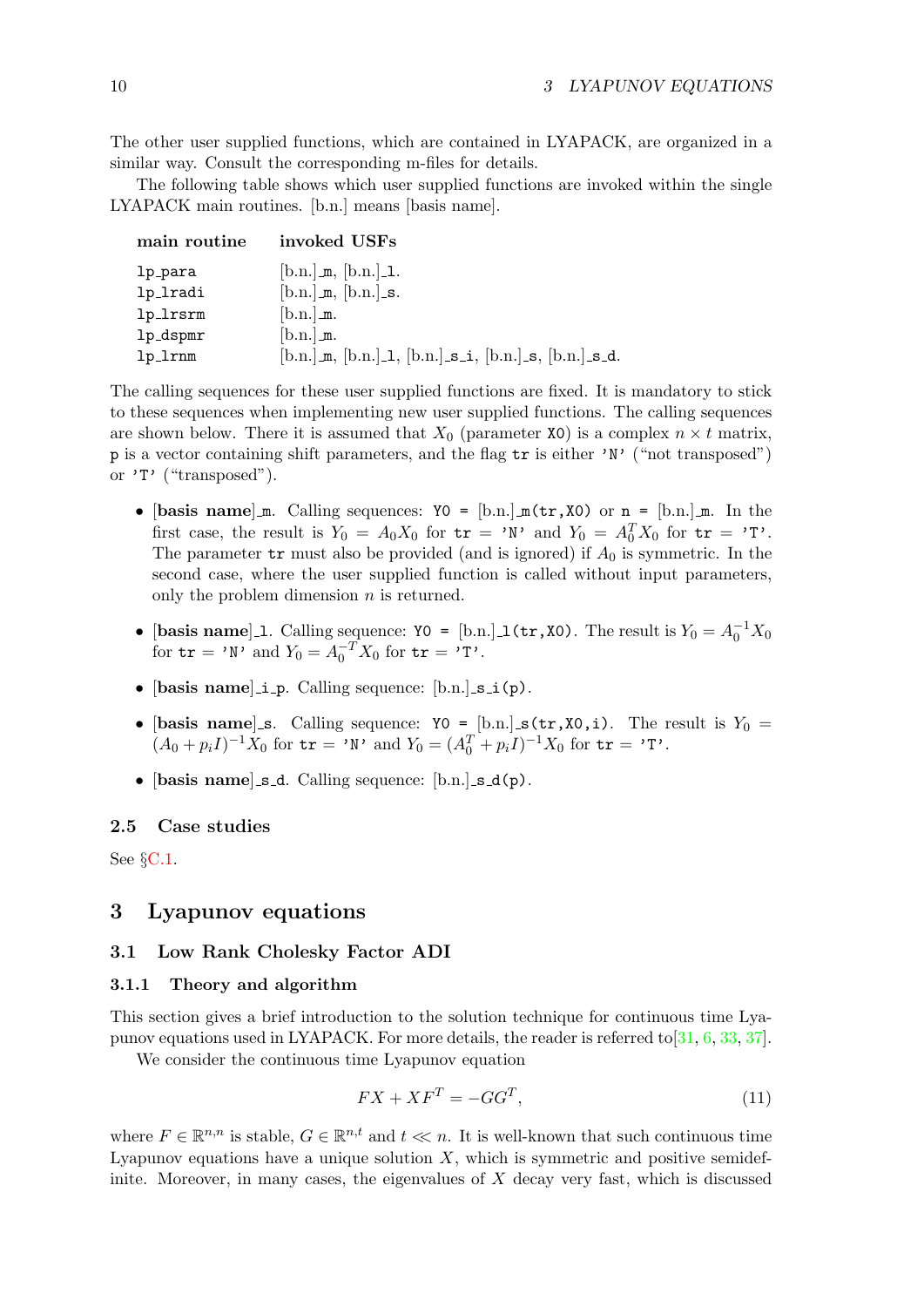forsymmetric matrices F in  $[40]$  $[40]$  $[40]$ . Thus, there exist often very accurate approximations of a rank, that is much smaller than  $n$ . This property is most important for the efficiency of LYAPACK.

TheADI iteration [[36,](#page-79-2) [50](#page-79-3)] for the Lyapunov equation ([11](#page-16-4)) is given by  $X_0 = 0$  and

<span id="page-17-0"></span>
$$
(F + p_i I_n) X_{i-1/2} = -GG^T - X_{i-1}(F^T - p_i I_n)
$$
  
\n
$$
(F + \bar{p}_i I_n) X_i^T = -GG^T - X_{i-1/2}^T (F^T - \bar{p}_i I_n),
$$
\n(12)

for  $i = 1, 2, \ldots$  It is one of the most popular iterative techniques for solving Lyapunov equations. This method generates a sequence of matrices  $X_i$  which often converges very fast towards the solution, provided that the ADI shift parameters  $p_i$  are chosen (sub)optimally. The basic idea for a more efficient implementation of the ADI method is to replace the ADI iterates by their Cholesky factors, i.e.,  $X_i = Z_i Z_i^H$  and to reformulate in terms of the factors  $Z_i$ . Generally, these factors have ti columns. For this reason, we call them low rank Cholesky factors (LRCFs) and their products, which are equal to the ADI iterates, low rank Cholesky factor products (LRCFPs). Obviously, the low rank Cholesky factors  $Z_i$  are not uniquely determined. Different ways to generate them exist; see [\[31](#page-78-0), [37](#page-79-0)]. The following algorithm, which we refer to as Low Rank Cholesky Factor ADI (LRCF-ADI), is the most efficient of these ways. It is a slight modification of the iteration proposed in [[31\]](#page-78-0). Note that the number of iteration steps  $i_{max}$  needs not be fixed a priori. Instead, several stopping criteria, which are described in §[3.1.2](#page-18-0) can be applied.

<span id="page-17-1"></span>Algorithm 1 (Low rank Cholesky factor ADI iteration (LRCF-ADI))

INPUT: 
$$
F, G, \{p_1, p_2, \ldots, p_{i_{max}}\}
$$

\nOUTPUT:  $Z = Z_{i_{max}} \in \mathbb{C}^{n, t_{i_{max}}}$ , such that  $ZZ^H \approx X$ .

\n1.  $V_1 = \sqrt{-2 \operatorname{Re} p_1} (F + p_1 I_n)^{-1} G$ 

\n2.  $Z_1 = V_1$ 

\nFOR  $i = 2, 3, \ldots, i_{max}$ 

\n3.  $V_i = \sqrt{\operatorname{Re} p_i / \operatorname{Re} p_{i-1}} (V_{i-1} - (p_i + \bar{p}_{i-1})(F + p_i I_n)^{-1} V_{i-1})$ 

\n4.  $Z_i = \begin{bmatrix} Z_{i-1} & V_i \end{bmatrix}$ 

\nEND

Let  $P_j$  be either a negative real number or a pair of complex conjugate numbers with negative real part and nonzero imaginary part. We call a parameter set of type  $\{p_1, p_2, \ldots, p_i\} = \{\mathcal{P}_1, \mathcal{P}_2, \ldots, \mathcal{P}_i\}$  a proper parameter set. The LYAPACK implementation of LRCF-ADI requires proper parameter sets  $\{p_1, p_2, \ldots, p_{i_{max}}\}$ . If  $X_i = Z_i Z_i^H$  is generated by a proper parameter set  $\{p_1, \ldots, p_i\}$ , then  $X_i$  is real, which follows from [\(12](#page-17-0)). However, if there are non-real parameters in this subsequence,  $Z_i$  is not real. A more complicated modification of Algorithm [1](#page-17-1) for generating real LRCFs has been proposed in $[6]$  $[6]$  $[6]$ . However, in the LYAPACK implementation of Algorithm [1,](#page-17-1) real LRCFs can be derived from the complex factors computed by this algorithm (at the price of additional computation). That means for the delivered complex low rank Cholesky factor  $Z = Z_{i_{max}}$ a real low rank Cholesky factor  $\tilde{Z}$  is computed in a certain way, such that  $ZZ^H = \tilde{Z}\tilde{Z}^T$ . The low rank Cholesky factor  $\tilde{Z}$  is returned as output parameter of the corresponding routine lp lradi.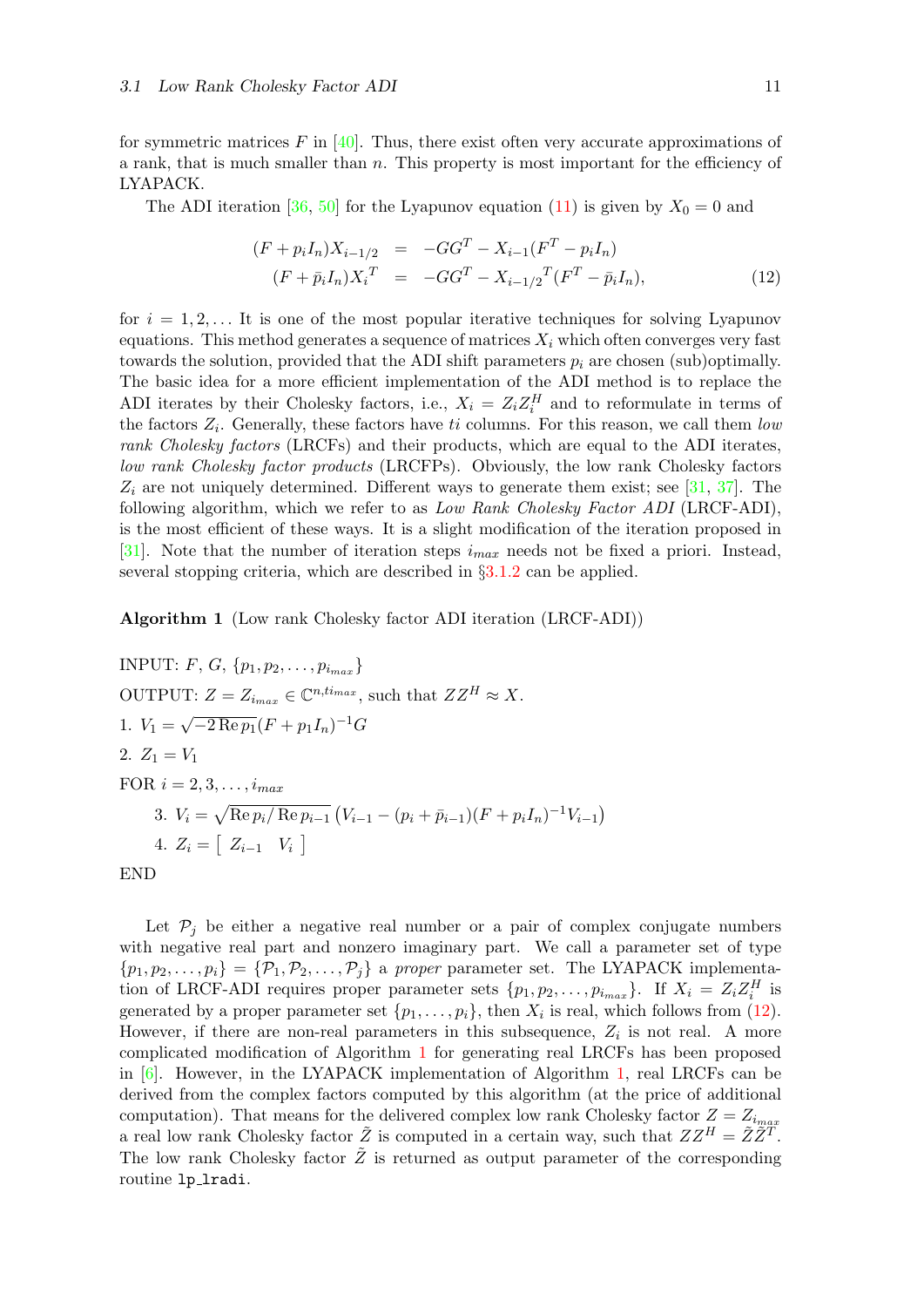#### <span id="page-18-0"></span>3.1.2 Stopping criteria

The LYAPACK implementation of the LRCF-ADI iteration in the routine 1p\_1radi offers the following stopping criteria:

- maximal number of iteration steps:
- tolerance for the *normalized residual norm* (NRN);
- stagnation of the normalized residual norm (most likely caused by round-off errors);
- smallness of the values  $||V_i||_F$ .

Here, the normalized residual norm corresponding to the low rank Cholesky factor  $Z$  is defined as

$$
NRN(Z) = \frac{\|FZZ^T + ZZ^T F^T + GG^T\|_F}{\|GG^T\|_F}.
$$
\n(13)

Note: In LYAPACK, a quite efficient method for the computation of this quantity is applied. See [\[37](#page-79-0)] for details. However, the computation of the values  $\text{NRN}(Z_i)$  in the course of the iteration can still be very expensive. Sometimes, this amount of computation can exceed the computational cost for the actual iteration itself! Besides this, computing the normalized residual norms can require a considerable amount of memory. This amount is about proportional to ti. For this reason, it can be preferable to avoid stopping criteria based on the normalized residual norm (tolerance for the NRN, stagnation of the NRN) and to use cheaper, possibly heuristical criteria instead.

In the sequel, we discuss the above stopping criteria and show some sample convergence histories (in terms of the normalized residual norm) for LRCF-ADI runs. Here, this method is applied to a given test example, but the iterations are stopped by different stopping criteria and different values of the corresponding stopping parameters. It should be noted that the convergence history plotted in Figures [2–](#page-19-0)[5](#page-21-1) is quite typical for LRCF-ADI provided that shift parameters generated by lp para are used in the given order. In the first stage of the iteration, the logarithm of the normalized residual norm decreases about linearly. Typically, this slope becomes less steep, when more "ill-conditioned" problems are considered. (Such problems are in particular Lyapunov equations, where many eigenvalues of F are located near the imaginary axis, but far away from the real one. In contrast, symmetric problems, where the condition number of  $F$  is quite large, can usually be solved by LYAPACK within a reasonable number of iteration steps.) In the second stage, the normalized residual norm curve nearly stagnates on a relatively small level (mostly, between  $10^{-12}$  and  $10^{-15}$ ), which is caused by round-off errors. That means the accuracy (in terms of the NRN) of the low rank Cholesky factor product  $Z_i Z_i^H$  cannot be improved after a certain number of steps. Note, however, that the stagnation of the error norm  $||Z_iZ_i^H - X||_F$  can occur a number of iteration steps later. Unfortunately, the error cannot be measured in practice because the exact solution  $X$  is unknown.

Each of the four stopping criteria can be "activated" or "avoided" by the choice of the corresponding input argument (stopping parameter) of the routine lp lradi. If more than one criterion is activated, the LRCF-ADI iteration is stopped as soon as (at least) one of the "activated" criteria is fulfilled.

• Stopping criterion: maximal number of iteration steps. This criterion is represented by the input parameter max it in the routine lp lradi. The iteration is stopped by this criterion after max it iterations steps. This criterion can be avoided by setting  $max_i$  it = +Inf (i.e.,  $max_i$  it =  $\infty$ ). Obviously, no additional computations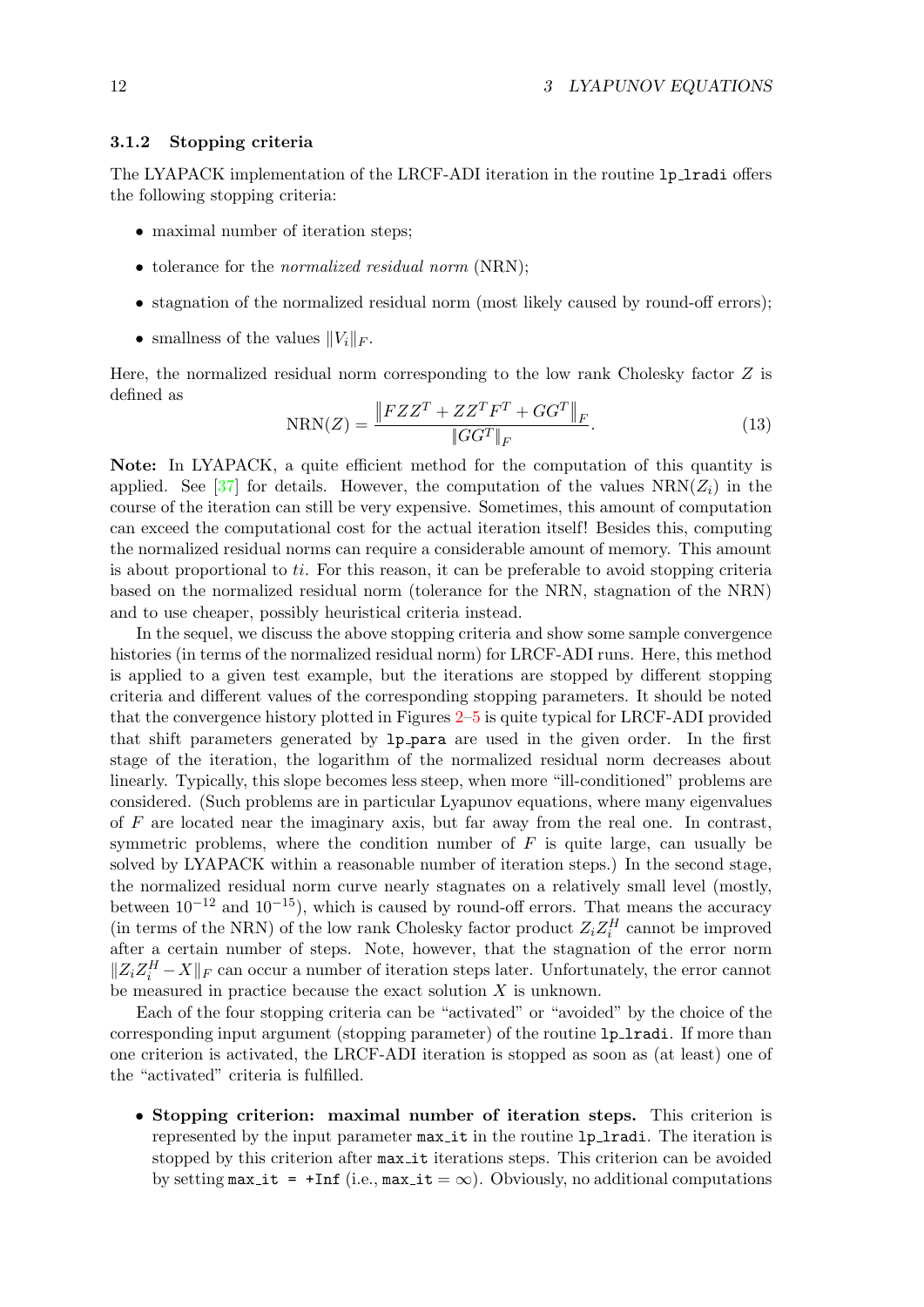need to be performed to evaluate it. The drawback of this stopping criterion is, that it is not related to the attainable accuracy of the delivered low rank Cholesky factor product  $ZZ^H$ . This is illustrated by Figure [2.](#page-19-0)



<span id="page-19-0"></span>Figure 2: Stopping criterion: maximal number of iteration steps. Solid line:  $max_i$  it = 20; dash-dotted line:  $max_i = 60$ ; dotted line:  $max_i = 100$ . The other three criteria are avoided.

• Stopping criterion: tolerance for the normalized residual norms. This criterion is represented by the input parameter  $min\_res$  in the routine lp\_lradi. The iteration is stopped by this criterion as soon as

$$
\text{NRN}(Z_i) \leq \texttt{min-res}.
$$

This criterion can be avoided by setting  $min\_res = 0$ . (Because of round-off errors it is practically impossible to attain  $NRN(Z_i) = 0$ . It requires the computation of normalized residual norms and is computationally expensive. A further drawback of this criterion is that it will either stop the iteration before the maximal accuracy is attained (see min\_res =  $10^{-5}$ ,  $10^{-10}$  in Figure [3](#page-20-0)) or it will not stop the iteration at all (see min res =  $10^{-15}$  in Figure [3\)](#page-20-0). If one wants to avoid this criterion, but compute the convergence history provided by the output vector res, one should set min res to a value much smaller than the machine precision (say, min res =  $10^{-100}$ ).

• Stopping criterion: stagnation of the normalized residual norm. This criterion is represented by the input parameter with rs in the routine 1p-1radi. It is activated if with  $rs = 'S'$  and avoided if with  $rs = 'N'$ . The iteration is stopped by this criterion when a stagnation of the normalized residual norm curve is detected. We do not discuss the implementation of this criterion in detail here, but, roughly speaking, the normalized residual norm curve is considered as "stagnating", when no noticeable decrease of the normalized residual norms is observed in 10 consecutive iteration steps. In extreme cases, where the shape of the normalized residual norm curve is not so clearly subdivided in the linearly decreasing and the stagnating part as in Figure [4,](#page-20-1) this criterion might terminate the iteration prematurely. However, it works well in practice. It requires the computation of normalized residual norms and is computationally expensive. Note that the delay between stagnation and stopping of the curve is 10 iteration steps.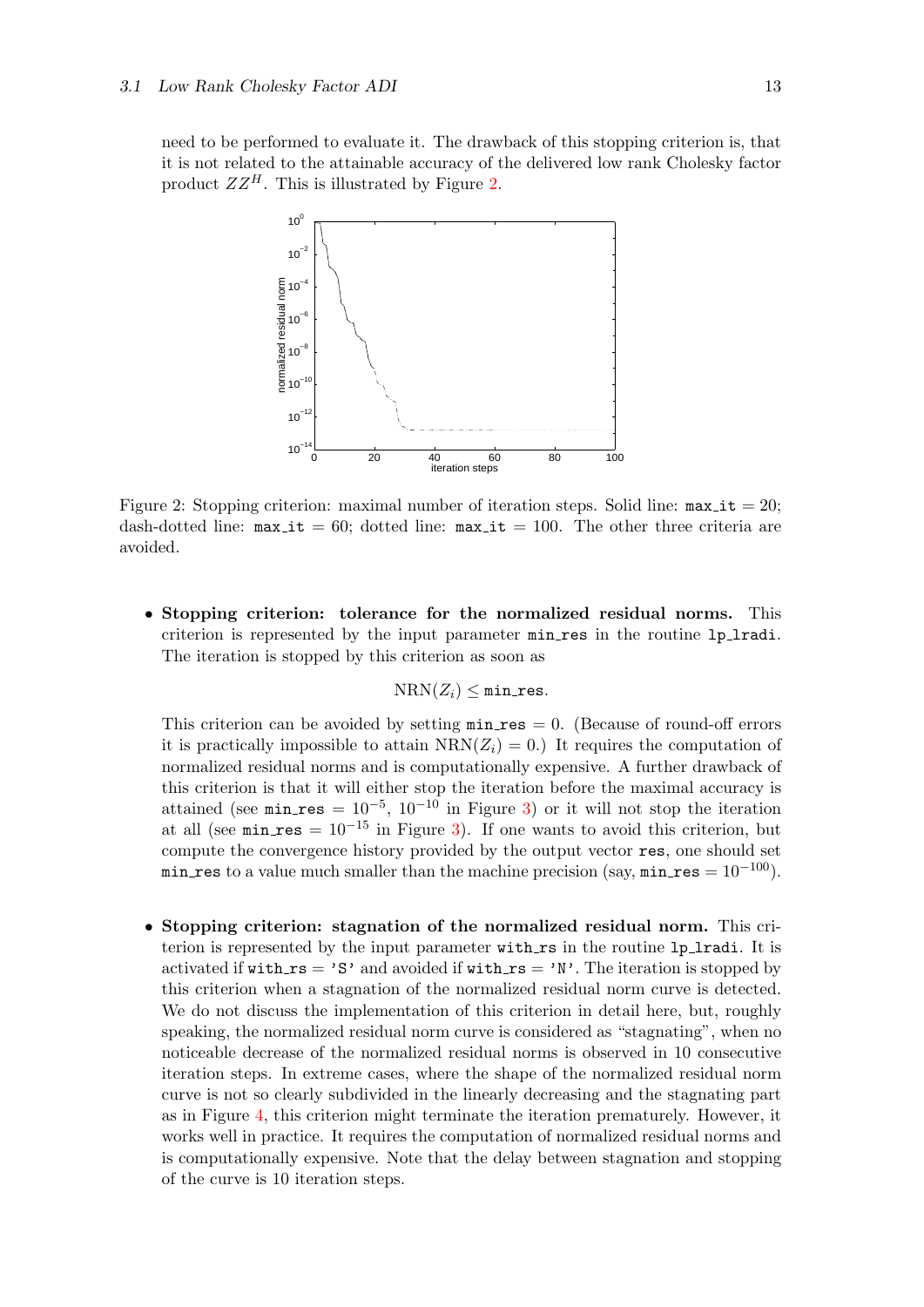

<span id="page-20-0"></span>Figure 3: Stopping criterion: tolerance for the normalized residual norm. Solid line: min res =  $10^{-5}$ ; dash-dotted line: min res =  $10^{-10}$ ; dotted line: min res =  $10^{-15}$ . The other three criteria are avoided.



<span id="page-20-1"></span>Figure 4: Stopping criterion: Stagnation of the normalized residual norm. Solid line: with  $rs = 'S'$ ; dotted line: with  $rs = 'N'$ . The other three criteria are avoided.

• Stopping criterion: smallness of the values  $||V_i||_F$ . This criterion is represented by the input parameter  $min_in$  in the routine 1p\_1radi. It is based on the observation that the values  $||V_i||_F$  tend to decrease very fast. Note in this context that  $V_i V_i^H$ is the difference between the ADI iterates  $X_i$  and  $X_{i-1}$ , and that the sequence of the matrices  $X_i$  is monotonically converging (i.e.,  $X_i \geq X_{i-1}$ ). Loosely speaking, this means the following. When  $||V_i||_F^2$  and consequently  $||V_iV_i^H||_F \approx ||V_i||_F^2$  become nearly as small as the machine precision, then the "contribution" from iteration step  $i - 1$  to i is almost completely corrupted by round-off errors and, thus, there is no point in continuing the iteration. However, since  $||V_i||_F$  is not monotonically decreasing, it is required in lp lradi that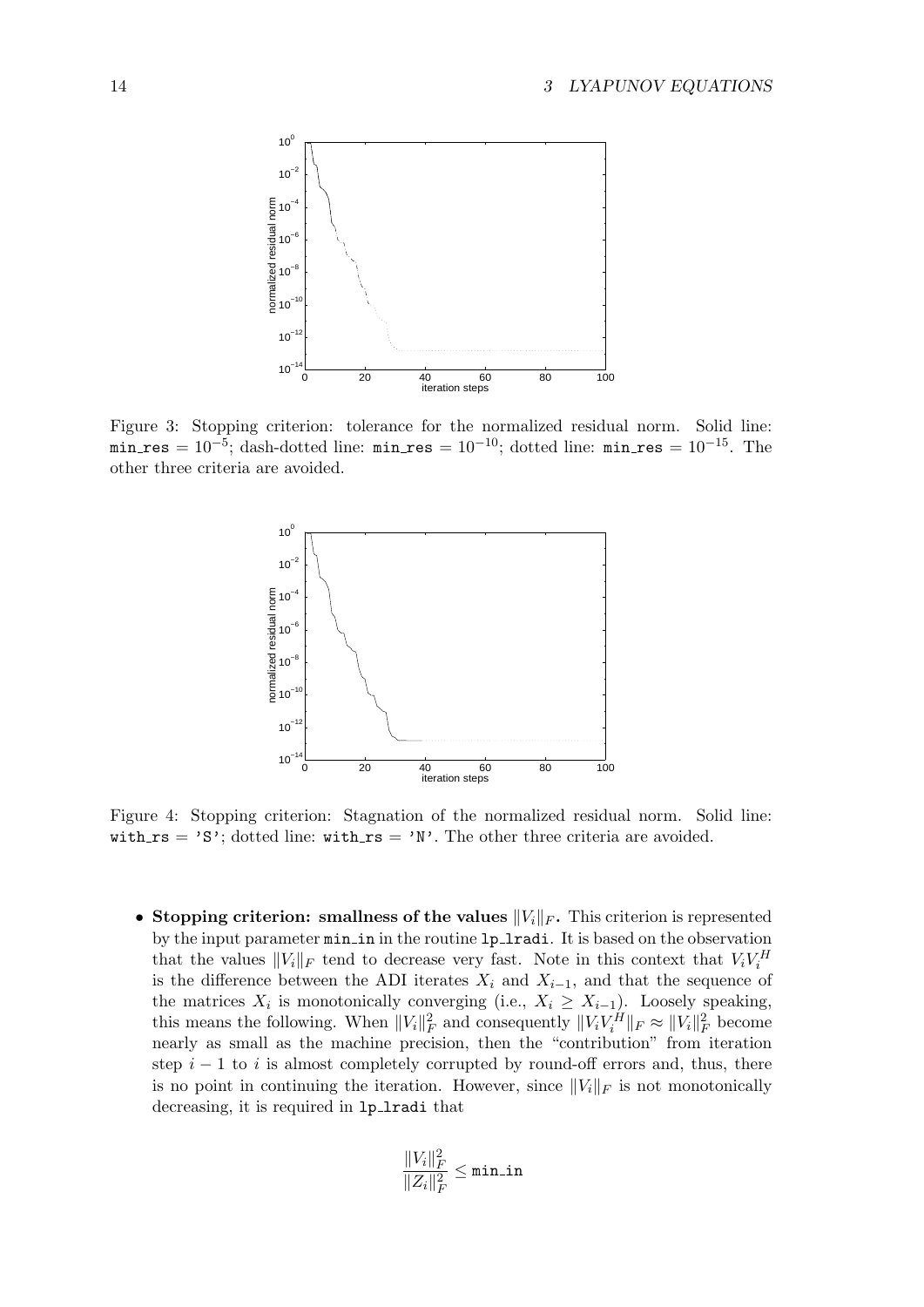is fulfilled in 10 consecutive iteration steps before the iteration is stopped to keep the risk of a premature termination very small. The evaluation of this criterion is inexpensive(see also  $[6]$  $[6]$  $[6]$ ) compared to both criteria based on the normalized residual norms. Moreover, it is less "static" as the criterion based on the number of iteration steps. Unfortunately, it is not clear how the accuracy of the approximate solution  $Z_i Z_i^T$  is related to the ratio of  $||V_i||_F$  and  $||Z_i||_F$ . Thus, the criterion is not absolutely safe. However, if the Lyapunov equation should be solved as accurate as possible, good results are usually achieved for values of min in, that are slightly larger than the machine precision (say,  $\min \pi = 10^{-12}$ ). The criterion can be avoided by setting min\_in = 0. See Figure [5.](#page-21-1)



<span id="page-21-1"></span>Figure 5: Stopping criterion: smallness of the values  $||V_i||_F$ . Solid line: min\_in = 10<sup>-5</sup>; dash-dotted line:  $\min_{\mathbf{m}} \mathbf{m} = 10^{-10}$ ; dotted line:  $\min_{\mathbf{m}} \mathbf{m} = 10^{-15}$ . The other three criteria are avoided.

We recommend to use (only) the stopping criterion related to with rs if Lyapunov solutions of high accuracy should be computed and if it is affordable to compute residual norms. If the computation of the residual norms must be avoided, the criterion related to min in is probably the best choice.

#### <span id="page-21-0"></span>3.1.3 The routine lp lradi

The LRCF-ADI iteration is implemented in the LYAPACK routine lp lradi. Here, we provide a brief description of this routine. For more details see the inline documentation which is displayed by typing the MATLAB command  $\gg$  help lp\_lradi.

The routine can solve either the continuous time Lyapunov equation

<span id="page-21-2"></span>
$$
FX + XF^T = -GG^T \tag{14}
$$

or to the "dual" continuous time Lyapunov equation

<span id="page-21-3"></span>
$$
F^T X + X F = -G^T G. \tag{15}
$$

Here,  $F = A - B_f K_f^T$ . Basic matrix operations must be supplied by user-supplied functions for the matrix A (not F!). G in [\(14](#page-21-2))or  $G<sup>T</sup>$  in ([15\)](#page-21-3) should contain very few columns compared to the system order.  $B_f$  and  $K_f$  are matrices, that represent a so-called state feedback. They are needed in the routine lp lrnm for the Newton method, in which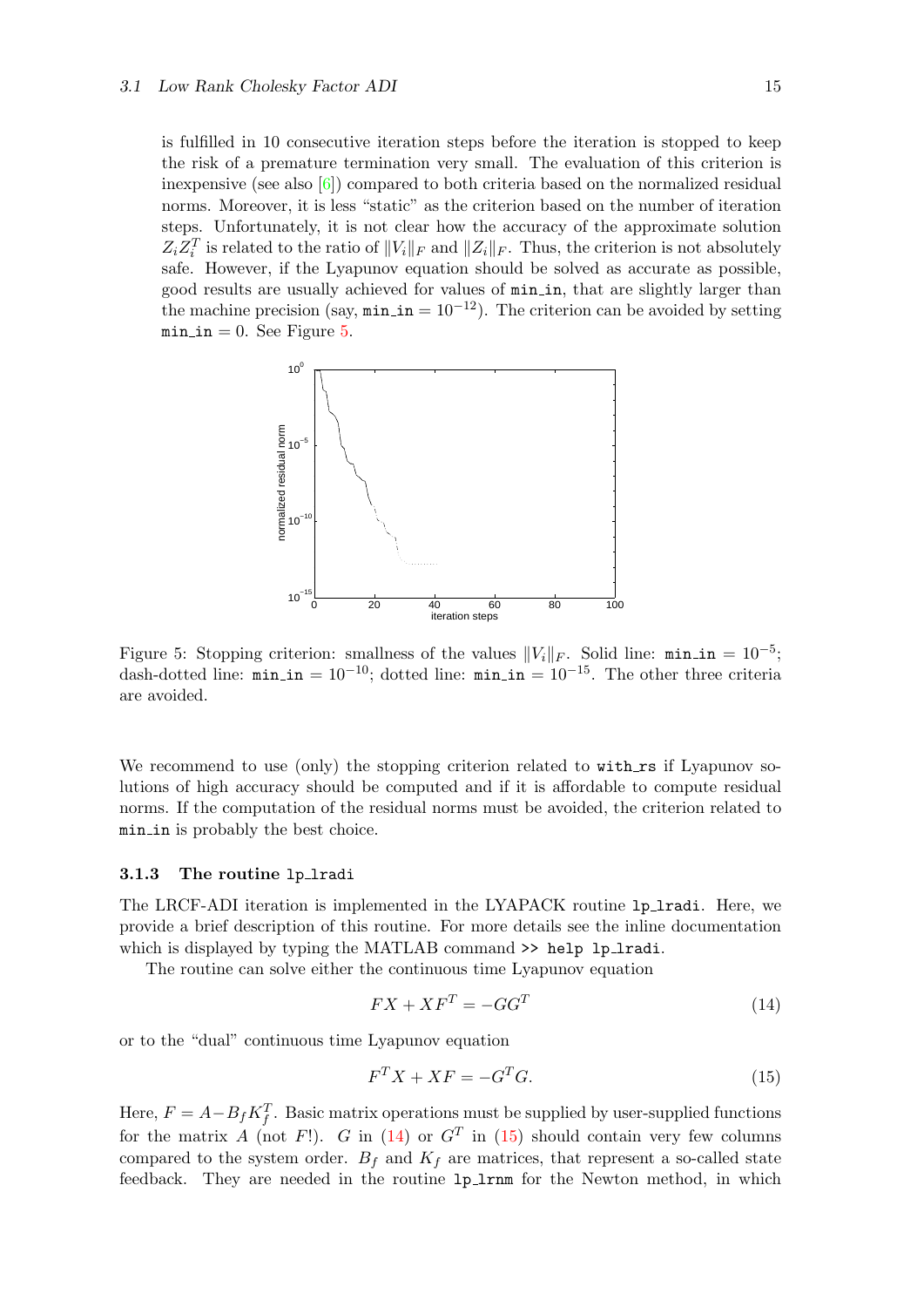**lp lradi** is invoked. In general, users will not use this option, which means  $B_f = K_f = 0$ . However, if this is not the case, the matrices  $B_f$  and  $K_f$  must contain very few columns to guarantee the efficiency of the routine.

The approximate solution of either Lyapunov equation is given by the low rank Cholesky factor Z, for which  $ZZ^H \approx X$ . Z has typically fewer columns than rows. (Otherwise, this routine and LYAPACK itself are useless!) In general, Z can be a complex matrix, but the product  $ZZ^H$  is real. 1p 1 radi can perform an optional internal postprocessing step, which guarantees that the delivered low rank Cholesky factor Z is real. More precisely, the complex low rank Cholesky factor delivered by the LRCF-ADI iteration is transformed into a real low rank Cholesky factor of the same size, such that both low rank Cholesky factor products are identical. However, doing this requires additional computation. (This option is not related to the "real version" of LRCF-ADI described in [[6](#page-77-3)].)

Furthermore, there exists an option for directly generating the product of the (approximate) solution with a matrix, i.e.,  $K_{out} = ZZ^H K_{in}$  is computed without forming the low rank Cholesky factor Z. Here,  $K_{in}$  must contain only few columns. However, this option should not be used by the user. It is needed in the implicit version of the Newton method. If this mode is used, stopping criteria based on the residual cannot be applied.

#### Calling sequences:

Depending on the choice of the mode parameter zk, the following two calling sequences exist. However, it is recommended to use only the first mode.

•  $zk = 'Z':$ [Z, flag, res, flp] =  $lp$  lradi( tp, zk, rc, name, Bf, Kf, G, p, ... max\_it, min\_res, with\_rs, min\_in, info)

•  $zk = 'K':$ 

 $[K_$ out, flag, flp] = lp\_lradi( tp, zk, rc, name, Bf, Kf, G, p, ... K\_in, max\_it, min\_in, info)

#### Input parameters:

- tp:Mode parameter, which is either 'B' or 'C'. If tp = 'B', CALE ([14\)](#page-21-2) is solved. Otherwise, CALE([15\)](#page-21-3) is solved.
- zk: Mode parameter, which is either 'Z' or 'K'. If  $zk = 'Z'$ , the low rank Cholesky factor Z is computed. Otherwise,  $K_{out} = ZZ^H K_{in}$  is computed directly.
- rc: Mode parameter, which is either 'R' or 'C'. If  $rc = 'C'$ , the routine delivers a low rank Cholesky factor, which is not real when non-real shift parameters are used. Otherwise, the low rank Cholesky factor resulting from the LRCF-ADI iteration is transformed into a real low rank Cholesky factor  $Z$ , which describes the identical approximate solution  $\tilde{Z}\tilde{Z}^T$ .  $\tilde{Z}$  is returned instead of Z.

name: The basis name of the USFs that realize BMOs with A.

Bf: Feedback matrix  $B_f$ , which is not used explicitely in general. For  $B_f = 0$ , set Bf =  $[$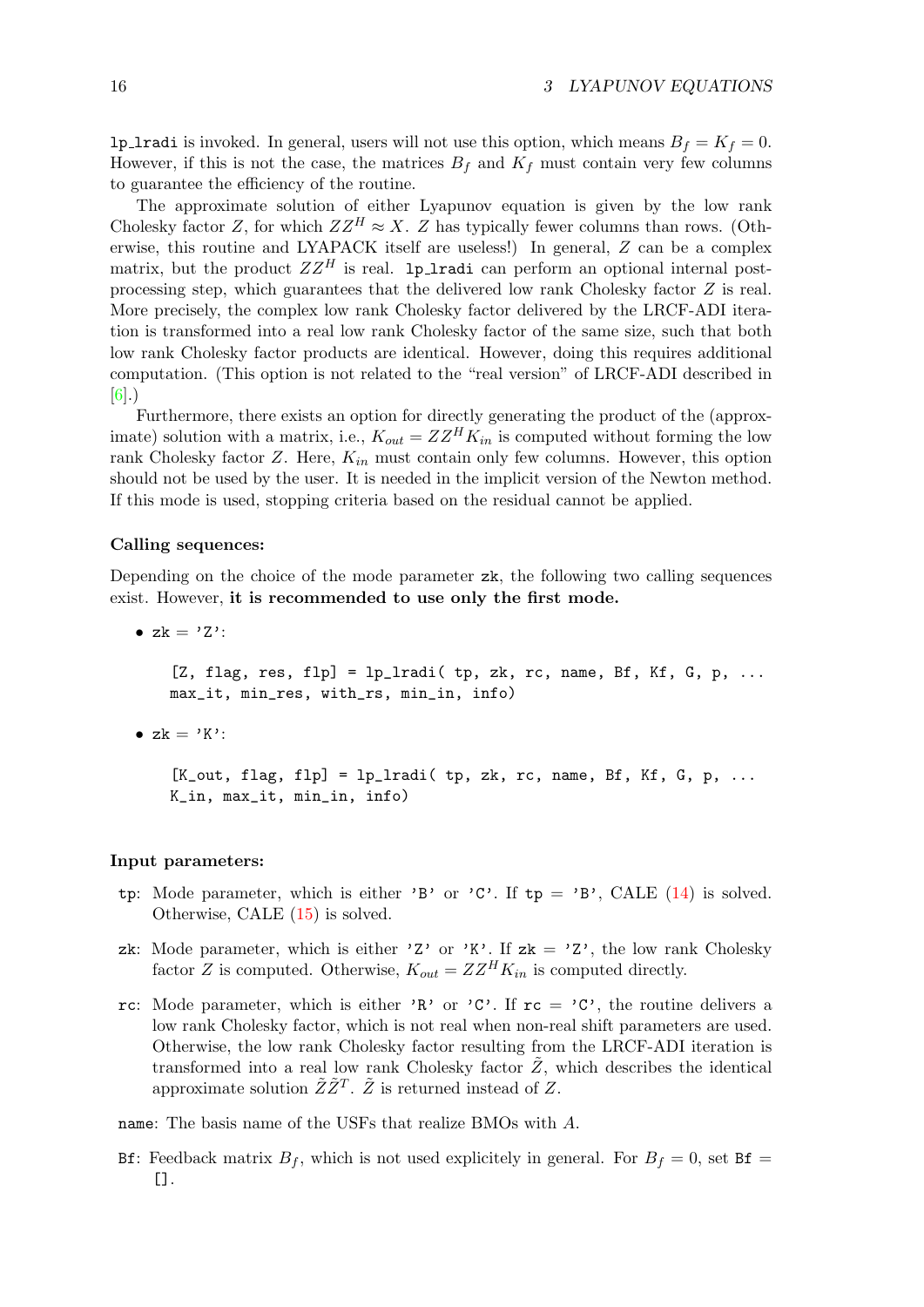- Kf: Feedback matrix  $K_f$ , which is not used explicitely in general. For  $K_f = 0$ , set Kf =  $\Box$ .
- G: The matrix G.
- p: Vector containing the suitably ordered ADI shift parameters  $\mathcal{P} = \{p_1, \ldots, p_l\}$ , which are delivered by the routine  $1p\_para$ . If the number  $l$  of distinct parameters is smaller than  $i_{max}$  in Algorithm [1](#page-17-1), shift parameters are used cyclically. That means,  $p_{l+1} = p_1, p_{l+2} = p_2, \ldots, p_{2l} = p_l, p_{2l+1} = p_1, \ldots$
- K in: The matrix  $K_{in}$ , which is only used in the mode  $z\mathbf{k} = 'K'.$
- max it: Stopping parameter. See  $\S 3.1.2$  $\S 3.1.2$ .
- min res: Stopping parameter. See §[3.1.2.](#page-18-0)
- with  $rs:$  Stopping parameter. See  $\S 3.1.2$ .
- min in: Stopping parameter. See §[3.1.2](#page-18-0).
- info: Parameter, which determines the "amount" of information that is provided as text and/or residual history plot. The following values are possible:  $info = 0$  (no information), 1, 2, and 3 (most possible information)

#### Output parameters:

- Z: The low rank Cholesky factor Z, which is complex if  $rc = 'C'$  and p is not a real vector.
- K\_out: The matrix  $K_{out}$ , which is only returned in the mode  $z\mathbf{k} = 'K'$ .
- flag: A flag, that shows by which stopping criterion (or stopping parameter) the iteration has been stopped. Possible values are 'I' (for  $max_i$  it), 'R' (for  $min\_res$ ), 'S' (for with  $rs$ ), and 'N' (for  $min_in$ ).
- res: A vector containing the history of the normalized residual norms. res(1) = 1 and res  $(i+1)$  is the normalized residual norm w.r.t. the iteration step i. If the stopping criteria are chosen, so that the normalized residual norms need not be computed,  $res = []$  is returned.
- flp: A vector containing the history of the flops needed for the iteration.  $f1p(1) = 0$  and  $f1p(i+1)$  is the number of flops required for the iteration steps 1 to i. flp displays only the number of flops required for the actual iteration. The numerical costs for initializing and generating data by USFs, the computation of ADI shift parameters, and the computation of normalized residual norms are not included.

#### <span id="page-23-0"></span>3.2 Computation of ADI shift parameters

#### <span id="page-23-1"></span>3.2.1 Theory and algorithm

In this section, we briefly describe a practical algorithm to compute a set  $\mathcal{P} = \{p_1, \ldots, p_l\}$  of suboptimal shift parameters, which are needed in the LRCF-ADI iteration. This algorithm  $[37]$  $[37]$  is implemented in the routine 1p para, whose output is an ordered set of l distinct shift parameters.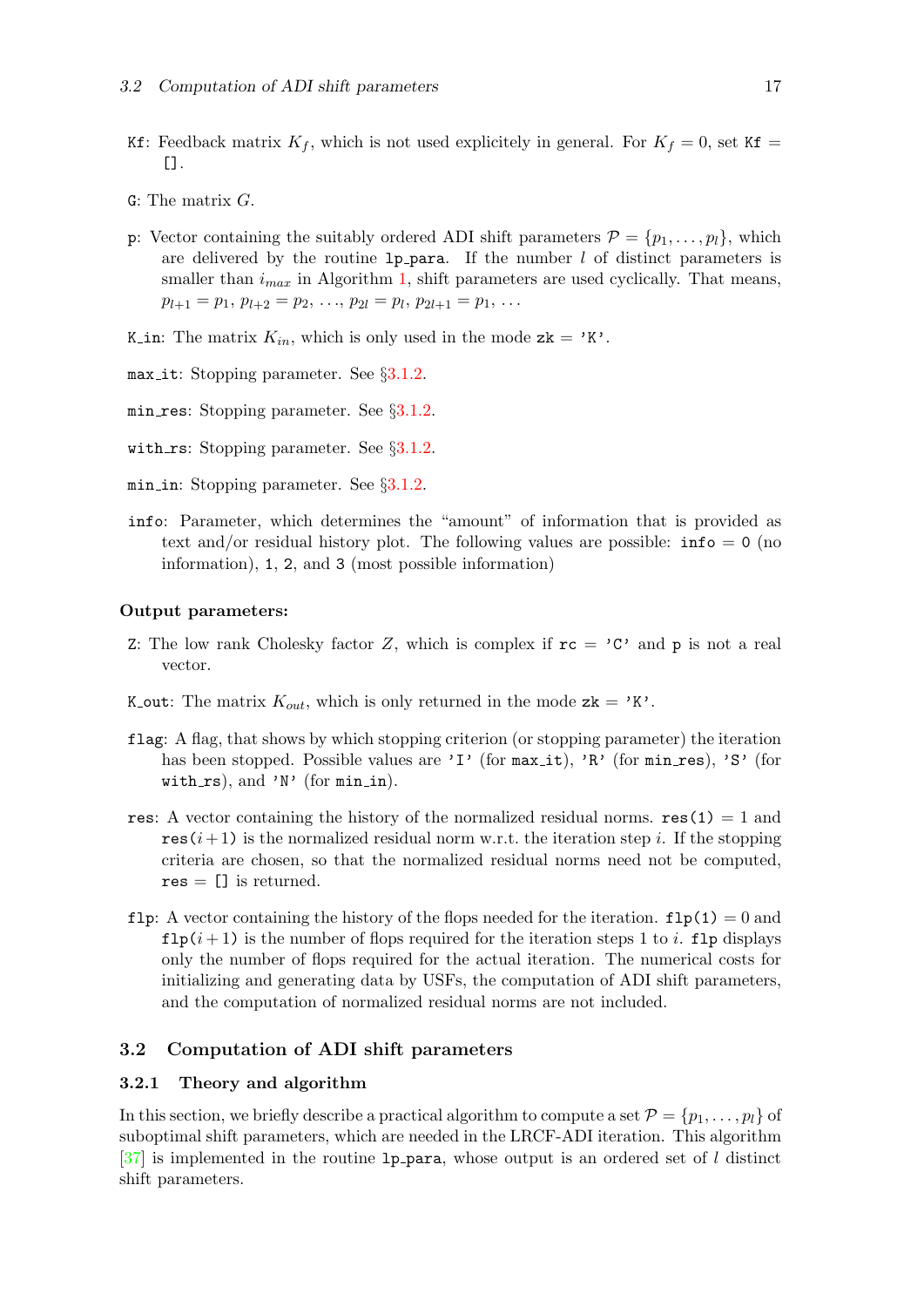The determination of (sub)optimal ADI shift parameters is closely connected with a rational minimax problem (e.g., [\[46](#page-79-4), [49,](#page-79-5) [51](#page-79-6)]) related to the function

$$
s_{\mathcal{P}}(t) = \frac{|(t-p_1)\cdot \ldots \cdot (t-p_l)|}{|(t+p_1)\cdot \ldots \cdot (t+p_l)|}.
$$

This minimax problem can be stated as the choice of  $P$ , such that

$$
\max_{t \in \sigma(F)} s_{\mathcal{P}}(t)
$$

is minimized. Unfortunately, the spectrum  $\sigma(F)$  is not known in general and it cannot be computed inexpensively if  $F$  is very large. Furthermore, even if the spectrum or bounds for the spectrum are known, no algorithms are available to compute the optimal parameters  $p_i$ .

Our algorithm for the computation of a set of suboptimal shift parameters is numerically inexpensive and heuristic. It is based on two ideas. First, we generate a discrete set, which "approximates" the spectrum. This is done by a pair of Arnoldi processes; e.g., [[19\]](#page-78-2). The first process w.r.t. F delivers  $k_{+}$  values that tend to approximate "outer" eigenvalues, which are generally not close to the origin, well. The second process w.r.t.  $F^{-1}$  is used to get k− approximations of eigenvalues near the origin, whose consideration in the ADI minimax problem is crucial. The eigenvalue approximations delivered by the Arnoldi processes are called Ritz values. Second, we choose a set of shift parameters, which is a subset of the set of Ritz values  $\mathcal{R}$ . This is done by a heuristic, that delivers a suboptimal solution for the resulting discrete optimization problem. Note that the order in which this heuristic delivers the parameters is advantageous. Loosely speaking, the parameters are ordered such that parameters, which are related to a strong reduction in the ADI error, are applied first. For more details about the parameter algorithm, see [\[37](#page-79-0)].

<span id="page-24-0"></span>Algorithm 2 (Suboptimal ADI parameters)

INPUT:  $F, l_0, k_+, k_-$ 

OUTPUT:  $P = \{p_1, \ldots, p_l\}$ , where  $l = l_0$  or  $l_0 + 1$ 

1. Choose  $b_0 \in \mathbb{R}^n$  at random.

2. Perform  $k_{+}$  steps of the Arnoldi process w.r.t.  $(F, b_0)$  and compute the set of Ritz values  $\mathcal{R}_+.$ 

3. Perform  $k_$  steps of the Arnoldi process w.r.t.  $(F^{-1}, b_0)$  and compute the set of Ritz values  $\mathcal{R}_-$ .

4.  $\mathcal{R} = \{\rho_1, \ldots, \rho_{k_{+}+k_{-}}\} := \mathcal{R}_{+} \cup (1/\mathcal{R}_{-})$ 

5. IF  $\mathcal{R} \not\subset \mathbb{C}$ , remove unstable elements from  $\mathcal{R}$  and display a warning.

6. Detect *i* with  $\max_{t \in \mathcal{R}} s_{\{\rho_i\}}(t) = \min_{\rho \in \mathcal{R}} \max_{t \in \mathcal{R}} s_{\{\rho\}}(t)$  and initialize

 $\mathcal{P} := \begin{cases} {\n \{\rho_i\}} & \colon \rho_i \text{ real} \\ {\n \text{for all } \nu_i \text{ odd}} \end{cases}$  $\{\rho_i, \bar{\rho}_i\}$  : otherwise  $\cdot$ 

WHILE card $(\mathcal{P}) < l_0$ 

7. Detect *i* with 
$$
s_{\mathcal{P}}(\rho_i) = \max_{t \in \mathcal{R}} s_{\mathcal{P}}(t)
$$
 and set  
\n
$$
\mathcal{P} := \begin{cases}\n\mathcal{P} \cup \{\rho_i\} & : \rho_i \text{ real} \\
\mathcal{P} \cup \{\rho_i, \bar{\rho}_i\} & : \text{ otherwise}\n\end{cases}
$$

END WHILE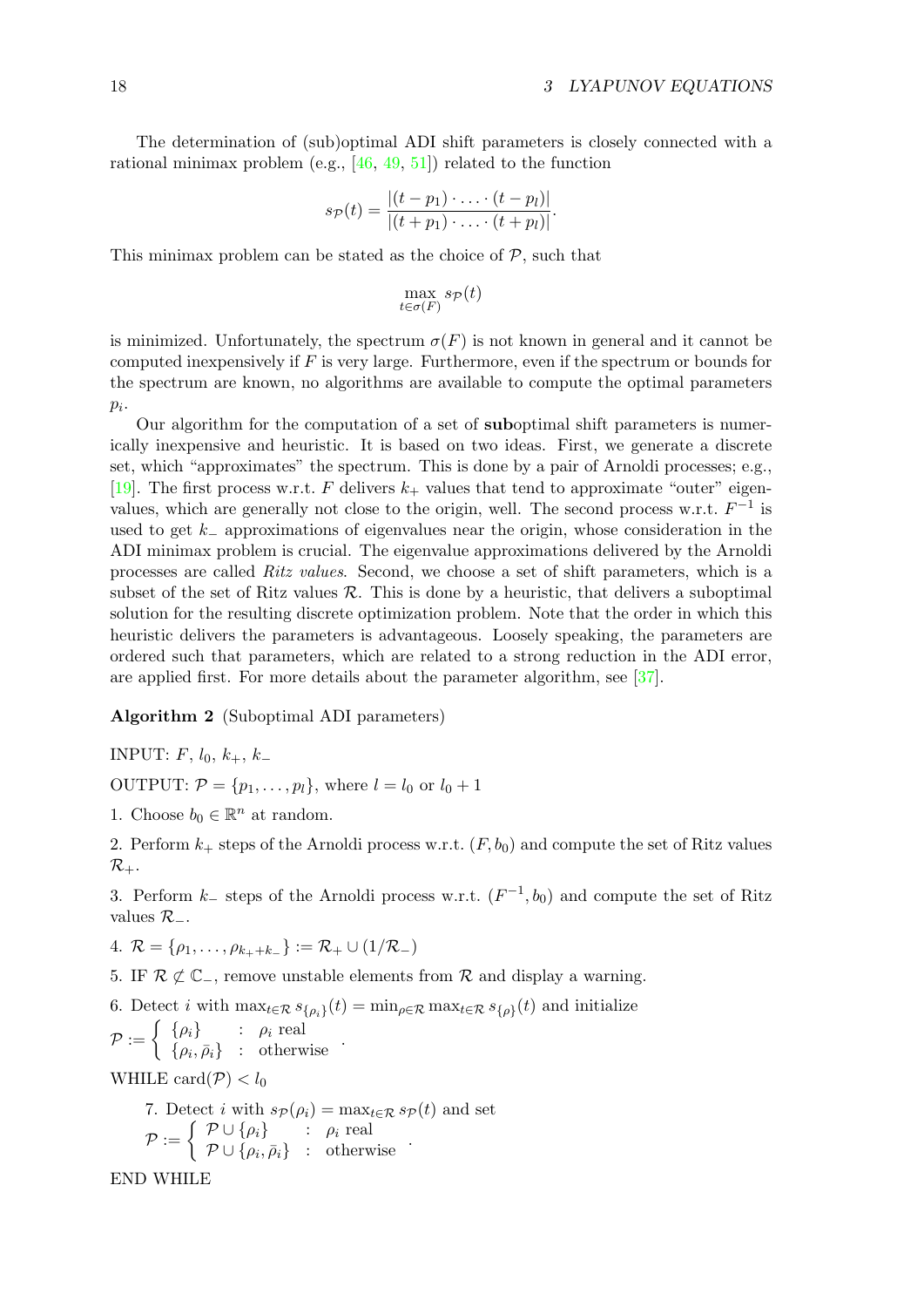Obviously, the output of this algorithm is a proper parameter set; see §[3.1.1.](#page-16-3) The number of shift parameters is either  $l_0$  or  $l_0 + 1$ . Larger values of  $k_+$  and  $k_-$  lead to better approximations of the spectrum, but increase also the computational cost, because  $k_{+}$ matrix-vector multiplications with  $F$  must be computed in the first Arnoldi algorithm and  $k_$  systems of linear equations with F must be solved in the second one. A typical choice of the triple  $(l_0, k_+, k_-)$  is  $(20, 50, 25)$ . For "tough" problems these values should be increased. For "easy" ones they can be decreased. Note that decreasing  $l_0$  will reduce the memory demand if shifted SLEs are solved directly, because in this case the amount of the memory needed to store the matrix factors is proportional to l.

Steps 6 and 7 require that  $\mathcal R$  is contained in  $\mathbb C_-\$ . However, this can only be guaranteed if  $F + F<sup>T</sup>$  is negative definite and exact machine precision is used. If F is unstable, than LYAPACK cannot be applied anyway, because the ADI iteration diverges or, at least, stagnates. Experience shows that also in the case, when F is stable but  $F + F^T$  is not definite, the Ritz values tend to be contained in the left half of the complex plane. If this is not the case, unstable Ritz values are removed in Step 5, which is more or less a not very elegant emergency measure. If LRCF-ADI run with the resulting parameters diverges despite this measure, the matrix  $F$  is most likely unstable. In connection with the LRCF-NM or LRCF-NM-I applied to ill-conditioned CAREs, this might be caused by round-off errors. There the so-called closed-loop matrix  $A - B_f K_f^T$  can be proved to be stable (in exact arithmetics), but the closed-loop poles (i.e, the eigenvalues of  $A - B_f K_f^T$ ) can be extremely sensitive to perturbations, so that stability is not guaranteed in practice.

Figure [6](#page-25-0) shows the result of the parameter algorithm for a random example of order  $n = 500$ . The triple  $(l_0, k_+, k_-)$  is chosen as (20,50,25). 21 shift parameters were returned. The picture shows the eigenvalues of F, the set  $R$  of Ritz values, and the set  $P$  of shift parameters. Note that the majority of the shift parameters is close to the imaginary axis.



<span id="page-25-0"></span>Figure 6: Results of Algorithm [2.](#page-24-0)  $\times$ : eigenvalues of F;  $\bigcirc$ : elements of R;  $\ast$ : elements of  $P \subset \mathcal{R}$ .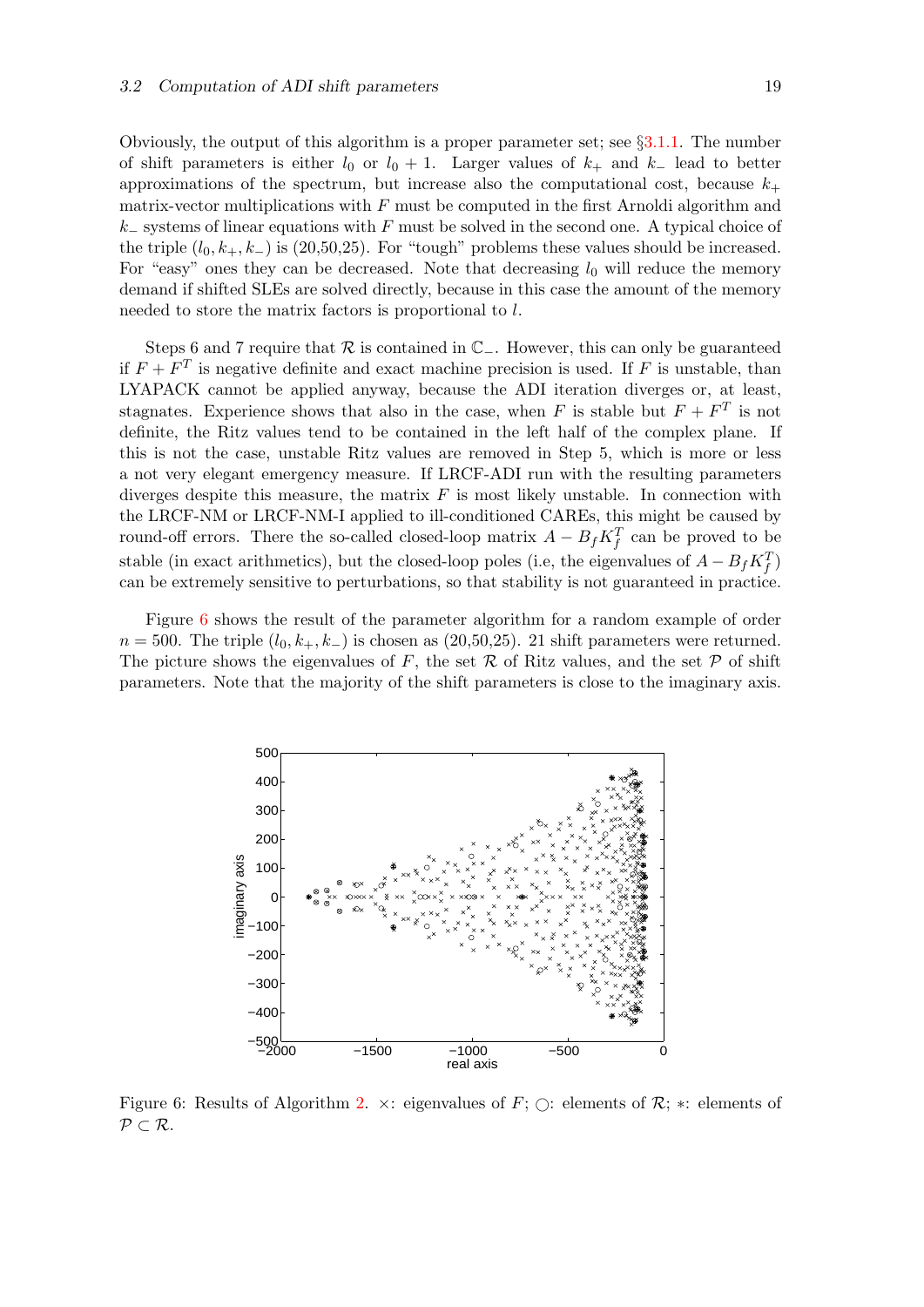#### <span id="page-26-0"></span>3.2.2 The routine lp para

#### Calling sequences:

The following two calling sequences are possible:

 $[p,err\_code,rw,Hp,Hm] = lp\_para(name,Bf,Kf,10,kp,km)$ 

 $[p,err\_code,rw,Hp,Hm] = lp\_para(name,Bf,Kf,10,kp,km,b0)$ 

However, usually one is only interested in the first output parameter p.

#### Input parameters:

name: The basis name of the USFs that realize BMOs with A.

- Bf: Feedback matrix  $B_f$ , which is not used explicitely in general. For  $B_f = 0$ , set Bf = [].
- Kf: Feedback matrix  $K_f$ , which is not used explicitely in general. For  $K_f = 0$ , set Kf = [].
- 10: Parameter  $l_0$ . Note that  $k_+ + k_- > 2l_0$  is required.
- kp: Parameter  $k_{+}$ .
- km: Parameter  $k_$ .
- b0: This optional argument is an n-vector, that is used as starting vector in both Arnoldi processes. If b0 is not provided, this vector is chosen at random, which means that different results can be returned by 1p para in two different runs with identical input parameters.

#### Output parameters:

- p: A vector containing the ADI shift parameters  $\mathcal{P} = \{p_1, \ldots, p_l\}$ , where either  $l = l_0$  or  $l = l_0 + 1$ . It is recommended to apply the shift parameters in the same order in the routine  $1p$  lradi as they are returned by this routine.
- err code: This parameter is an error flag, which is either 0 or 1. If  $err_{code} = 1$ , the routine encountered Ritz values in the right half of the complex plane, which are removed in Step 5 of Algorithm [2.](#page-24-0)  $err\text{-}code = 0$  is the standard return value.
- rw: A vector containing the Ritz value set  $\mathcal{R}$ .
- Hp: The Hessenberg matrix produced by the Arnoldi process w.r.t. F.
- $\texttt{Hm}:$  The Hessenberg matrix produced by the Arnoldi process w.r.t.  $F^{-1}$ .

#### <span id="page-26-1"></span>3.3 Case studies

See §[C.2.1.](#page-57-1)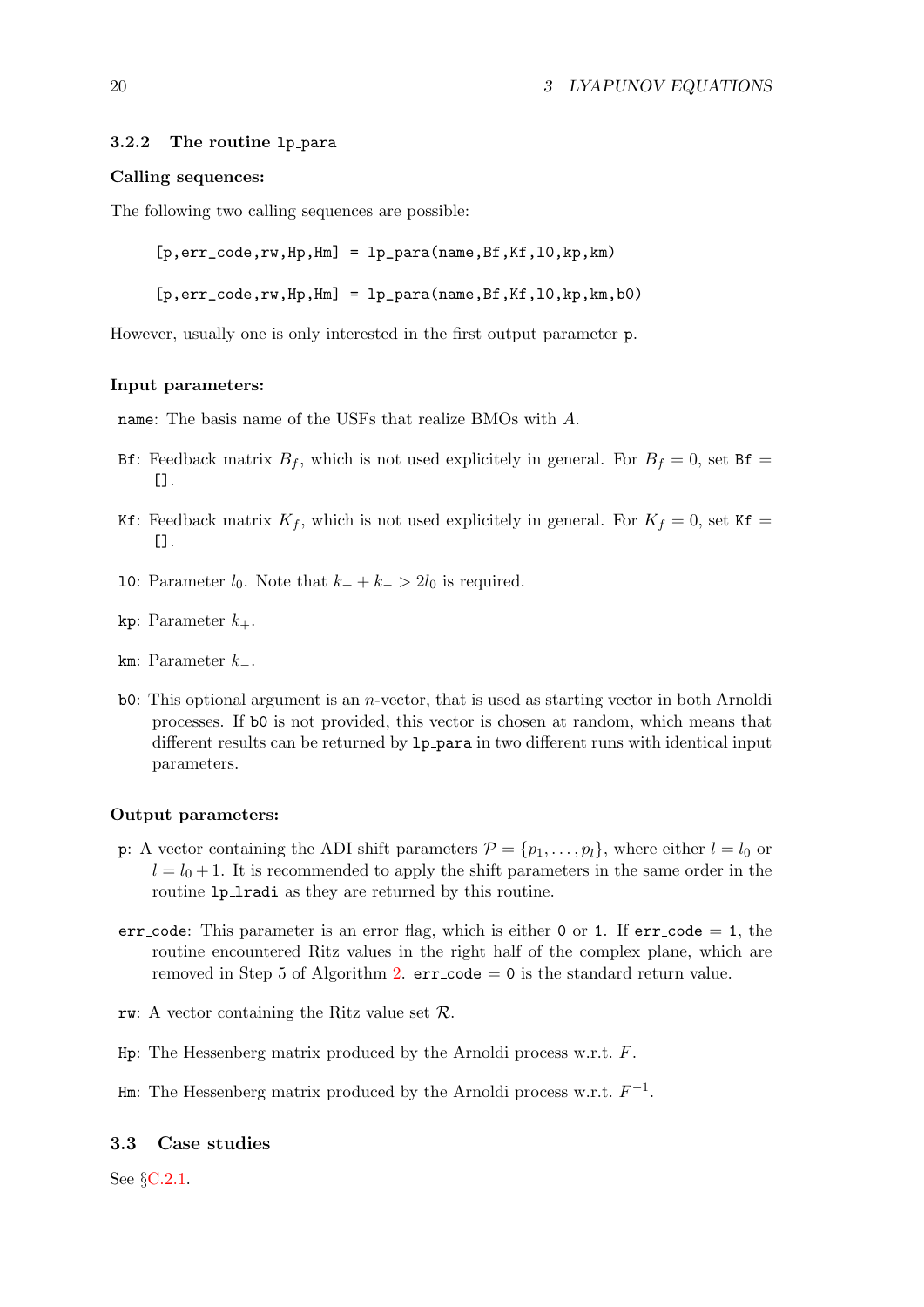## <span id="page-27-0"></span>4 Model reduction

## <span id="page-27-1"></span>4.1 Preliminaries

Roughly speaking, model reduction is the approximation of the dynamical system

<span id="page-27-2"></span>
$$
\begin{array}{rcl}\n\dot{x}(\tau) & = & Ax(\tau) + Bu(\tau) \\
y(\tau) & = & Cx(\tau)\n\end{array} \tag{16}
$$

with  $A \in \mathbb{R}^{n,n}$ ,  $B \in \mathbb{R}^{n,m}$ , and  $C \in \mathbb{R}^{q,n}$  by a reduced system

<span id="page-27-3"></span>
$$
\dot{\hat{x}}(\tau) = \hat{A}\hat{x}(\tau) + \hat{B}u(\tau) \n y(\tau) = \hat{C}\hat{x}(\tau)
$$
\n(17)

with  $\hat{A} \in \mathbb{R}^{k,k}$ ,  $\hat{B} \in \mathbb{R}^{k,m}$ ,  $\hat{C} \in \mathbb{R}^{q,k}$  (or, possibly,  $\hat{A} \in \mathbb{C}^{k,k}$ ,  $\hat{B} \in \mathbb{C}^{k,m}$ ,  $\hat{C} \in \mathbb{C}^{q,k}$ ), and  $k < n$ . In particular, we consider the case where the system order n is large, and m and q are much smaller than  $n$ . Furthermore, we assume that  $A$  is stable. Several ways exist to evaluate the approximation error between the original system and the reduced system. Frequently,the difference between the systems ([16\)](#page-27-2) and ([17\)](#page-27-3) measured in the  $L_{\infty}$  norm

<span id="page-27-4"></span>
$$
||G - \hat{G}||_{L_{\infty}} = \sup_{\omega \in \mathbb{R}} ||G(\jmath\omega) - \hat{G}(\jmath\omega)|| \tag{18}
$$

is used to do this, where  $j =$  $\overline{-1}$  and  $\|\cdot\|$  is the spectral norm of a matrix. Moreover, G and  $\hat{G}$  are the *transfer functions* of the systems [\(16\)](#page-27-2) and [\(17](#page-27-3)), which are defined as  $G(s) = C(sI_n - A)^{-1}B$  and  $\hat{G}(s) = \hat{C}(sI_k - \hat{A})^{-1}\hat{B}$ .

LYAPACK contains implementations of two algorithms (LRSRM and DSPMR) for computing reduced systems. Both model reduction algorithms belong to the class of state space projection methods, where the reduced system is given as

$$
\hat{A} = S_C^H A S_B, \quad \hat{B} = S_C^H B, \quad \hat{C} = C S_B. \tag{19}
$$

Here,  $S_B, S_C \in \mathbb{C}^{n,k}$  are certain projection matrices, which fulfill the biorthogonality condition

$$
S_C^H S_B = I_k.
$$

Furthermore, both model reduction algorithms rely on low rank approximations to the solutions (Gramians) of the continuous time Lyapunov equations

$$
AX_B + X_B A^T = -BB^T \tag{20}
$$

$$
A^T X_C + X_C A = -C^T C. \tag{21}
$$

This means that we assume that low rank Cholesky factors  $Z_B \in \mathbb{C}^{n,r_B}$  and  $Z_C \in \mathbb{C}^{n,r_C}$ with  $r_B, r_C \ll n$  are available, such that  $Z_B Z_B^H \approx X_B$  and  $Z_C Z_C^H \approx X_C$ . In LYAPACK these low rank Cholesky factors are computed by the LRCF-ADI iteration; see §[3.1.](#page-16-2) In §§[4.2](#page-28-0) and [4.3](#page-30-1) we will briefly describe the two model reduction algorithms LRSRM [\[39](#page-79-7), [33\]](#page-78-1) and DSPMR[[32,](#page-78-3) [39\]](#page-79-7). In [\[39](#page-79-7)] a third method called LRSM (low rank Schur method) is proposed. However, this less efficient method is not implemented in LYAPACK. The distinct merit of LRSRM and DSPMR compared to standard model reduction algorithms, such as standard balanced truncation methods[[47](#page-79-8), [44](#page-79-9), [48](#page-79-10)] or all-optimal Hankel norm approximation  $[18]$ , is their low numerical cost w.r.t. both memory and computation. On the other hand, unlike some standard methods, the algorithms implemented in LYAPACK do generally not guarantee the stability of the reduced system. If stability is crucial, this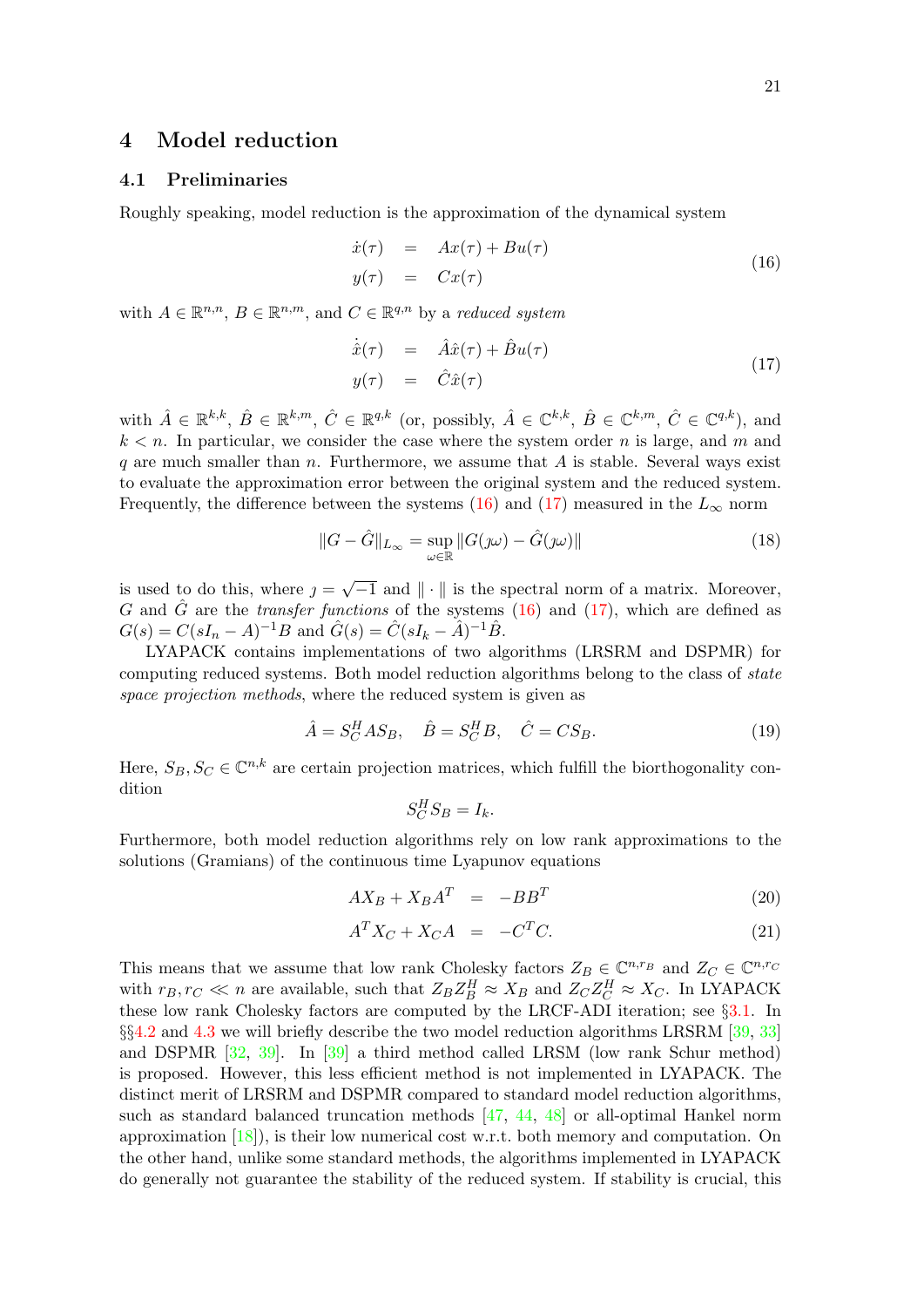property must be checked numerically after running LRSRM or DSPMR. If the reduced system is not stable, several measures can be tried. For example, one can simply remove the unstable modes by modal truncation[[11\]](#page-77-4). Another option is to run LRSRM or DSPMR again using more accurate low rank Cholesky factors  $Z_B$  and  $Z_C$ . Note that for some problems the error function  $||G(\omega) - G(\omega)||$  in  $\omega$ , which characterizes the frequency response of the difference of both systems, can be evaluated by supplementary LYAPACK routines; see §[6.](#page-41-0)

If the low rank Cholesky factors  $Z_B$  and  $Z_C$  delivered by the LRCF-ADI iteration are not real, then the reduced systems are not guaranteed to be real. This problem is discussed more detailed in[[33\]](#page-78-1) for the low rank square root method. If the reduced system needs to be real, it is recommended to check a posteriori whether the result of low rank square root method or dominant subspace projection model reduction is real. It is possible to transform a reduced complex system into a real one by a unitary equivalence transformation;see [[33](#page-78-1)]. A much simpler way, of course, is using the option  $rc = \nvert R$ <sup>2</sup> for which the routine 1p\_1radi delivers real low rank Cholesky factors (at the price of a somewhat increased numerical cost).

#### <span id="page-28-0"></span>4.2 Low rank square root method

#### <span id="page-28-1"></span>4.2.1 Theory and algorithm

Thelow rank square root method (This algorithm is named  $SLA$  in [[33\]](#page-78-1).) (LRSRM) [[39,](#page-79-7) 33] isonly a slight modification of the classical square root method  $[47]$  $[47]$  $[47]$ , which in turn is a numerically advantageous version of the balanced truncation technique[[35\]](#page-79-11). The following algorithm is implemented in the LYAPACK routine 1p\_1rsrm:

<span id="page-28-2"></span>Algorithm 3 (Low rank square root method (LRSRM))

INPUT: A, B, C,  $Z_B$ ,  $Z_C$ , k OUTPUT:  $\hat{A}$ ,  $\hat{B}$ ,  $\hat{C}$ 1.  $U_C \Sigma U_B^H := Z_C^H Z_B$  ("thin" SVD with descending ordered singular values) 2.  $S_B = Z_B U_{B\,(:,1:k)} \Sigma^{-1/2}_{(1:k,:1:k)}$  $\sum_{(1:k,1:k)}^{-1/2}$ ,  $S_C = Z_C U_{C(i,1:k)} \sum_{(1:k,1)}^{-1/2}$  $(1:k,1:k)$ 3.  $\hat{A} = S_C^H A S_B$ ,  $\hat{B} = S_C^H B$ ,  $\hat{C} = C S_B$ 

The only difference between the classical square root method and this algorithm is, that here (approximate) low rank Cholesky factors  $Z_B$  and  $Z_C$  are used instead of exact Cholesky factors of the Gramians, which have possibly full rank. This reduces in particular the numerical cost for the singular value decomposition in Step 1 considerably.

However, there are two basic drawbacks of LRSRM compared to the "exact" square root method. Unlike LRSRM, the latter delivers stable reduced systems under mild conditions. Furthermore, there exists an upper error bound for([18](#page-27-4)) for the standard square root method, which does not apply to the low rank square root method. Thus, it is not surprising that the performance of Algorithm [3](#page-28-2) depends on the accuracy of the approximate low rank Cholesky factor products  $Z_B Z_B^H$  and  $Z_C Z_C^H$  and the value k, where  $k \le \text{rank } Z_C^H Z_B$ . This makes the choice of the quantities  $r_B$ ,  $r_C$ , and k a trade-off. Large values of  $r_B$  and  $r_C$ , and values of k much smaller than rank  $Z_C^H Z_B$  tend to keep the deviation of the low rank square root method from the standard square root method small. On the other hand the computational efficiency of the low rank square roo method is decreased in this way. However, LRCF-ADI often delivers low rank Cholesky factors  $Z_B$  and  $Z_C$ , whose products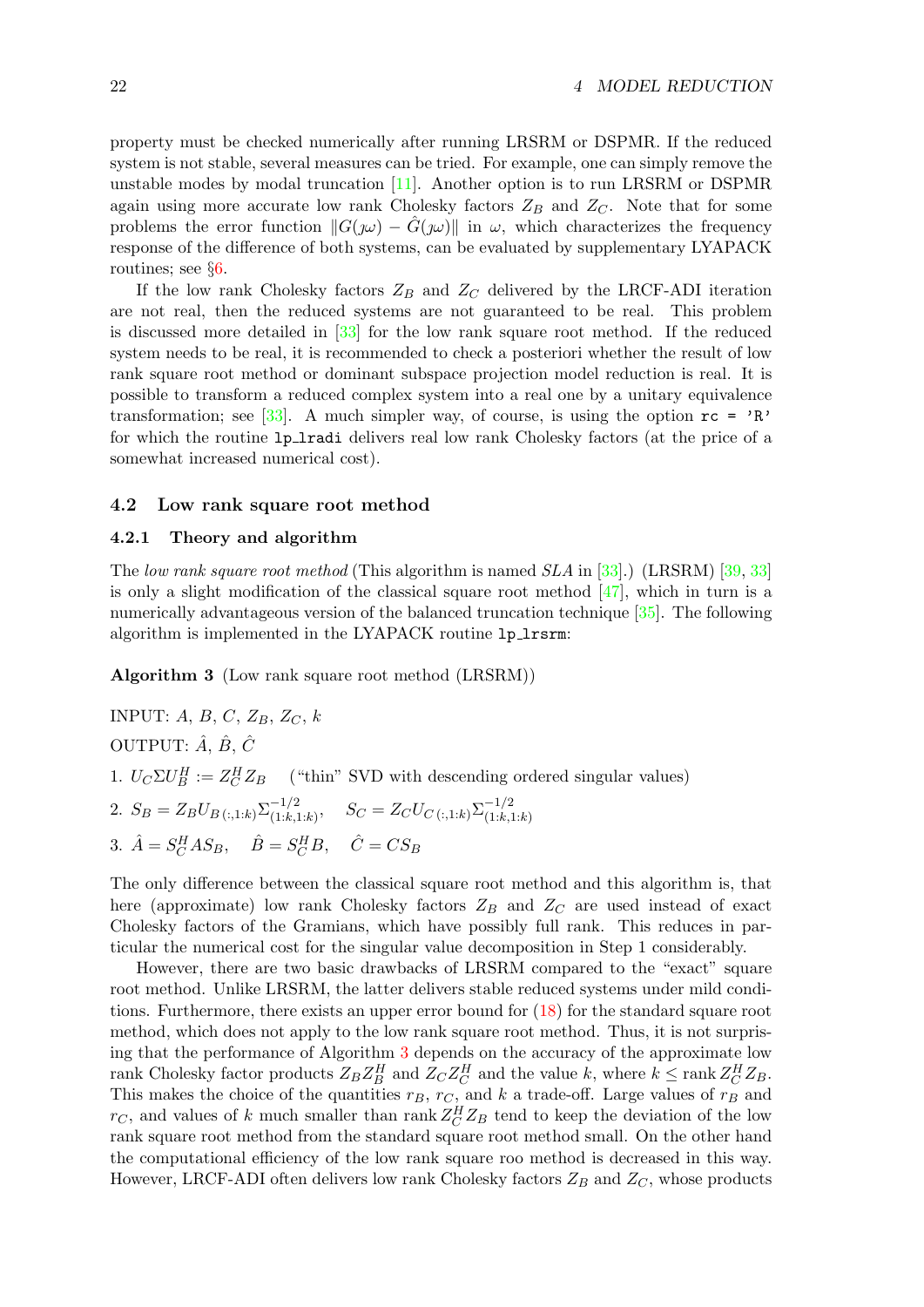approximate the system Gramians nearly up to machine precision. In this case the results of the LYAPACK implementation of the low rank square root method will be about as good as those by any standard implementation of the balanced truncation technique, which, however, can be still numerically much more expensive.

Finally, note that the classical square root method is well-suited to compute (numerically) minimal realizations; e.g.,[[48\]](#page-79-10). LRSRM (as well as DSPMR) can be used to compute such realizations for large systems. The term "numerically minimal realization" is not well-defined. Loosely speaking, it is rather the concept of computing a reduced system,for which the (relative) approximation error  $(18)$  $(18)$  is of magnitude of the machine precision. See Figure [14](#page-70-3) in §[C.3.3](#page-65-0).

#### <span id="page-29-0"></span>4.2.2 Choice of reduced order

In the LYAPACK implementation of the low rank square root method, the reduced order k can be chosen a priori or in dependence of the descending ordered singular values  $\sigma_1, \sigma_2, \ldots, \sigma_r$  computed in Step 1, where  $r = \text{rank } Z_C^H Z_B$ .

- Maximal reduced order. The input parameters max\_ord of the routine 1p\_1rsrm prescribes the maximal admissible value for the reduced order k, i.e.,  $k \leq$  max ord is required. If the choice of this value should be avoided, one can set  $max_{\text{ord}} = n$  or  $max_{\text{ord}} = []$ .
- Maximal ratio  $\sigma_k/\sigma_1$ . The input parameter tol prescribes the maximal admissible value for the ratio  $\sigma_k/\sigma_1$ . That means k is chosen as the largest index for which  $\sigma_k/\sigma_1 \geq \texttt{tol}$ . This means that one will generally choose a value of  $\texttt{tol}$  between the machine precision an 1.

In general, both parameters will determine different values of  $k$ . The routine lp lrsrm uses the smaller value.

#### <span id="page-29-1"></span>4.2.3 The routine lp lrsrm

Algorithm LRSRM is implemented in the LYAPACK routine lp lrsrm. We provide a brief description of this routine. For more details see the inline documentation which is displayed by typing the MATLAB command >> help lp\_lrsrm.

#### Calling sequence:

 $[Ar, Br, Cr, SB, SC, sigma] = lp_1r, man, B, C, ZB, ZC, ...$ max\_ord, tol)

#### Input parameters:

- name: The basis name of the user supplied functions that realize basic matrix operations with A.
- B: System matrix B.
- C: System matrix C.

ZB: LRCF  $Z_B \in \mathbb{C}^{n,r_B}$ . This routine is only efficient if  $r_B \ll n$ .

ZC: LRCF  $Z_C \in \mathbb{C}^{n,r_C}$ . This routine is only efficient if  $r_C \ll n$ .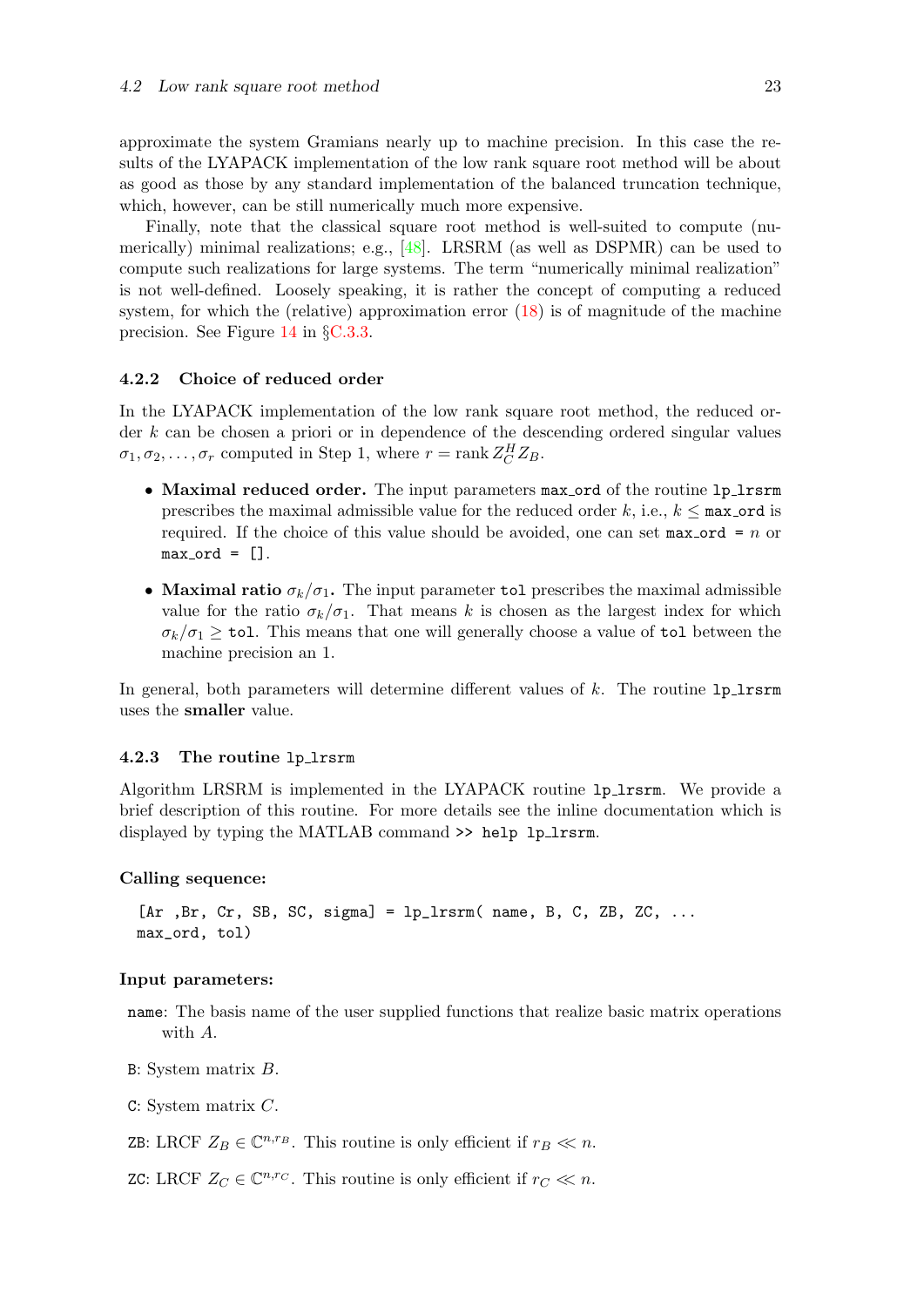max ord: A parameter for the choice of the reduced order k; see  $\S 4.2.2$ .

tol: A parameter for the choice of the reduced order k; see  $\S 4.2.2$  $\S 4.2.2$ .

## Output parameters:

Ar: Matrix  $\hat{A} \in \mathbb{C}^{k,k}$  of reduced system.

Br: Matrix  $\hat{B} \in \mathbb{C}^{k,m}$  of reduced system.

Cr: Matrix  $\hat{C} \in \mathbb{C}^{q,k}$  of reduced system.

SB: Projection matrix  $S_B$ .

SC: Projection matrix  $S_C$ .

sigma: Vector containing the singular values computed in Step 1.

Usually, one is only interested in the first three output parameters.

#### <span id="page-30-0"></span>4.2.4 Case studies

See §[C.3](#page-60-1).

## <span id="page-30-1"></span>4.3 Dominant subspaces projection model reduction

## <span id="page-30-2"></span>4.3.1 Theory and algorithms

The dominant subspaces projection model reduction (DSPMR) [\[32](#page-78-3), [39\]](#page-79-7), which is provided as LYAPACK routine lp dspmr, is more heuristic in nature. The basic idea behind this method is that the input-state behavior and the state-output behavior of the system [\(16](#page-27-2)) tend to be dominated by states, which have a strong component w.r.t. the dominant invariant subspaces of the Gramians  $X_B$  and  $X_C$ . These dominant invariant subspaces are approximated by the left singular vectors of  $Z_B$  and  $Z_C$  provided that  $X_B \approx Z_B Z_B^H$  and  $X_C \approx Z_C Z_C^H$ . The motivation of the dominant subspace correction method is discussed at length in [\[39\]](#page-79-7). Compared to the low rank square root method, the approximation properties of the reduced systems by DSPMR are often less satisfactory, i.e., the error function  $||G(s) - \hat{G}(s)||$  tends to be less small. On the other hand, DSPMR sometimes delivers a stable reduced system, when that by LRSRM is not stable. In DSPMR, the stability of the reduced system is guaranteed at least if  $A + A^T$  is negative definite. Note also that DSPMR uses an orthoprojection, whereas LRSRM is based on an oblique projection. For this reason, DSPMR is also advantageous w.r.t. preserving passivity.

Algorithm 4 (Dominant subspaces projection model reduction (DSPMR))

INPUT: A, B, C,  $Z_B$ ,  $Z_C$ , k OUTPUT:  $\hat{A}$ ,  $\hat{B}$ ,  $\hat{C}$ 1.  $Z = \begin{bmatrix} \frac{1}{\|Z_B\|_F} Z_B & \frac{1}{\|Z_C\|_F} Z_C \end{bmatrix}$ 2.  $U\Sigma V^H := Z$  ("thin" SVD with descending ordered singular values) 3.  $S = U_{(-1:k)}$ 4.  $\hat{A} = S^H A S$ ,  $\hat{B} = S^H B$ ,  $\hat{C} = C S$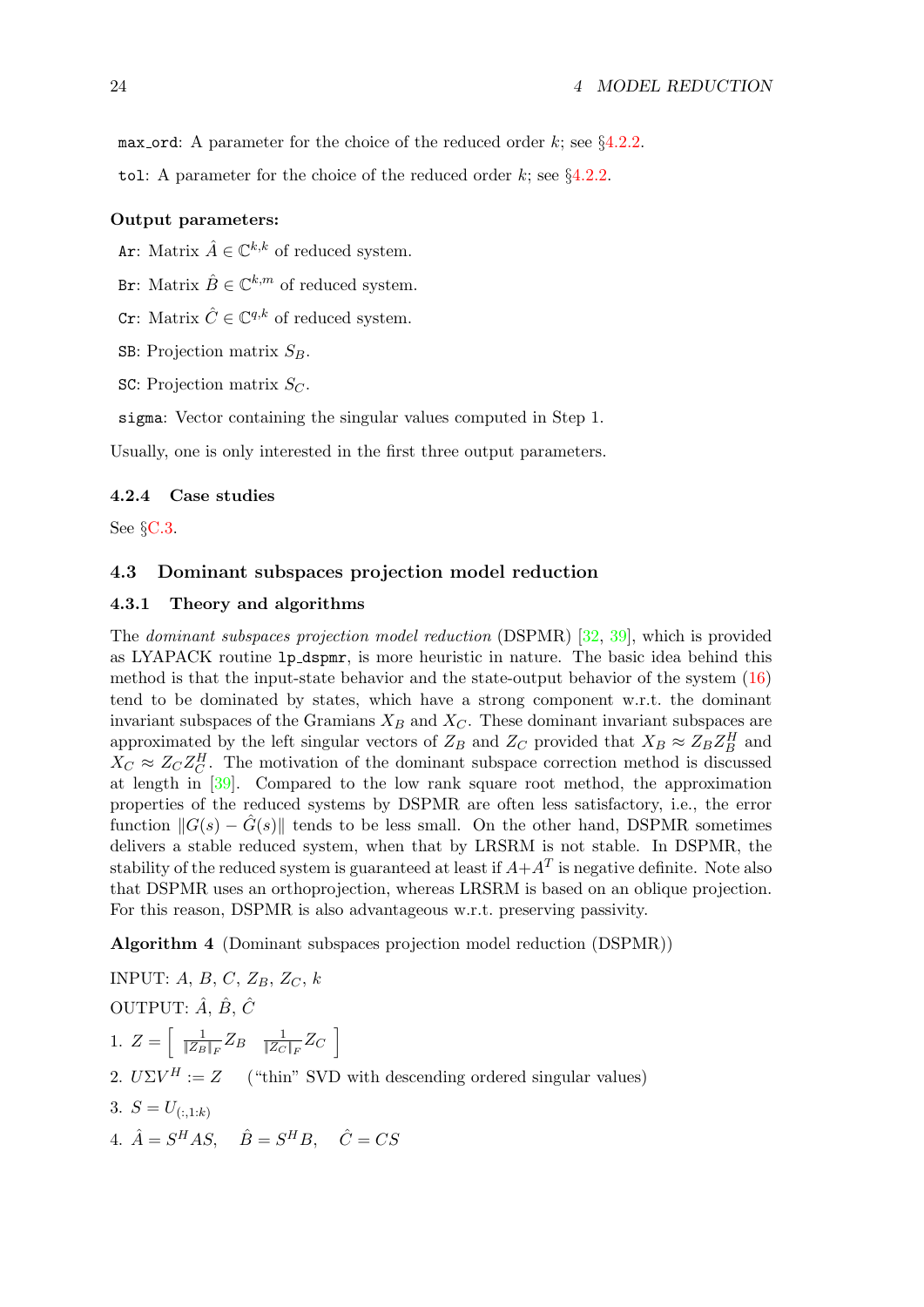#### <span id="page-31-0"></span>4.3.2 Choice of reduced order

In the LYAPACK implementation of DSPMR, the reduced order k can be chosen a priori or in dependence of the descending ordered singular values  $\sigma_1, \sigma_2, \ldots, \sigma_r$  computed in Step 2, where  $r = \text{rank } Z$ .

- Maximal reduced order. The input parameter max ord of the routine 1p\_dspmr prescribes the maximal admissible value for the reduced order k, i.e.,  $k \leq$  max ord is required. To avoid this choice, one can set max ord =  $n$  or max ord =  $[]$ .
- Maximal ratio  $\sigma_k/\sigma_1$ . The input parameter tol determines the maximal admissible value for the ratio  $\sigma_k/\sigma_1$ . More precisely, k is chosen as the largest index for which  $\sigma_k/\sigma_1 \geq \sqrt{\texttt{tol}}$ . Note that here the square root of  $\texttt{tol}$  is used in contrast to LRSRM. (Note that the values  $\sigma_i$  have somewhat different meanings in LRSRM and DSPMR.)

In general, both parameters will determine different values of  $k$ . The routine 1p\_dspmr uses the smaller value. Finally, it should be mentioned, that, at least in exact arithmetics, both LRSRM and DSPMR (run with identical values max ord and tol) deliver the same result for state-space symmetric systems (i.e., systems, where  $A = A<sup>T</sup>$  and  $C = B<sup>T</sup>$ ).

### <span id="page-31-1"></span>4.3.3 The routine lp dspmr

Algorithm DSPMR is implemented in the LYAPACK routine lp dspmr. We provide a brief description of this routine. For more details see the inline documentation which is displayed by typing the MATLAB command >> help lp\_dspmr.

### Calling sequence:

 $[Ar, Br, Cr, S] = 1p_dspmr( name, B, C, ZB, ZC, max_{1}ord, tol)$ 

#### Input parameters:

- name: The basis name of the user supplied functions that realize basic matrix operations with A.
- B: System matrix B.

C: System matrix C.

ZB: LRCF  $Z_B \in \mathbb{C}^{n,r_B}$ . This routine is only efficient if  $r_B \ll n$ .

ZC: LRCF  $Z_C \in \mathbb{C}^{n,r_C}$ . This routine is only efficient if  $r_C \ll n$ .

max ord: A parameter for the choice of the reduced order k; see  $\S 4.3.2$ .

tol: A parameter for the choice of the reduced order  $k$ ; see §[4.3.2](#page-31-0).

## Output parameters:

- Ar: Matrix  $\hat{A} \in \mathbb{C}^{k,k}$  of reduced system.
- Br: Matrix  $\hat{B} \in \mathbb{C}^{k,m}$  of reduced system.
- Cr: Matrix  $\hat{C} \in \mathbb{C}^{q,k}$  of reduced system.
- S: Projection matrix S.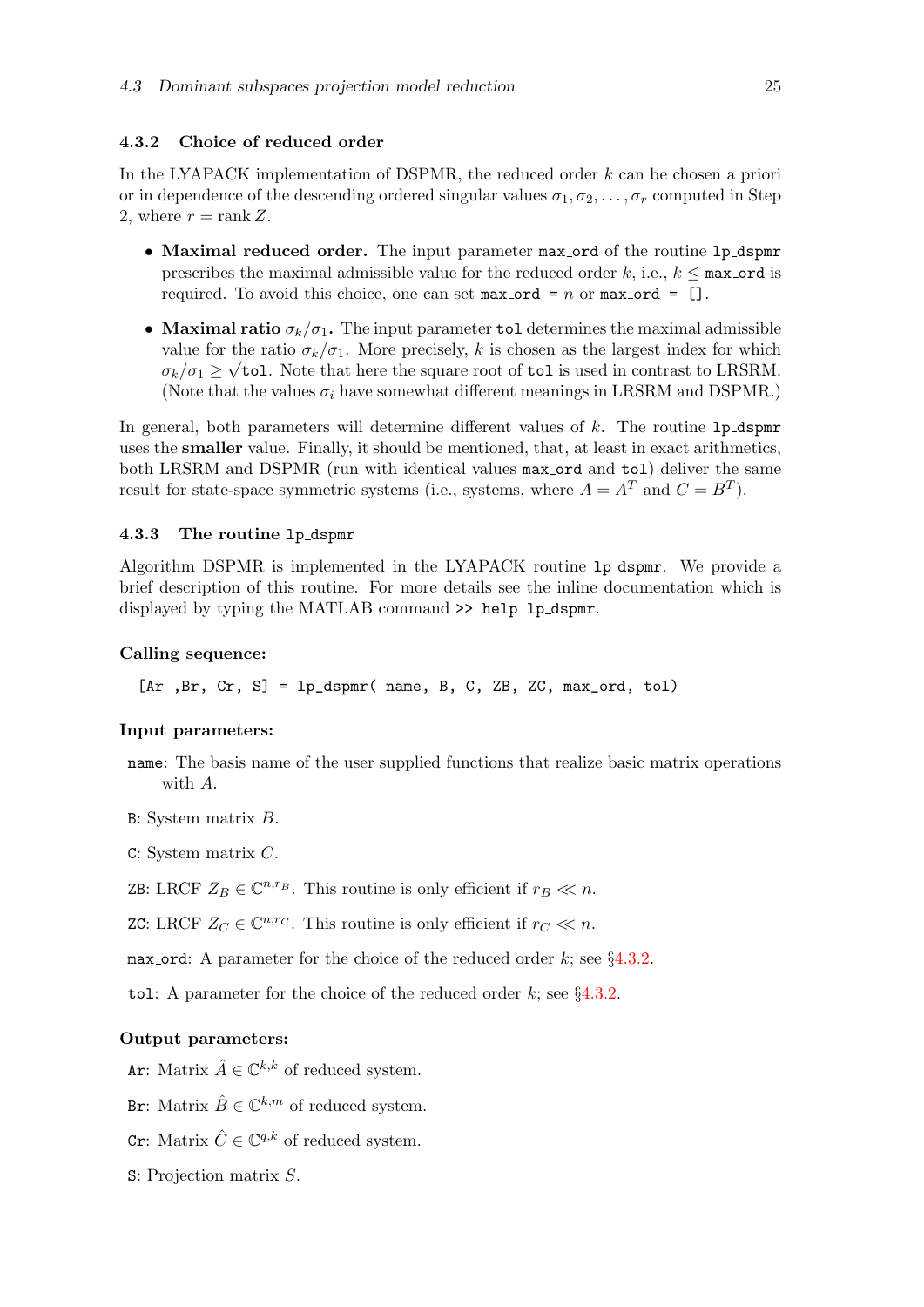#### <span id="page-32-0"></span>4.3.4 Case studies

See §[C.3](#page-60-1).

## <span id="page-32-1"></span>5 Riccati equations and linear-quadratic optimal control problems

## <span id="page-32-2"></span>5.1 Preliminaries

This section mainly deals with the efficient numerical solution of continuous time algebraic Riccati equations of the type

<span id="page-32-3"></span>
$$
CTQC + ATX + XA - XBR-1BTX = 0,
$$
\n(22)

where  $A \in \mathbb{R}^{n,n}$ ,  $B \in \mathbb{R}^{n,m}$ , and  $C \in \mathbb{R}^{q,n}$  with  $m,q \ll n$ . Moreover, we assume that  $Q \in \mathbb{R}^{q,q}$  is symmetric, positive semidefinite and  $R \in \mathbb{R}^{m,m}$  is symmetric, positive definite. Unlike in the other sections of this document, we do not assume here that  $A$  is stable, but it is required that a matrix  $K^{(0)}$  is given, such that  $A - BK^{(0)^T}$  is stable. Such a matrix  $K^{(0)}$ can be computed by partial pole placement algorithms [[21](#page-78-5)], for example.

In general, the solution of([22\)](#page-32-3) is not unique. However, under the above assumptions, a unique, stabilizing solution  $X$  exists, which is the solution of interest in most applications; e.g.,[[34,](#page-79-12) [29\]](#page-78-6). A solution X is called *stabilizing* if the closed-loop matrix  $A - BR^{-1}B^TX$  is stable.

Algebraic Riccati equations arise from numerous problems in control theory, such as robust control or certain balancing and model reduction techniques for unstable systems. Another application, for which algorithms are provided by LYAPACK, is the solution of the linear quadratic optimal control problem. In this paragraph, we briefly describe the connection between linear quadratic optimal control problems and algebraic Riccati equations. The linear quadratic optimal control problem is a constrained optimization problem. The cost functional to be minimized, is

<span id="page-32-5"></span>
$$
\mathcal{J}(u, y, x_0) = \frac{1}{2} \int_0^\infty y(\tau)^T Q y(\tau) + u(\tau)^T R u(\tau) d\tau,
$$
\n(23)

where  $Q = Q^T > 0$  and  $R = R^T > 0$ . The constraints are given by the dynamical system

<span id="page-32-6"></span>
$$
\begin{array}{rcl}\n\dot{x}(\tau) & = & Ax(\tau) + Bu(\tau) \\
y(\tau) & = & Cx(\tau)\n\end{array} \tag{24}
$$

and the initial condition

<span id="page-32-4"></span>
$$
x(0) = x_0. \tag{25}
$$

The solution of this optimization problem is described by the feedback matrix  $K$ , that is defined as

<span id="page-32-7"></span>
$$
K = XBR^{-1},\tag{26}
$$

where X is the stabilizing solution of the algebraic Riccati equation  $(22)$ . The corresponding control function is given by the state-feedback

$$
u(\tau) = -K^T x(\tau)
$$

and the initial condition([25](#page-32-4)).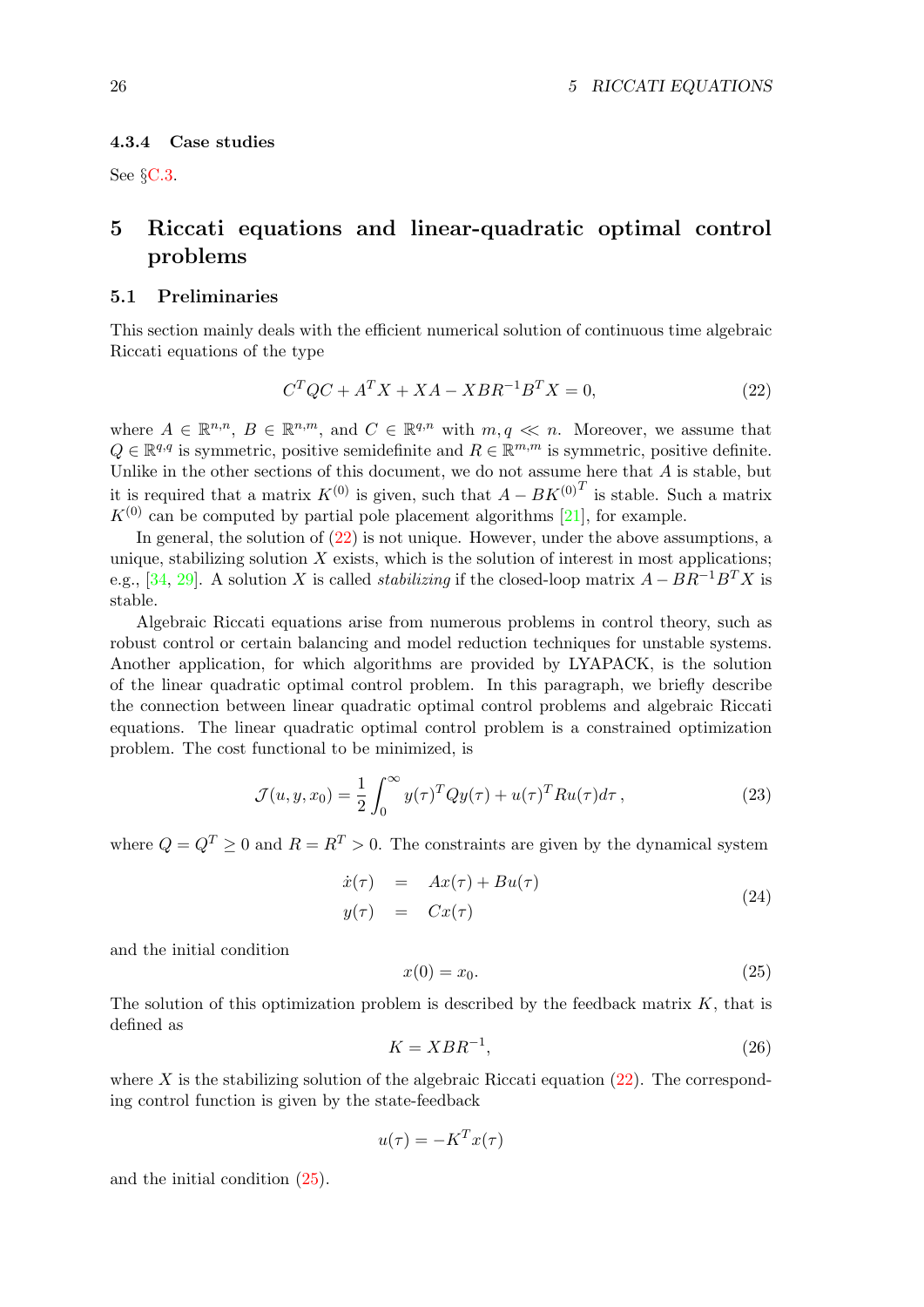To sum up, we consider two problems in this section. The first one is the numerical computation of the stabilizing solution of the continuous time algebraic Riccati equations [\(22](#page-32-3)). The second problem is the solution of the linear quadratic optimal control problem [\(23](#page-32-5)[,24](#page-32-6)[,25\)](#page-32-4), which is a particular application of algebraic Riccati equations. Its solution can be described by the stabilizing solution  $X$ , from which the optimal state-feedback can easily be computed via  $(26)$ , or by the feedback K itself.

LYAPACK contains implementations of the low rank Cholesky factor Newton method (LRCF-NM) and the implicit low rank Cholesky factor Newton method (LRCF-NM-I) pro-posed in [\[6\]](#page-77-3). LRCF-NM delivers a LRCF Z, such that the product  $ZZ^{\hat{H}}$  approximates the Riccati solution  $X$ . This means that LRCF-NM can be used to solve both continuous time algebraic Riccati equations and linear quadratic optimal control problems. The implicit version LRCF-NM-I, which directly computes an approximation to  $K$  without forming  $Z$ or X, can only be used to solve the linear quadratic optimal control problem in a more memory efficient way.

Both LRCF-NM and LRCF-NM-I are modifications of the classical Newton method for algebraic Riccati equations [\[28](#page-78-7)], or more precisely, combinations of the Newton method with the LRCF-ADI iteration. We will describe these combinations in  $\S5.2$  $\S5.2$  and [5.3.](#page-34-0) The classical formulation of the Newton method is given by the double step iteration

<span id="page-33-1"></span>Solve Lyapunov equation  
\n
$$
(AT - K(k-1)BT)X(k) + X(k)(A - BK(k-1)T) = -CTQC - K(k-1)RK(k-1)T
$$
\nfor X<sup>(k)</sup>,  
\n
$$
K(k) = X(k)BR-1
$$
\n(27)

for  $k = 1, 2, 3, \ldots$ , which generates a sequence of iterates  $X^{(k)}$ . This sequence converges towards the stabilizing solution X if the initial feedback  $K_0$  is stabilizing, i.e.,  $A-BK^{(0)T}$ is stable. Then, the convergence is global and quadratic.

#### <span id="page-33-0"></span>5.2 Low rank Cholesky factor Newton method

Due to the symmetry and definiteness assumptions, the matrices  $Q$  and  $R$  can be factored (by a Cholesky factorization, for example) as

$$
Q = \tilde{Q}\tilde{Q}^T \quad \text{and} \quad R = \tilde{R}\tilde{R}^T,\tag{28}
$$

where the matrices  $\tilde{Q} \in \mathbb{R}^{q,h}$   $(h \leq q)$  and  $\tilde{R} \in \mathbb{R}^{m,m}$  have full rank. Thus, the Lyapunov equationsto be solved in  $(27)$  $(27)$  have the structure

$$
F^{(k)}X^{(k)} + X^{(k)}F^{(k)T} = -G^{(k)}G^{(k)T}
$$

where  $F^{(k)} = A^T - K^{(k-1)}B^T$  and  $G^{(k)} = \begin{bmatrix} C^T \tilde{Q} & K^{(k-1)} \tilde{R} \end{bmatrix}$ . Note that  $G^{(k)}$  contains only  $t = m + h \ll n$  columns. Hence, these Lyapunov can be solved efficiently by the LRCF-ADI iteration. The Lyapunov solutions form a sequence of approximate solutions to the algebraic Riccati equations([22\)](#page-32-3). Therefore, the inclusion of Algorithm [1](#page-17-1) into the Newton iteration [\(27](#page-33-1)) can be utilized to determine low rank Cholesky factor products which approximate the solution of the algebraic Riccati equation([22\)](#page-32-3). The resulting algorithm low rank Cholesky factor Newton method is described below.

<span id="page-33-2"></span>Algorithm 5 (Low rank Cholesky factor Newton method (LRCF-NM))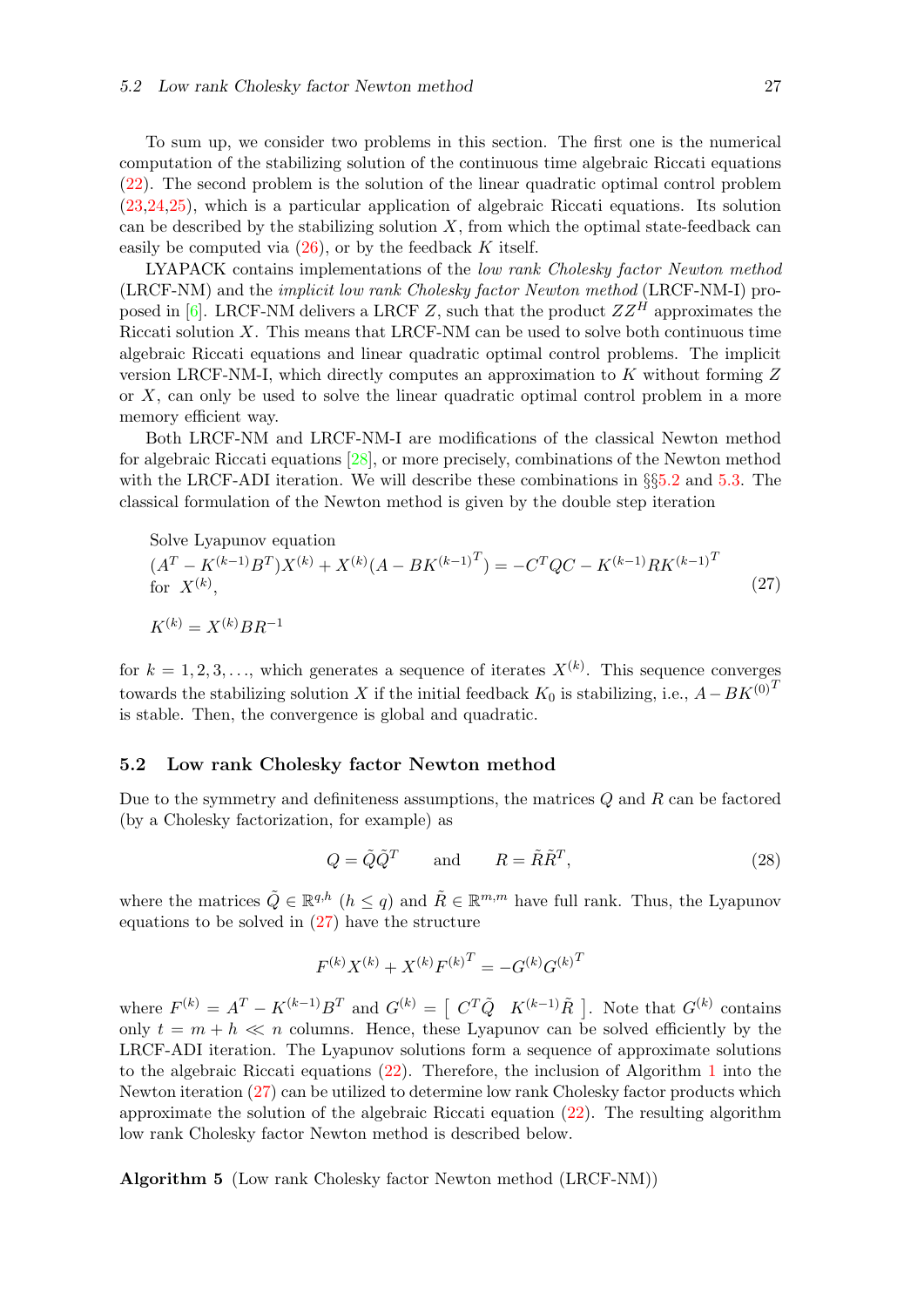INPUT: A, B, C, Q, R,  $K^{(0)}$  for which  $A - BK^{(0)^T}$  is stable (e.g.,  $K^{(0)} = 0$  if A is stable) OUTPUT:  $Z = Z^{(k_{max})}$ , such that  $ZZ^H$  approximates the solution X of the algebraic Riccati equation([8](#page-8-4))

FOR  $k = 1, 2, \ldots, k_{max}$ 

1. Determine (sub)optimal ADI shift parameters  $p_1^{(k)}$  $\mathfrak{h}_1^{(k)}, \mathfrak{p}_2^{(k)}$  $\binom{k}{2}$ ,... with respect to the matrix  $F^{(k)} = A^T - K^{(k-1)}B^T$ .

2.  $G^{(k)} = \begin{bmatrix} C^T \tilde{Q} & K^{(k-1)} \tilde{R} \end{bmatrix}$ 

3. Compute matrix  $Z^{(k)}$  by Algorithm [1,](#page-17-1) such that the low rank Cholesky factor product  $Z^{(k)}Z^{(k)H}$ 

approximates the solution of  $F^{(k)}X^{(k)} + X^{(k)}F^{(k)T} = -G^{(k)}G^{(k)T}$ .

4. 
$$
K^{(k)} = Z^{(k)} (Z^{(k)}^H B R^{-1})
$$

END

Similar to the LRCF-ADI iteration for the solution of Lyapunov equations, the distinct merit of this algorithm is that the (approximate) solution of the algebraic Riccati equations is provided as a low rank Cholesky factor product rather than an explicit dense matrix. In particular, this allows the application of the algorithm to problems of large order  $n$ , where dense  $n \times n$  matrices cannot be stored in the computer memory. Moreover, the LRCF-NM requires often much less computation compared to the standard implementation, where Lyapunov are solved directly by the Bartels-Stewart or the Hammarling method; see §[7.](#page-43-2) See [\[6\]](#page-77-3) for more technical details of the LRCF-NM.

## <span id="page-34-0"></span>5.3 Implicit low rank Cholesky factor Newton method

The idea behind the implicit version of LRCF-NM is that the solution of the linear quadratic optimal control problem is described by the state feedback matrix  $K$ , which generally contains much less columns than the low rank Cholesky factor Z delivered by LRCF-NM or even the exact solution  $X$ . LRCF-NM-I is mathematically equivalent to LRCF-NM. It computes an approximation to K without forming LRCF-NM iterates  $Z^{(k)}$ and LRCF-ADI iterates  $Z_i^{(k)}$  $i^{(k)}$  at all. The trick is to generate the matrix  $K^{(k)}$  itself in Step 3 of Algorithm [5](#page-33-2) instead of solving the Lyapunov equation for  $Z^{(k)}$  and computing the product  $K^{(k)} = Z^{(k)}Z^{(k)H}BR^{-1}$  in Step 4. Note that the matrix  $K^{(k)}$  can be accumulated in the course of the "inner" LRCF-ADI iteration as

$$
K^{(k)} = \lim_{i \to \infty} K_i^{(k)},
$$

where

<span id="page-34-2"></span>
$$
K_i^{(k)} := Z_i^{(k)} Z_i^{(k)H} BR^{-1} = \sum_{j=1}^i V_j^{(k)} \left( V_j^{(k)H} BR^{-1} \right). \tag{29}
$$

This means, that the (exact) matrix K is the limit of the matrices  $K_i^{(k)}$  $i^{(k)}$  for  $k, i \to \infty$ . This consideration motivates the following Algorithm [6,](#page-34-1) which is best understood as a version of the LRCF-NM with an inner loop (Steps 4 and 5) consisting of interlaced sequences based on Step 3 in Algorithm [1](#page-17-1) and the partial sums given by the right hand term in [\(29](#page-34-2)).

<span id="page-34-1"></span>Algorithm 6 (Implicit low rank Cholesky factor Newton method (LRCF-NM-I))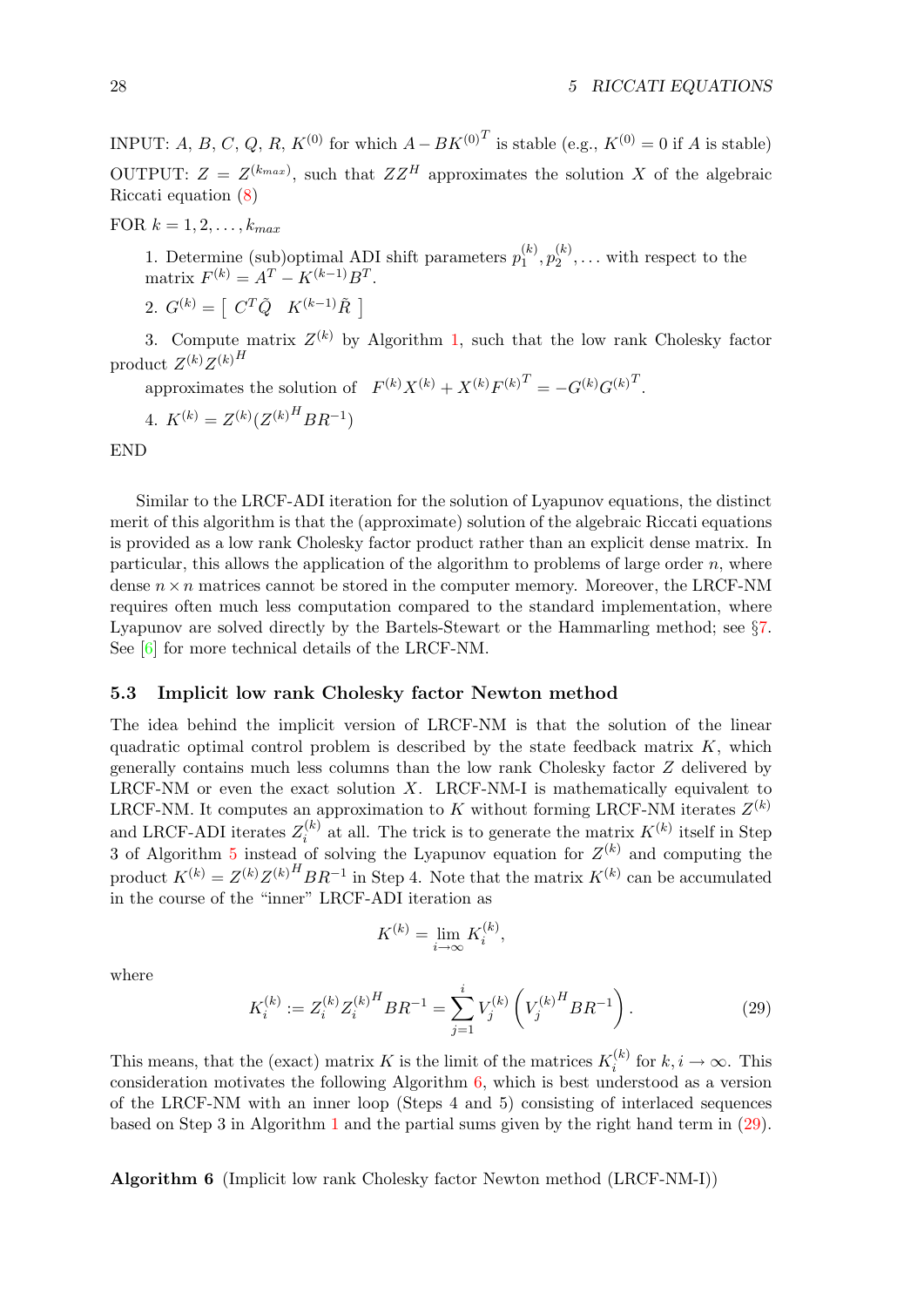INPUT: A, B, C, Q, R,  $K^{(0)}$  for which  $A-BK^{(0)T}$  is stable (e.g.,  $K^{(0)}=0$ , if A is stable) OUTPUT:  $K^{(k_{max})}$ , which approximates K given by [\(26](#page-32-7))

FOR  $k = 1, 2, \ldots, k_{max}$ 

1. Determine (sub)optimal ADI shift parameters  $p_1^{(k)}$  $\mathfrak{p}_1^{(k)}, \mathfrak{p}_2^{(k)}$  $\mathcal{L}_2^{(k)},\ldots$  with respect to the matrix  $F^{(k)} = A^T - K^{(k-1)}B^T$ .

2. 
$$
G^{(k)} = [C^T \tilde{Q} K^{(k-1)} \tilde{R}]
$$
  
\n3.  $V_1^{(k)} = \sqrt{-2 \operatorname{Re} p_1^{(k)}} (F^{(k)} + p_1^{(k)} I_n)^{-1} G^{(k)}$   
\nFOR  $i = 2, 3, ..., i_{max}^{(k)}$   
\n4.  $V_i^{(k)} = \sqrt{\operatorname{Re} p_i^{(k)}/ \operatorname{Re} p_{i-1}^{(k)}} (V_{i-1}^{(k)} - (p_i^{(k)} + p_{i-1}^{(k)})(F^{(k)} + p_i^{(k)} I_n)^{-1} V_{i-1}^{(k)})$   
\n5.  $K_i^{(k)} = K_{i-1}^{(k)} + V_i^{(k)} (V_i^{(k)H} BR^{-1})$ 

END

6. 
$$
K^{(k)} = K_{i_{max}^{(k)}}
$$

END

Again, see [\[6\]](#page-77-3) for more implementational details.

#### <span id="page-35-0"></span>5.4 Stopping criteria

As far as possible, the same stopping criteria are used in LRCF-NM and LRCF-NM-I for terminating the (outer) Newton iteration. The LYAPACK routine 1p<sub>-1rnm</sub>, in which both methods are implemented, offers the following five criteria:

- maximal number of iteration steps: used in LRCF-NM and LRCF-NM-I;
- tolerance for the normalized residual norm: used in LRCF-NM only;
- stagnation of the normalized residual norm (most likely caused by round-off errors): used in LRCF-NM only;
- smallness of the *relative change of the feedback matrix* (RCF): Used in LRCF-NM and LRCF-NM-I;
- stagnation of the relative change of the feedback matrix: used in LRCF-NM and LRCF-NM-I.

Here, the normalized residual norm corresponding to the low rank Cholesky factor  $Z^{(k)}$  is defined as

$$
NRN(Z^{(k)}) = \frac{\|C^TQC + A^TZ^{(k)}Z^{(k)H} + Z^{(k)}Z^{(k)H}A - Z^{(k)}Z^{(k)H}BR^{-1}B^TZ^{(k)}Z^{(k)H}\|_F}{\|C^TQC\|_F},
$$
\n(30)

whereas the relative change of the feedback matrix related to the matrices  $K^{(k-1)}$  and  $K^{(k)}$  is

$$
\text{RCF}(K^{(k-1)}, K^{(k)}) = \frac{\|K^{(k)} - K^{(k-1)}\|_F}{\|K^{(k)}\|_F}.\tag{31}
$$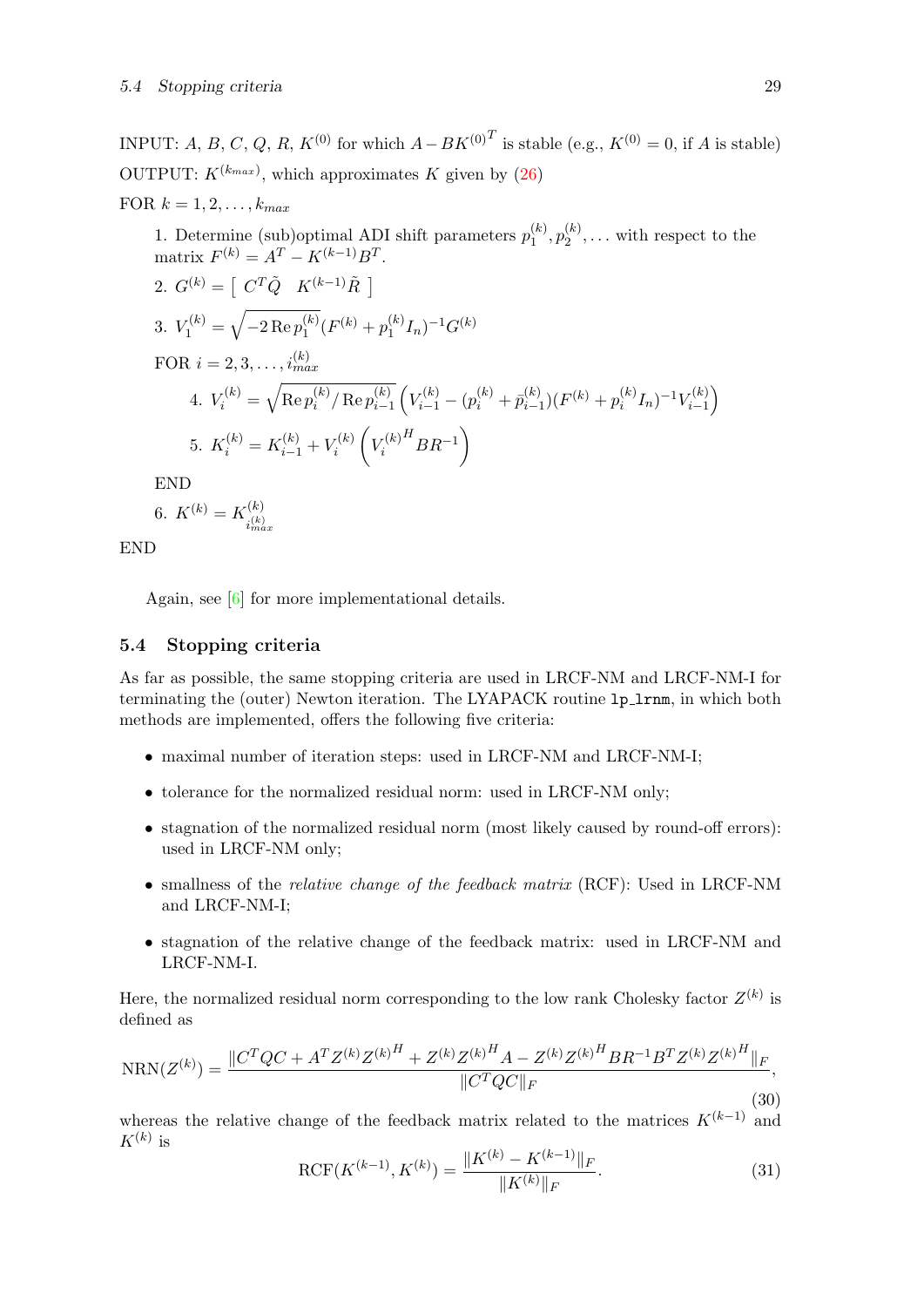Many of the remarks on stopping criteria for the LRCF-ADI iteration made in §[3.1.2](#page-18-0) also apply to stopping criteria for LRCF-NM or LRCF-NM-I. In particular, the application of stopping criteria, which require the computation of normalized residual norms is numerically expensive. Although the applied computational method [\[6\]](#page-77-0) exploits the low rank structure of the approximate solutions, it can be more expensive than the iteration itself. Moreover, it is not possible to use residual based stopping criteria for LRCF-NM-I, because there the low rank Cholesky factors  $Z^{(k)}$  are not formed at all, which is the only reason why one would apply LRCF-NM-I instead of LRCF-NM.

The consideration of([31\)](#page-35-0) for the construction of heuristic stopping criteria is related to the fact that in some sense the matrices  $K^{(k)}$  rather than the low rank Cholesky factors  $Z^{(k)}$  or their products are the quantities of interest when the optimal control problem should be solved. However, stopping criteria related to  $K^{(k)}$  are somewhat dubious when the optimal feedback K or, more precisely, the product  $BK^T$  is very small compared to A, because then small relative changes in K hardly change the closed-loop matrix  $A - BK^T$ . On the other hand, the accuracy of  $K$  does not play a crucial role in such situations, which means that a possibly premature termination of the Newton iteration would not be very harmful.

We will now discuss the five stopping criteria. Convergence plots generated for an example problem illustrate their effects. Note that, similar to the criteria for the LRCF-ADI iteration described in §[3.1.2](#page-18-0), the following stopping criteria can be "activated" or "avoided".

• Stopping criterion: maximal number of iteration steps. This criterion is represented by the input parameter  $max_i$  it  $r$  in the routine 1p 1 rm. The iteration is stopped by this criterion after  $max\_it_r$  iterations steps. This criterion can be avoided by setting  $max\_it_r = +Inf$  (i.e.,  $max\_it_r = \infty$ ). Obviously, no additional computations need to be performed to evaluate it. The drawback of this stopping criterion is, that it is not directly related to the attainable accuracy. This is illustrated by Figure [7](#page-36-0).



<span id="page-36-0"></span>Figure 7: Stopping criterion: maximal number of iteration steps. Solid line:  $max_i$  it  $r = 5$ ; dash-dotted line:  $max_i \textbf{t} \cdot \textbf{r} = 10$ ; dotted line:  $max_i \textbf{t} \cdot \textbf{r} = 20$ . The other four criteria are avoided.

• Stopping criterion: tolerance for the normalized residual norm. This criterion is represented by the input parameter  $min\_res\_r$  in the routine  $lp\_lrnm$ . The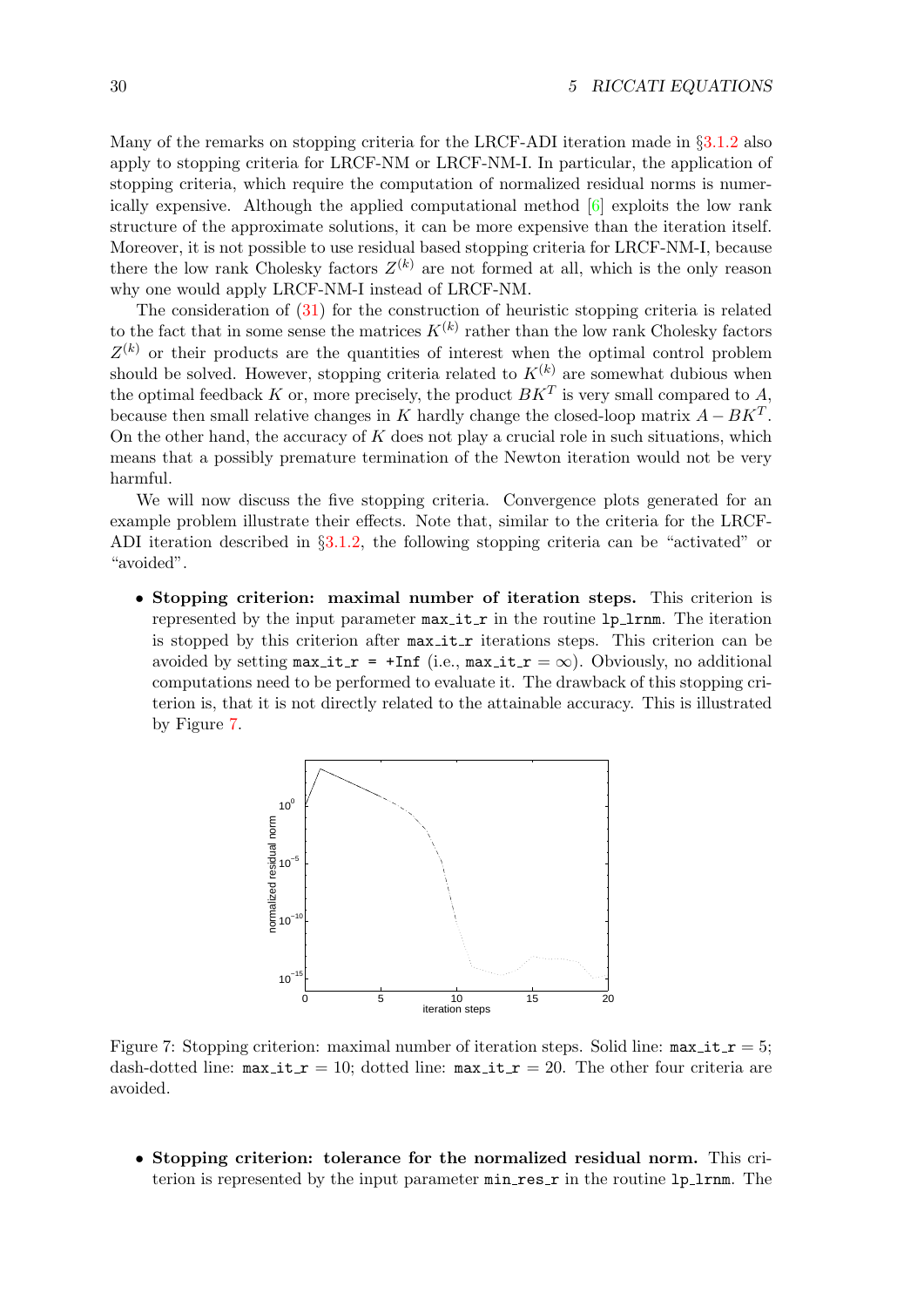iteration is stopped by this criterion as soon as

$$
\text{NRN}(Z^{(k)}) \leq \texttt{min\_res\_r}.
$$

This criterion can be avoided by setting  $min\_res_r = 0$ . (Because of round-off errors it is practically impossible to attain  $NRN(Z^{(k)}) = 0$ .) It requires the computation of normalized residual norms and is computationally expensive. A further drawback of this criterion is that it will either stop the iteration before the maximal accuracy is attained (see min res  $r = 10^{-5}$ ,  $10^{-10}$  in Figure [8\)](#page-37-0) or it will not stop the iteration at all (see min res  $r = 10^{-15}$  in Figure [8\)](#page-37-0). If you want to avoid this criterion, but compute the convergence history provided by the output vector  $res_r$ , set  $min_r$ es r to a value much smaller than the machine precision (say,  $min\_res_r = 10^{-100}$ ).



<span id="page-37-0"></span>Figure 8: Stopping criterion: tolerance for the normalized residual norm. Solid line:  $\texttt{min\_res\_r} = 10^{-5}; \text{dash-dotted line: } \texttt{min\_res\_r} = 10^{-10}; \text{dotted line: } \texttt{min\_res\_r} = 10^{-15}.$ Here, the dash-dotted and the solid line are identical. The other four criteria are avoided.

- Stopping criterion: stagnation of the normalized residual norm. This criterion is represented by the input parameter with  $rs$  r in the routine 1p 1 rnm. It is activated if with  $rs = 'S'$  and avoided if with  $rs = 'N'$ . The iteration is stopped by this criterion when a stagnation of the normalized residual norm curve is detected. In contrast to the corresponding criterion for the LRCF-ADI iteration, this criterion stops the iteration, when the stagnation of the normalized residual norm is detected for a single iteration step. Of course, this is a slightly heuristic criterion but it works very well in practice. It requires the computation of the normalized residual norm and is computationally expensive. See Figure [9](#page-38-0).
- Stopping criterion: smallness of the the relative change of the feedback **matrix.** This criterion is represented by the input parameter  $min_{\mathbf{c}} \mathbf{c} \cdot \mathbf{r}$  in the routine lp lrnm. The iteration is stopped by this criterion as soon as

$$
\mathrm{RCF}(K^{(k-1)},K^{(k)}) \leq \texttt{min\_ck\_r}.
$$

This criterion can be avoided by setting  $min_c k \rightharpoondown = 0$ . It is numerically very inexpensive. On the other hand it is heuristic and not directly related to the accuracy in  $Z^{(k)}$ . See Figure [10](#page-39-0).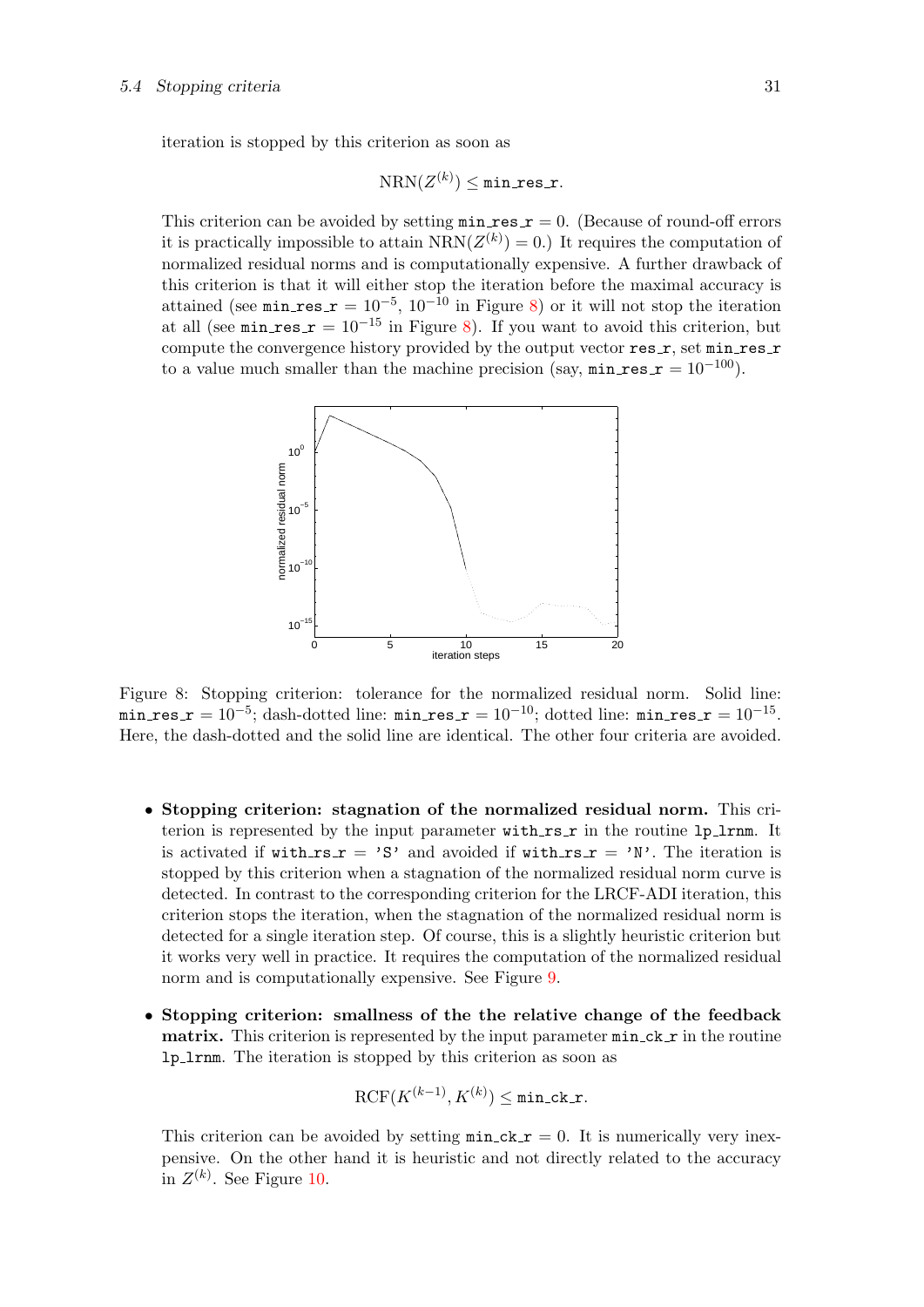

<span id="page-38-0"></span>Figure 9: Stopping criterion: Stagnation of the normalized residual norms. Solid line: with  $rs_r = 'S'$ ; dotted line: with  $rs_r = 'N'$ . The other four criteria are avoided.

• Stopping criterion: stagnation of the relative change of the feedback matrix. This criterion is represented by the input parameter with  $\text{ks}\,$  in the routine 1p 1rnm. It is activated if with  $ks_r = 'L'$  and avoided if with  $ks_r = 'N'$ . The iteration is stopped by this criterion when a stagnation of the relative change of the feedback matrix is detected. Similar to the last criterion, this is a inexpensive, but heuristic stopping criterion. See Figure [11](#page-40-0).

We recommend to use (only) the stopping criterion related to with  $\texttt{rs} \cdot \texttt{r}$  if algebraic Riccati equations solutions of high accuracy should be computed and if it is affordable to compute normalized residual norms. If the computation of the normalized residual norms must be avoided, the combination of the criteria related to  $min_c k$  and with rs r is probably the best choice. Experience shows that often only one of them will stop the iteration after a reasonable number of steps. See, for example, Figure [11,](#page-40-0) where the criterion related to with\_rs\_r failed.

#### 5.5 The routine lp lrnm

Both LRCF-NM and LRCF-NM-I are implemented in the LYAPACK routine lp lrnm. We provide a brief description of this routine. For more details see the inline documentation which is displayed by typing the MATLAB command  $\gg$  help lp\_lrnm.

The approximate solution of the algebraic Riccati equations([22](#page-32-0)) is given by the low rank Cholesky factor Z, such that  $ZZ^H \approx X$ . Z has typically fewer columns than rows. Otherwise, LRCF-NM is useless! In general, Z can be a complex matrix, but the product  $ZZ^H$  is real. In the explicit mode of  $1p\_1rmm$  (i.e., the one for LRCF-NM) an optional internal postprocessing step can be performed, which guarantees that the delivered low rank Cholesky factor Z is real. This requires additional computation. This postprocessing is only done for the low rank Cholesky factor computed in the last Newton step. This means, that its relative contribution to the overall cost is smaller than in the LRCF-ADI iteration.

#### Calling sequences:

Depending on the choice of the mode parameter zk, the following two calling sequences exist. For  $z\mathbf{k} = \gamma z^2$ , the low rank Cholesky factor Z is computed by LRCF-NM, whereas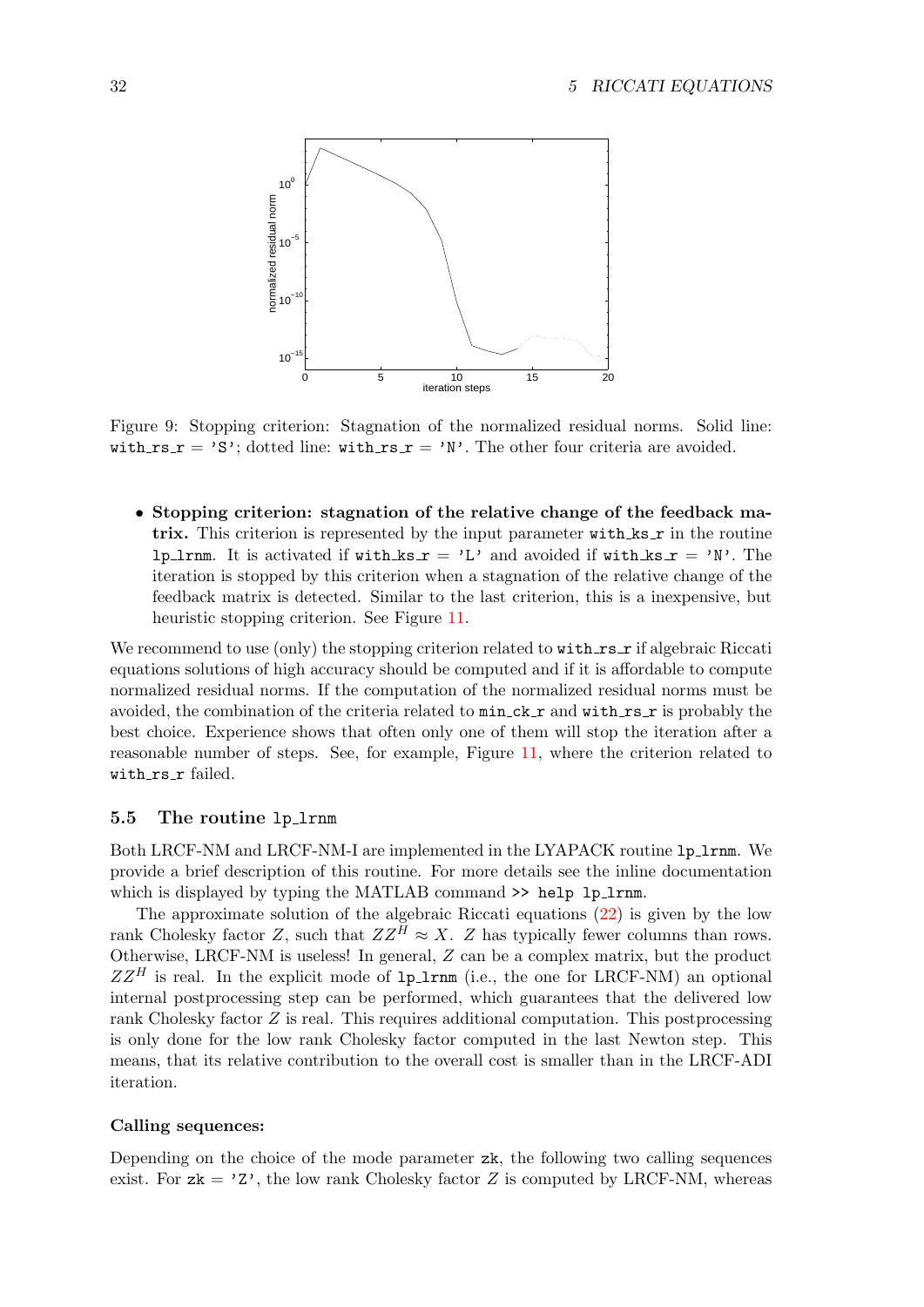

<span id="page-39-0"></span>Figure 10: Stopping criterion: Smallness of the the relative change of the feedback matrix. Solid line:  $min_c k$   $r = 10^{-4}$ ; dash-dotted line:  $min_c k$   $r = 10^{-8}$ ; dotted line:  $min_c k$  r  $= 10^{-16}$ . The other four criteria are avoided. Note that it is mere coincidence, that  $min_c k_r = 10^{-8}$  (dash-dotted line) leads to the termination after the "optimal" number of steps.

for  $z\mathbf{k} = 'K'$ , the feedback matrix K is computed by LRCF-NM-I.

• 
$$
zk = 'Z'
$$
:

 $[2, flag_r, res_r, flp_r, flag_l, its_l, res_l, flp_l] = ...$ lp\_lrnm( zk, rc, name, B, C, Q0, R0, K\_in, max\_it\_r, ... min\_res\_r, with\_rs\_r, min\_ck\_r, with\_ks\_r, info\_r, kp, km, ... l0, max\_it\_l, min\_res\_l, with\_rs\_l, min\_in\_l, info\_l )

•  $zk = 'K':$ 

 $[K_out, flag_r, flp_r, flag_l, its_l, flp_l] = lp_1 r m(...$ zk, name, B, C, Q0, R0, K\_in, max\_it\_r, min\_ck\_r, ... with\_ks\_r, info\_r, kp, km, l0, max\_it\_l, min\_in\_l, info\_l )

#### Input parameters:

- zk: Mode parameter, which is either 'Z' or 'K'. If  $z\mathbf{k} = 'Z'$ , the low rank Cholesky factor  $Z = Z^{(k_{max})}$  is computed by LRCF-NM. Otherwise,  $K^{(k_{max})}$  is directly computed by LRCF-ADI-I.
- rc: Mode parameter, which is either 'R' or 'C'. If  $rc = 'C'$ , the routine delivers a low rank Cholesky factor, which is not real when non-real shift parameters are used in the last Newton step. Otherwise, this possibly complex low rank Cholesky factor is transformed into a real low rank Cholesky factor  $\tilde{Z}$ , which describes the identical approximate solution  $\tilde{Z}\tilde{Z}^T$ .  $\tilde{Z}$  is returned instead of Z. The parameter rc is not needed in the mode for LRCF-NM-I, because the returned feedback (parameter K out) is always real, provided that  $K^{(0)}$  (parameter K in) is real.
- name: The basis name of the user supplied functions that realize basic matrix operations with A.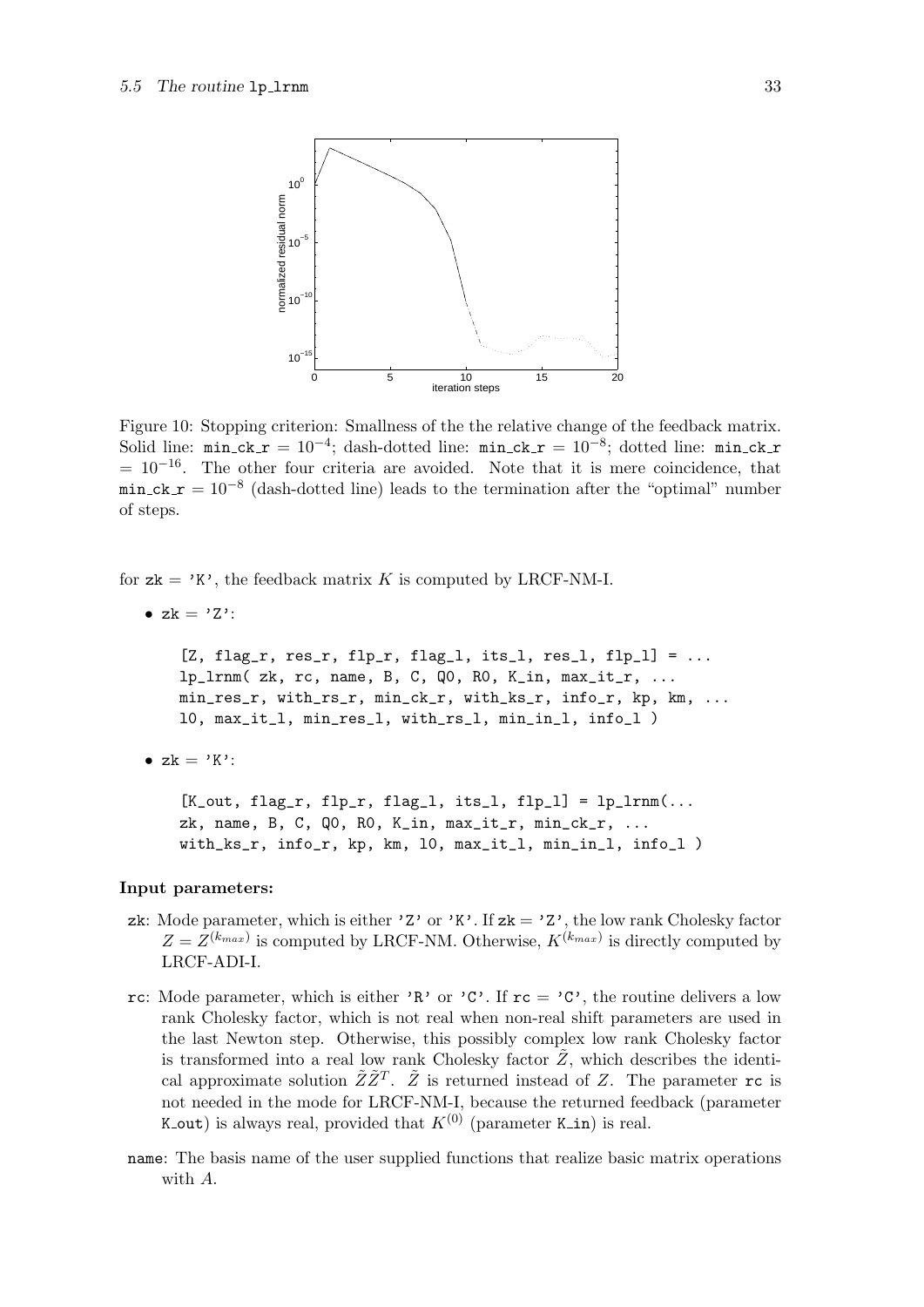

<span id="page-40-0"></span>Figure 11: Stopping criterion: Stagnation of the relative change of the feedback matrix. Solid line: with  $rs_r = 'L'$ ; dotted line: with  $rs_r = 'N'$ . The other four criteria are avoided. For this particular example, no stagnation in the relative change of the feedback matrix is observed within 20 iteration steps.

- B: System matrix B.
- C: System matrix C.
- $Q0$ :The Cholesky factor  $\ddot{Q}$  defined in ([28\)](#page-33-0).
- R0:The Cholesky factor  $\tilde{R}$  defined in ([28\)](#page-33-0).
- K in: The stabilizing initial state feedback  $K^{(0)}$ . If A is stable,  $K^{(0)} = 0$  can be used, for example.
- max it r: Stopping parameter for (outer) Newton iteration. See  $\S 5.4$ .
- min res  $\mathbf{r}$ : Stopping parameter for (outer) Newton iteration. See §[5.4](#page-35-1).
- with  $rs$  r: Stopping parameter for (outer) Newton iteration. See §[5.4](#page-35-1).
- min ck r: Stopping parameter for (outer) Newton iteration. See §[5.4.](#page-35-1)
- with ks  $r$ : Stopping parameter for (outer) Newton iteration. See §[5.4](#page-35-1).
- inform: Parameter, which determines the "amount" of information on the (outer) Newton iteration that is provided as text and/or residual history plot. The following values are possible:  $\text{info\_r} = 0$  (no information), 1, 2, and 3 (most possible information).
- 10: Parameter  $l_0$  for the ADI parameter routine  $1p$ -para, which is invoked in each Newton step. Note that  $k_{+} + k_{-} > 2l_0$  is required.
- kp: Parameter  $k_{+}$  for the ADI parameter routine 1p para.
- km: Parameter  $k_$  for the ADI parameter routine lp\_para.
- max it 1: Stopping parameter for the (inner) LRCF-ADI iterations. See §[3.1.2.](#page-18-0)
- min res l: Stopping parameter for the (inner) LRCF-ADI iterations. See §[3.1.2](#page-18-0).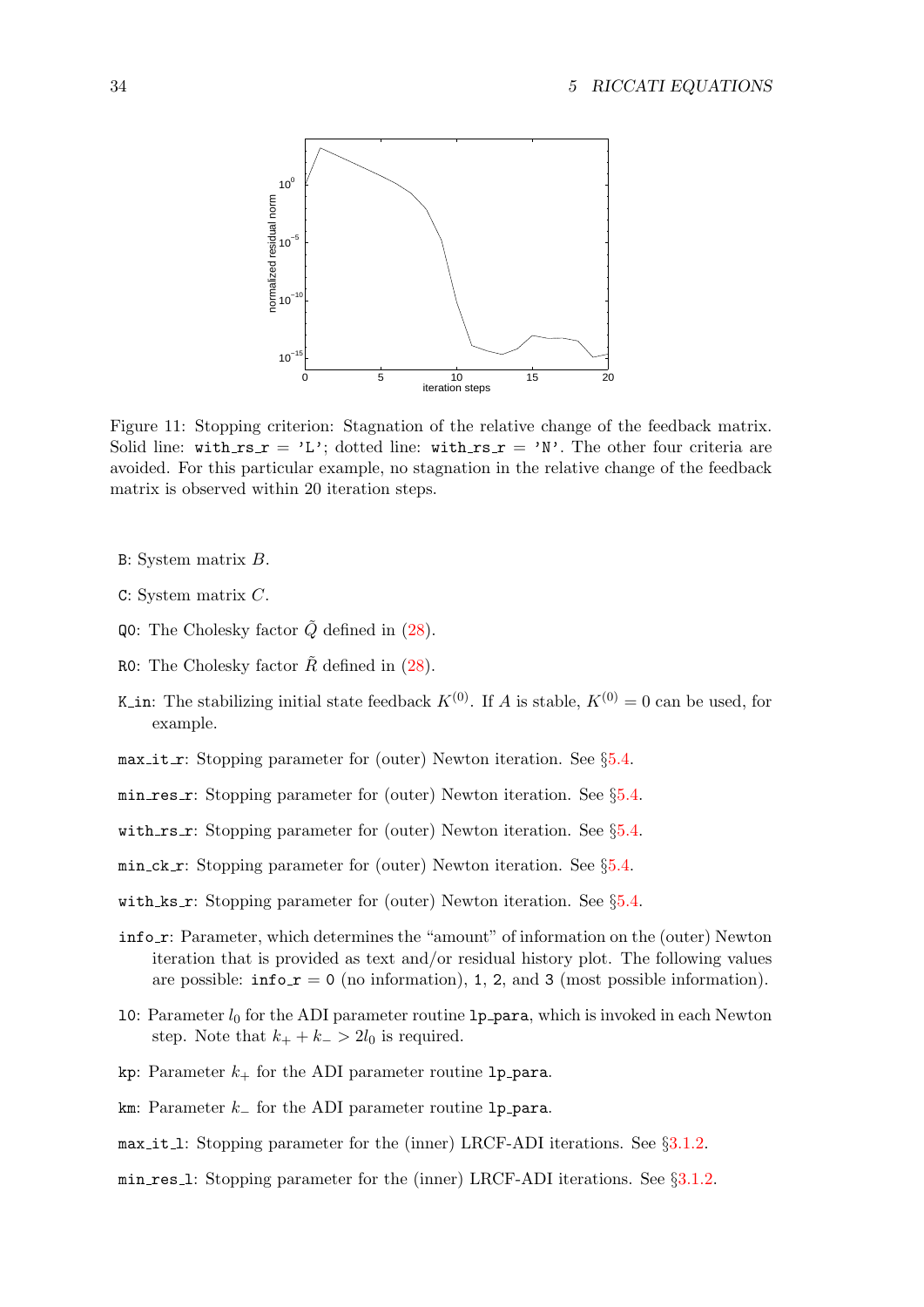- $min_in_1$ : Stopping parameter for the (inner) LRCF-ADI iterations. See  $\S 3.1.2$ .
- info l: Parameter, which determines the "amount" of information on the (inner) LRCF-ADI iterations that is provided as text and/or residual history plot. The following values are possible:  $\text{info\_1} = 0$  (no information), 1, 2, and 3 (most possible information).

#### Output parameters:

- Z: The low rank Cholesky factor  $Z$ , which is the result of LRCF-NM. It can be complex under certain circumstances.
- K\_out: The matrix  $K^{(k_{max})}$ , which is the result of LRCF-NM-I.
- $flag_r: A flag, that shows by which stopping criterion (or stopping parameter) the (outer)$ Newton iteration has been stopped. Possible values are 'I' (for  $max_i$  it r), 'R' (for  $min\_res_r$ , 'S' (for with  $rs_r$ ), 'K' (for  $min_c k_r$ ), and 'L' (for with  $ks_r$ ).
- res r: A vector containing the history of the algebraic Riccati equations normalized residualnorms ([30\)](#page-35-2).  $res \textbf{r}(1) = 1$  and  $res \textbf{r}(i+1)$  is the normalized residual norm w.r.t. the Newton step  $i$ . If the stopping criteria are chosen, so that the normalized residual norms need not be computed,  $res_r = []$  is returned.
- flp  $\mathbf{r}: A$  vector containing the history of the flops needed for the algorithm. flp  $\mathbf{r}(1)$  $= 0$  and  $f1p_r(i + 1)$  is the number of flops required for the Newton steps 1 to i.  $f1p_r$  displays the number of flops required for the actual iteration. It also contains the numerical costs for all user supplied functions invoked within lp lrnm as well as the computation of the sets of ADI shift parameters. However, the costs for the computation of Riccati equations or Lyapunov equation normalized residual norms are not included.
- flag<sub>1</sub>: Vector containing the values flag returned by the LRCF-ADI routine 1p<sub>1</sub>radi, which is called in each Newton step.
- its l: Vector containing the number of iteration steps of the (inner) LRCF-ADI iterations.
- res l: Matrix whose columns contain the normalized residual norm history vectors res returned by the LRCF-ADI routine 1p\_1radi. Here, normalized residual norms in the sense of([13\)](#page-18-1) are considered.
- flp 1: Matrix whose columns contain the flop history vectors flp returned by the LRCF-ADI routine 1p\_1radi in each Newton step.

## 6 Supplementary routines and data files

Supplementary routines are routines which do not play a central role in LYAPACK but can be used to generate test problems in order to validate the results delivered by LYAPACK main routines. There are also test examples in form of data files provided.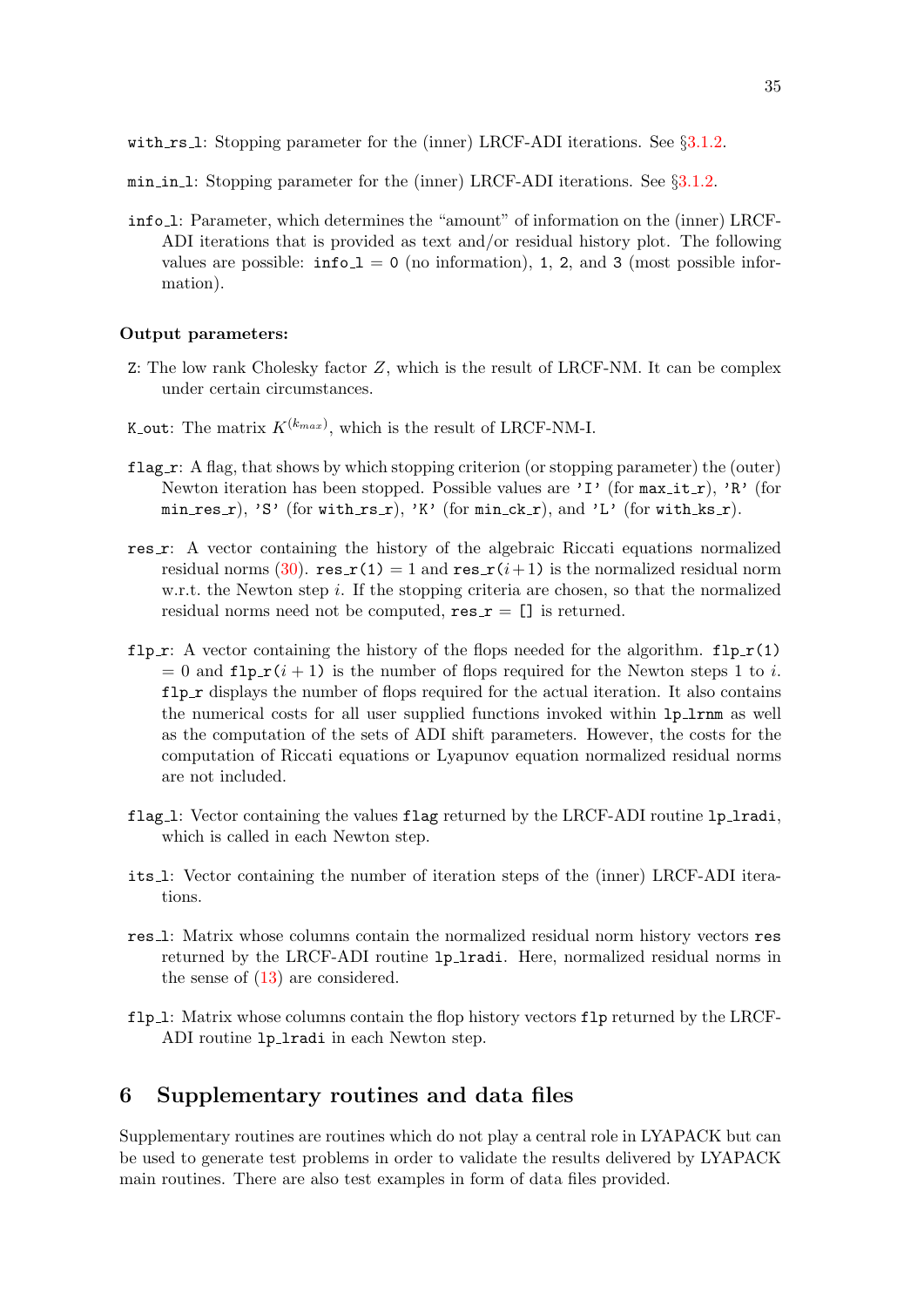#### 6.1 Computation of residual norms for Lyapunov and Riccati equations

Theaccuracy of the approximate solution  $ZZ^H$  of the Lyapunov equation ([2](#page-7-0)) or the Riccati equation([8](#page-8-0)) can be assessed by the residual norm of the Lyapunov equation

<span id="page-42-0"></span>
$$
||FZZ^{H} + ZZ^{H}F^{T} + GG^{T}||_{F}
$$
\n
$$
(32)
$$

or the residual norm of the Riccati equation

<span id="page-42-1"></span>
$$
\|C^TQC + A^TZZ^H + ZZ^HA - ZZ^HBR^{-1}B^TZZ^H\|_F.
$$
\n(33)

The following two LYAPACK routines can be used to compute such norms.

- lp nrm: Computes the Lyapunov equation residual norm([32\)](#page-42-0) by the technique described in[[39\]](#page-79-0).
- **lp\_rcnrm:** Computes the Riccati equation residual norm  $(33)$  by the technique described in[[6](#page-77-0)].

Note, that these routines do not evaluate the residual matrices, i.e., the terms inside the norms. They rather make use of the low rank structure of  $ZZ^H$ , which is often much more efficient w.r.t. both memory and computation. However, both routines are not efficient if the number of columns in  $Z$  is almost  $n$  or even larger than  $n$ .

#### 6.2 Evaluation of model reduction error

Theaccuracy of the reduced system  $(3)$  $(3)$  $(3)$ , which approximates the system  $(1)$  $(1)$  $(1)$ , is usually evaluated by comparing their transfer functions  $\tilde{G}(s)$  and  $G(s)$  on the imaginary axis, which show the frequency responses of both systems.

If the system is a single-input single-output (SISO) system (i.e.,  $m = q = 1$ ) and the reduced system is not very accurate, simultaneous magnitude Bode plots can be used to compare both frequency responses. To do this, one plots the functions  $|G(\omega)|$  and  $|\hat{G}(\omega)|$  simultaneously for a certain "frequency range"  $\omega \in [\omega_{min}, \omega_{max}]$ . There, exist also Bode phase plots, where the phase angles of the complex functions  $G(\omega)$  and  $\hat{G}(\omega)$  are compared, but these are usually less important. If the system is not a SISO system,  $mq$ plots w.r.t. the single components of the transfer function can be used for the comparison.

If the system has multiple inputs or multiple outputs, or when the approximation error of the reduced system is very small, error plots, which show the function  $||G(\omega) - \hat{G}(\omega)||$ for an interval  $\omega \in [\omega_{min}, \omega_{max}]$  are more meaningful.

To generate either type of plot, the following LYAPACK functions can be used.

- **lp lgfrq:** Generates a set of logarithmically distributed "frequency sampling points"  $\omega_i$  $(i = 1, \ldots, i_{max})$  in the interval  $[\omega_{min}, \omega_{max}]$ , i.e,  $\omega_1 = \omega_{min}, \omega_{i_{max}} = \omega_{max}$ , and  $\omega_{i+1}/\omega_i = \text{const.}$
- **lp trfia:** Generates the matrices  $G(\mathbf{w}_i)$  ( $i = 1, \ldots, i_{max}$ ). Their stacked columns are stored in an  $mq \times i_{max}$  "transfer function sample" matrix  $G_s$ .
- **lp gnorm:** Computes  $||G(\mu_i)||$   $(i = 1, ..., i_{max})$ , where the matrices  $||G(\mu_i)||$  are retrieved from the matrix  $G_s$  generated by 1p\_trfia.

Finally, a few comments on the usage of these functions should be made.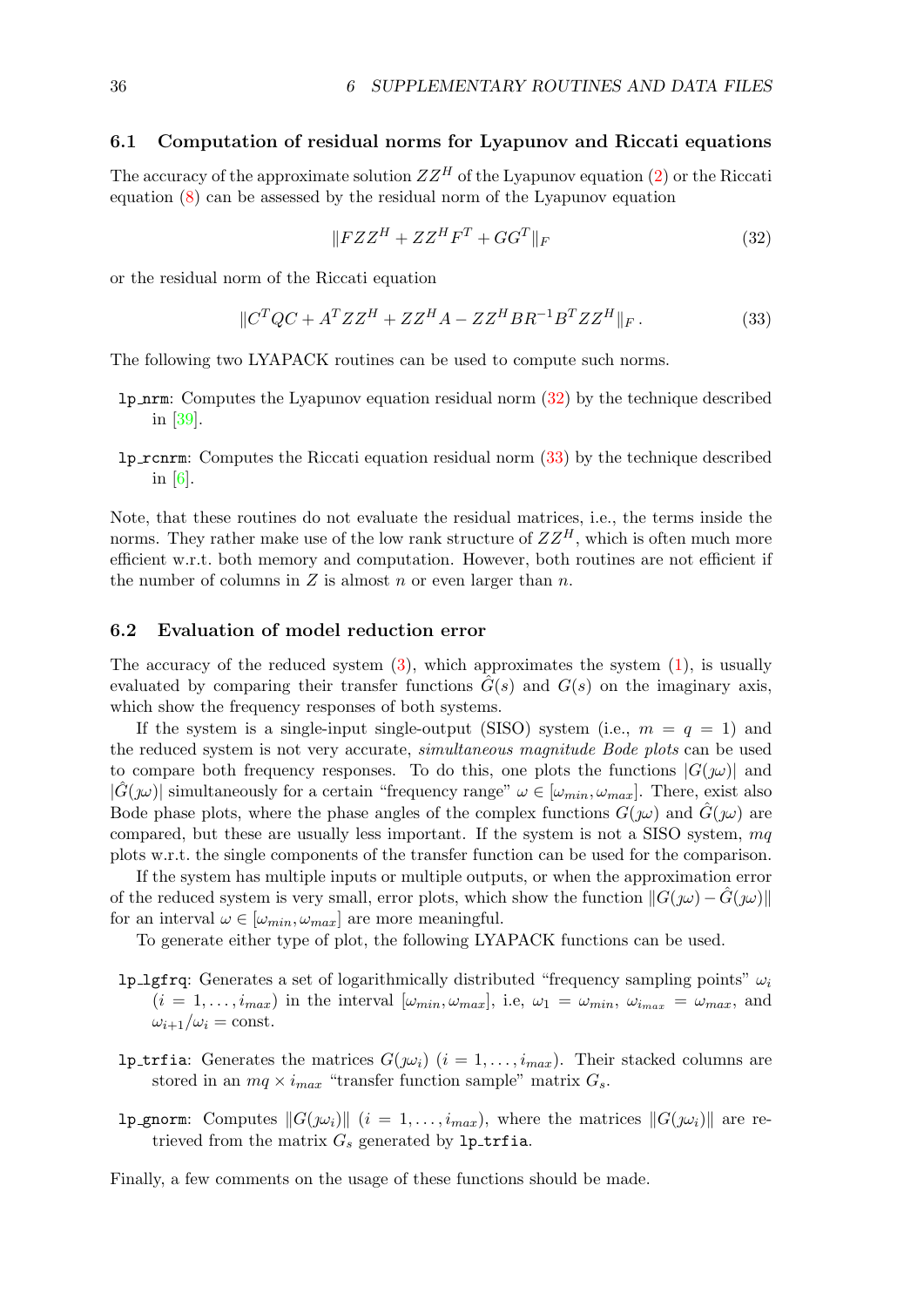Unlike the other LYAPACK routines, which have access to the system matrix  $A$ , lp trfia does not make use of user supplied functions. On the other hand, this routine can be applied to the more general form of a dynamical system (which is slightly more general than [\(9\)](#page-8-1))

$$
E\dot{x}(\tau) = Ax(\tau) + Bu(\tau)
$$
  
\n
$$
y(\tau) = Cx(\tau) + Du(\tau)
$$
\n(34)

to generate its transfer function  $G(s) = C(sE-A)^{-1}B+D$  on the imaginary axis. However, it is required that all matrices are given explicitely.  $A$  and  $E$  should be preferably sparse.

Typically, lp trfia and lp gnorm will be used subsequently. It is important that the same set of frequency sampling points  $\omega_i$  is used in both routines. If the mq Bode magnitude plots of a system with multiple inputs or multiple outputs should be generated, then 1p gnorm must be applied  $mq$  times to the single rows of the matrix  $G_s$  generated by lp\_trfia. The approximation error function  $||G(j\omega) - \hat{G}(j\omega)||$  can be evaluated easily. First, 1p\_trfia is applied to both the original and the reduced system, which results in the transfer function samples  $G_s$  and  $\hat{G}_s$ . Then, 1p\_gnorm is applied to the difference  $G_s - \hat{G}_s$ , which delivers the desired result.

#### 6.2.1 Generation of test examples

The following two routines can generate very simple test examples of systems [\(1](#page-7-2)).

- fdm 2d matrix: Generates the negative stiffness matrix for a 2D parabolic differential equation, which is semidiscretized by the finite difference method (FDM). This stiffness matrix can be used as system matrix A.
- fdm 2d vector: Generates the corresponding load vectors, which can be used as system matrices  $B$  and  $C^T$ .

The matrices of a generalized system([9\)](#page-8-1), which arises from the semidiscretization of a steel rail cooling problem (see, e.g.,  $[39]$ ) by the *finite element method* (FEM), are provided in two MATLAB data files.

rail821.mat: Data for a coarse discretization:  $n = 821$ ,  $m = q = 6$ .

rail3113.mat: Data for a finer discretization:  $n = 3113$ ,  $m = q = 6$ .

#### 6.3 Case studies

The usage of the routines for computing Lyapunov equation or Riccati equation residual norms is demonstrated in  $\S$ [C.2.1](#page-57-0) and  $\S$ [C.4.1,](#page-70-0) respectively. The application of 1p lgfrq, **lp\_trfia, and lp\_gnorm** is demonstrated in  $\S \S C.3.1$  $\S \S C.3.1$  and  $C.3.3$ . Routines for the generation of test examples and data files are used in all demo programs in §[C](#page-48-0).

## 7 Alternative methods

Under certain conditions LYAPACK works very well for the types of problems described in §[1.1](#page-7-3). However, we are far from claiming that the methods implemented in this package are the ultimate solution techniques for the respective problems. In this section, we want to give a brief and by far not complete survey on alternative methods. In many cases, no comparative studies of these methods have been done. LYAPACK is one step in this direction.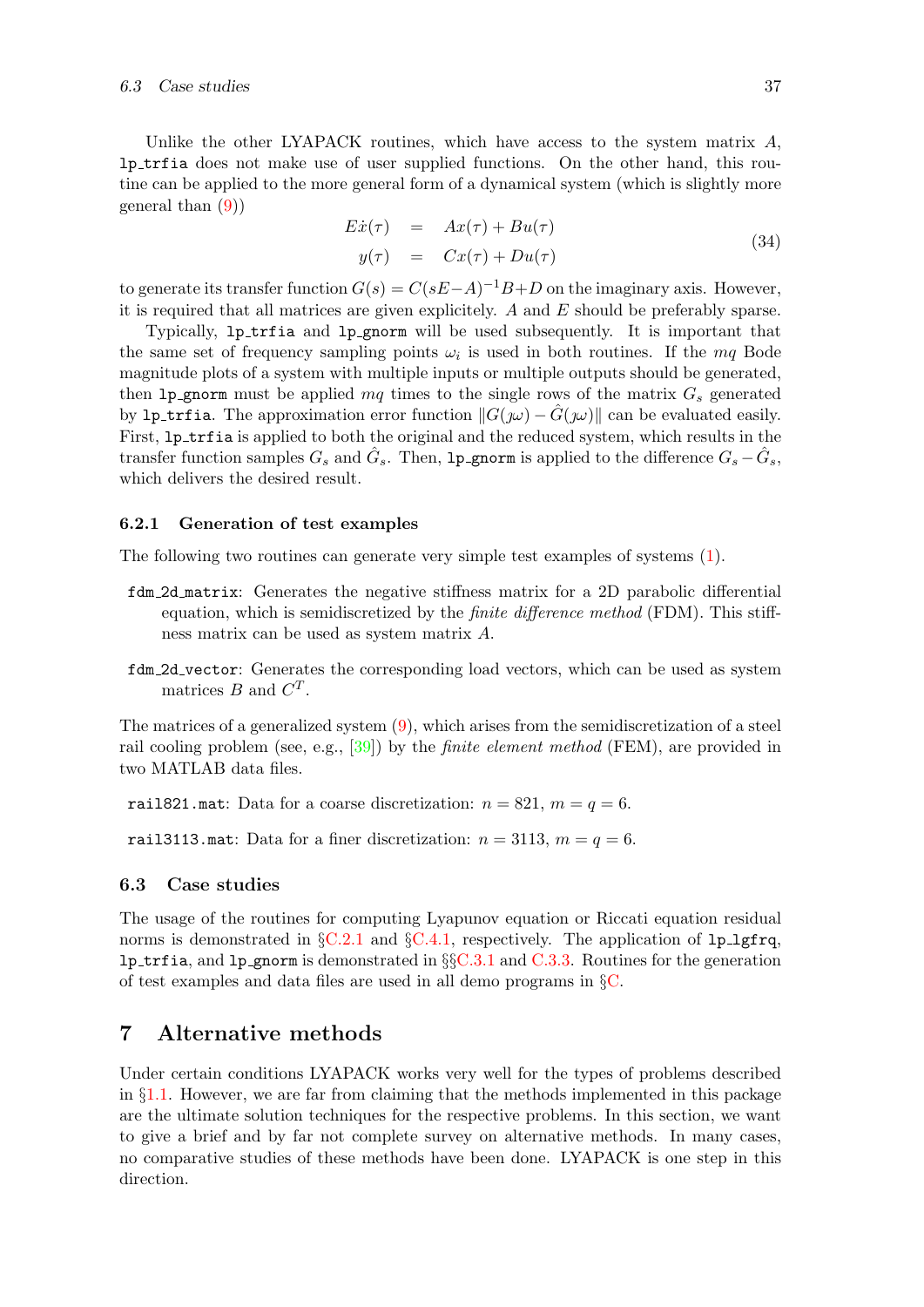- Lyapunov equations. Standard techniques for small dense Lyapunov equations arethe Bartels-Stewart method  $[3]$  $[3]$  $[3]$  or Hammarling method  $[20]$  $[20]$  $[20]$ . Extensions of these methods to generalized Lyapunov equations are described in[[38\]](#page-79-1). Large dense Lyapunov equations can be solved by sign function based techniques  $[42, 1, 5, 8]$  $[42, 1, 5, 8]$  $[42, 1, 5, 8]$  $[42, 1, 5, 8]$  $[42, 1, 5, 8]$  $[42, 1, 5, 8]$  (see also references to Riccati equations), which perform well on parallel computers. This also applies to the squared Smith method [\[45](#page-79-3)]. Relatively large sparse Lyapunov equations can be solved by (standard) ADI, e.g., [\[36](#page-79-4), [50](#page-79-5)]. Several approaches for the iterative solution of large sparse Lyapunov equations exist. In LYAPACK low rank versions of the ADI method, which is related to rational matrix functions, are used [\[31](#page-78-1), [37](#page-79-6), [6,](#page-77-0) [33\]](#page-78-2). Krylov subspace methods, which are related to matrix polynomials have been proposed in [\[43](#page-79-7), [22,](#page-78-3) [24](#page-78-4)], for example.
- Model reduction. Model reduction methods for small, possibly dense systems are abundant. The perhaps most popular technique for reducing stable systems is balanced truncation [\[35](#page-79-8)] and all-optimal Hankel norm approximation [\[18](#page-78-5)]. Numerically elaborate implementations of the balanced truncation technique are proposed in[[47,](#page-79-9) [44](#page-79-10), [48](#page-79-11)]. Algorithms for solving large dense model reduction problems on parallelcomputers can be found in  $[9]$  $[9]$  $[9]$ . The majority of model reduction methods for large sparse problems is related to Padé approximations of the underlying transfer function, e.g.,[[41,](#page-79-12) [15,](#page-77-6) [12](#page-77-7), [16\]](#page-78-6). A quite detailed survey on this topic can be found in[[13\]](#page-77-8). Methods that are (directly) based on Krylov subspace techniques have been proposed in[[25](#page-78-7), [23,](#page-78-8) [26\]](#page-78-9). The algorithms implemented in LYAPACK are described in [\[32](#page-78-10), [39,](#page-79-0) [33](#page-78-2)] at length.
- Riccati equations and optimal control problems. In LYAPACK, only the solution of large optimal control problems by solving Riccati equations is considered [\[6](#page-77-0)]. However, "Riccati equation-free" solution techniques for optimal control problems surely exist. Standard techniques for small, possibly dense Riccati equations are the Schurmethod  $[30]$ , (standard) Newton method and modifications  $[28, 34, 29, 4]$  $[28, 34, 29, 4]$  $[28, 34, 29, 4]$  $[28, 34, 29, 4]$  $[28, 34, 29, 4]$  $[28, 34, 29, 4]$  $[28, 34, 29, 4]$  $[28, 34, 29, 4]$ , and the sign function method, e.g.,[[42,](#page-79-2) [10](#page-77-10), [17,](#page-78-14) [27\]](#page-78-15).

Numerically reliable and versatile codes for dense problems of moderate size are can be found in the freeware subroutine library SLICOT (Subroutine Library in Control Theory) [[7](#page-77-11)].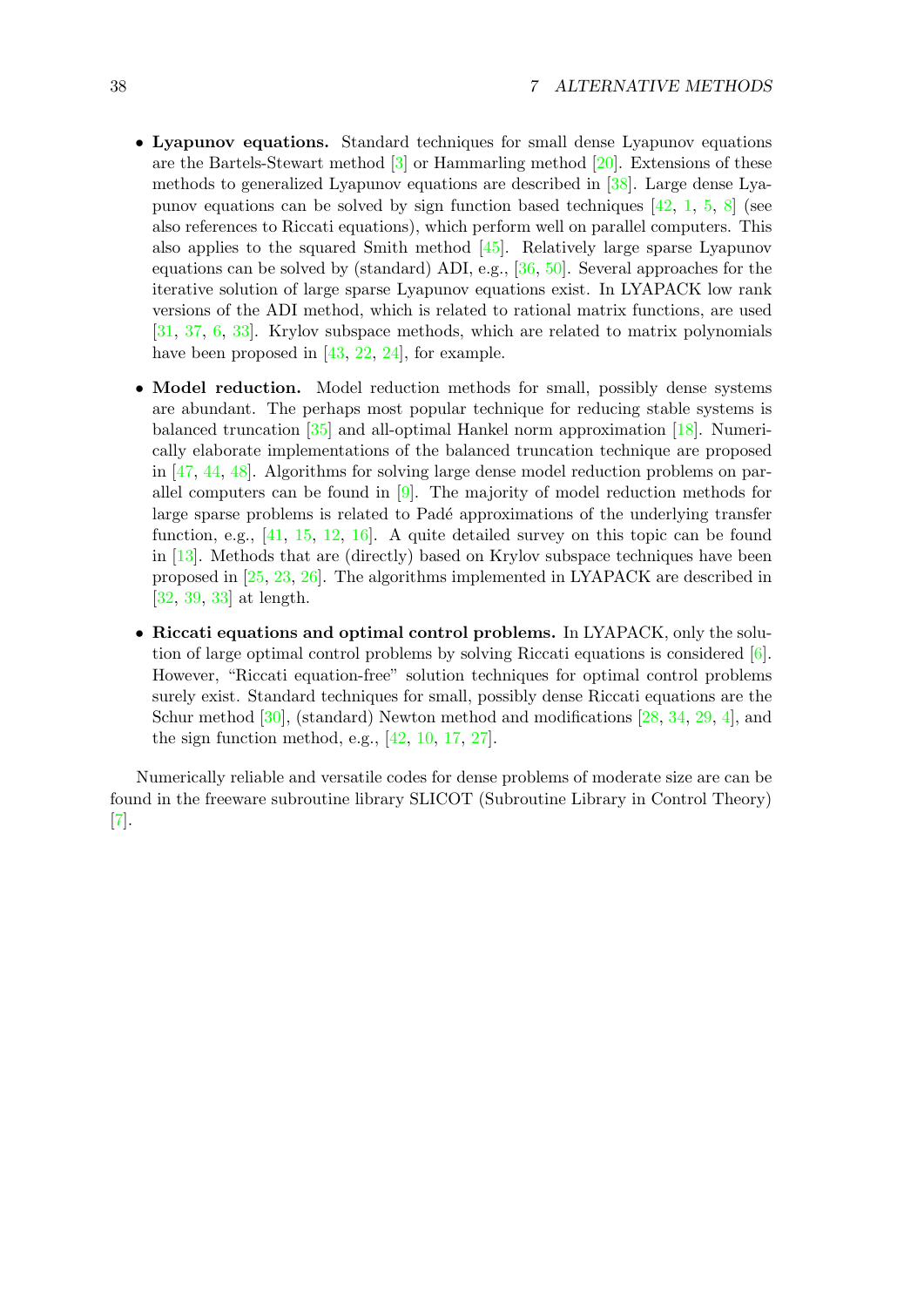# A Acronyms and symbols

| ADI                                          | alternating direction implicit (algorithm)                |
|----------------------------------------------|-----------------------------------------------------------|
| <b>BMO</b>                                   | basic matrix operation                                    |
| <b>CALE</b>                                  | continuous-time algebraic Lyapunov equation               |
| CARE                                         | continuous-time algebraic Riccati equation                |
| <b>DSPMR</b>                                 | dominant subspaces projection model reduction (algorithm) |
| <b>FDM</b>                                   | finite difference method                                  |
| <b>FEM</b>                                   | finite element method                                     |
| flop                                         | floating point operation                                  |
| $\operatorname{NRN}$                         | normalized residual norm                                  |
| <b>LQOCP</b>                                 | linear-quadratic optimal control problem                  |
| <b>LRCF</b>                                  | low rank Cholesky factor                                  |
| LRCF-ADI                                     | low rank Cholesky factor ADI (algorithm)                  |
| LRCF-NM                                      | low rank Cholesky factor Newton method (algorithm)        |
| LRCF-NM-I                                    | low rank Cholesky factor Newton method – implicit version |
|                                              | (algorithm)                                               |
| <b>LRCFP</b>                                 | low rank Cholesky factor product                          |
| <b>LRSRM</b>                                 | low rank square root method (algorithm)                   |
| <b>LYAPACK</b>                               | Lyapunov package                                          |
| PDE                                          | partial differential equation                             |
| RCF                                          | relative change of the feedback matrix                    |
| <b>SISO</b>                                  | single-input single-output                                |
| <b>SLE</b>                                   | system of linear equations                                |
| <b>SVD</b>                                   | singular value decomposition                              |
| <b>USF</b>                                   | user-supplied function                                    |
|                                              |                                                           |
|                                              |                                                           |
| $A^H$<br>$A^T$                               | conjugate transposed of the matrix $A$                    |
|                                              | transposed of the matrix $A$                              |
| $\mathbb{C}, \mathbb{C}^n, \mathbb{C}^{n,m}$ | complex numbers, vectors, matrices                        |
| $\mathbb{R}, \mathbb{R}^n, \mathbb{R}^{n,m}$ | real numbers, vectors, matrices                           |
| A                                            | spectral norm of the matrix $A$                           |
| $  A  _F$                                    | Frobenius norm of the matrix $A$                          |
| $  G  _{L_{\infty}}$                         | $L_{\infty}$ norm of a dynamical system                   |
| $\sigma(A)$                                  | spectrum of the matrix $A$                                |
| $\jmath$                                     | $\sqrt{-1}$                                               |
| $\ast$                                       | "wild card"                                               |

# B List of LYAPACK routines

## B.1 Main routines

These are the essential computational routines, which are called within the main programs written by users themselves.

lp dspmr: Model reduction algorithm DSPMR.

lp lradi: LRCF-ADI iteration for solving Lyapunov equations.

lp lrnm: Both versions of Newton method (LRCF-NM and LRCF-NM-I) for solving Riccati equations and optimal control problems.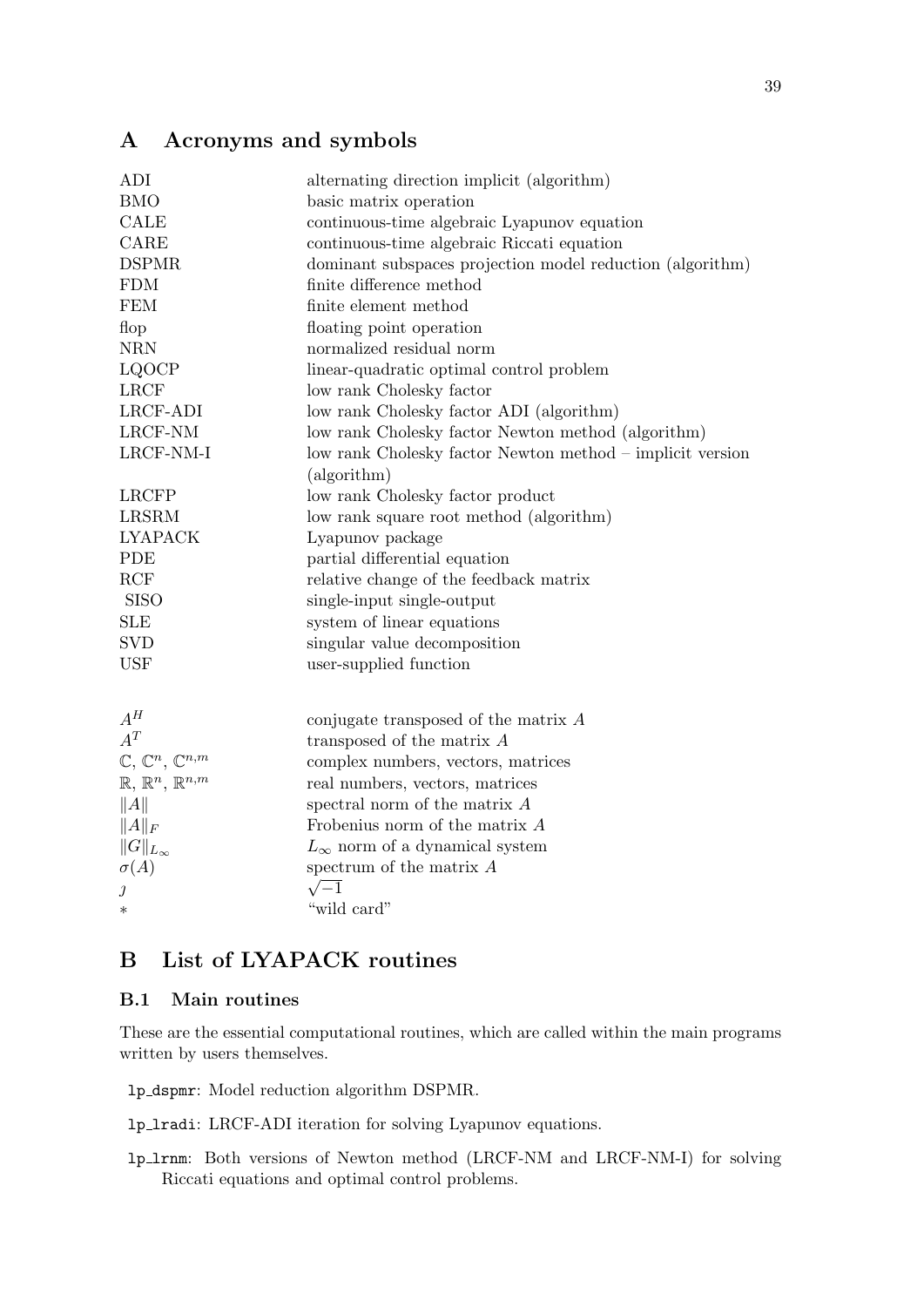lp lrsrm: Model reduction algorithm LRSRM.

lp para: Computation of ADI shift parameters.

### B.2 Supplementary routines and data files

The following routines can be used for a verification of the results delivered by LYAPACK main routines.

lp gnorm: Computation of norms of transfer function sample.

lp lgfrq: Computation of logarithmically distributed frequency sampling points in a certain frequency range.

lp nrm: Efficient computation of the Lyapunov equation residual norm.

lp rcnrm: Efficient computation of the Riccati equation residual norm.

lp trfia: Computation of transfer function sample.

The following routines and data files are used for generating test examples.

fdm 2d matrix: Generates negative stiffness matrix for 2D PDE problem.

fdm 2d vector: Generates load vector for 2D PDE problem.

rail821.mat: Data file for steel rail cooling problem (order  $n = 821$ ).

rail3113.mat: Data file for steel rail cooling problem (order  $n = 3113$ ).

#### B.3 Auxiliary routines

These are routines for internal use. They are not intended for explicit use in main programs.

lp\_arn\_m: Arnoldi process w.r.t.  $F^{-1}$ .

 $lp_arn_p$ : Arnoldi process w.r.t.  $F$ .

- lp e: Evaluation of certain strings.
- lp mnmx: Suboptimal solution of ADI minimax problem.
- lp nrmu: Efficient computation of the Lyapunov equation residual norm based on updated QR factorizations.
- lp prm: Bandwidth reduction by reordering the rows and columns of a matrix or a matrix pair.
- lp s: Auxiliary routine for lp mnmx.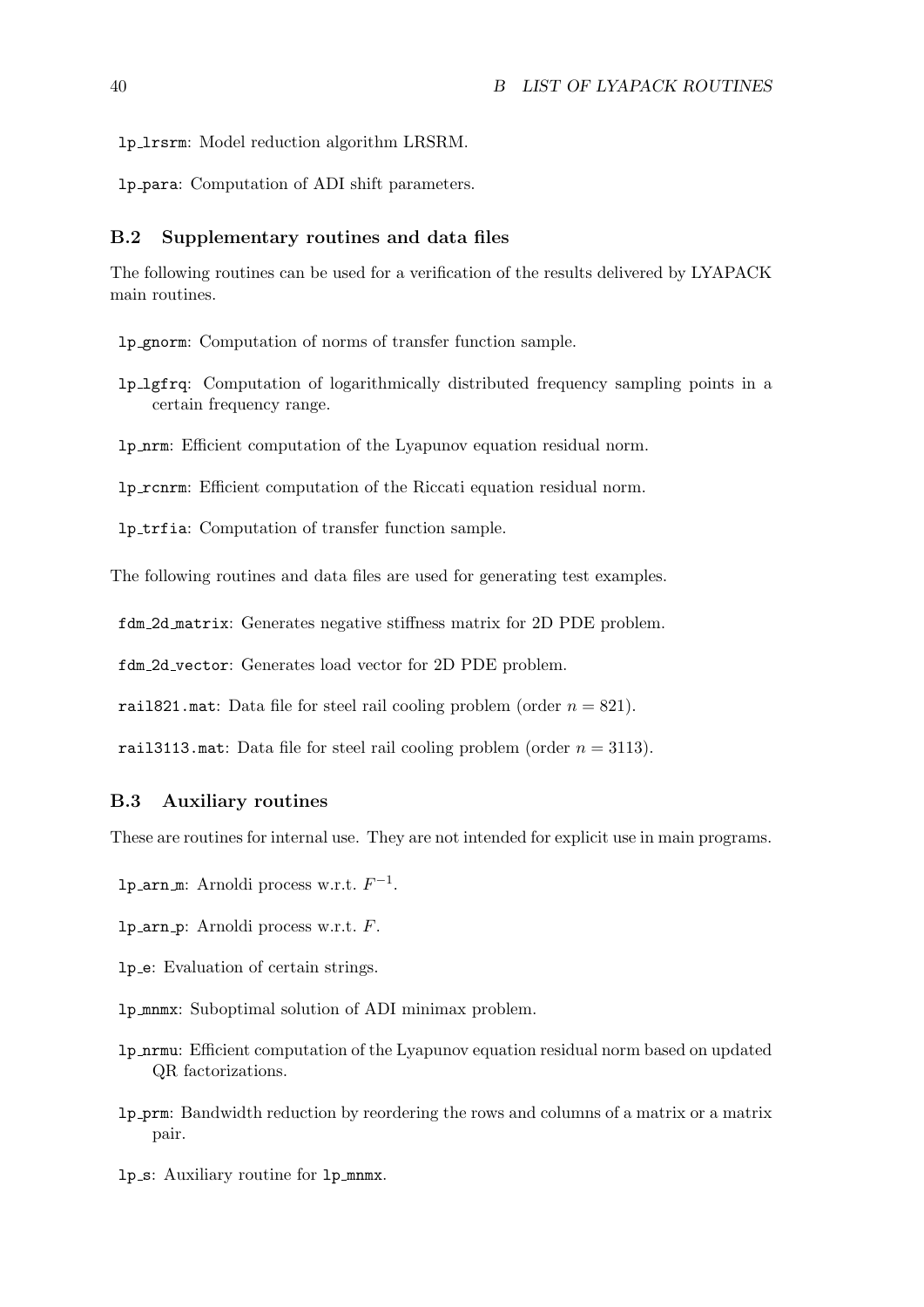#### B.4 User-supplied functions

This class of user supplied functions comprises a relatively large number of routines. The routine name and the purpose of the single routines arises from the respective combination of the basis name and the extension(s)

[USF name]  $=$  [basis name] [extension(s)],

which has been discussed quite detailed in  $\S 2.2$  $\S 2.2$ .

- [basis name]:
	- as: Standard system  $(1)$ ; sparse matrix A is symmetric and shift parameters are real; (shifted) linear systems are solved directly.
	- au:Standard system  $(1)$  $(1)$  $(1)$ ; sparse matrix A is (possibly) unsymmetric or shift parameters are not necessarily real; (shifted) linear systems are solved directly.
	- au qmr ilu: Standard system  $(1)$ ; sparse matrix A is (possibly) unsymmetric or shift parameters are not necessarily real; (shifted) linear systems are solved iteratively by QMR with ILU preconditioning.
	- msns:Generalized system  $(9)$  $(9)$  $(9)$ ; sparse (definite) matrices M and N are symmetric and shift parameters are real; (shifted) linear systems are solved directly.
	- munu:generalized system  $(9)$  $(9)$ ; sparse matrices M and N are (possibly) unsymmetric or shift parameters are not necessarily real; (shifted) linear systems are solved directly.
- $[extension(s)]$ :

 $m$  i: Initialization or generation of data needed for multiplications with A.

m: Perform multiplication.

- m d: Delete data that has been needed for multiplications.
- l i: Initialization or generation of data needed for solving linear systems with A.
- l: Solve linear system.
- l d: Delete data that has been needed for solving linear systems.
- s. i: Initialization or generation of data needed for solving shifted linear systems.
- s: Solve shifted linear system.
- s d: Delete data that has been needed for solving shifted linear systems.
- pre: Preprocessing (not for au qmr ilu).
- pst: Postprocessing (not for au qmr ilu).

#### B.5 Demo programs

demo<sub>-11:</sub> Demo program for LRCF-ADI iteration and computation of ADI parameters.

demo m1, demo m2: Demo programs for model reduction.

demo\_u1, demo\_u2, demo\_u3: Demo programs for user supplied functions.

demo<sub>r1</sub>: Demo program for Riccati equations and optimal control problems.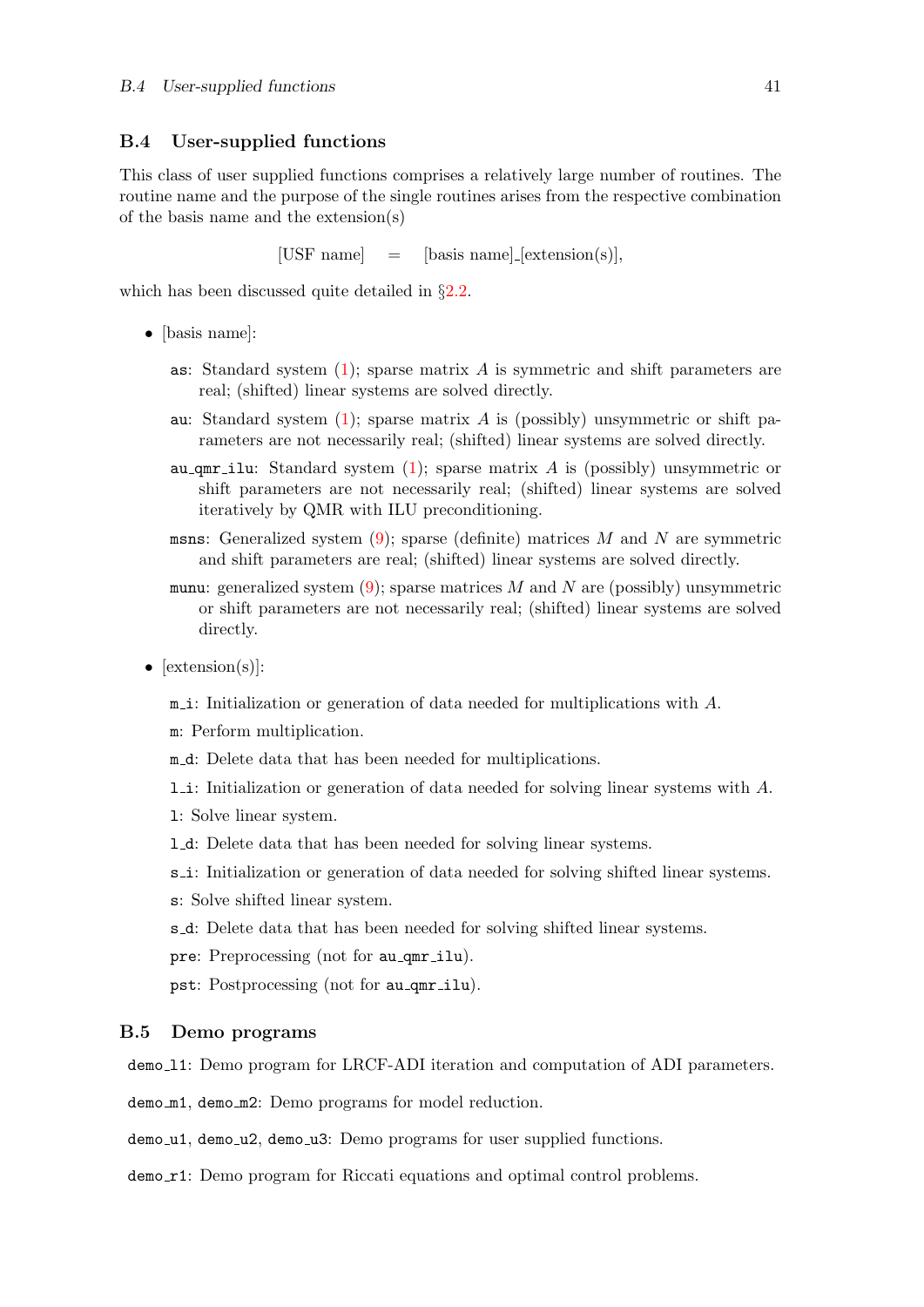## <span id="page-48-0"></span>C Case studies

In this section we provide listings of the demo programs which are included in LYAPACK. In these programs, we usually provide matrices that correspond to transformed (preprocessed) problems with a zero subscript (e.g.,  $\Delta$ 0 or  $A_0$ ) to distinguish them from data related to the original problem (e.g.,  $A$  or  $A$ ).

### C.1 Demo programs for user-supplied functions

```
C.1.1 Demo program demo_u1:
%
% REALIZATION OF BASIC MATRIX OPERATIONS BY USER-SUPPLIED
% FUNCTIONS 'au_*'
%
%
% This demo program shows how the user-supplied functions 'au_*' work.
% This means that we consider (possibly) unsymmetric matrices and
% (possibly) non-real shift parameters.
% -----------------------------------------------------------------------
% Generate test problem
% -----------------------------------------------------------------------
%
% As test example we use a simple FDM-semidiscretized PDE problem
% (an instationary convection-diffusion heat equation on the unit square
% with homogeneous 1st kind boundary conditions).
% We reorder the columns and rows of the resulting stiffness matrix by
% a random permutation, to generate a "bad" nonzero pattern.
n0 = 20; % n0 = number of grid points in either space direction;
           % n = n0^2 is the problem dimension!
           % (Change n0 to generate problems of different size.)
A = fdm_2d_matrix(n0, '10*x', '100*y', '0'); % Note: A is unsymmetric.
[dummy,pm] = sort(randn(n0^2,1)); % generate a random permutation
A = A(pm, pm);disp('Problem dimensions:')
n = size(A, 1) % problem order
t = 3; j = sqrt(-1); % generate complex matrix XO, which
X0 = \text{randn}(n,t)+j*\text{randn}(n,t); % contains much fewer columns than rows
% -----------------------------------------------------------------------
% Preprocessing
% -----------------------------------------------------------------------
```
 $[AO, dummy, dummy, prm,iprm] = au_pre(A, [], []);$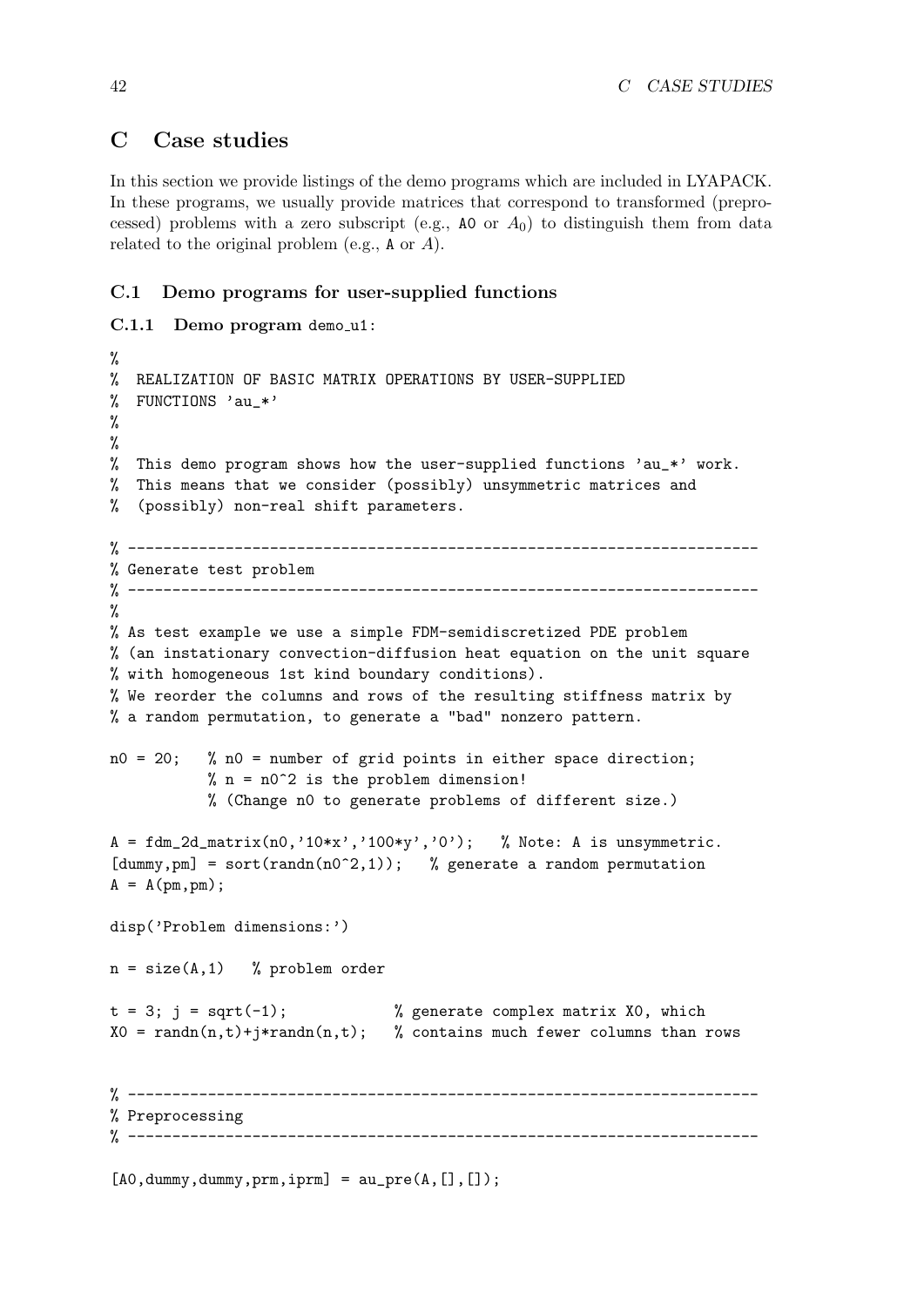```
% au_pre realizes a preprocessing:
                        % - The columns and rows of A are simultaneously
                        % reordered to reduce the bandwidth. The result
                        % is A0. prm and iprm are the corresponding
                        % permutation and inverse permutation.
                        % - Since we consider only the matrix A but not
                        % a dynamical system, we use [] as 2nd and 3rd
                        % input parameter. dummy = [] is returned.
figure(1), hold off, clf
spy(A)title('Before preprocessing: nonzero pattern of A.')
figure(2), hold off, clf
spy(A0)
title('After preprocessing: nonzero pattern of A_0.')
disp('Verification (test_1, test_2, ... should be small):')
% -----------------------------------------------------------------------
% Multiplication of matrix A0 with X0
% -----------------------------------------------------------------------
au_m_i(A0); % initialization and generation of data needed for matrix
              % multiplications with A0 and A0'
YO = au_m('N',X0); % compute YO = AO*X0TO = A0*X0;test_1 = norm(Y0-T0, 'fro')% -----------------------------------------------------------------------
% Multiplication of (transposed) matrix A0' with X0
% -----------------------------------------------------------------------
YO = au_m('T', X0); % compute YO = AO' *XOTO = AO' *XO;test_2 = norm(Y0-T0, 'fro')% -----------------------------------------------------------------------
% Solution of system of linear equations with A0
% -----------------------------------------------------------------------
au_l_i; % initialization for solving systems with A0 and A0'
YO = au_1('N',X0); % solve A0*YO = X0test_3 = norm(A0*Y0-X0, 'fro')
```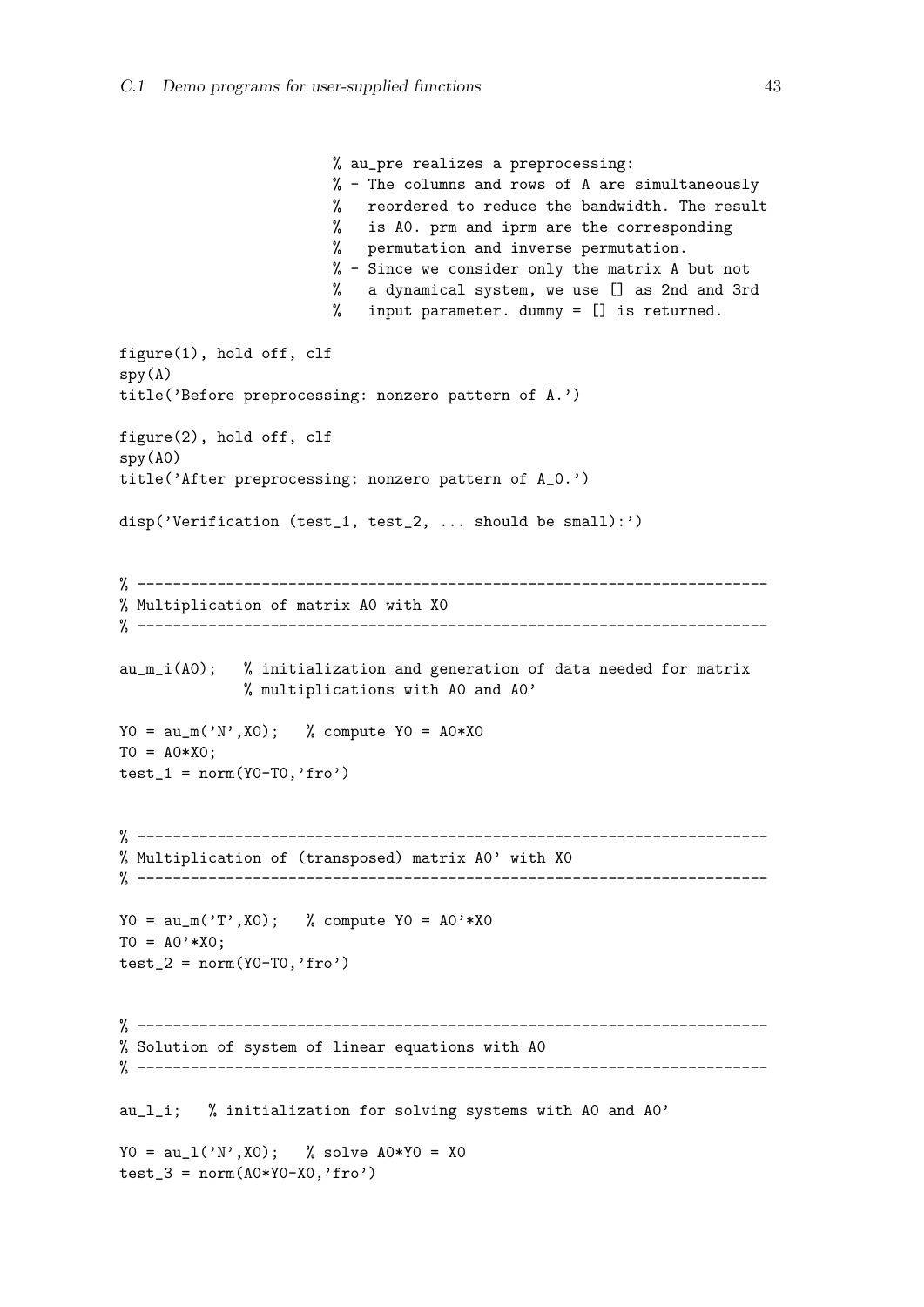```
% -----------------------------------------------------------------------
% Solution of (transposed) system of linear equations with A0'
% -----------------------------------------------------------------------
YO = au_1('T', X0); % solve AO'*YO = X0test_4 = norm(A0'*Y0-X0,'fro')% -----------------------------------------------------------------------
% Solve shifted systems of linear equations, i.e.
% solve (A0+p(i)*I)*Y0 = X0.
% -----------------------------------------------------------------------
disp('Shift parameters:')
p = [-1; -2+3*j; -2-3*j]au_s_i(p) % initialization for solution of shifted systems of linear
            % equations with system matrix A0+p(i)*I and A0'+p(i)*I\frac{9}{6} (i = 1,...,3)
YO = au_s('N', X0, 1);test_5 = norm(A0*Y0+p(1)*Y0-X0, 'fro')YO = au_s('N',X0,2);test_6 = norm(A0*Y0+p(2)*Y0-X0, 'fro')YO = au_s('N', X0, 3);test_7 = norm(A0*Y0+p(3)*Y0-X0, 'fro')% -----------------------------------------------------------------------
% Solve (transposed) shifted systems of linear equations, i.e.
% solve (A0'+p(i)*I)*Y0 = X0.
% -----------------------------------------------------------------------
YO = au_s('T', X0, 1);test_8 = norm(A0'*Y0+p(1)*Y0-X0,'fro')YO = au_s('T', X0, 2);test_9 = norm(A0'*Y0+p(2)*Y0-X0,'fro')
YO = au_s('T', X0, 3);test_10 = norm(A0'*Y0+p(3)*Y0-X0,'fro')% -----------------------------------------------------------------------
% Postprocessing
% -----------------------------------------------------------------------
```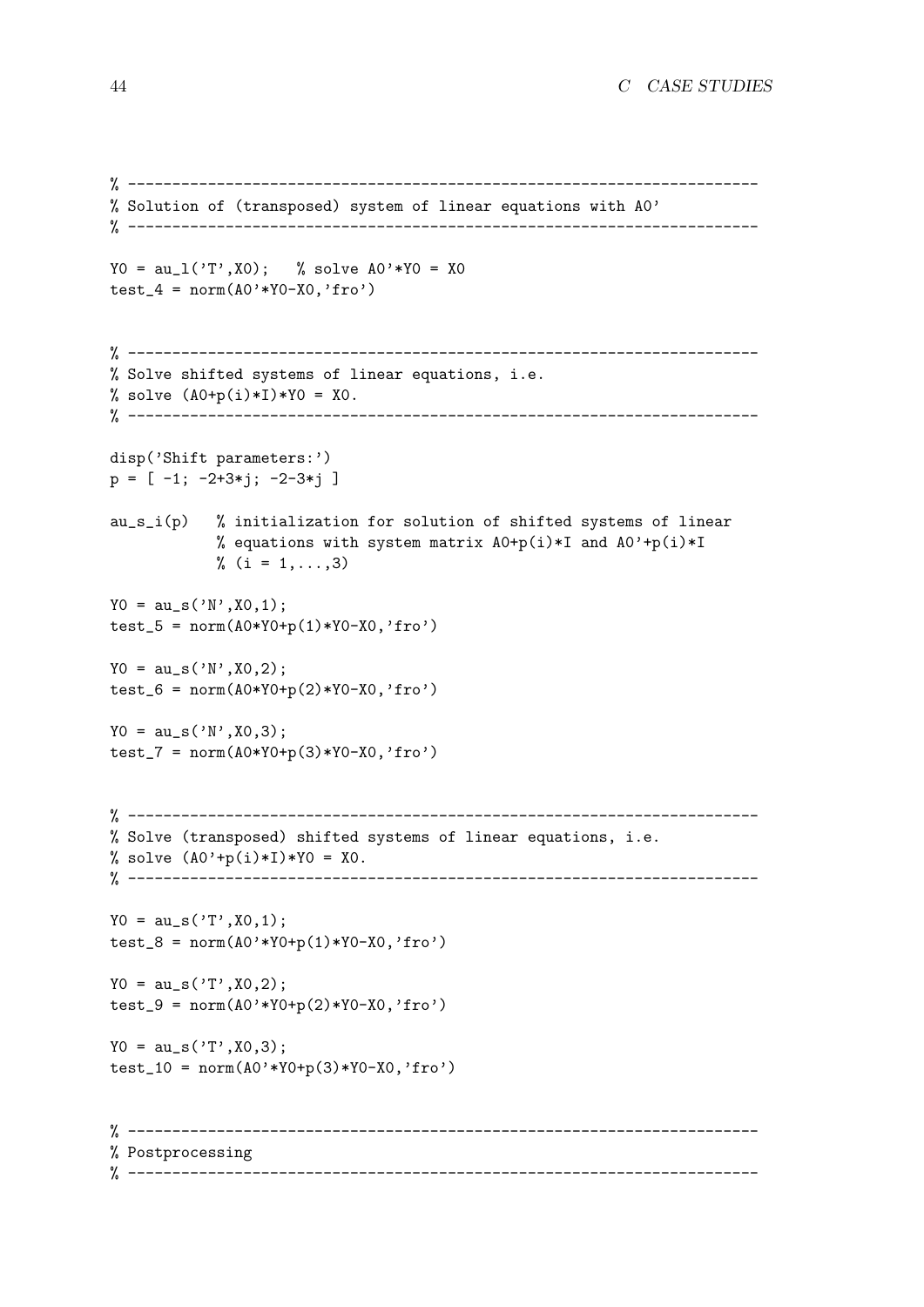```
%
% There is no postprocessing.
% -----------------------------------------------------------------------
% Destroy global data structures (clear "hidden" global variables)
% -----------------------------------------------------------------------
au_m_d; % clear global variables initialized by au_m_i
au_l_d; % clear global variables initialized by au_l_i
au_s_d(p); % clear global variables initialized by au_s_iC.1.2 Demo program demo u2:
%
% REALIZATION OF BASIC MATRIX OPERATIONS BY USER-SUPPLIED
% FUNCTIONS 'au_qmr_ilu_*'
\frac{9}{6}\frac{9}{6}% This demo program shows how the user-supplied functions 'au_qmr_ilu_*'
% work.
% -----------------------------------------------------------------------
% Generate test problem
% -----------------------------------------------------------------------
%
% As test example, we use a simple FDM-semidiscretized PDE problem
% (an instationary convection-diffusion heat equation on the unit square
% with homogeneous 1st kind boundary conditions).
% We reorder the columns and rows of the resulting stiffness matrix by
% a random permutation to generate a "bad" nonzero pattern.
n0 = 30; % n0 = number of grid points in either space direction;
           % n = n0^2 is the problem dimension!
           % (Change n0 to generate problems of different size.)
A = fdm_2d_matrix(n0,'10*x', '100*y', '0'); % Note: A is unsymmetric.
[dummy,pm] = sort(randn(n0^2,1)); % generate a random permutation
A = A(pm, pm);disp('Problem dimensions:')
n = size(A, 1) % problem order
t = 3; j = sqrt(-1); \% generate complex matrix X, which
X = \text{randn}(n, t) + j*\text{randn}(n, t); % contains much fewer columns than rows
```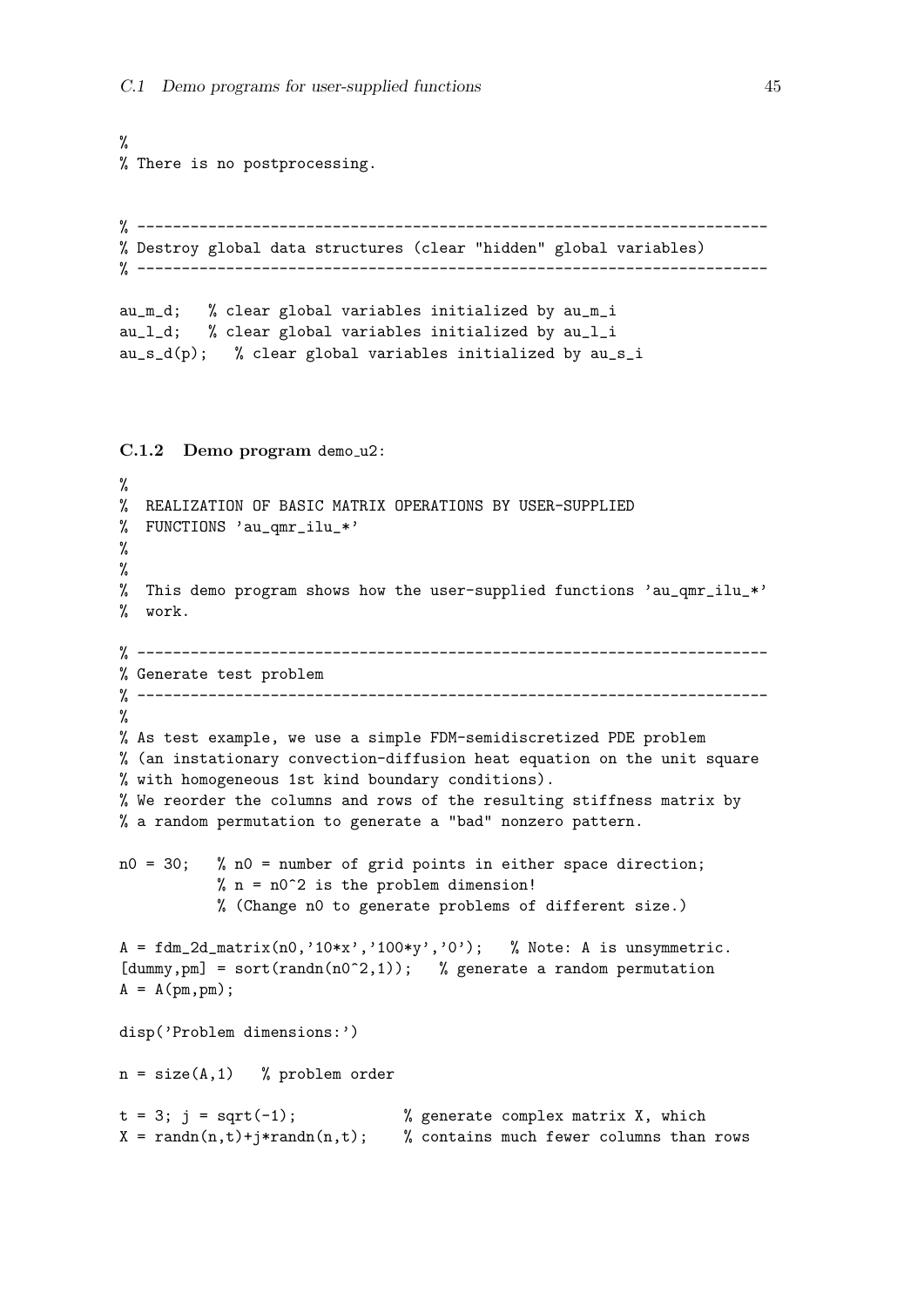```
% -----------------------------------------------------------------------
% Preprocessing
% -----------------------------------------------------------------------
%
% There is no preprocessing.
figure(1), hold off, clf
spy(A)title('Nonzero pattern of A.')
disp('Verification (test_1, test_2, ... should be small):')
% -----------------------------------------------------------------------
% Multiplication of matrix A with X
% -----------------------------------------------------------------------
mc = 'M', % optimize for memory, i.e., preconditioners will be
           % generated right before any QMR run
max_i = 50, % maximal number of QMR iteration steps
tol_qmr = 1e-15, % normalized residual norm for stopping the QMR
                  % iterations
tol_ilu = 1e-2, % dropping tolerance for generating ILU preconditioners
info_qmr = 2, % amount of displayed information on performance of
               % ILU-QMR iteration
disp('NOTE: The USFs will return a warning message, when they fail to')
disp(' fulfill the stopping criteria for the ILU-QMR iteration.')
disp(' Also, the attained accuracy is displayed, which allows the')
disp(' user to judge, whether the results are still acceptable or')
disp(' not.')
pause(5)
au_qmr_ilu_m_i(A,mc,max_it_qmr,tol_qmr,tol_ilu,info_qmr);
              % initialization and generation of data needed for matrix
              % multiplications with A
Y = au_qmr_ilu_m('N', X); % compute Y = A*X (here, of course, QMR is
                          % not involved)
T = A*X:
test_1 = norm(Y-T, 'fro')% -----------------------------------------------------------------------
% Multiplication of (transposed) matrix A' with X
% -----------------------------------------------------------------------
Y = au_qmr_ilu_m('T',X); % compute Y = A'*X (here, of course, QMR is
                          % not involved)
T = A' * X;
```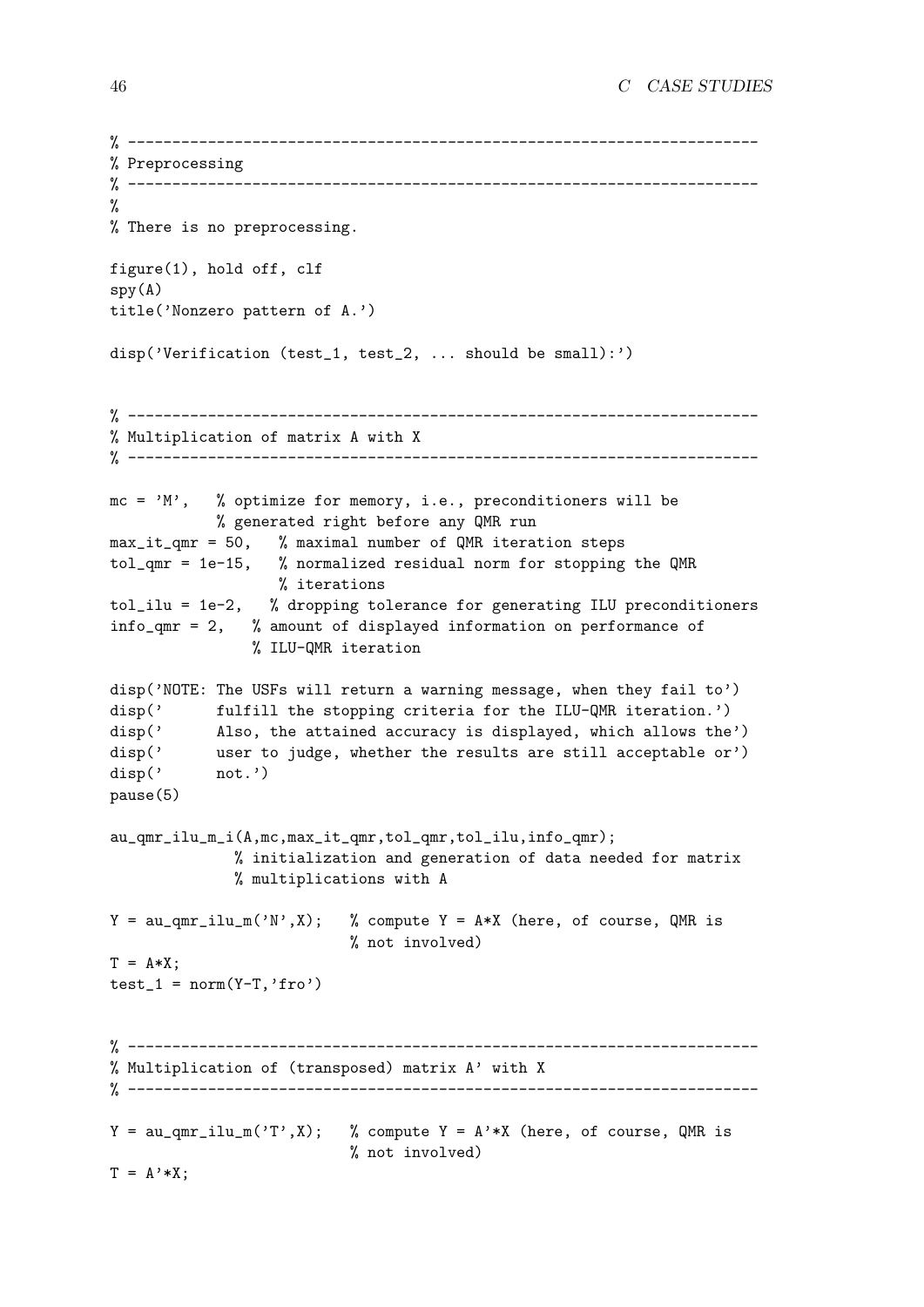```
test_2 = norm(Y-T, 'fro')% -----------------------------------------------------------------------
% Solution of system of linear equations with A
% -----------------------------------------------------------------------
au_l_i; % initialization for solving systems with A and A'
Y = \text{au\_qmr\_illu\_l('N', X)}; % solve A*Y = Xtest_3 = norm(A*Y-X, 'fro')% -----------------------------------------------------------------------
% Solution of (transposed) system of linear equations with A'
% -----------------------------------------------------------------------
Y = au_{\text{unr\_illu\_l}}('T', X); % solve A' * Y = Xtest_4 = norm(A'*Y-X, 'fro')% -----------------------------------------------------------------------
% Solve shifted systems of linear equations, i.e.
% solve (A+p(i)*I)*Y = X.
% -----------------------------------------------------------------------
disp('Shift parameters:')
p = [-1; -2+3*j; -2-3*j]au_qmr_ilu_s_i(p) % initialization for solution of shifted systems of
                     % linear equations with system matrix A+p(i)*I and
                     % A' + p(i) * I (i = 1, ..., 3)
Y = \text{au\_qmr\_illu\_s} ('N', X, 1);test_5 = norm(A*Y+p(1)*Y-X, 'fro')Y = \text{au\_qmr\_illu\_s} ('N', X, 2);test_6 = norm(A*Y+p(2)*Y-X, 'fro')Y = \text{au\_qmr\_illu\_s} ('N', X, 3);test_7 = norm(A*Y+p(3)*Y-X, 'fro')% -----------------------------------------------------------------------
% Solve (transposed) shifted systems of linear equations, i.e.
% solve (A'+p(i)*I)*Y = X.
% -----------------------------------------------------------------------
Y = \text{au\_qmr\_illu\_s('T', X, 1)};test_8 = norm(A'*Y+p(1)*Y-X, 'fro')
```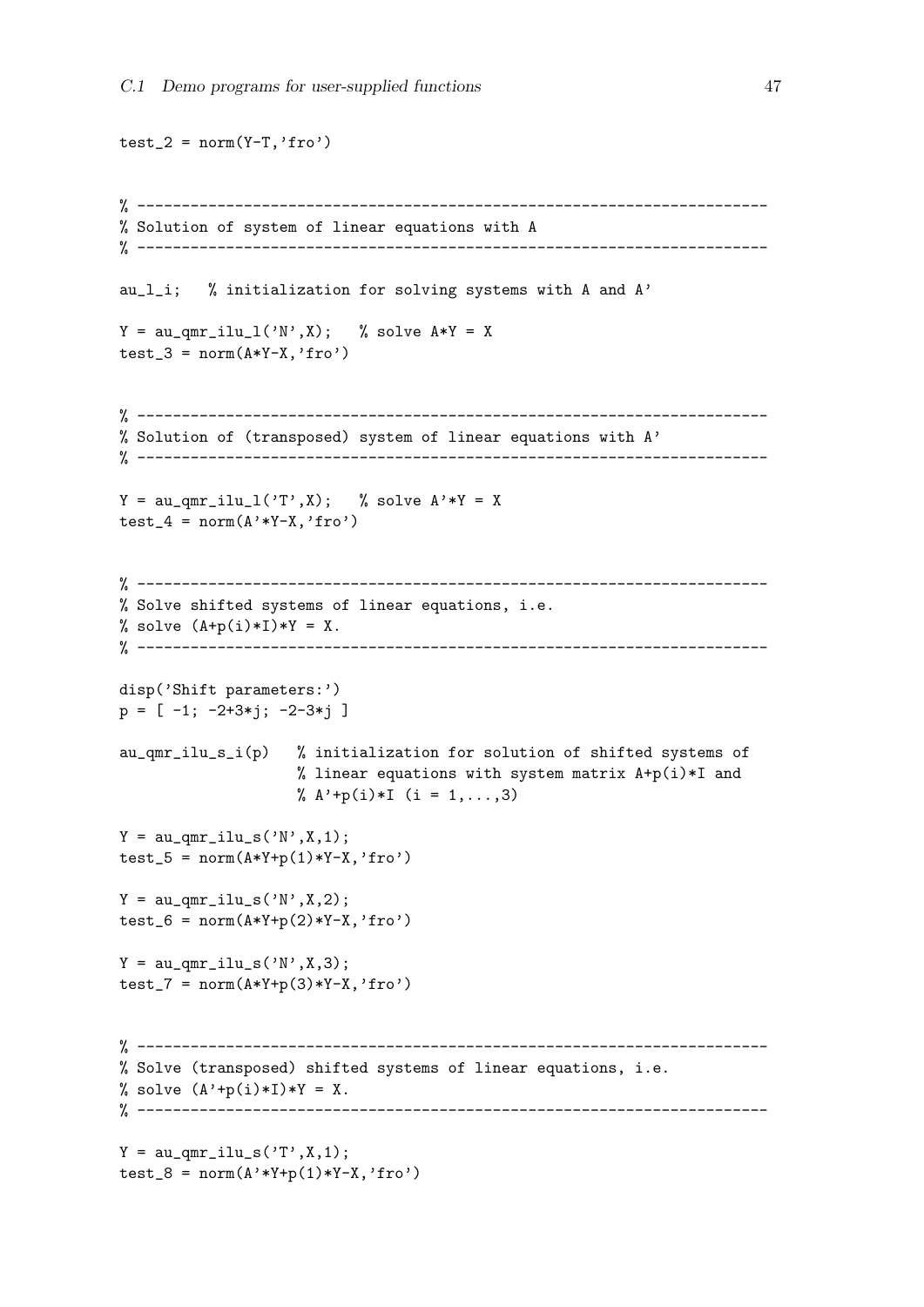```
Y = \text{au\_qmr\_illu\_s('T', X, 2)};test_9 = norm(A'*Y+p(2)*Y-X, 'fro')Y = \text{au\_qmr\_illu\_s} ('T', X, 3);test_10 = norm(A'*Y+p(3)*Y-X,'fro')% -----------------------------------------------------------------------
% Postprocessing
% -----------------------------------------------------------------------
%
% There is no postprocessing.
% -----------------------------------------------------------------------
% Destroy global data structures (clear "hidden" global variables)
% -----------------------------------------------------------------------
au_qmr_ilu_m_d; % clear global variables initialized by au_qmr_ilu_m_i
au_qmr_ilu_l_d; % clear global variables initialized by au_qmr_ilu_l_i
au_qmr_ilu_s_d(p); % clear global variables initialized by
                     % au_qmr_ilu_s_i
C.1.3 Demo program demo_u3:
%
% REALIZATION OF BASIC MATRIX OPERATIONS BY USER-SUPPLIED
% FUNCTIONS 'munu_*'
%
%
% This demo program shows how the user-supplied functions 'munu_*' work.
% In this particular case, we consider a generalized dynamical system
% with symmetric matrices M and N, but we will use non-real shift
% parameters. For this reason, 'munu_*' is used instead of 'msns_*'.
% -----------------------------------------------------------------------
% Generate test problem
% -----------------------------------------------------------------------
%
% As test example, we use an FEM-semidiscretized problem, which leads to
% a generalized system where M (the mass matrix) and N (the negative
% stiffness matrix) are sparse, symmetric, and definite.
load rail821 % load the matrices M N
disp('Problem dimensions:')
```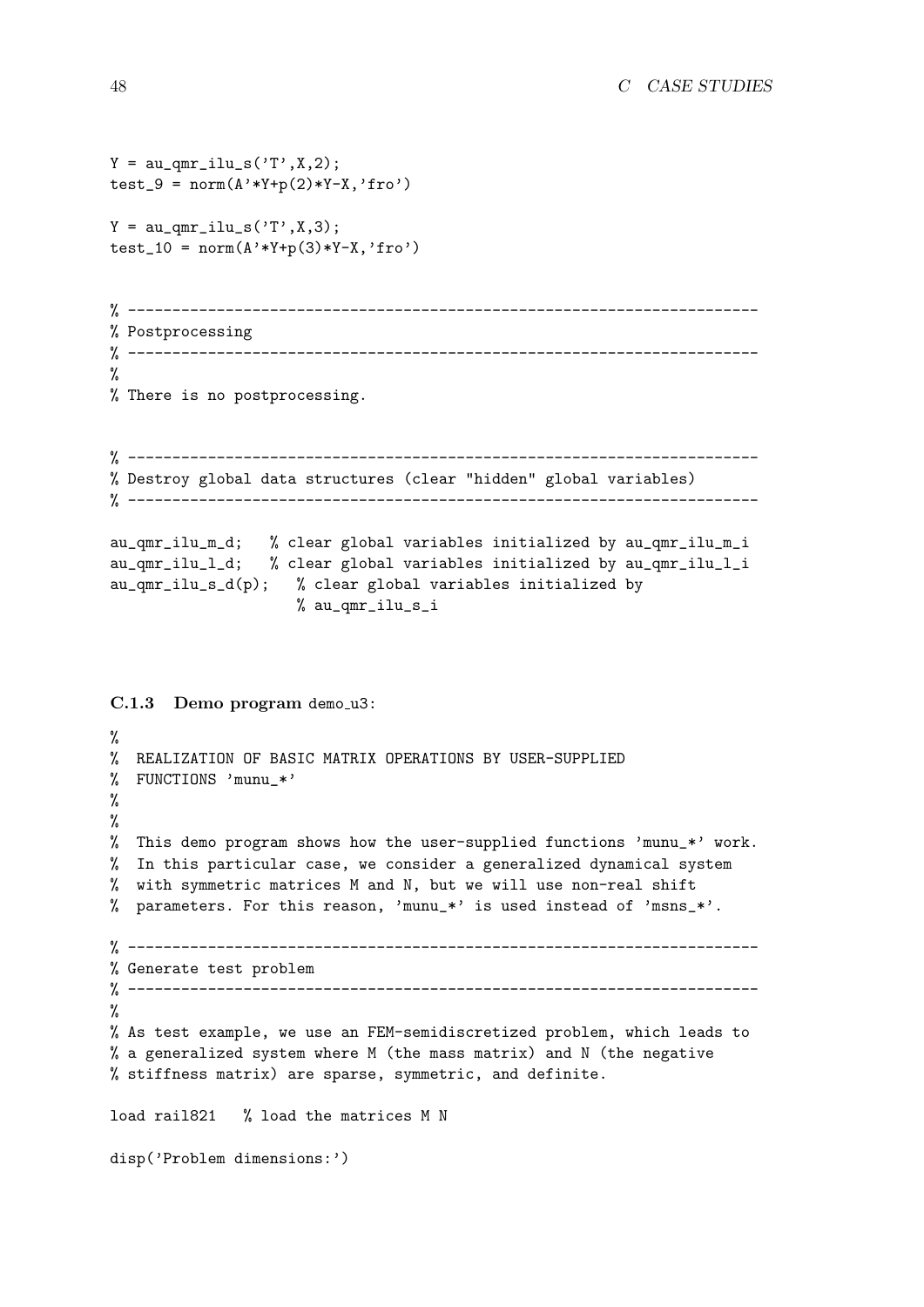```
n = size(M, 1) % problem order
t = 3; j = sqrt(-1); % generate complex matrix XO, which
X0 = \text{randn}(n,t) + j*\text{randn}(n,t); % contains much fewer columns than rows
% -----------------------------------------------------------------------
% Preprocessing
% -----------------------------------------------------------------------
[M0,ML,MU,N0,dummy,dummy,prm,iprm] = munu_pre(M,N,[],[]);% munu_pre realizes a preprocessing:
                        % - The columns and rows of M and N are
                        % simultaneously reordered to reduce the
                        % bandwidth. The result is M0 and N0. prm and
                        % iprm are the corresponding permutation and
                        % inverse permutation.
                        % - A Cholesky factorization of M is computed,
                        % so that the implicit system matrix A0 is
                        \% AO = inv(ML)*NO*inv(MU).
                        % - Since we consider only the matrix A0 but not
                        % a dynamical system, we use [] as 2nd and 3rd
                        % input parameter. dummy = [] is returned.
figure(1), hold off, clf
spy(M)
title('Before preprocessing: nonzero pattern of M. That of N is the same.')
figure(2), hold off, clf
spy(M0)
title('After preprocessing: nonzero pattern of M_0. That of N_0 is the same.')
disp('Verification (test_1, test_2, ... should be small):')
% -----------------------------------------------------------------------
% Multiplication of matrix A0 with X0
% -----------------------------------------------------------------------
munu_m_i(M0,ML,MU,N0) % initialization and generation of data needed
                        % for matrix multiplications with A0
YO = \text{munu\_m}('N', X0); % compute YO = AO*X0TO = ML\(NO*(MU\X0));test_1 = norm(Y0-T0, 'fro')% -----------------------------------------------------------------------
% Solution of system of linear equations with A0
```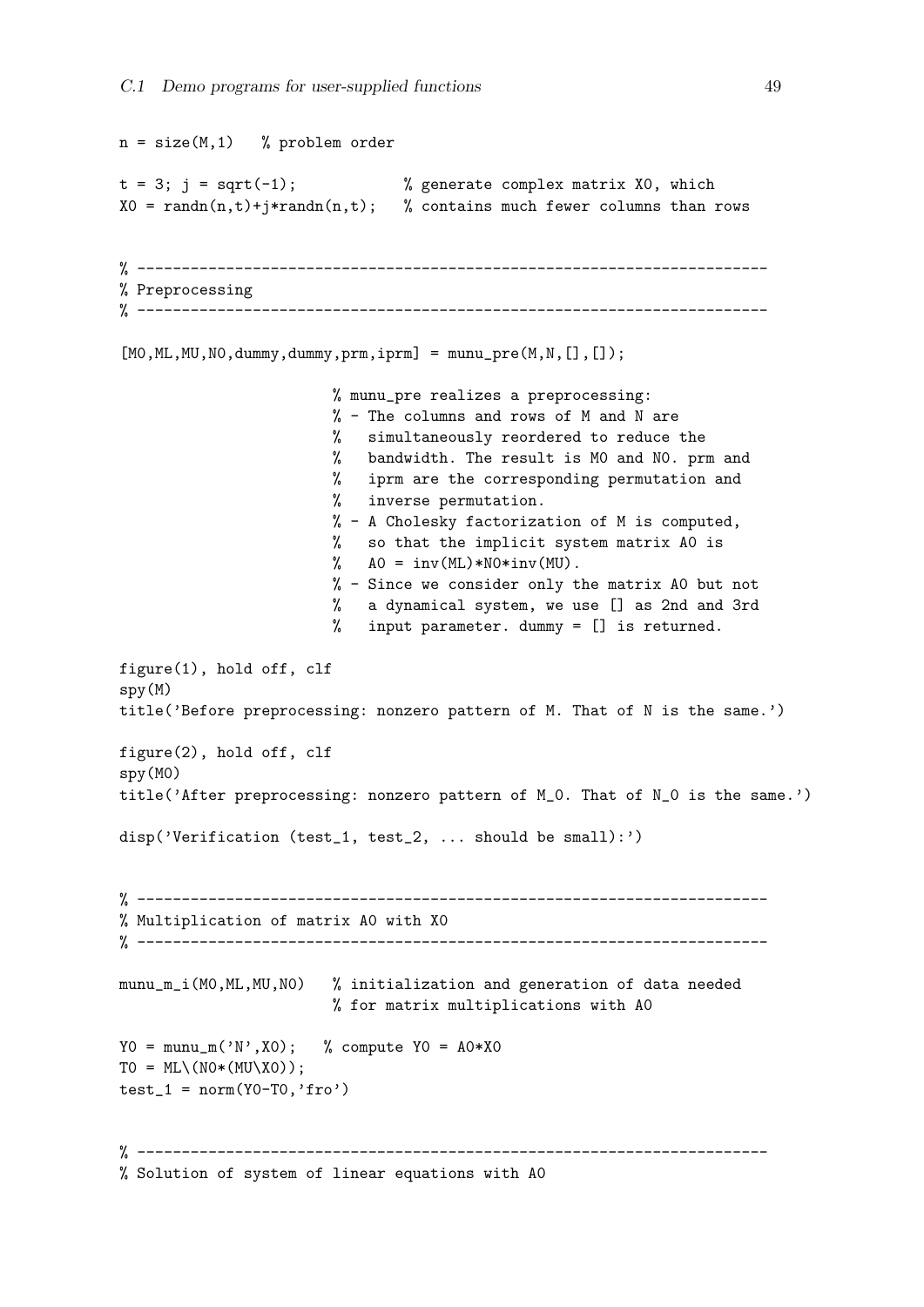```
% -----------------------------------------------------------------------
munu_l_i; % initialization for solving systems solve with A0
YO = \text{munu}_1('N',X0); % solve AO*YO = X0test_2 = norm(ML\(GW)(MU\Y0))-X0,'fro')
% -----------------------------------------------------------------------
% Solve shifted systems of linear equations, i.e.
% solve (A0+p(i)*I)*Y0 = X0.
% -----------------------------------------------------------------------
disp('Shift parameters:')
p = [-1; -2+3*1; -2-3*1]munu_s_i(p) % initialization for solution of shifted systems of linear
              % equations with system matrix A0+p(i)*I (i = 1,...,3)
YO = \text{munu}_s('N', X0, 1);test_3 = norm(ML\(GWUVY0))+p(1)*Y0-X0,'fro')YO = \text{munu}_s('N', X0, 2);test_4 = norm(ML\(N0*(MU\Y0))+p(2)*Y0-X0,'fro')
YO = \text{munu}_s('N', X0, 3);test_5 = norm(ML\(GWU\Y0)) + p(3)*Y0-X0, 'fro')% -----------------------------------------------------------------------
% Postprocessing
% -----------------------------------------------------------------------
\gamma% There is no postprocessing.
% -----------------------------------------------------------------------
% Destroy global data structures (clear "hidden" global variables)
% -----------------------------------------------------------------------
munu_m_d; % clear global variables initialized by munu_m_i
munu_l_d; % clear global variables initialized by munu_l_i
munu_s_d(p); % clear global variables initialized by munu_s_i
```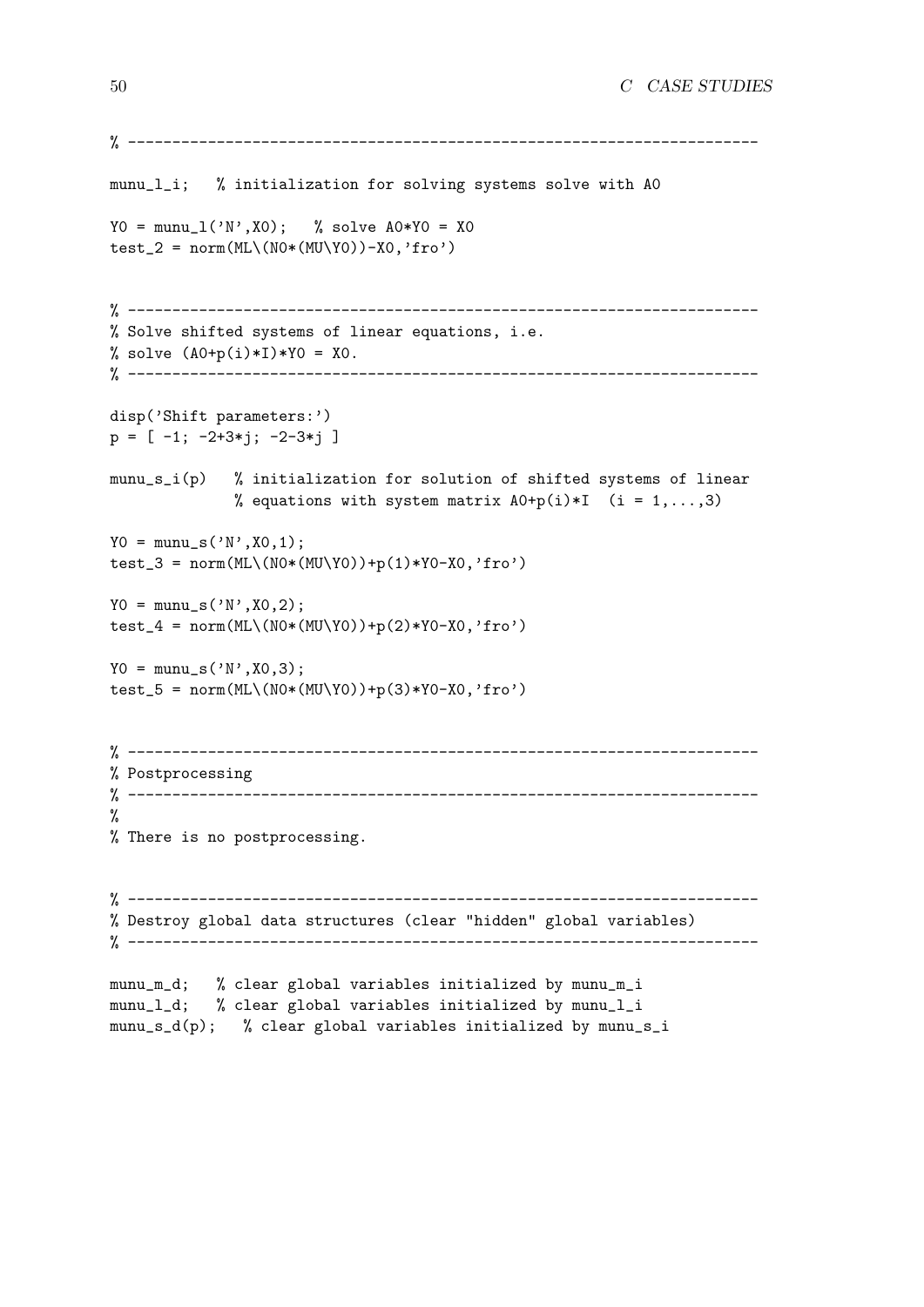## C.2 Demo program for LRCF-ADI iteration and algorithm for computing ADI parameters

```
C.2.1 Demo program demo_11
\frac{9}{6}% SOLUTION OF LYAPUNOV EQUATION BY THE LRCF-ADI METHOD (AND GENERATION
% OF ADI PARAMETERS)
%
% This demo program shows how the routines 'lp_para' (computation of
% ADI shift parameters) and 'lp_lradi' (LRCF-ADI iteration for the
% solution of the Lyapunov equation F*X+X*F'=-G*G') work. Also, the
% use of user-supplied functions is demonstrated.
% -----------------------------------------------------------------------
% Generate test problem<br>% ----------------------
                       % -----------------------------------------------------------------------
%
% As test example, we use a simple FDM-semidiscretized PDE problem
% (an instationary convection-diffusion heat equation on the unit square
% with homogeneous 1st kind boundary conditions).
n0 = 20; % n0 = number of grid points in either space direction;
           % n = n0^2 is the problem dimension!
           % (Change n0 to generate problems of different size.)
F = f dm_2d_matrix(n0,'10*x', '100*y', '0');
G = fdm_2d\_vector(n0,'.1 < x < = .3');
disp('Problem dimensions:')
n = size(G, 1) % problem order
m = size(G, 2) % number of columns in factor of r.h.s. (mostly, the rank
                % of the r.h.s.)
% -----------------------------------------------------------------------
% Initialization/generation of data structures used in user-supplied
% functions and computation of ADI shift parameters
% -----------------------------------------------------------------------
%
% Note that the routines 'au_m_i', 'au_l_i', and 'au_s_i' create global
% variables, which contain the data that is needed for the efficient
% realization of basic matrix operations with F (multiplications,
% solution of systems of linear equations, solution of shifted systems
% of linear equations).
name = 'au'; % basis name of user-supplied functions applied to the
               % problem with nonsymmetric F. Note: in this class of
               % user-supplied functions, sparse LU factorizations are
               % applied to solve (shifted) systems of linear equations.
```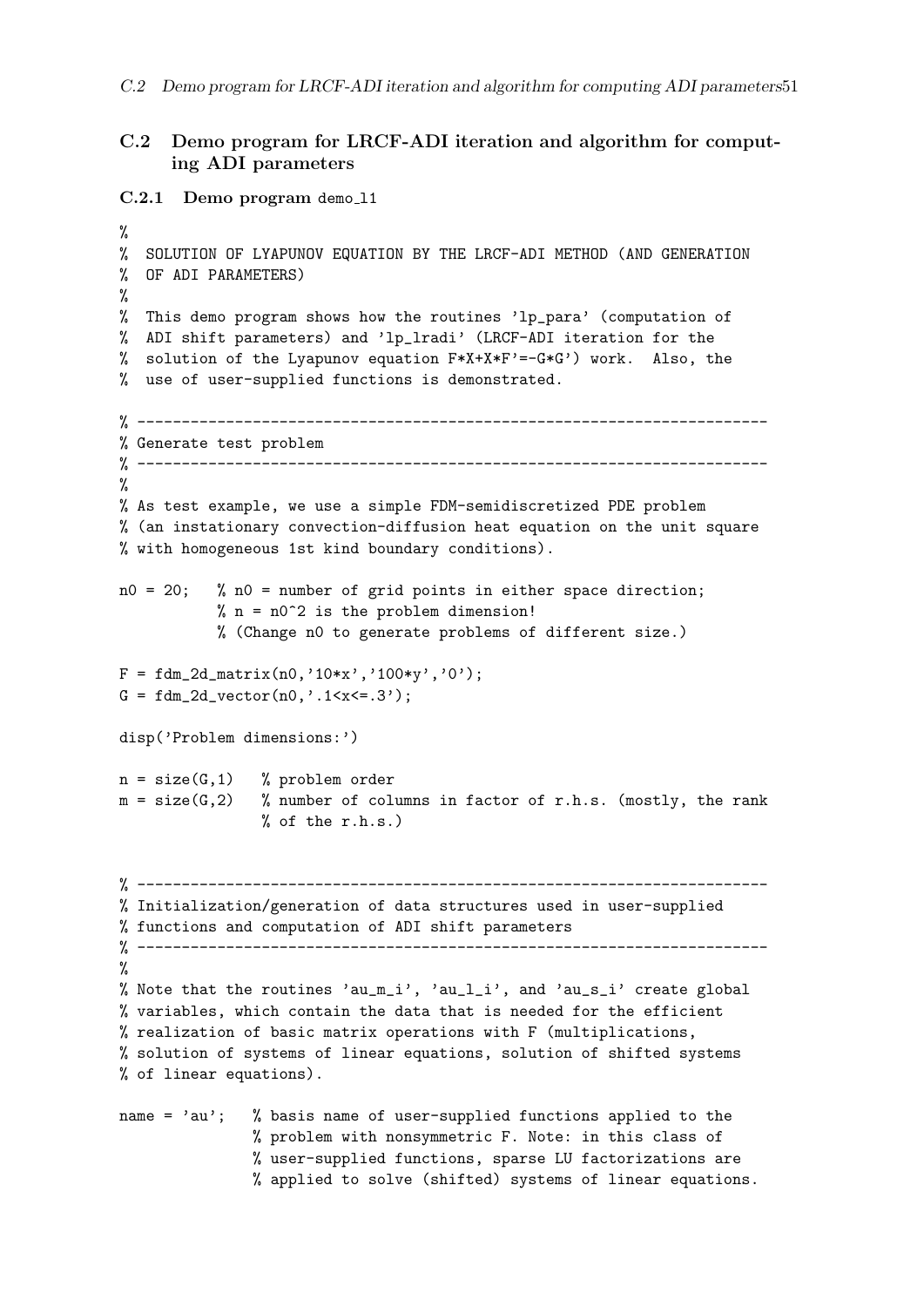```
f = flops;[F0,G0,dummy,prm,iprm] = au_pre(F,G,[]); % preprocessing (reordering
                                           % for bandwidth reduction)
                                           % Note the dummy parameter,
                                           % which will be set to [] on
                                           % exit.
au_m_i(F0); % initialization for matrix multiplications with F0
au_l_i; % initialization for solving systems with F0 (This is needed in
          % the Arnoldi algorithm w.r.t. inv(F0). The Arnoldi algorithm
          % is part of the algorithm in 'lp_para'.)
disp('Parameters for heuristic algorithm which computes ADI parameters:')
l0 = 15 % desired number of distinct shift parameters
kp = 50 % number of steps of Arnoldi process w.r.t. FO
km = 25 % number of steps of Arnoldi process w.r.t. inv(F0)
b0 = \text{ones}(n,1); % This is just one way to choose the Arnoldi start
                  % vector.
p = 1p-para(name, [], [], 10, kp, km, b0); % computation of ADI shift
                                       % parameters
disp('Actual number of ADI shift parameters:');
l = length(p)disp('ADI shift parameters:');
p
au_s_i(p) % initialization for shifted systems of linear equations with
            % F0+p(i)*I (i = 1,..., 1)
disp('Flops required for a-priori computations:')
a_priori_flops = flops-f
% -----------------------------------------------------------------------
% Solution of Lyapunov equation F*X+X+F' = -G*G' (or, more precisely,
% the transformed equation F0*X0+X0*F0' = -G0*G0') by LRCF-ADI iteration
% -----------------------------------------------------------------------
%
% The approximate solution is given by the low rank Cholesky factor Z0,
% i.e., Z0*Z0' is approximately X0
%
% The stopping criteria are chosen, such that the iteration is stopped
% shortly after the residual curve stagnates. This requires the sometimes
% expensive computation of the residual norms. (If you want to avoid
% this, you might choose max_it = 500 (large value), min_res = 0
% ("avoided"), with_rs = 'N' ("avoided"), min_in = 1e-12 ("activated").)
```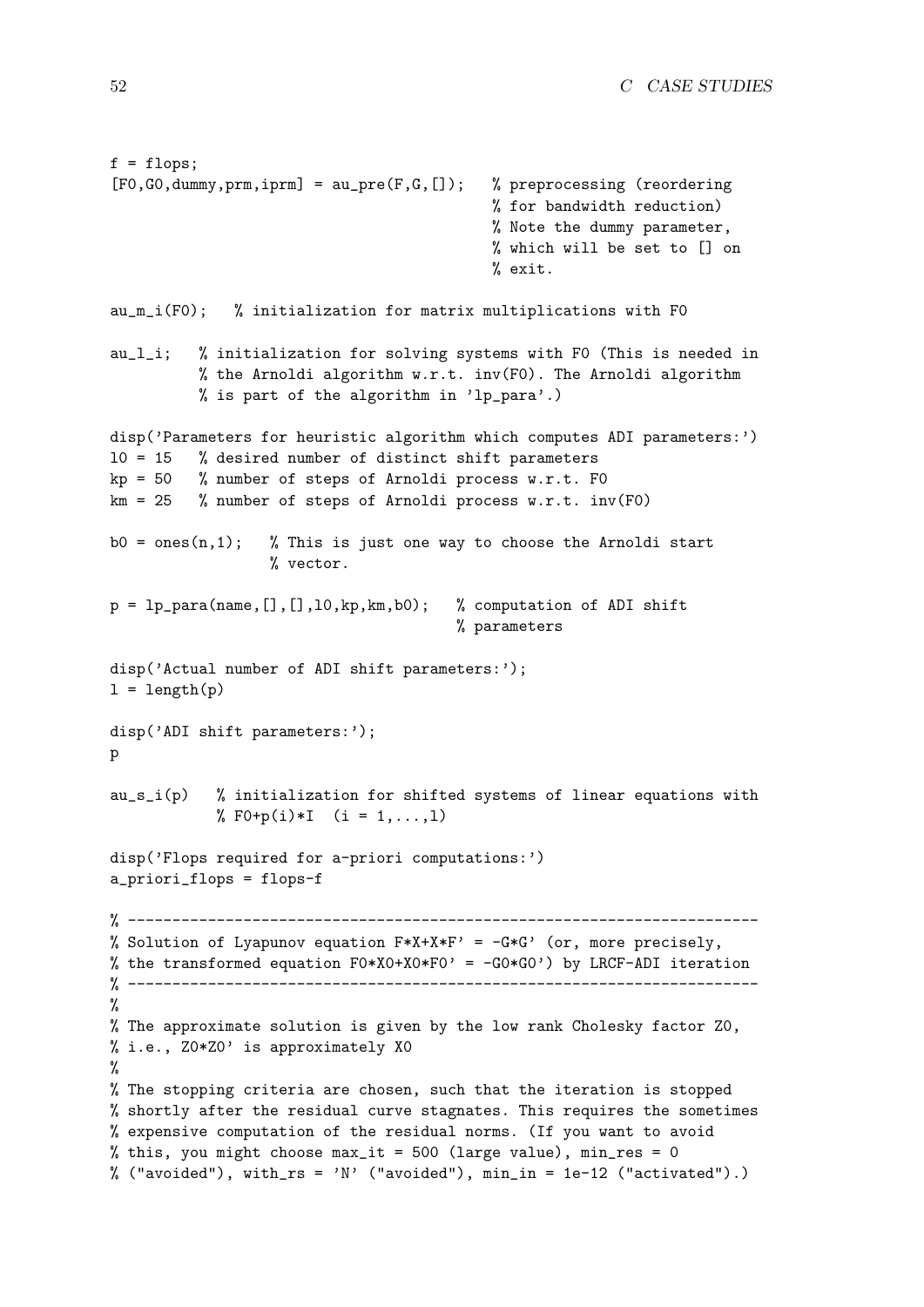```
disp('Parameters for stopping criteria in LRCF-ADI iteration:')
max_it = 500 % max. number of iteration steps (here, a very large
               % value, which will probably not stop the iteration)
min_res = 0 % tolerance for normalized residual norm (criterion
              % is "avoided")
with_rs = 'S' % stopping criterion "stagnation of the normalized
                % residual norms" activated
min_in = 0 % threshold for smallness of values ||V_i||_F (criterion
             % is "avoided")
disp('Further input parameters of the routine ''lp_lradi'':');
tp = 'B' % type of Lyapunov equation to be solved
           % (here, F0*X0+X0*F0'=-G0*G0')
zk = 2' % compute Z0 or generate Z0*Z0'*K0 (here, Z0)
rc = 'C' % compute possibly complex ZO or demand for real ZO (here,
           % a complex matrix Z0 may be returned)
Kf = [], Bf = [] % feedback matrices (these parameters are only used
                   % in the Newton iteration)
info = 3 % information level (here, maximal amount of information is
            % provided during the LRCF-ADI iteration)
figure(1), hold off; clf; % (lp_lradi will plot residual history.)
[20,flag,res,flp] = lp_lradi(tp,zk,rc,name,Bf,Kf,G0,p,max_it,min_res,...with_rs,min_in,info);
                    % Note that in lp_lradi the transformed r.h.s.
                    % matrix G0 must be used.
disp('Termination flag of the routine ''lp_lradi'':')
flag
disp('Internally computed normalized residual norm (of final iterate):');
final_nrn = res(end)disp('Number of flops required for the whole iteration');
disp('(without a-priori computation and computation of residual norm):');
lrcf_adi_flops = flp(end)
% -----------------------------------------------------------------------
% Postprocessing, destroy global data structures
% -----------------------------------------------------------------------
\frac{9}{2}% NOTE: The matrices F and G have been reordered in the preprocessing
% step (''au_pre'') resulting in F0 and G0. This means that the rows of the
% matrix Z0 must be re-reordered in a postprocessing step to obtain the
% solution to the original Lyapunov equation!
Z = \text{au}_pst(Z0, \text{iprm});
```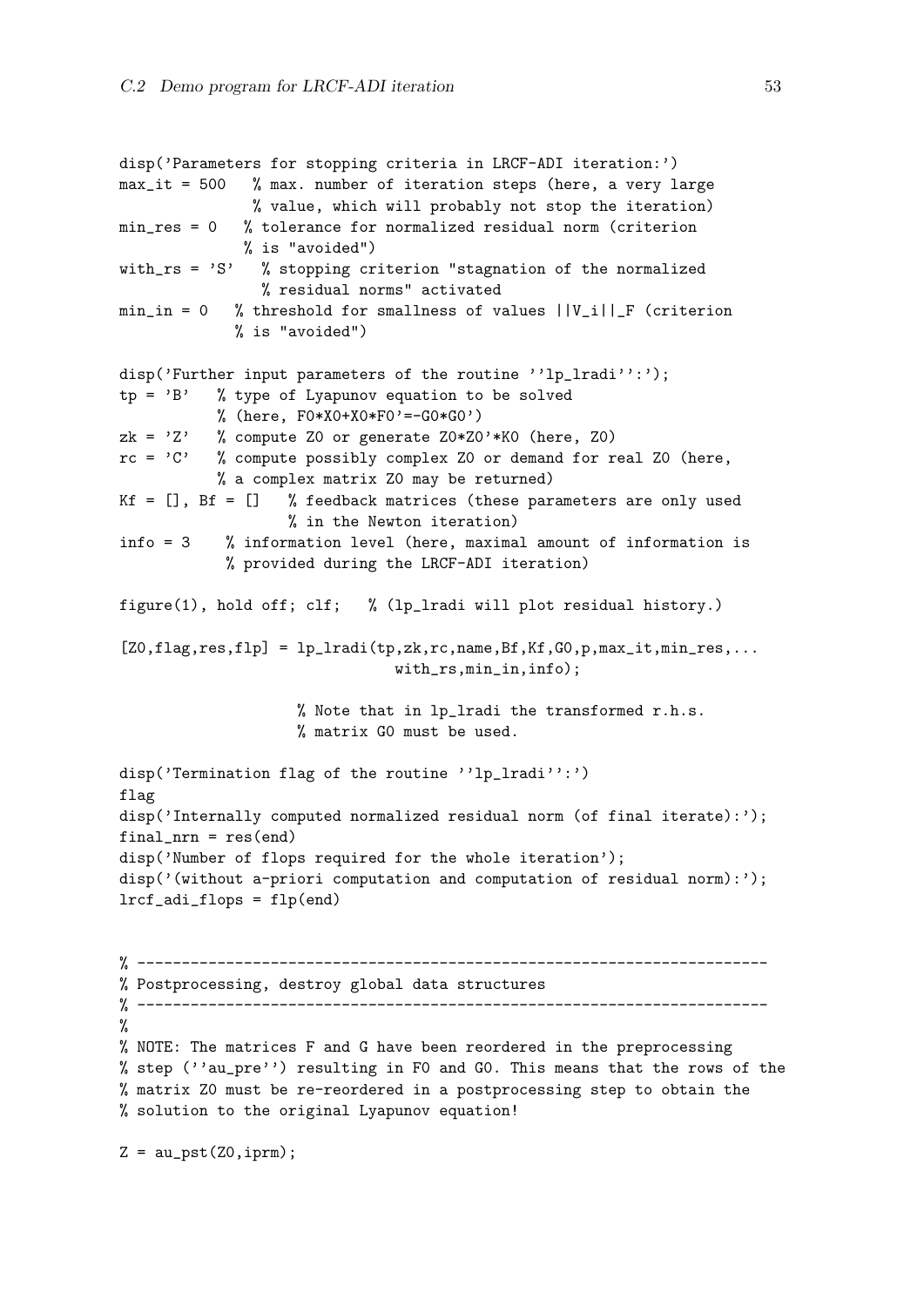```
au_m_d; % clear global variables initialized by au_m_i
au_l_d; % clear global variables initialized by au_l_i
au_s_d(p); % clear global variables initialized by au_s_i
disp('Size of Z:');
size_Z = size(Z)disp('Is Z real ( 0 = no, 1 = ves )?')
is\_real = \text{~}'\text{any}(\text{any}(\text{imag}(Z)))% -----------------------------------------------------------------------
% Verify the result
% -----------------------------------------------------------------------
%
% Note that this is only an "illustrative" way of verifying the accuracy
% by computing the (normalized) residual norm. A more practical (because
% less expensive) way is evaluating the residual norm by means of the
% routine 'lp_nrm' (Must be applied before postprocessing!), if the
% residual norms have not been generated during the iteration.
disp('The attained residual norm:')
```

```
res_norm = norm(F*Z*Z'*Z*Z'*F'*G*G', 'fro')disp('The attained normalized residual norm:')
normal\_res\_norm = res\_norm/norm(G*G', 'fro')
```
#### C.2.2 Results and remarks

In demo<sub>11</sub> the LRCF-ADI iteration is stopped by the stopping criterion related to the parameter with rs (stagnation of the residual norm). The number of iteration steps is 43. Hence, the low rank Cholesky factor Z is a  $400 \times 43$  matrix. It is not real. The attained normalized residual norm is approximately  $1.4 \cdot 10^{-15}$ . About  $4 \cdot 10^6$  flops were needed for the computations (without computing the residual norms). Figure [12](#page-61-0) shows the residual history.

#### C.3 Demo programs for model reduction algorithms

#### <span id="page-60-0"></span>C.3.1 Demo program demo m1

```
%
% MODEL REDUCTION BY THE ALGORITHMS LRSRM AND DSPMR. THE GOAL IS TO
% GENERATE A REDUCED SYSTEM OF VERY SMALL ORDER.
%
% This demo program shows how the model reduction routines 'lp_lrsrm'
% and 'lp_dspmr' work. Also, the use of 'lp_lradi', supplementary
% routines, and user-supplied functions is demonstrated.
% -----------------------------------------------------------------------
% Generate test problem
% -----------------------------------------------------------------------
```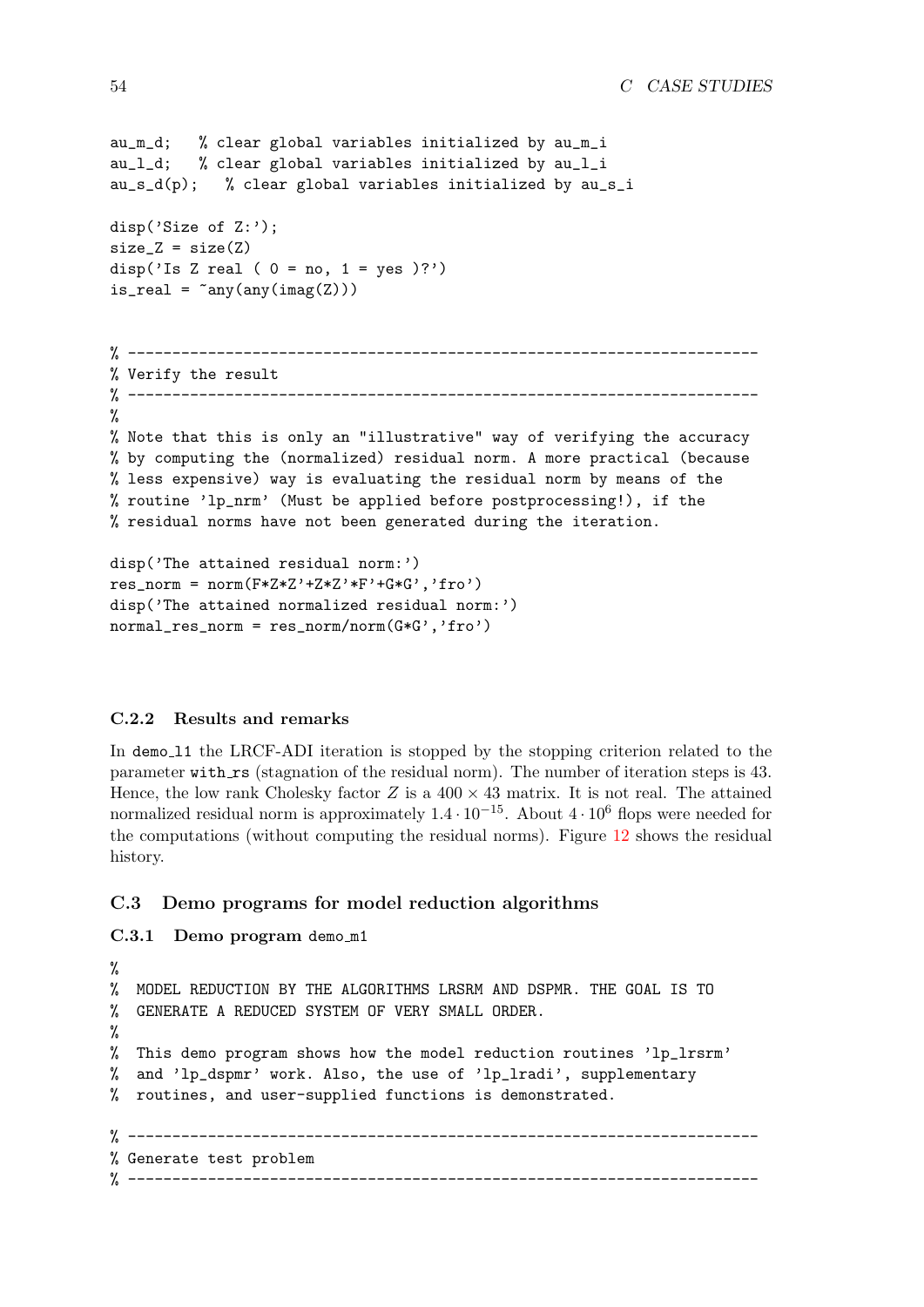

<span id="page-61-0"></span>Figure 12: Residual history for the LRCF-ADI iteration in demo 11.

```
\frac{9}{6}% This is an artificial test problem of a system, whose Bode plot shows
% "spires".
A = sparse(408, 408); B = ones(408, 1); C = ones(1, 408);A(1:2,1:2) = [-.01 -200; 200.001];A(3:4,3:4) = [-.2 -300; 300 -.1];A(5:6, 5:6) = [-.02 -500; 500 0];A(7:8,7:8) = [-.01 -520; 520 -.01];A(9:408, 9:408) = spdiags(-(1:400)',0,400,400);
disp('Problem dimensions:')
n = size(A, 1) % problem order (number of states)
m = size(B, 2) % number of inputs
q = size(C, 1) % number of outputs
\frac{9}{6} ---------
% Initialization/generation of data structures used in user-supplied
% functions and computation of ADI shift parameters
% -----------------------------------------------------------------------
\frac{9}{2}% See 'demo_u1', 'demo_u2', 'demo_u3', and 'demo_l1' for more detailed
% comments.
%
% Note that A is a tridiagonal matrix. No preprocessing needs to be done.
name = 'au';
au_m_i(A); % initialization for multiplication with A
au_l_i; % initialization for solving systems with A
disp('Parameters for heuristic algorithm which computes ADI parameters:')
l0 = 10 % desired number of distinct shift parameters
```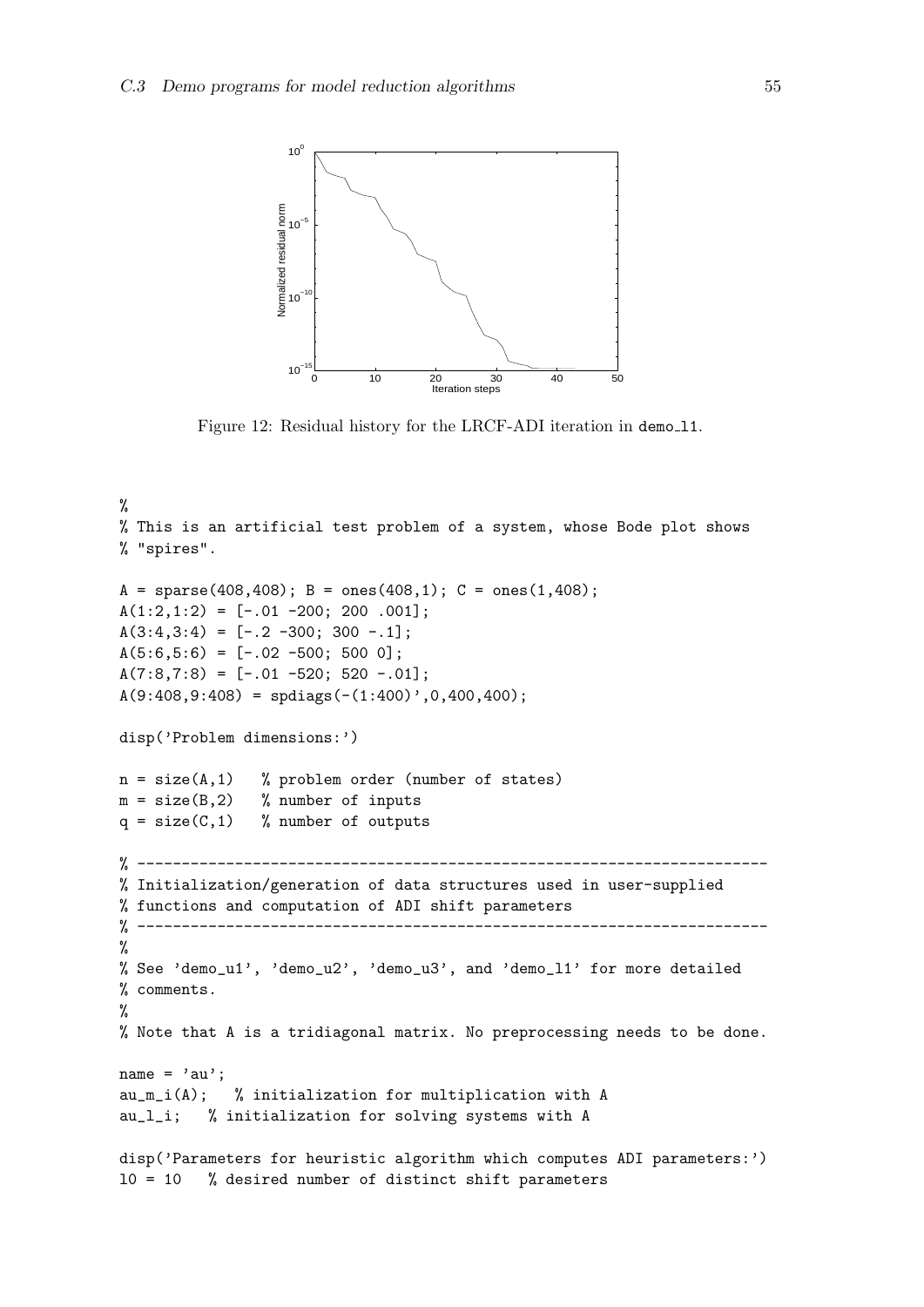```
kp = 30 % number of steps of Arnoldi process w.r.t. A
km = 15 % number of steps of Arnoldi process w.r.t. inv(A)b0 = ones(n,1); % This is just one way to choose the Arnoldi start
                  % vector.
p = lp\_para(name, [], [], l0, kp, km, b0); % computation of ADI shift
                                       % parameters
disp('Actual number of ADI shift parameters:');
l = length(p)disp('ADI shift parameters:');
p
au_s_i(p) % initialization for shifted systems of linear equations
            % with A + p(i)*I (i = 1,..., 1)
% -----------------------------------------------------------------------
% Solution of Lyapunov equations A*X+X*A' = -B*B' and
% A' * X + X * A = -C' * C% -----------------------------------------------------------------------
disp('Parameters for stopping criteria in LRCF-ADI iteration:')
max_it = 20 % (will stop the iteration)
min_res = 1e-100 % (avoided, but the residual history is shown)
with_rs = 'N' \% (avoided)
min_in = 0 % (avoided)
zk = 'Z';rc = 'C';Bf = [];
Kf = [];
info = 3;disp('\ldots solving A*XB+XB*A' = - B*B''...');
tp = 'B';
figure(1), hold off; clf; % (lp_lradi will plot residual history.)
[ZB, flag_B] = lp_1\text{radi(tp,zk,rc,name,Bf,Kf,B,p,max_it,min_res,...with_rs,min_in,info);
                                        % compute ZB
title('LRCF-ADI for CALE AX_{B}+X_{B}+X_{B}<sup>+</sup>T = -BB^T')
disp('Termination flag:')
flag_B
disp('Size of ZB:');
size_ZB = size(ZB)
```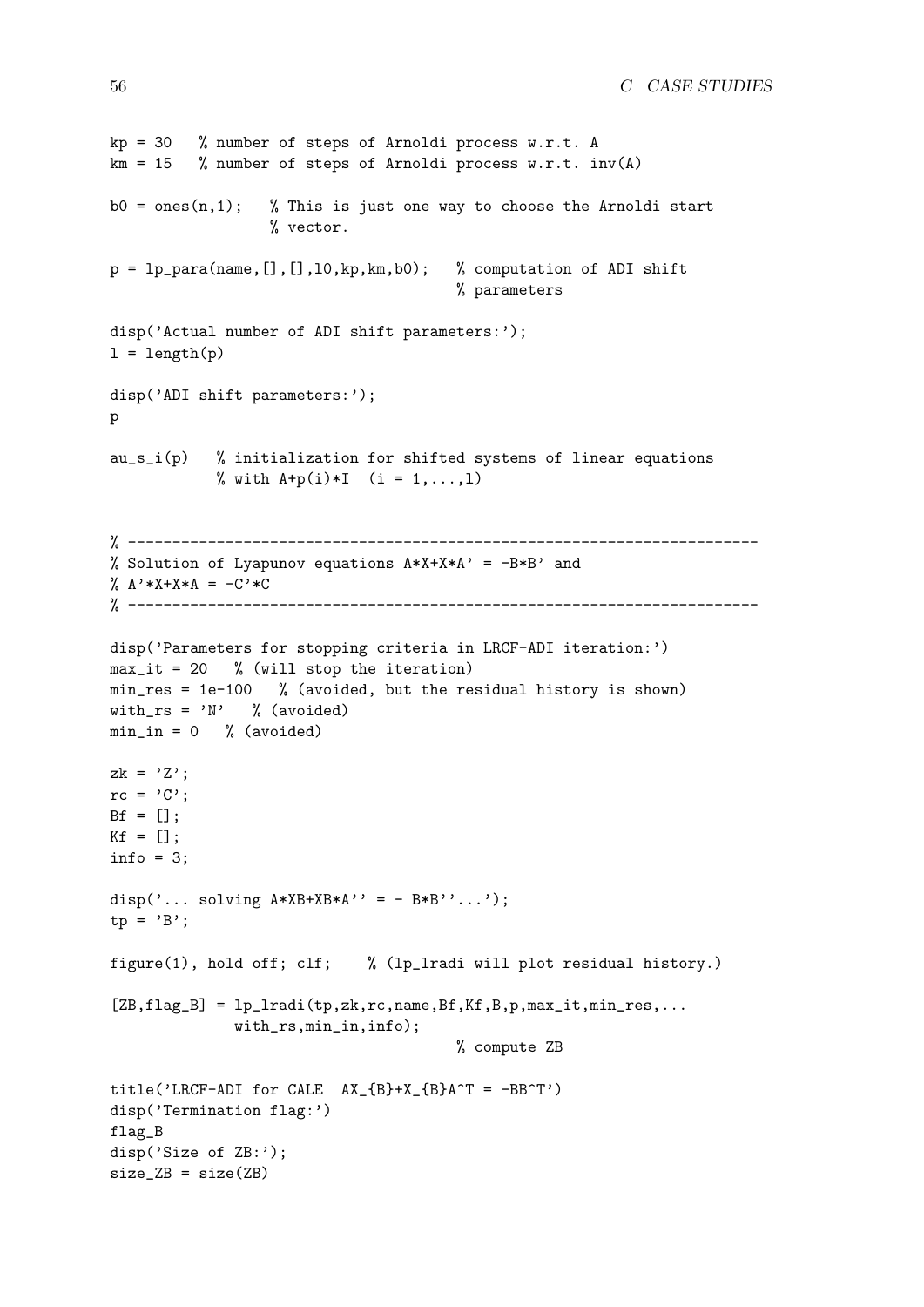```
disp('... solving A''*XC+XC*A = - C''*C...');
tp = 'C';figure(2), hold off; clf; % (lp_lradi will plot residual history.)
[ZC, flag_C] = lp_1radi(tp, zk, rc, name, Bf, Kf, C, p, max_i, min_res, ...with_rs,min_in,info);
                                        % compute ZC
title('LRCF-ADI for CALE A^T X_{-} C} + X_{-} C} A_{-} = -C^T C')
disp('Termination flag:')
flag_C
disp('Size of ZC:');
size_ZC = size(ZC)
% -----------------------------------------------------------------------
% Plot the transfer function of the system for a certain frequency range
% -----------------------------------------------------------------------
disp('... computing transfer function of original system ...');
freq = lp_lgfrq(100,1000,200); % generate a set of 200 "frequency
                                  % sampling points" in the interval
                                  % [100,1000].
G = lp\_trfia(freq, A, B, C, [], ]); % compute "transfer function sample"
                                  % for these frequency points
nrm_G = 1p_{gnorm}(G, m, q); % compute norms of the "transfer function"
                           % sample" for these frequency points
figure(3); hold off; clf;
loglog(freq,nrm_G,'k:');
xlabel('\omega');
ylabel('Magnitude');
t_text = 'Bode plots: dotted: ||G||';
title(t_text);
pause(1)
% -----------------------------------------------------------------------
% Generate reduced systems
% -----------------------------------------------------------------------
disp('Parameters for model reduction:')
max_ord = 10 % (This parameter determines the reduced order.)
tol = 0 % (avoided)
```
disp('... computing reduced system by LRSRM ...');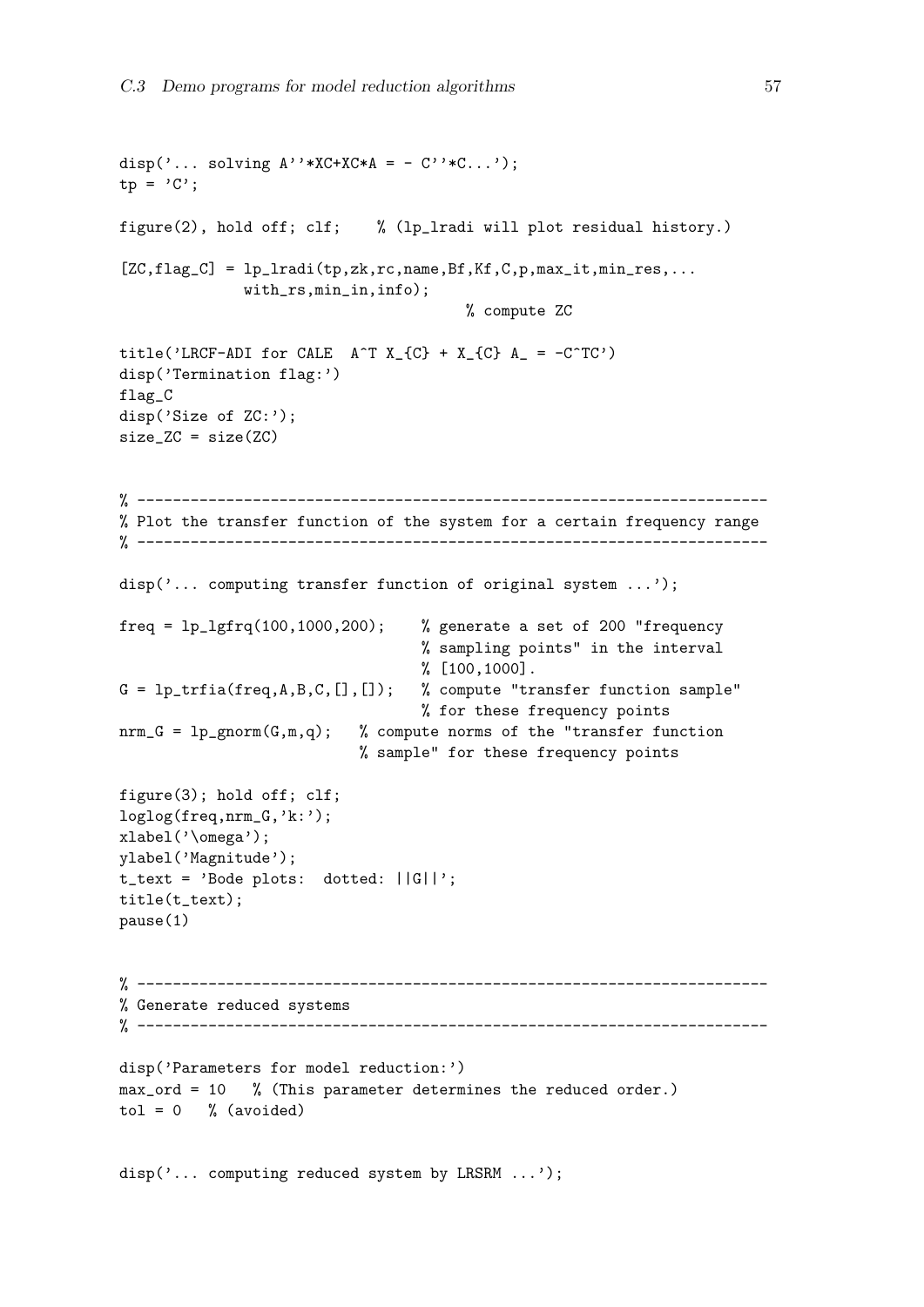```
[Ans, Brs, Crs] = 1p_1rsrm(name, B, C, ZB, ZC, max_ord, tol); % run LRSRM
disp('Reduced order:')
disp(length(Ars))
Grs = lp_trfia(freq, Ars,Brs,Crs, [], ]); % compute "transfer function"
                                           % sample" for reduced system
nmm_GGrs = lp_{gnorm}(Grs,m,q); % compute norm transfer function samples
                                % of reduced system
figure(3); hold on
loglog(freq,nrm_Grs,'r-');
t_{text} = [t_{text}, ', solid: ||G_{text{RSRM}}||'];title(t_text); pause(1)
disp('... computing reduced system by DSPMR ...');
[Ard, Brd, Crd] = 1p_d spmr(name, B, C, ZB, ZC, max_crd, tol); % run DSPMR
disp('Reduced order:')
disp(length(Ard))
Grd = lp_trfia(freq,Ard,Brd,Crd,[],[]); % compute "transfer function
                                           % sample" for reduced system
nrm_Grd = lp_gnorm(Grd,m,q); % compute norm transfer function samples
                                % of reduced system
figure(3); hold on
loglog(freq,nrm_Grd,'b--');
t_{text} = [t_{text}, ', dashed: ||G_{text{DSPMR}}||'];title(t_text); pause(1)
% -----------------------------------------------------------------------
% Destroy global data structures
% -----------------------------------------------------------------------
au_m_d;
au_l_d;
```
 $au_s_d(p)$ ;

#### C.3.2 Results and remarks

In the demo program demo m1 we use very inaccurate Gramians. The normalized residual norms are only  $\approx 7.8 \cdot 10^{-2}$ . The reduced order of the systems delivered by LRSRM and DSPMR is as low as 10. The result of the demo program is shown in Figure [13](#page-65-1). There simultaneous Bode magnitude plots of the original system and and both reduced systems are shown.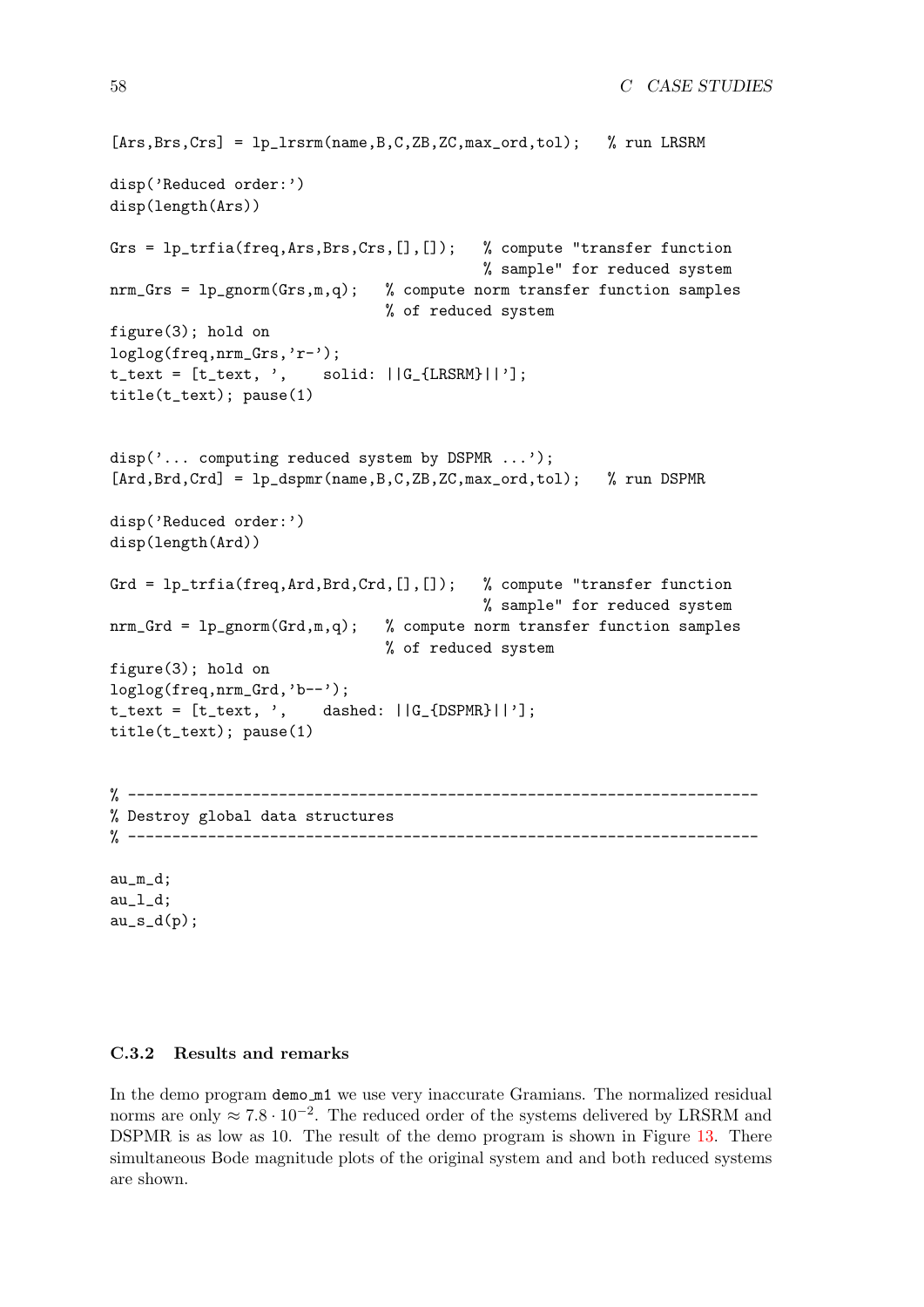

<span id="page-65-1"></span>Figure 13: Simultaneous Bode magnitude plots of original system (dotted), reduced system by LRSRM, and reduced system by DSPMR generated by the demo program demo m1. Both Bode plots of both reduced systems are almost identical and shown as solid line.

#### <span id="page-65-0"></span>C.3.3 Demo program demo\_m2

```
%
% MODEL REDUCTION BY THE ALGORITHMS LRSRM AND DSPMR. THE GOAL IS TO
% GENERATE A "NUMERICALLY MINIMAL REALIZATION" OF THE GIVEN SYSTEM
% AS WELL AS A REDUCED SYSTEM OF RELATIVELY SMALL ORDER.
%
% This demo program shows how the model reduction routines 'lp_lrsrm'
% and 'lp_dspmr' work. Also, the use of 'lp_lradi', supplementary
% routines, and user-supplied functions is demonstrated.
% -----------------------------------------------------------------------
% Generate test problem
\% -------------------
\frac{9}{6}% As test example, we use an FEM-semidiscretized problem, which leads to
% a generalized system where M (the mass matrix) and N (the negative
% stiffness matrix) are sparse, symmetric, and definite.
load rail821 % load the matrices M N Btilde Ctilde of the generalized
               % system
%load rail3113 % Uncomment this to get an example of larger order.
disp('Problem dimensions:')
n = size(M, 1) % problem order (number of states)
m = size(Btilde, 2) % number of inputs
q = size(Child, 1) % number of outputs
% -----------------------------------------------------------------------
```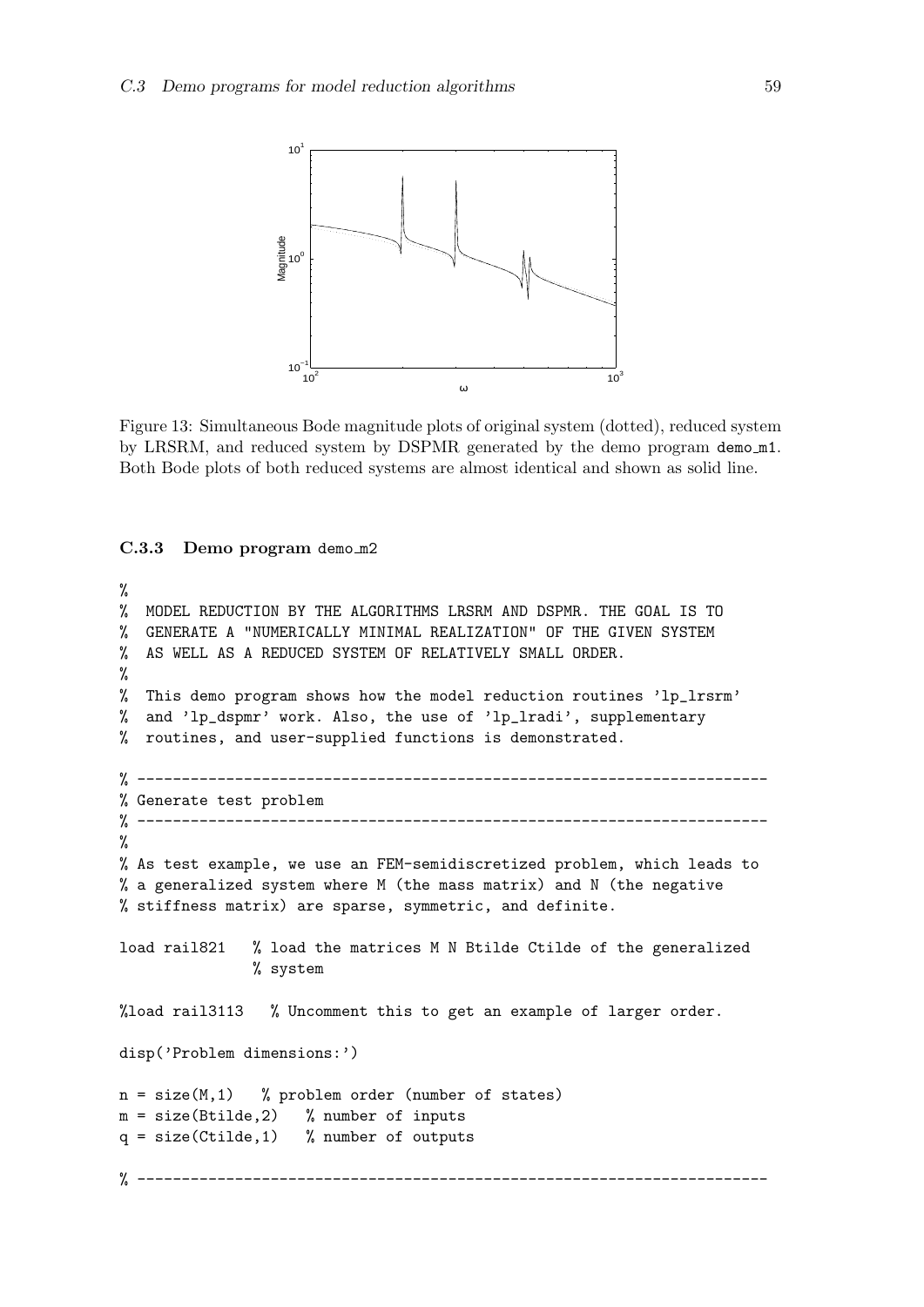```
% Initialization/generation of data structures used in user-supplied
% functions and computation of ADI shift parameters
% -----------------------------------------------------------------------
\frac{9}{6}% See 'demo_u1', 'demo_u2', 'demo_u3', and 'demo_l1' for more detailed
% comments.
name = 'msns';
[MO, MU, NO, BO, CO, prm, iprm] = msns_pre(M, N, Btilde, Ctilde); % preprocessing
msns_m_i(M0,MU,N0); % initialization for multiplication with A0
msns_l_i; % initialization for solving systems with A0
disp('Parameters for heuristic algorithm which computes ADI parameters:')
l0 = 20 % desired number of distinct shift parameters
kp = 50 % number of steps of Arnoldi process w.r.t. AO
km = 25 % number of steps of Arnoldi process w.r.t. inv(A0)b0 = ones(n,1); % This is just one way to choose the Arnoldi start
                  % vector.
p = 1p-para(name, [], [], 10, kp, km, b0); % computation of ADI shift
                                       % parameters
disp('Actual number of ADI shift parameters:');
l = length(p)disp('ADI shift parameters:');
p
msns_s_i(p) % initialization for shifted systems of linear equations
              % with A0+p(i)*I (i = 1,...,1)
% -----------------------------------------------------------------------
% Solution of Lyapunov equations A0*XB0+XB0*A0' = -B0*B0' and
% AO' * XCO + XCO * AO = -CO' * CO% -----------------------------------------------------------------------
disp('Parameters for stopping criteria in LRCF-ADI iteration:')
max_it = 200 % (large value)
min\_res = 0 % (avoided)
with_rs = 'S' % ("activated")
min_in = 0 % (avoided)
zk = 'Z':rc = 'C':Bf = [];
Kf = \lceil \cdot \rceil:
info = 3;
```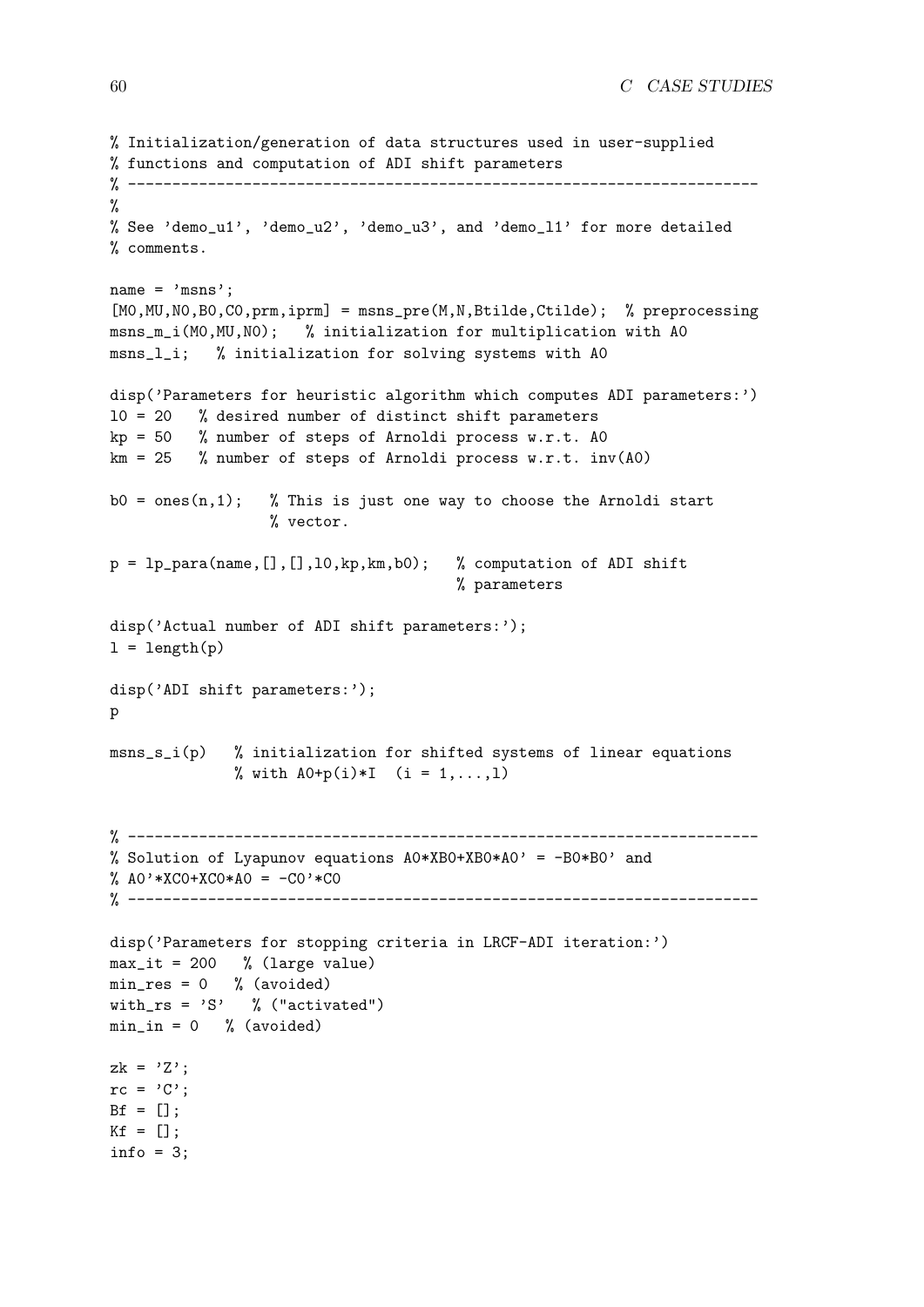```
disp('... solving A0*XBO+XBO*AO' = - BO*BO''...');
tp = 'B';
figure(1), hold off; clf;
[ZBO, flag_B] = lp_lradi(tp, zk, rc, name, Bf, Kf, BO, p, max_it, min_res, ...with_rs,min_in,info);
                                         % compute ZB0
title('LRCF-ADI for CALE A_0X_{B0}+X_{B0}A_0^T = -B_0B_0^T'')
disp('Termination flag:')
flag_B
disp('Size of ZB0:');
size_ZB0 = size(ZB0)
disp('... solving A0''*XCO+XCO*A0 = -CO''*CO...');
tp = 'C';
figure(2), hold off; clf;
[ZCO, flag_C] = lp_1radi(tp, zk, rc, name, Bf, Kf, CO, p, max_i.t, min_res, ...with_rs,min_in,info);
                                         % compute ZC0
title('LRCF-ADI for CALE A_0^T X_{100} + X_{200} + A_0 = -C_0^T C_0'')
disp('Termination flag:')
flag_C
disp('Size of ZCO:');
size_ZCO = size(ZCO)% -----------------------------------------------------------------------
% Plot the transfer function of the system for a certain frequency range
% -----------------------------------------------------------------------
disp('\ldots computing transfer function of original system \ldots);
freq = lp_lgfrq(1e-10,1e10,200); % generate a set of 200 "frequency
                                    % sampling points" in the interval
                                    % [10<sup>-10,10<sup>+10</sup>].</sup>
G = lp\_trfia(freq, N, Bitilde, Ctilde,[], M); % compute "transfer function
                                             % sample" for these frequency
                                             % points
nrm_G = lp\_gnorm(G, m, q); % compute norms of the "transfer function
                            % sample" for these frequency points
figure(3); hold off; clf;
loglog(freq,nrm_G,'k:');
xlabel('\omega');
ylabel('Magnitude');
t_{text} = 'dotted: ||G||';title(t_text);
pause(1)
```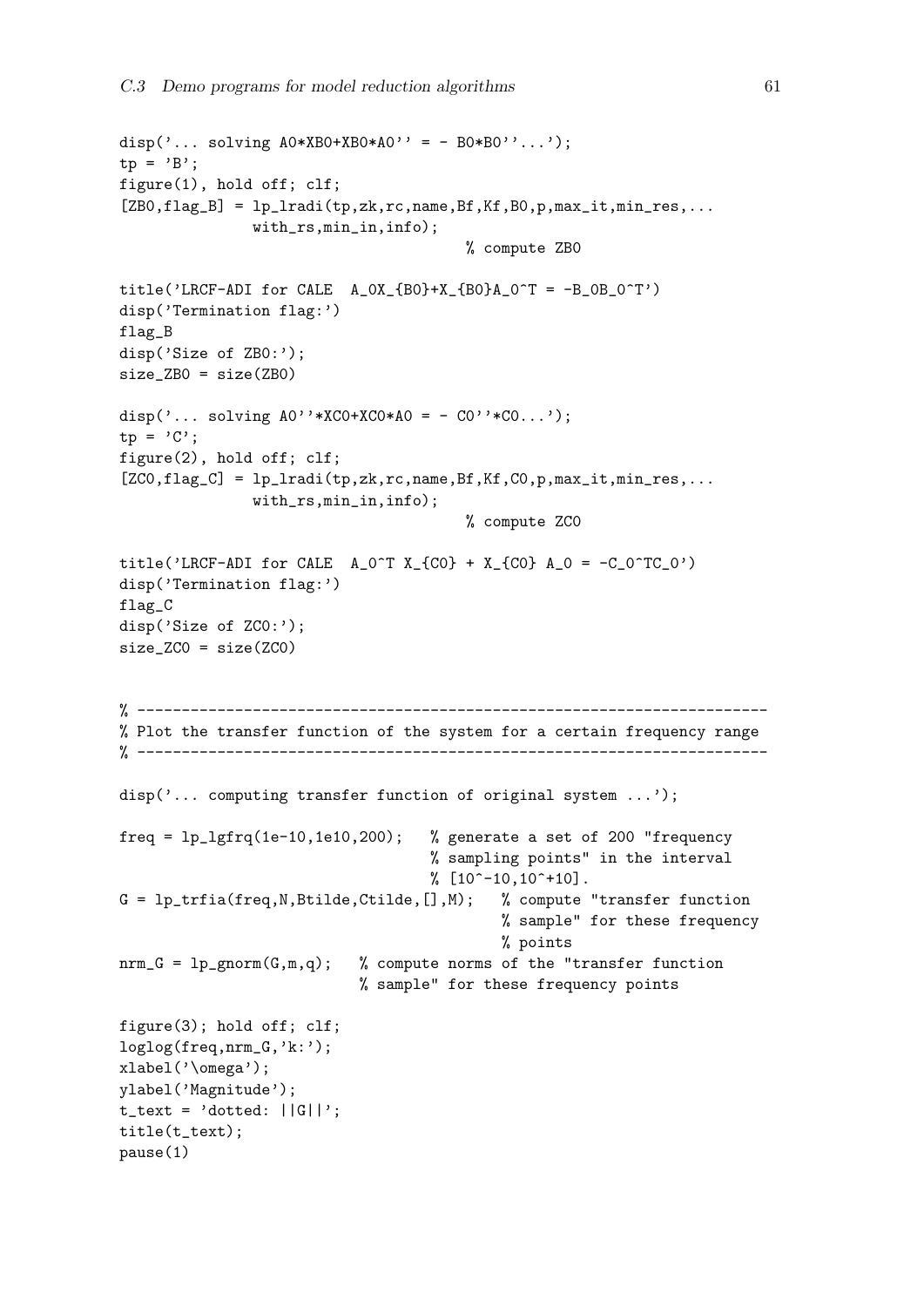```
% -----------------------------------------------------------------------
% Generate reduced systems of high accuracy and possibly high order
% -----------------------------------------------------------------------
disp('')disp('Generate reduced systems of high accuracy and possibly high order')
disp('-----------------------------------------------------------------')
disp('Parameters for model reduction:')
max_{\text{ord}} = [] % (avoided)
tol = 1e-14 % (This criterion determines the reduced order. The very
              % small value is chosen to generate a "numerically minimal
              % realization".)
disp('... computing reduced system by LRSRM ...');
[Ans, Brs, Crs] = lp_1rsrm(name, B0, C0, ZB0, ZC0, max_ord, tol); % run LRSRM
disp('Reduced order:')
disp(length(Ars))
Grs = lp_trfia(freq,Ars,Brs,Crs,[],[]); % compute "transfer function
                                           % sample" for reduced system
nrm_dGrs = lp_{\text{gnorm}}(G-Grs,m,q); % compute norm of DIFFERENCE of
                                  % transfer function samples of original
                                  % and reduced system.
figure(3); hold on
loglog(freq,nrm_dGrs,'r-');
t_{text} = [t_{text}, ', \text{solid}: ||G-G_{text{DSPMR}}||'];
title(t_text); pause(1)
disp('... computing reduced system by DSPMR ...');
[Ard, Brd, Crd] = 1p_dspmr(name, B0, C0, ZB0, ZCO, max_crd, tol); % run DSPMR
disp('Reduced order:')
disp(length(Ard))
Grd = lp_{tr}fia(freq, Ard, Brd, Crd, [], []); % compute "transfer function
                                            % sample" for reduced system
nrm_dGrd = lp_{\text{gnorm}}(G-Grd,m,q); % compute norm of DIFFERENCE of
                                   % transfer function samples of original
                                   % and reduced system.
figure(3); hold on
loglog(freq,nrm_dGrd,'b--'); pause(1)
t_{text} = [t_{text}, ', solid: ||G-G_{text{LRSRM}}||');
title(t_text); pause(1)
```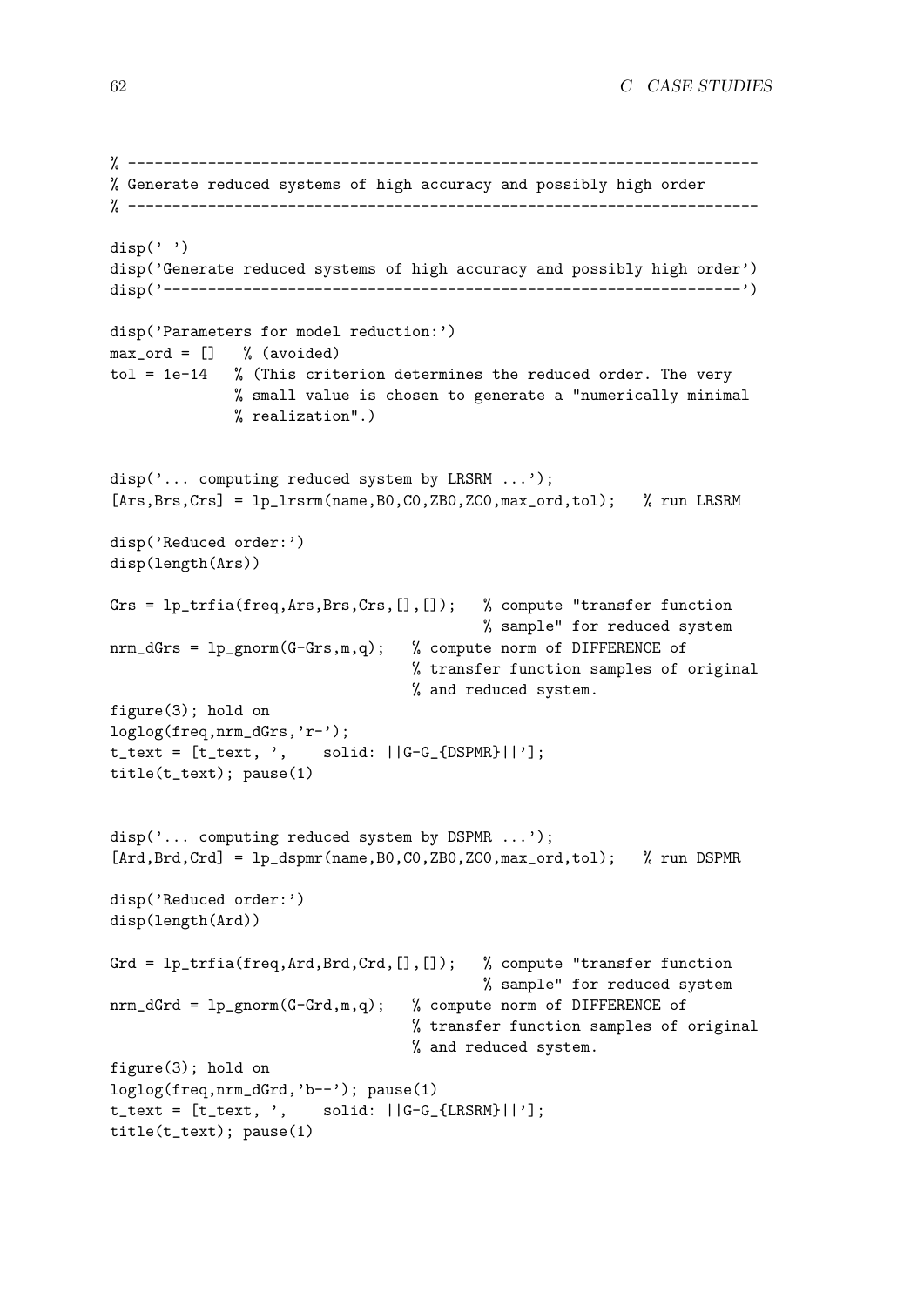```
% -----------------------------------------------------------------------
% Generate reduced systems of low order
% -----------------------------------------------------------------------
disp('')disp('Generate reduced systems of low order')
disp('-------------------------------------')
disp('Parameters for model reduction:')
max_ord = 25 % (This criterion determines the reduced order.)
tol = 0 % (avoided)
disp('... computing reduced system by LRSRM ...');
[Ans, Brs, Crs] = 1p_1rsrm(name, B0, CO, ZBO, ZCO, max_ord, tol); % run LRSRM
disp('Reduced order:')
disp(length(Ars))
Grs = lp_{tr}fria(freq, Ars, Brs, Crs, [], []); % compute "transfer function"
                                           % sample" for reduced system
nrm_dGrs = lp_gnorm(G-Grs,m,q); % compute norm of DIFFERENCE of
                                  % transfer function samples of original
                                  % and reduced system.
figure(3); hold on
loglog(freq,nrm_dGrs,'r-');
disp('... computing reduced system by DSPMR ...');
[Ard, Brd, Crd] = lp_dspmr(name, B0, C0, ZB0, ZC0, max_ord, tol); % run DSPMR
disp('Reduced order:')
disp(length(Ard))
Grd = lp_{tr}fia(freq, Ard, Brd, Crd, [], []); % compute "transfer function"
                                           % sample" for reduced system
nrm_dGrd = lp_gnorm(G-Grd,m,q); % compute norm of DIFFERENCE of
                                  % transfer function samples of original
                                  % and reduced system.
figure(3); hold on
loglog(freq,nrm_dGrd,'b--');
% -----------------------------------------------------------------------
% Destroy global data structures
% -----------------------------------------------------------------------
msns_m_d;
msns_l_d;
msns_d(p);
```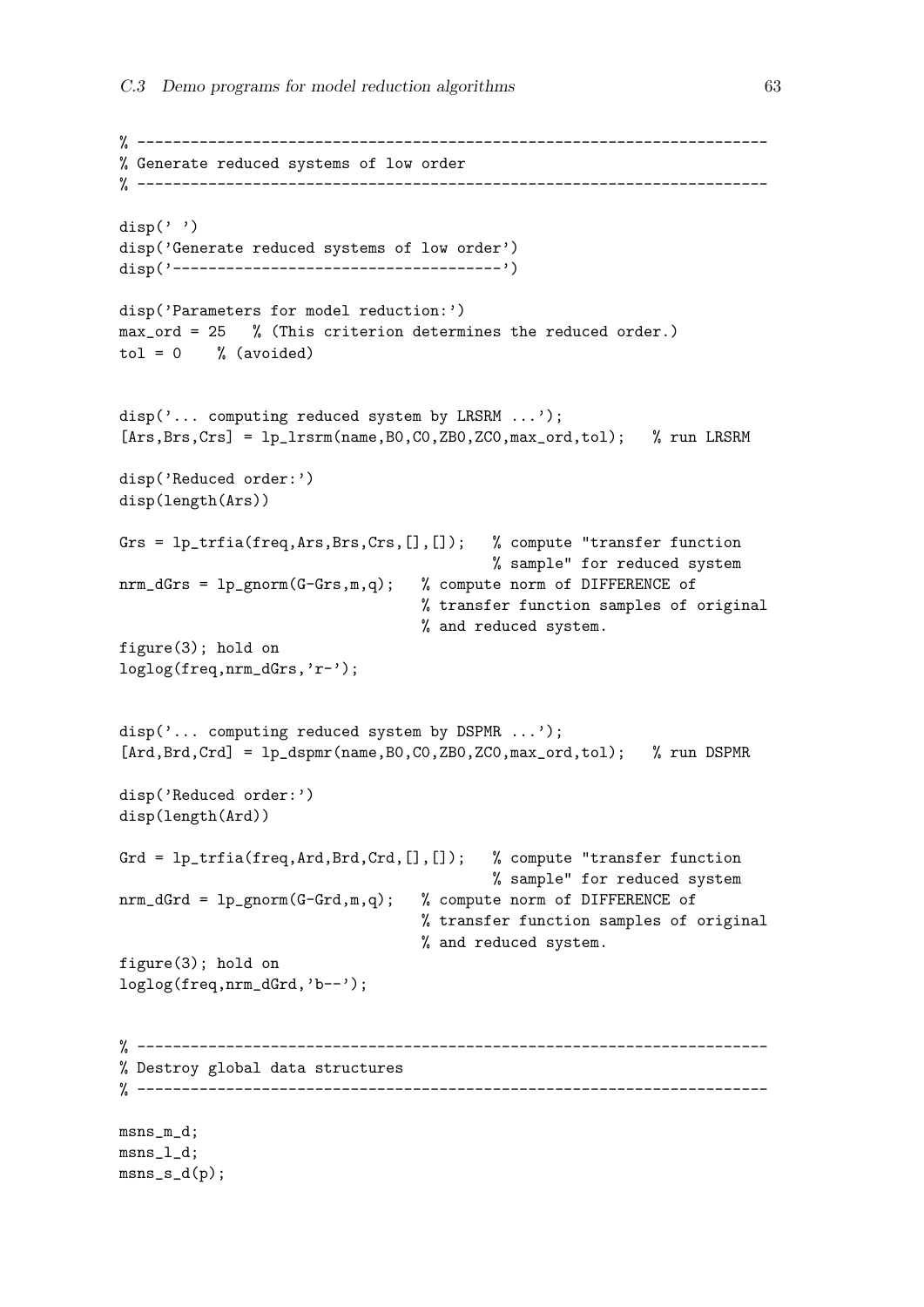#### C.3.4 Results and remarks

In contrast to demo\_m1, we use very accurate Gramians in the program demo\_m2. The normalized residual norms for  $Z_{B0}$  and  $Z_{C0}$  are  $\approx 7.0 \cdot 10^{-14}$  and  $\approx 1.7 \cdot 10^{-14}$ , respectively. Using these low rank Cholesky factors of the Gramians we generate two pairs of reduced systems by LRSRM and DSPMR. In the first run we attempt to generate a pair of reduced systems, which are very accurate. Indeed, Figure [14](#page-70-1) shows that the approximation error  $||G(\omega) - \hat{G}(\omega)||$  for both reduced systems is very small compared to the Bode magnitude function of the original system. We allow the reduced order to be relatively large by choosing a very small value for tol. These orders are 118 for LRSRM and 208 for DSPMR. LRSRM and DSPMR deliver almost identical results w.r.t. the approximation error, but LRSRM delivers a system of lower order. In the second run, we use fixed reduced orders  $k = 25$ . We still obtain relatively small approximation errors; see Figure [14](#page-70-1). Here, the result by LRSRM is again better than that by DSPMR. Note that we show approximation errors in Figure [14](#page-70-1) as opposed to simultaneous Bode plots in Figure [13](#page-65-1). The reduced systems generated by demom<sub>2</sub> are so accurate that identical curves would be displayed in simultaneous Bode magnitude plots.



<span id="page-70-1"></span>Figure 14: Results of demo m2. The dotted line is the Bode magnitude plot of the original system, i.e, the function  $||G(\omega)||$ . The solid and dashed lines are the approximation errors, i.e., the functions  $||G(\omega) - \hat{G}(\omega)||$ , for LRSRM and DSPMR, respectively. The lower two curves correspond to the first run (highly accurate reduced systems, "numerically minimal realization") and the upper two to the second run (low reduced order).

## C.4 Demo program for algorithms for Riccati equations and linearquadratic optimal problems

<span id="page-70-0"></span>C.4.1 Demo program demo\_r1

```
%
% SOLUTION OF RICCATI EQUATION BY LRCF-NM AND SOLUTION OF LINEAR-
% QUADRATIC OPTIMAL CONTROL PROBLEM BY LRCF-NM-I
%
% This demo program shows how both modes (i.e., the one for LRCF-NM and
% the one for LRCF-NM-I) work. Also, the use of user-supplied functions
% is demonstrated in this context.
```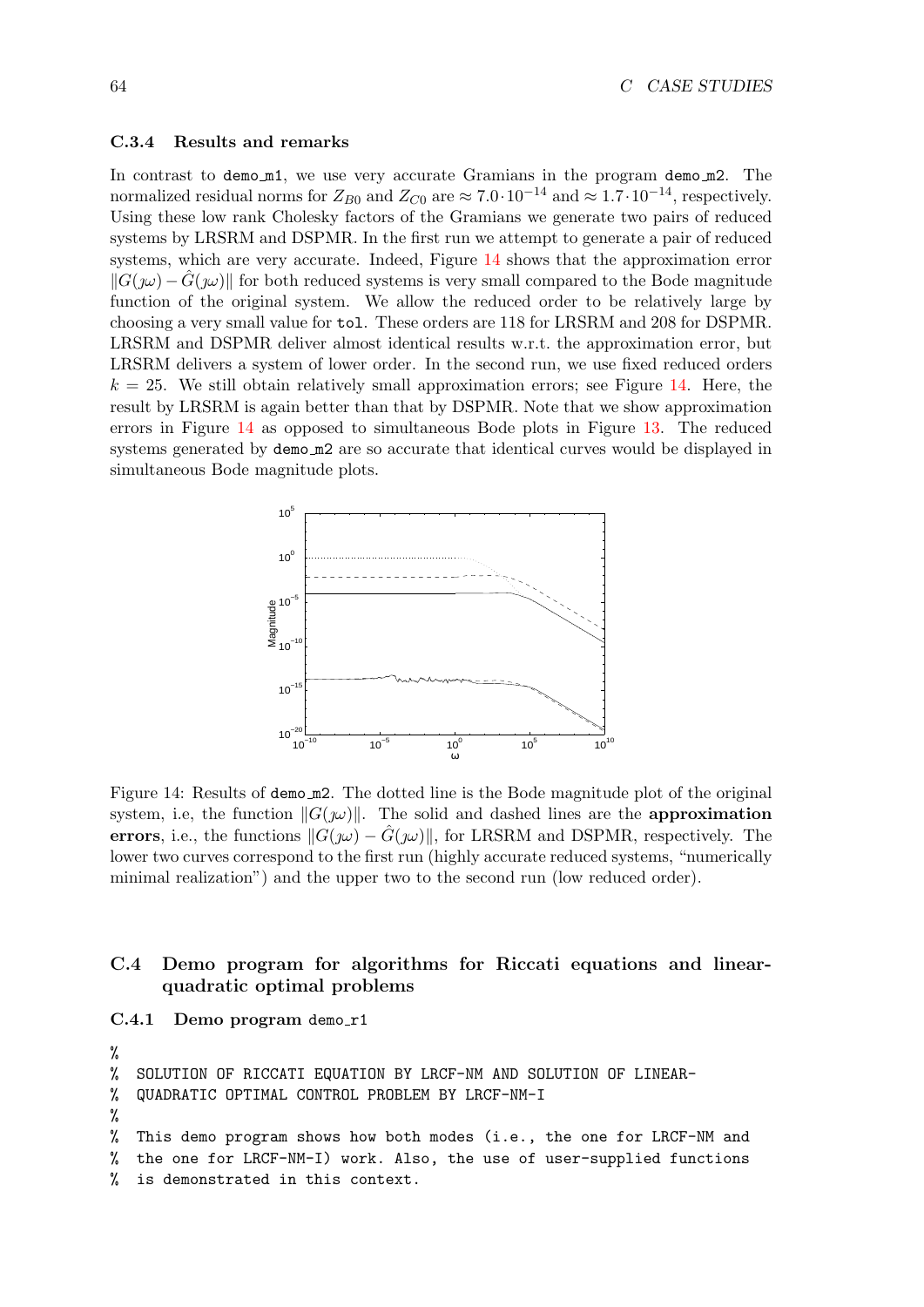```
% -----------------------------------------------------------------------
% Generate test problem
% -----------------------------------------------------------------------
\frac{9}{2}% As test example, we use a simple FDM-semidiscretized PDE problem
% (an instationary heat equation on the unit square with homogeneous 1st
% kind boundary conditions).
%
% Note that the negative stiffness matrix A is symmetric.
n0 = 20; % n0 = number of grid points in either space direction;
           % n = n0^2 is the problem dimension!
           % (Change n0 to generate problems of different size.)
A = fdm_2d_matrix(n0,'0', '0', '0');
B = fdm_2d_vector(n0,'.1 < x < = .3');
C = (fdm_2d_vector(n0,'.7 < x < = .9'))';Q0 = 10 % Q = Q0*Q0' = 100RO = 1 % R = RO*RO' = 1
K_in = []; % Initial feedback K is zero (Note that A is stable).
disp('Problem dimensions:')
n = size(A, 1) % problem order (number of states)
m = size(B, 2) % number of inputs
q = size(C, 1) % number of outputs
% -----------------------------------------------------------------------
% Initialization/generation of data structures used in user-supplied
% functions
% -----------------------------------------------------------------------
%
% Note that we use routines 'au_*' rather than the routines 'as_*',
% although A is symmetric. This is because ADI shift parameters w.r.t.
% the nonsymmetric closed loop matrix A-B*K' (generated in the routine
% lp_lrnm) might be not real. The routines 'as_*' are restricted to
% problems, where the shift parameters are real.
name = 'au';
[A0, B0, C0, prm, iprm] = au_pre(A, B, C); % preprocessing (reordering for
                                       % bandwidth reduction)
% Note that K_in is zero. Otherwise it needs not be transformed as well.
au_m_i(A0); % initialization for matrix multiplications with A0
```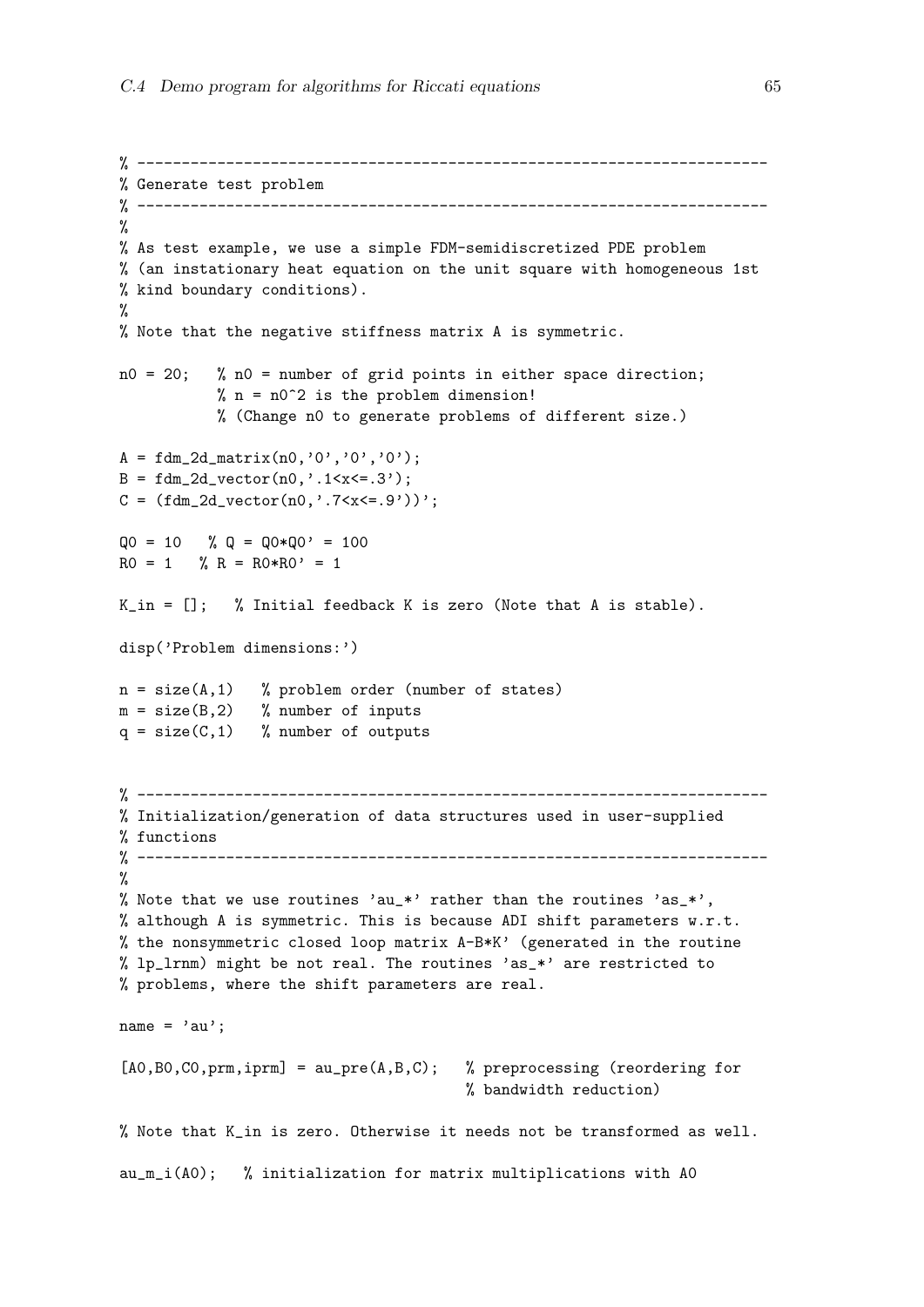au\_l\_i; % initialization for solving systems with A0 (This is needed in % the Arnoldi algorithm  $w.r.t. inv(A0)$ . The Arnoldi algorithm % is part of the algorithm in 'lp\_para', which in turn will % be invoked in each Newton step in the routine 'lp\_lrnm'.)

% Note that 'au\_s\_i' will be invoked repeatedly in 'lp\_lrnm'.

```
disp('Parameters for heuristic algorithm which computes ADI parameters:')
l0 = 15 % desired number of distinct shift parameters
kp = 50 % number of steps of Arnoldi process w.r.t. A0-B0*K0'
km = 25 % number of steps of Arnoldi process w.r.t. inv(A0-B0*K0')
```

```
% -----------------------------------------------------------------------
% Compute LRCF Z0 by LRCF-NM
% -----------------------------------------------------------------------
\frac{9}{6}% The approximate solution is given by the low rank Cholesky factor Z0,
% i.e., Z0*Z0' is approximately X0, where X0 is the solution of the
% transformed Riccati equation
%
% CO'*QO*QO'*CO+AO'*XO+XO*AO-XO*BO*inv(RO*RO')*BO'*XO = 0.
%
% The stopping criteria for both the (outer) Newton iteration and the
% (inner) LRCF-ADI iteration are chosen, such that the iterations are
% stopped shortly after the residual curves stagnate. This requires
% the sometimes expensive computation of the Lyapunov equation
% and Riccati equation residual norms.
disp('Parameters for stopping the (outer) Newton iteration:')
max_i i r = 20 % max. number of iteration steps (here, a very large
                % value, which will probably not stop the iteration)
min_res_r = 0 % tolerance for normalized residual norm (criterion
                % is "avoided")
with_rs_r = 'S' % stopping criterion "stagnation of the normalized
                  % residual norms" activated
min_c k_r = 0 % stopping criterion "smallness of the RCF" ("avoided")
               % (RCF = relative change of the feedback matrix)
with_ks_r = 'N' % stopping criterion "stagnation of the RCF"
                  % (criterion is "avoided")
disp('Parameters for stopping the (inner) LRCF-ADI iterations:')
max_it_l = 500 % max. number of iteration steps (here, a very large
                 % value, which will probably not stop the iteration)
min\_res\_l = 0 % tolerance for normalized residual norm (criterion
               % is "avoided")
with_rs_l = 'S' % stopping criterion "stagnation of the normalized
                  % residual norms" activated
min_in_1 = 0 % threshold for smallness of values ||V_i||_F
```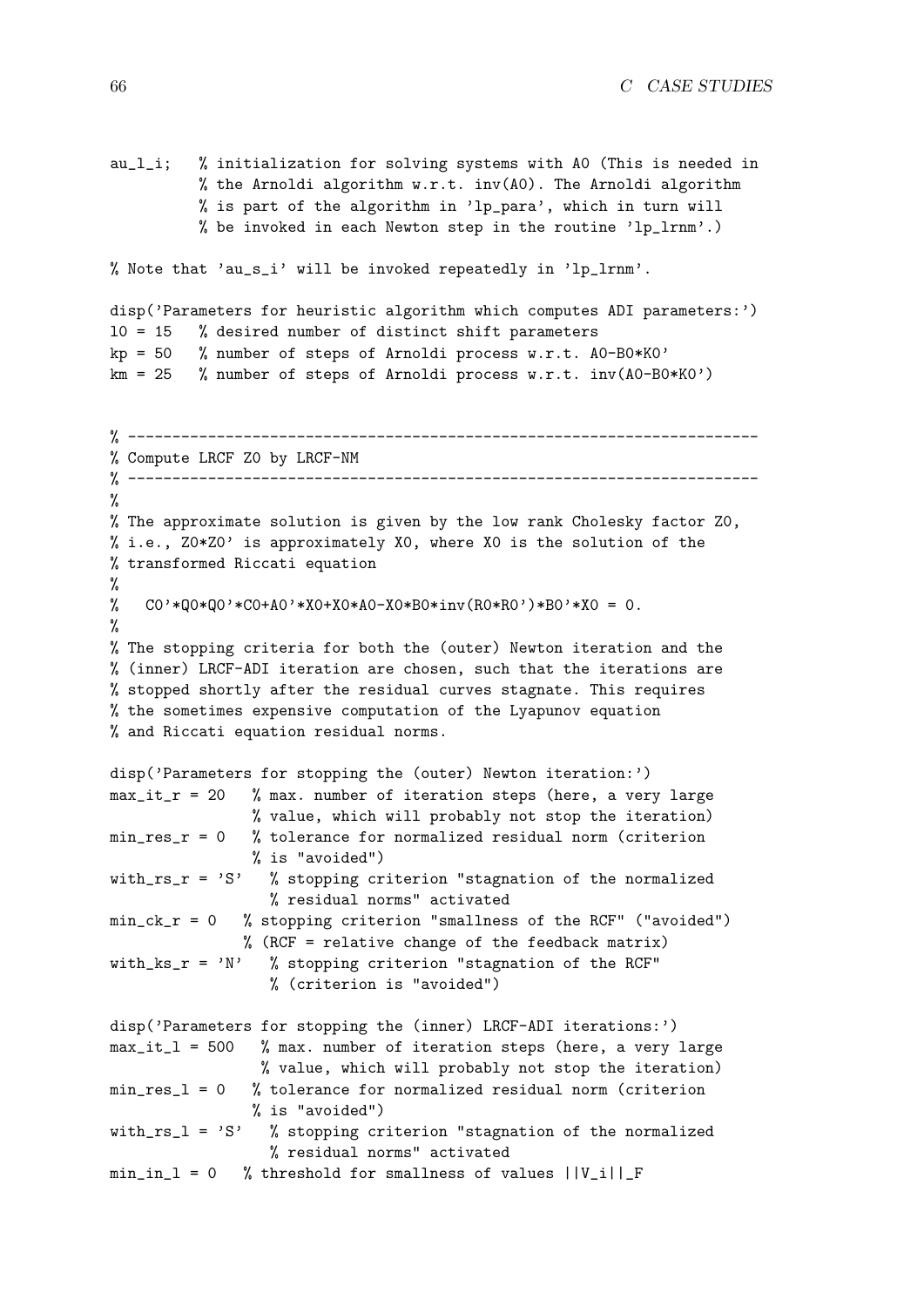```
% (criterion is "avoided")
```

```
disp('Further input parameters of the routine ''lp_lrnm'':');
zk = 'Z' % compute Z0 by LRCF-NM or generate directly
           % K_out = Z0*Z0'*K_in (here, Z0 is computed)
rc = 'C' % compute possibly complex Z0 or demand for real Z0 (here,
           % a complex matrix Z0 may be returned)
info_r = 3; % information level for the Newton iteration (here,
              % maximal amount of information is provided)
info_l = 3; % information level for LRCF-ADI iterations (here,
              % maximal amount of information is provided)
randn('state',0); % (This measure is taken to make the test results
                    % repeatable. Note that a random vector is involved
                    % into the computation of ADI parameters inside
                    % 'lp_lrmm'.)[20, flag_r, res_r, flp_r, flag_l, its_l, res_l, flp_l] = lp_l r m(…zk, rc, name, BO, CO, QO, RO, K_in, max_it_r, min_res_r, with_rs_r,...
min_ck_r, with_ks_r, info_r, kp, km, l0, max_it_l, min_res_l,...
with_rs_l, min_in_l, info_l );
disp('Results for (outer) Newton iteration in LRCF-NM:')
disp('Termination flag:')
flag_r
disp('Internally computed normalized residual norm (of final iterate):');
final_nrr = res_r(end)disp('Results for (inner) LRCF-ADI iterations in LRCF-NM:')
disp('Termination flags:')
flag_l
disp('Number of LRCF-ADI iteration steps:')
its_l
disp('Internally computed normalized residual norms (of final iterates):');
final_nrn_1 = [];
for i = 1: length(its_1)
  final\_nrn_1 = [final\_nrn_1; res_1(its_1(i)+1,i)];end
final nrn 1
% -----------------------------------------------------------------------
% Compute (approximately) optimal feedback K0 by LRCF-NM-I
```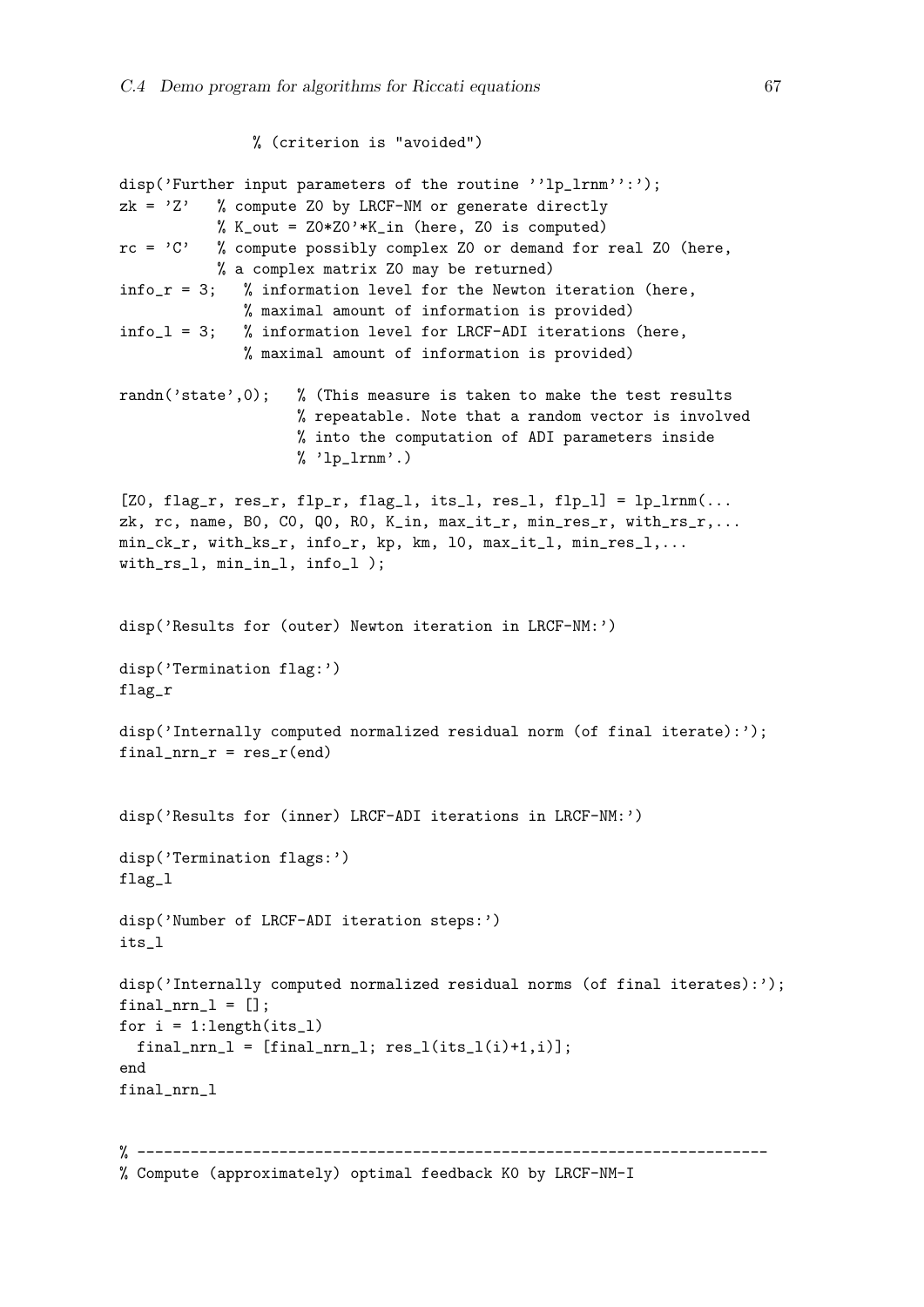```
% -----------------------------------------------------------------------
%
% Here, the matrix K0 that solves the (transformed) linear-quadratic
% optimal control problem is computed by LRCF-NM-I.
%
% The stopping criteria for both the (outer) Newton iteration and the
% (inner) LRCF-ADI iteration are chosen by inexpensive heuristic
% criteria.
disp('Parameters for stopping the (outer) Newton iteration:')
max_it_r = 20 % max. number of iteration steps (here, a very large
               % value, which will probably not stop the iteration)
min\_res\_r = 0 % tolerance for normalized residual norm (criterion
               % is "avoided")
with_rs_r = 'N' % stopping criterion "stagnation of the normalized
                 % residual norms" (criterion is "avoided")
min_ck_r = 1e-12 % stopping criterion "smallness of the RCF"
                 % ("activated")
with_ks_r = 'L' % stopping criterion "stagnation of the RCF"
                 % ("activated")
disp('Parameters for stopping the (inner) LRCF-ADI iterations:')
max_it_l = 500 % max. number of iteration steps (here, a very large
                % value, which will probably not stop the iteration)
min_res_l = 0 % tolerance for normalized residual norm (criterion
                % is "avoided")
with_rs_1 = 'N' % stopping criterion "stagnation of the normalized
                 % residual norms" (criterion is "avoided")
min_in_1 = 1e-12 % threshold for smallness of values in ||V_i||_F% (criterion is "activated")
disp('Further input parameters of the routine ''lp_lradi'':');
zk = 'K'rc = 'C'info_r = 3info_l = 3randn('state',0);
[K0, flag_r, flp_r, flag_l, its_l, flp_l] = ...lp_lrnm( zk, name, B0, C0, Q0, R0, K_in, max_it_r, min_ck_r, ...
with_ks_r, info_r, kp, km, l0, max_it_l, min_in_l, info_l );
disp('Results for (outer) Newton iteration in LRCF-NM-I:')
disp('Termination flag:')
flag_r
```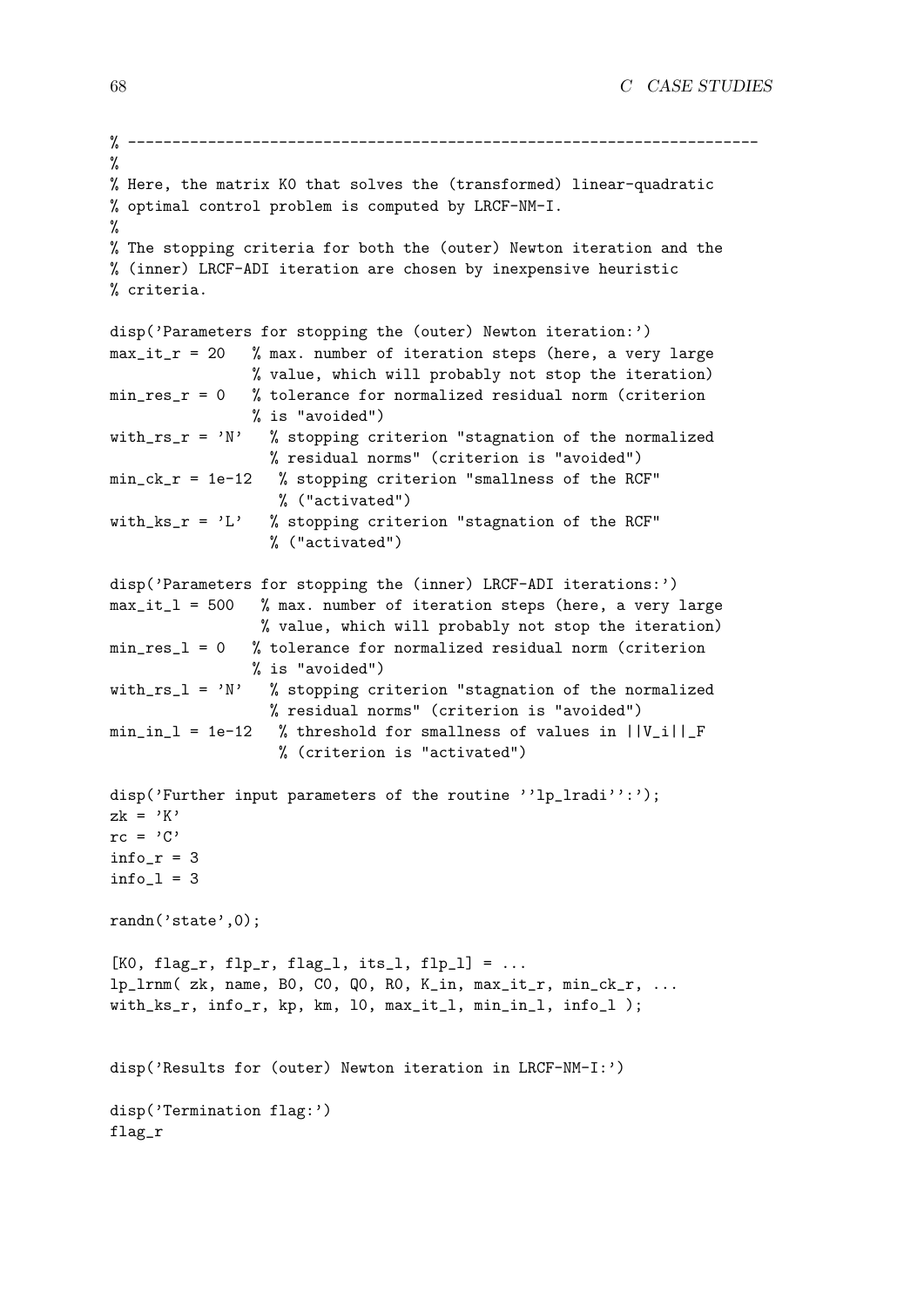```
disp('Results for (inner) LRCF-ADI iterations in LRCF-NM-I:')
disp('Termination flags:')
flag_l
disp('Number of LRCF-ADI iteration steps:')
its_l
% -----------------------------------------------------------------------
% Postprocessing, destroy global data structures
% -----------------------------------------------------------------------
%
% Note that both the LRCF Z0 and the state feedback K0 must be
% postprocessed in order to attain the results for the original problems.
Z = \text{au}_pst(Z0, \text{iprm});
K = au_pst(K0,iprm);% Note that 'au_s_d' has already been invoked in 'lp_lrnm'.
au_l_d; % clear global variables initialized by au_l_i
au_m_d; % clear global variables initialized by au_m_i
disp('Size of Z:');
size_Z = size(Z)disp('Is Z real ( 0 = no, 1 = yes )?')
Z_is_{real} = \text{rany}(any(imag(Z)))disp('Is K real ( 0 = no, 1 = yes )?')
K_is_real = \text{any}(\text{any}(\text{imag}(K)))% -----------------------------------------------------------------------
% Verify the result
% -----------------------------------------------------------------------
%
% Note that this is only an "illustrative" way of verifying the accuracy
% by computing the (normalized) residual norm of the Riccati equation.
% A more practical (because less expensive) way is evaluating the residual
% norm by means of the routine 'lp_rcnrm' (Must be applied before
% postprocessing!), if the residual norms have not been generated during
% the iteration.
\frac{9}{2}% In general the result for LRCF-NM-I cannot be verified. However, we
% will compare the delivered feedback K with the feedback matrix computed
% by use of the LRCF Z.
disp('The attained CARE residual norm:')
res_norm = norm(C' * Q0 * Q0 * C + A' * Z * Z' + Z * Z' * A - Z * Z' * B * ((R0 * R0') \B')*Z * Z', ...'fro')
```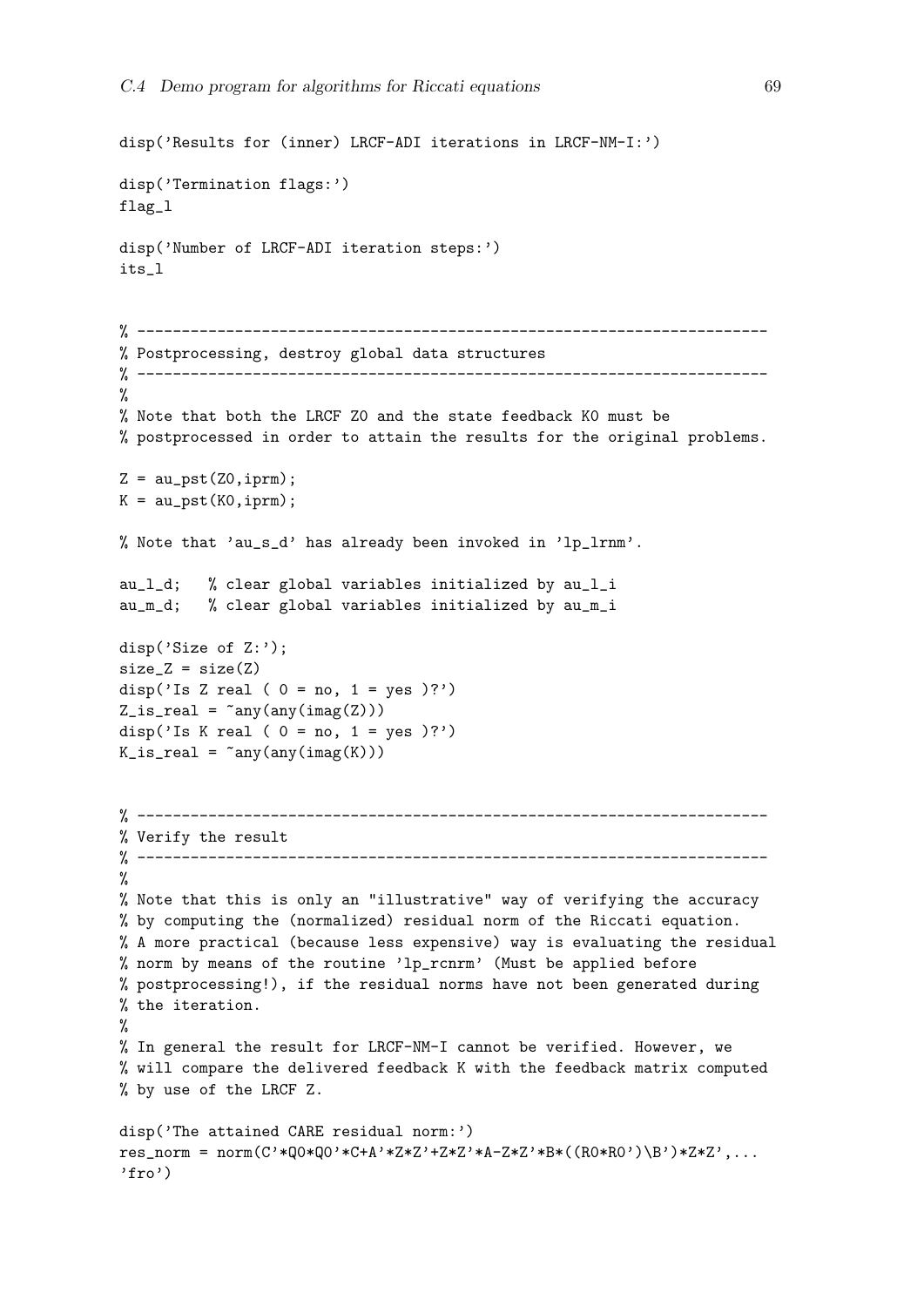```
disp('The attained normalized CARE residual norm:')
normal\_res\_norm = res\_norm/norm(C'*Q0*QQ'*C,'fro')disp('The normalized deviation of the feedback matrices computed by')
disp('LRCF-NM and LRCF-NM-I (small value --> high accuracy):');
KE = Z*Z'*(B/(RO*RO'));
norm\_dev = norm(K-KE,'fro')/max([norm(K,'fro'),norm(KE,'fro')])
```
## C.4.2 Results and remarks

In demo\_r1 both LRCF-NM and LRCF-NM-I are applied to the same problem. In the first run, the low rank Cholesky factor Z for the solution of the Riccati equation is computed. Residual based stopping criteria are used. See Figure [15](#page-76-0) for the normalized residual norm history. The (approximate) optimal state feedback  $K^{(E)}$  (variable KE) for the solution of the optimal control problem is computed "explicitely" by  $K^{(E)} = Z Z^H B R^{-1}$ . In the second run, the optimal control problem is solved directly by LRCF-NM-I, which delivers the approximate optimal state feedback  $K$ . Heuristic stopping criteria are used. The results of both runs are compared by the normalized deviation of the state feedback matrices:

$$
\frac{\|K - K^{(E)}\|_F}{\max\{\|K\|_F, \|K^{(E)}\|_F\}} \approx 5.9 \cdot 10^{-16}.
$$



<span id="page-76-0"></span>Figure 15: normalized residual norm history of the LRCF-NM in demo r1.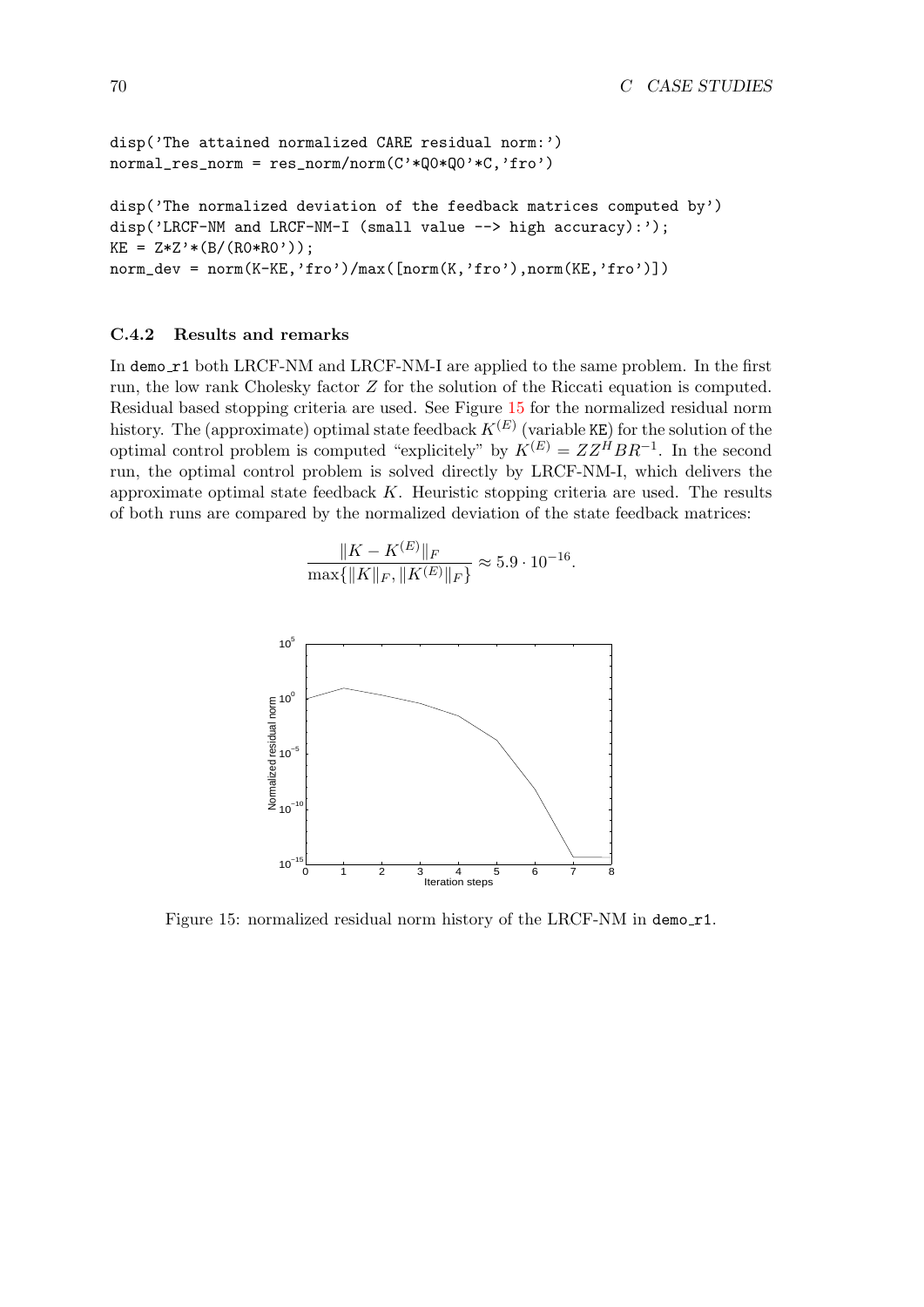## References

- [1] F. Aliev and V. Larin, Construction of square root factor for solution of the Lyapunov matrix equation, Sys. Control Lett., 20 (1993), pp. 109–112.
- [2] A. Antoulas, D. Sorensen, and S.Gucercin, A survey of model reduction methods for large-scale systems, preprint, Dept. of Electr. and Comp. Engineering, Rice University, Houston, Texas 77251-1892, USA, 2000.
- [3] R. BARTELS AND G. STEWART, Solution of the matrix equation  $AX + XB = C$ : Algorithm 432, Comm. ACM, 15 (1972), pp. 820–826.
- [4] P. Benner and R. Byers, An exact line search method for solving generalized continuous-time algebraic Riccati equations, IEEE Trans. Automat. Control, 43 (1998), pp. 101–107.
- [5] P. Benner, J. Claver, and E. Quintana-Ort´ı, Parallel distributed solvers for large stable generalized Lyapunov equations, Parallel Processing Letters, 9 (1999), pp. 147–158.
- [6] P. Benner, J. Li, and T. Penzl, Numerical solution of large lyapunov equations, riccati equations, and linear-quadratic optimal control problems, in preparation, Zentrum f. Technomathematik, Fb. Mathematik und Informatik, Univ. Bremen, 28334 Bremen, Germany, 2000.
- [7] P. Benner, V. Mehrmann, V. Sima, S. V. Huffel, and A. Varga, SLICOT a subroutine library in systems and control theory, Applied and Computational Control, Signals, and Circuits, 1 (1999), pp. 505–546.
- [8] P. Benner and E. Quintana-Orti, Solving stable generalized Lyapunov equations with the matrix sign function, Numer. Alg., 20 (1999), pp. 75–100.
- [9] P. Benner, E. Quintana-Orti, and G. Quintana-Orti, Balanced truncation model reduction of large-scale dense systems on parallel computers. Submitted for publication, 1999.
- [10] R. Byers, Solving the algebraic Riccati equation with the matrix sign function, Linear Algebra Appl., 85 (1987), pp. 267–279.
- [11] E. Davison, A method for simplifying linear dynamic systems, IEEE Trans. Automat. Control, 11 (1966), pp. 93–101.
- [12] P. FELDMANN AND R. FREUND, *Efficient linear circuit analysis by Padé approx*imation via the Lanczos process, IEEE Trans. Computer-Aided Design, 14 (1995), pp. 639–649.
- [13] R. FREUND, Reduced-order modeling techniques based on Krylov subspaces and their use in circuit simulation. Numerical Analysis Manuscript No. 98-3-02, Bell Laboratories, Murray Hill, New Jersey, 1998.
- [14] R. FREUND AND N. NACHTIGAL, *QMR: a quasi-minimal residual method for non-*Hermitian linear systems, Numer. Math., 60 (1991), pp. 315–339.
- [15] K. Gallivan, E. Grimme, and P. V. Dooren, Asymptotic waveform evaluation via a Lanczos method, Appl. Math. Lett., 7 (1994), pp. 75–80.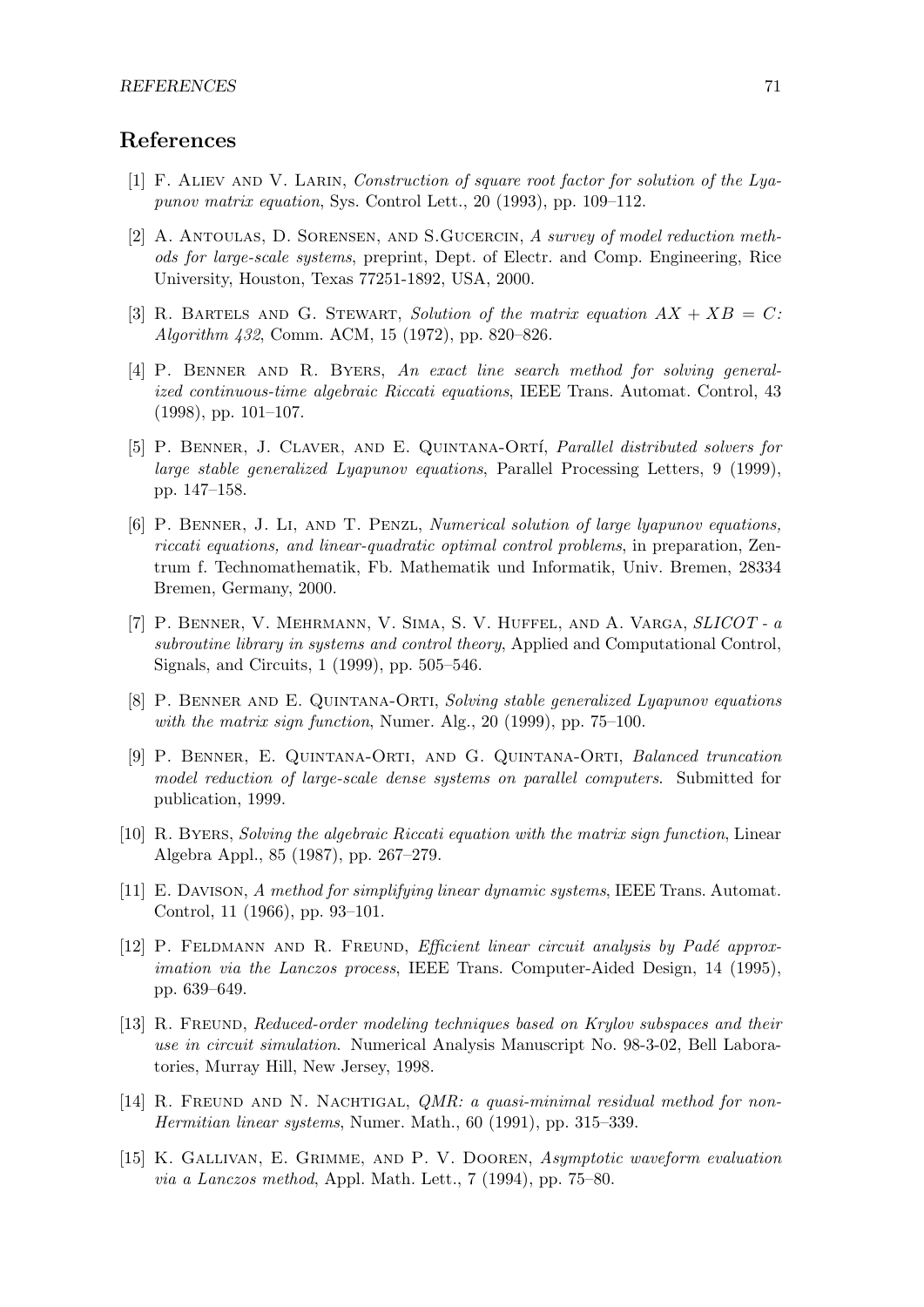- [16] , A rational Lanczos algorithm for model reduction, Numer. Alg., 12 (1996), pp. 33–63.
- [17] J. GARDINER AND A. LAUB, *Parallel algorithms for the algebraic Riccati equations*, Internat. J. Control, 54 (1991), pp. 1317–1333.
- [18] K. Glover, All optimal Hankel norm approximations of linear multivariable systems and their  $L^{\infty}$ -error bounds, Internat. J. Control, 39 (1984), pp. 1115–1193.
- [19] G. Golub and C. V. Loan, Matrix Computations, The Johns Hopkins University Press, Baltimore, 3rd ed., 1996.
- [20] S. HAMMARLING, Numerical solution of the stable, non–negative definite Lyapunov equation, IMA J. Numer. Anal., 2 (1982), pp. 303–323.
- [21] C. He and V. Mehrmann, Stabilization of large linear systems, in Preprints of the European IEEE Workshop CMP'94, Prague, September 1994, L. Kulhavá, M. Kárný, and K. Warwick, eds., 1994, pp. 91–100.
- [22] D. HU AND L. REICHEL, Krylov-subspace methods for the Sylvester equation, Linear Algebra Appl., 172 (1992), pp. 283–313.
- [23] I. Jaimoukha, A general minimal residual Krylov subspace method for large scale model reduction, IEEE Trans. Automat. Control, 42 (1997), pp. 1422–1427.
- [24] I. JAIMOUKHA AND E. KASENALLY, Krylov subspace methods for solving large Lyapunov equations, SIAM J. Numer. Anal., 31 (1994), pp. 227–251.
- [25] —, Oblique projection methods for large scale model reduction, SIAM J. Matrix Anal. Appl., 16 (1995), pp. 602–627.
- [26] , Implicitly restarted Krylov subspace methods for stable partial realizations, SIAM J. Matrix Anal. Appl., 18 (1997), pp. 633–652.
- [27] C. Kenney and A. Laub, The matrix sign function, IEEE Trans. Automat. Control, 40 (1995), pp. 1330–1348.
- [28] D. Kleinman, On an iterative technique for Riccati equation computations, IEEE Trans. Automat. Control, 13 (1968), pp. 114–115.
- [29] P. Lancaster and L. Rodman, Algebraic Riccati Equations, Clarendon Press, Oxford, 1995.
- [30] A. LAUB, A Schur method for solving algebraic Riccati equations, IEEE Trans. Automat. Control, 24 (1979), pp. 913–921.
- [31] J. Li, F. Wang, and J. White, An efficient Lyapunov equation-based approach for generating reduced-order models of interconnect, in Proc. 36th IEEE/ACM Design Automation Conference, New Orleans, LA, 1999.
- [32] J. Li AND J. WHITE, *Efficient model reduction of interconnect via approximate sys*tem Grammians, in Proc. IEEE/ACM International Conference on Computer Aided Design, San Jose, CA, 1999.
- [33] P. Li AND T. PENZL, Approximate balanced truncation of large generalized statespace systems, in preparation, Fak. f. Mathematik, TU Chemnitz, D-09107 Chemnitz, 2000.